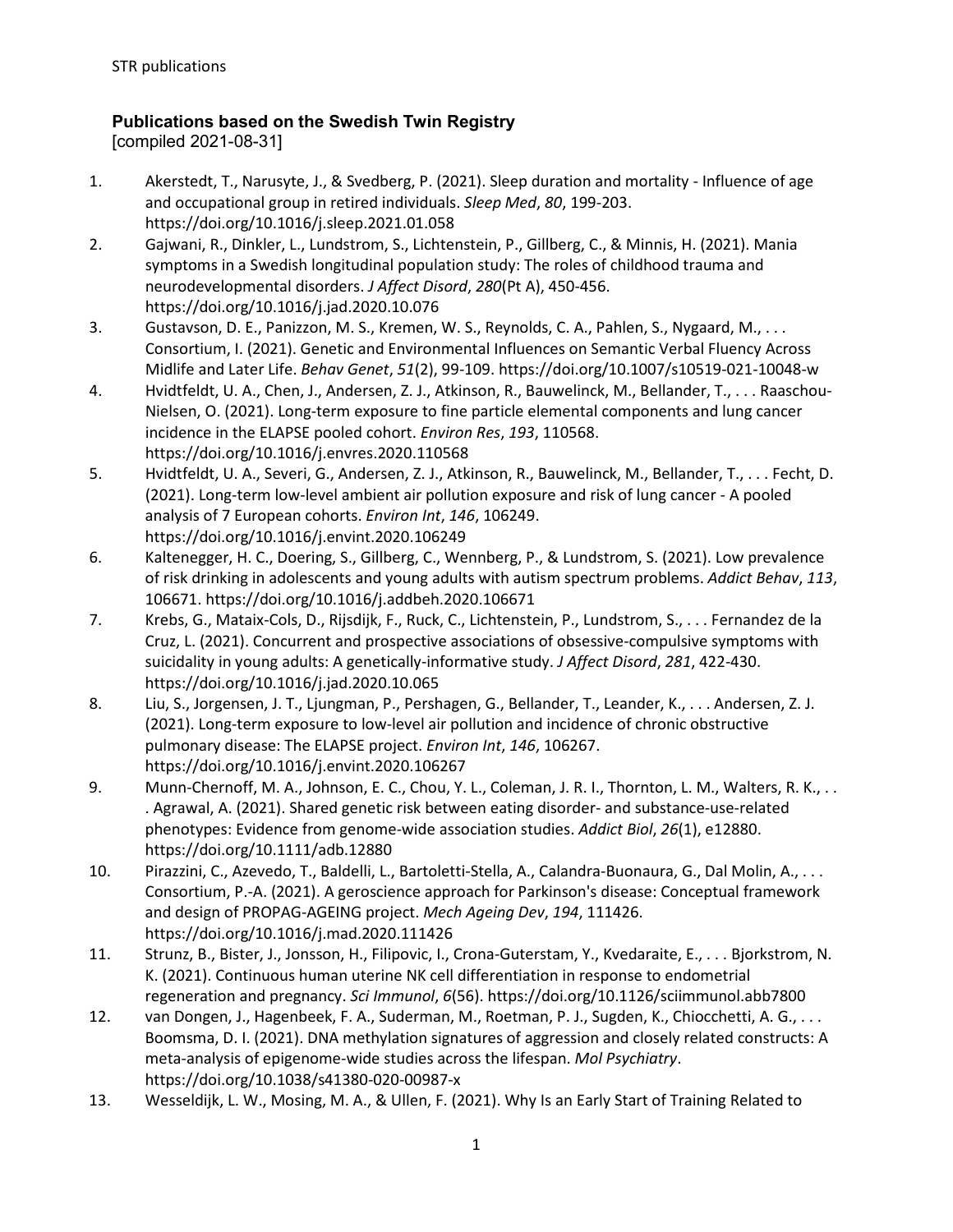Musical Skills in Adulthood? A Genetically Informative Study. *Psychol Sci*, *32*(1), 3-13. https://doi.org/10.1177/0956797620959014

- 14. Virtanen, S., Sidorchuk, A., Fernandez de la Cruz, L., Brander, G., Lichtenstein, P., Latvala, A., . . . Mataix-Cols, D. (2021). Association of Tourette Syndrome and Chronic Tic Disorder With Subsequent Risk of Alcohol- or Drug-Related Disorders, Criminal Convictions, and Death: A Population-Based Family Study. *Biol Psychiatry*, *89*(4), 407-414. https://doi.org/10.1016/j.biopsych.2020.09.014
- 15. Akerstedt, T., Narusyte, J., & Svedberg, P. (2020). Night work, mortality, and the link to occupational group and sex. *Scand J Work Environ Health*, *46*(5), 508-515. https://doi.org/10.5271/sjweh.3892
- 16. Akingbuwa, W. A., Hammerschlag, A. R., Jami, E. S., Allegrini, A. G., Karhunen, V., Sallis, H., . . . Major Depressive Disorder Working Groups of the Psychiatric Genomics, C. (2020). Genetic Associations Between Childhood Psychopathology and Adult Depression and Associated Traits in 42998 Individuals: A Meta-analysis. *JAMA Psychiatry*, *77*(7), 715-728. https://doi.org/10.1001/jamapsychiatry.2020.0527
- 17. Amare, A. T., Schubert, K. O., Hou, L., Clark, S. R., Papiol, S., Cearns, M., . . . Baune, B. T. (2020). Association of polygenic score for major depression with response to lithium in patients with bipolar disorder. *Mol Psychiatry*. https://doi.org/10.1038/s41380-020-0689-5
- 18. Araghi, M., Galanti, M. R., Lundberg, M., Liu, Z., Ye, W., Lager, A., . . . Magnusson, C. (2020). No association between moist oral snuff (snus) use and oral cancer: pooled analysis of nine prospective observational studies. *Scand J Public Health*, 1403494820919572. https://doi.org/10.1177/1403494820919572
- 19. Basso, L., Boecking, B., Brueggemann, P., Pedersen, N. L., Canlon, B., Cederroth, C. R., . . . Mazurek, B. (2020). Gender-Specific Risk Factors and Comorbidities of Bothersome Tinnitus. *Front Neurosci*, *14*, 706. https://doi.org/10.3389/fnins.2020.00706
- 20. Beam, C. R., Kaneshiro, C., Jang, J. Y., Reynolds, C. A., Pedersen, N. L., & Gatz, M. (2020). A Twin Study of Sex Differences in Genetic Risk for All Dementia, Alzheimer's Disease (AD), and Non-AD Dementia. *J Alzheimers Dis*, *76*(2), 539-551. https://doi.org/10.3233/JAD-191192
- 21. Becker, M., Mastropasqua, F., Reising, J. P., Maier, S., Ho, M. L., Rabkina, I., . . . Tammimies, K. (2020). Presynaptic dysfunction in CASK-related neurodevelopmental disorders. *Transl Psychiatry*, *10*(1), 312. https://doi.org/10.1038/s41398-020-00994-0
- 22. Bister, J., Crona Guterstam, Y., Strunz, B., Dumitrescu, B., Haij Bhattarai, K., Ozenci, V., . . . Bjorkstrom, N. K. (2020). Human endometrial MAIT cells are transiently tissue resident and respond to Neisseria gonorrhoeae. *Mucosal Immunol*. https://doi.org/10.1038/s41385-020-0331-5
- 23. Brikell, I., Larsson, H., Lu, Y., Pettersson, E., Chen, Q., Kuja-Halkola, R., . . . Martin, J. (2020). The contribution of common genetic risk variants for ADHD to a general factor of childhood psychopathology. *Mol Psychiatry*, *25*(8), 1809-1821. https://doi.org/10.1038/s41380-018-0109-2
- 24. Brucker, A., Lu, W., Marceau West, R., Yu, Q. Y., Hsiao, C. K., Hsiao, T. H., . . . Tzeng, J. Y. (2020). Association test using Copy Number Profile Curves (CONCUR) enhances power in rare copy number variant analysis. *PLoS Comput Biol*, *16*(5), e1007797. https://doi.org/10.1371/journal.pcbi.1007797
- 25. Cauvet, E., Van't Westeinde, A., Toro, R., Kuja-Halkola, R., Neufeld, J., Mevel, K., . . . Bolte, S. (2020). The social brain in female autism: a structural imaging study of twins. *Soc Cogn Affect Neurosci*, *15*(4), 423-436. https://doi.org/10.1093/scan/nsaa064
- 26. Chen, R., Zhan, Y., Pedersen, N., Fall, K., Valdimarsdottir, U. A., Hagg, S., . . . Fang, F. (2020). Marital status, telomere length and cardiovascular disease risk in a Swedish prospective cohort. *Heart*, *106*(4), 267-272. https://doi.org/10.1136/heartjnl-2019-315629
- 27. Coleman, J. R. I., Gaspar, H. A., Bryois, J., Bipolar Disorder Working Group of the Psychiatric Genomics, C., Major Depressive Disorder Working Group of the Psychiatric Genomics, C., & Breen, G. (2020). The Genetics of the Mood Disorder Spectrum: Genome-wide Association Analyses of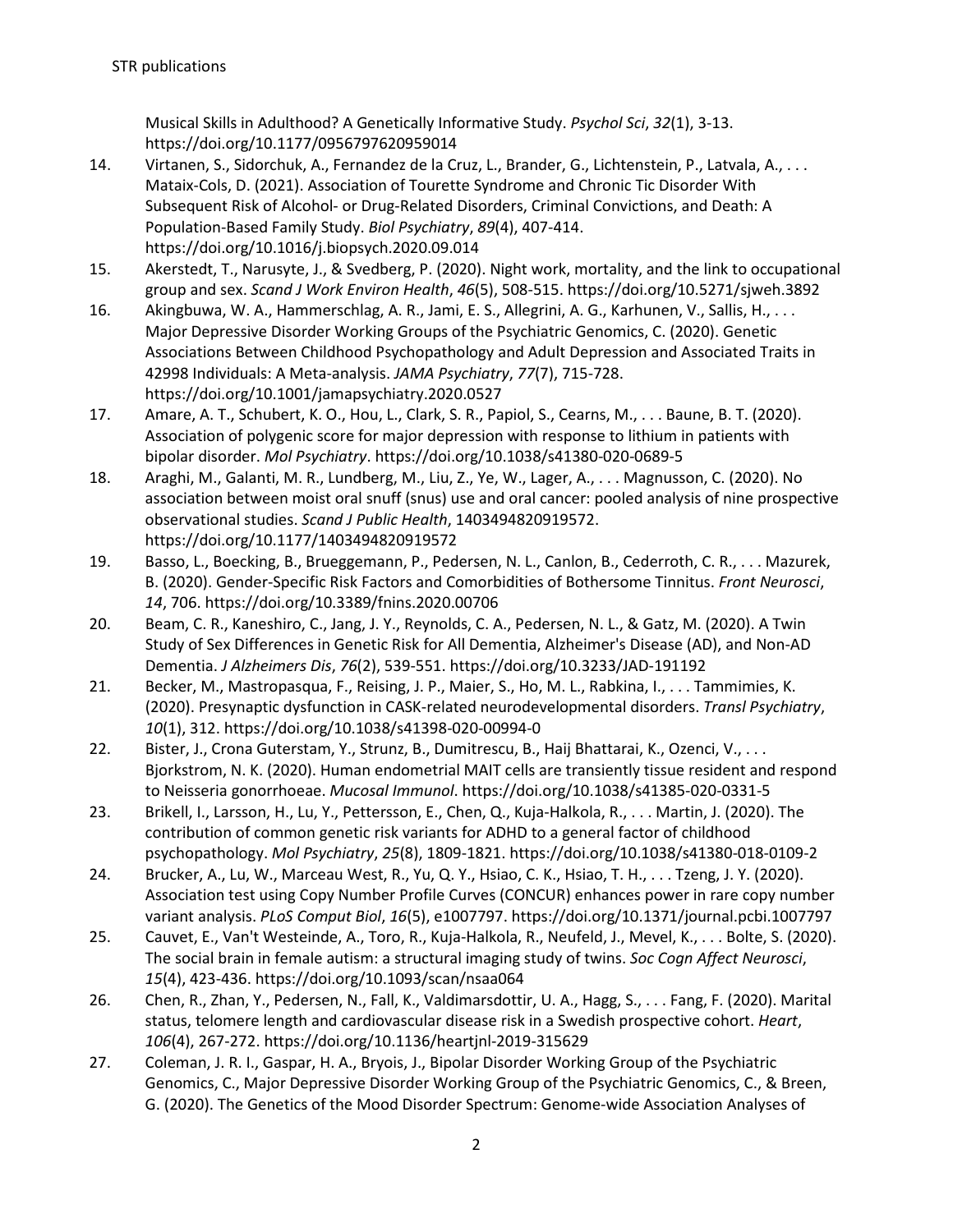More Than 185,000 Cases and 439,000 Controls. *Biol Psychiatry*, *88*(2), 169-184. https://doi.org/10.1016/j.biopsych.2019.10.015

- 28. Coleman, J. R. I., Peyrot, W. J., Purves, K. L., Davis, K. A. S., Rayner, C., Choi, S. W., . . . Breen, G. (2020). Genome-wide gene-environment analyses of major depressive disorder and reported lifetime traumatic experiences in UK Biobank. *Mol Psychiatry*, *25*(7), 1430-1446. https://doi.org/10.1038/s41380-019-0546-6
- 29. de Las Fuentes, L., Sung, Y. J., Noordam, R., Winkler, T., Feitosa, M. F., Schwander, K., . . . Fornage, M. (2020). Gene-educational attainment interactions in a multi-ancestry genome-wide metaanalysis identify novel blood pressure loci. *Mol Psychiatry*. https://doi.org/10.1038/s41380-020- 0719-3
- 30. Dinkler, L., Taylor, M. J., Rastam, M., Hadjikhani, N., Bulik, C. M., Lichtenstein, P., . . . Lundstrom, S. (2020). Anorexia nervosa and autism: a prospective twin cohort study. *J Child Psychol Psychiatry*. https://doi.org/10.1111/jcpp.13265
- 31. Dintica, C. S., Marseglia, A., Wardh, I., Stjernfeldt Elgestad, P., Rizzuto, D., Shang, Y., . . . Pedersen, N. L. (2020). The relation of poor mastication with cognition and dementia risk: a population-based longitudinal study. *Aging (Albany NY)*, *12*(9), 8536-8548. https://doi.org/10.18632/aging.103156
- 32. Dodig-Crnkovic, T., Hong, M. G., Thomas, C. E., Haussler, R. S., Bendes, A., Dale, M., . . . Schwenk, J. M. (2020). Facets of individual-specific health signatures determined from longitudinal plasma proteome profiling. *EBioMedicine*, *57*, 102854. https://doi.org/10.1016/j.ebiom.2020.102854
- 33. Esberg, A., Haworth, S., Kuja-Halkola, R., Magnusson, P. K. E., & Johansson, I. (2020). Heritability of Oral Microbiota and Immune Responses to Oral Bacteria. *Microorganisms*, *8*(8). https://doi.org/10.3390/microorganisms8081126
- 34. Falck-Ytter, T., Pettersson, E., Bolte, S., D'Onofrio, B., Lichtenstein, P., & Kennedy, D. P. (2020). Difficulties maintaining prolonged fixation and attention-deficit/hyperactivity symptoms share genetic influences in childhood. *Psychiatry Res*, *293*, 113384. https://doi.org/10.1016/j.psychres.2020.113384
- 35. Ferreira, M. A. R., Vonk, J. M., Baurecht, H., Marenholz, I., Tian, C., Hoffman, J. D., . . . Koppelman, G. H. (2020). Age-of-onset information helps identify 76 genetic variants associated with allergic disease. *PLoS Genet*, *16*(6), e1008725. https://doi.org/10.1371/journal.pgen.1008725
- 36. Finkel, D., Ernsth Bravell, M., & Pedersen, N. L. (2020). Role of motor function and lung function in pathways to ageing and decline. *Aging Clin Exp Res*, *32*(12), 2479-2487. https://doi.org/10.1007/s40520-020-01494-3
- 37. Finkel, D., Franz, C. E., Christensen, K., Reynolds, C. A., & Pedersen, N. L. (2020). Longitudinal Twin Study of Subjective Health: Differences in Genetic and Environmental Components of Variance Across Age and Sex. *J Gerontol B Psychol Sci Soc Sci*, *75*(1), 1-10. https://doi.org/10.1093/geronb/gby030
- 38. Gerritsen, L., Hagg, S., Reynolds, C. A., & Pedersen, N. L. (2020). The Association of Individual Changes in Stressful Life Events and Telomere Length Over Time in Twins 50 Years and Older. *Psychosom Med*, *82*(6), 614-622. https://doi.org/10.1097/PSY.0000000000000826
- 39. Glanville, K. P., Coleman, J. R. I., Hanscombe, K. B., Euesden, J., Choi, S. W., Purves, K. L., . . . Lewis, C. M. (2020). Classical Human Leukocyte Antigen Alleles and C4 Haplotypes Are Not Significantly Associated With Depression. *Biol Psychiatry*, *87*(5), 419-430. https://doi.org/10.1016/j.biopsych.2019.06.031
- 40. Graham, E. K., Weston, S. J., Gerstorf, D., Yoneda, T. B., Booth, T., Beam, C. R., . . . Mroczek, D. K. (2020). Trajectories of Big Five Personality Traits: A Coordinated Analysis of 16 Longitudinal Samples. *Eur J Pers*, *34*(3), 301-321. https://doi.org/10.1002/per.2259
- 41. Hagenaars, S. P., Coleman, J. R. I., Choi, S. W., Gaspar, H., Adams, M. J., Howard, D. M., . . . Lewis, C. M. (2020). Genetic comorbidity between major depression and cardio-metabolic traits, stratified by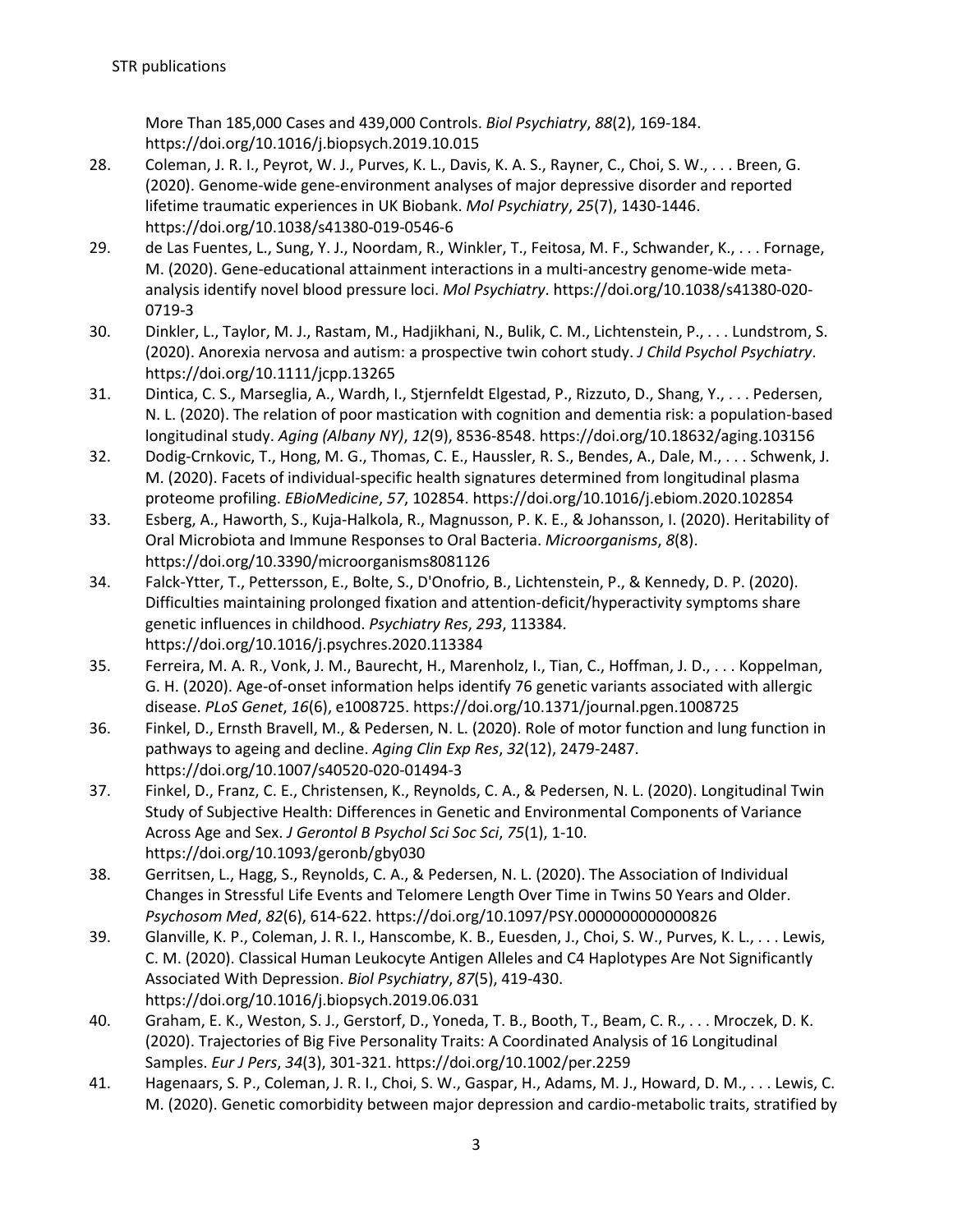age at onset of major depression. *Am J Med Genet B Neuropsychiatr Genet*, *183*(6), 309-330. https://doi.org/10.1002/ajmg.b.32807

- 42. Halvorsen, M., Huh, R., Oskolkov, N., Wen, J., Netotea, S., Giusti-Rodriguez, P., . . . Szatkiewicz, J. P. (2020). Increased burden of ultra-rare structural variants localizing to boundaries of topologically associated domains in schizophrenia. *Nat Commun*, *11*(1), 1842. https://doi.org/10.1038/s41467- 020-15707-w
- 43. Haworth, S., Esberg, A., Lif Holgerson, P., Kuja-Halkola, R., Timpson, N. J., Magnusson, P. K. E., . . . Johansson, I. (2020). Heritability of Caries Scores, Trajectories, and Disease Subtypes. *J Dent Res*, *99*(3), 264-270. https://doi.org/10.1177/0022034519897910
- 44. Hedman, A. M., Kuja-Halkola, R., Ortqvist, A. K., van Hage, M., Almqvist, C., & Nordlund, B. (2020). Genetic effects of allergen-specific IgE levels on exhaled nitric oxide in schoolchildren with asthma: The STOPPA twin study. *Pediatr Allergy Immunol*. https://doi.org/10.1111/pai.13438
- 45. Hong, M. G., Dodig-Crnkovic, T., Chen, X., Drobin, K., Lee, W., Wang, Y., . . . Schwenk, J. M. (2020). Profiles of histidine-rich glycoprotein associate with age and risk of all-cause mortality. *Life Sci Alliance*, *3*(10). https://doi.org/10.26508/lsa.202000817
- 46. Jansen, I. E., Savage, J. E., Watanabe, K., Bryois, J., Williams, D. M., Steinberg, S., . . . Posthuma, D. (2020). Author Correction: Genome-wide meta-analysis identifies new loci and functional pathways influencing Alzheimer's disease risk. *Nat Genet*, *52*(3), 354. https://doi.org/10.1038/s41588-019- 0573-x
- 47. Jelenkovic, A., Sund, R., Yokoyama, Y., Latvala, A., Sugawara, M., Tanaka, M., . . . Silventoinen, K. (2020). Genetic and environmental influences on human height from infancy through adulthood at different levels of parental education. *Sci Rep*, *10*(1), 7974. https://doi.org/10.1038/s41598-020- 64883-8
- 48. Karlsson, I. K., Ericsson, M., Wang, Y., Jylhava, J., Hagg, S., Pedersen, N. L., . . . Dahl Aslan, A. K. (2020). Replicating associations between DNA methylation and body mass index in a longitudinal sample of older twins. *Int J Obes (Lond)*, *44*(6), 1397-1405. https://doi.org/10.1038/s41366-019- 0498-6
- 49. Karlsson, I. K., Lehto, K., Gatz, M., Reynolds, C. A., & Dahl Aslan, A. K. (2020). Age-dependent effects of body mass index across the adult life span on the risk of dementia: a cohort study with a genetic approach. *BMC Med*, *18*(1), 131. https://doi.org/10.1186/s12916-020-01600-2
- 50. Kendler, K. S., Lonn, S. L., Sundquist, J., & Sundquist, K. (2020). The causal nature of the association between resting pulse in late adolescence and risk for internalizing and externalizing disorders: a co-relative analysis in a national male Swedish sample. *Psychol Med*, 1-7. https://doi.org/10.1017/S0033291720000549
- 51. Kendler, K. S., Ohlsson, H., Clouston, S., Fagan, A. A., Sundquist, J., & Sundquist, K. (2020). The causal effect of resilience on risk for drug abuse: a Swedish national instrumental variable, corelative and propensity-score analysis. *Psychol Med*, 1-7. https://doi.org/10.1017/S0033291719003842
- 52. Kendler, K. S., Ohlsson, H., Fagan, A. A., Lichtenstein, P., Sundquist, J., & Sundquist, K. (2020). Nature of the Causal Relationship Between Academic Achievement and the Risk for Alcohol Use Disorder. *J Stud Alcohol Drugs*, *81*(4), 446-453. https://www.ncbi.nlm.nih.gov/pubmed/32800080
- 53. Kere, M., Gruzieva, O., Ullemar, V., Soderhall, C., Greco, D., Kull, I., . . . Melen, E. (2020). Effects of inhaled corticosteroids on DNA methylation in peripheral blood cells in children with asthma. *Allergy*, *75*(3), 688-691. https://doi.org/10.1111/all.14043
- 54. Kerekes, N., Zouini, B., Karlsson, E., Cederholm, E., Lichtenstein, P., Anckarsater, H., . . . Rastam, M. (2020). Conduct disorder and somatic health in children: a nationwide genetically sensitive study. *BMC Psychiatry*, *20*(1), 595. https://doi.org/10.1186/s12888-020-03003-2
- 55. Khemiri, L., Larsson, H., Kuja-Halkola, R., D'Onofrio, B. M., Lichtenstein, P., Jayaram-Lindstrom, N., . .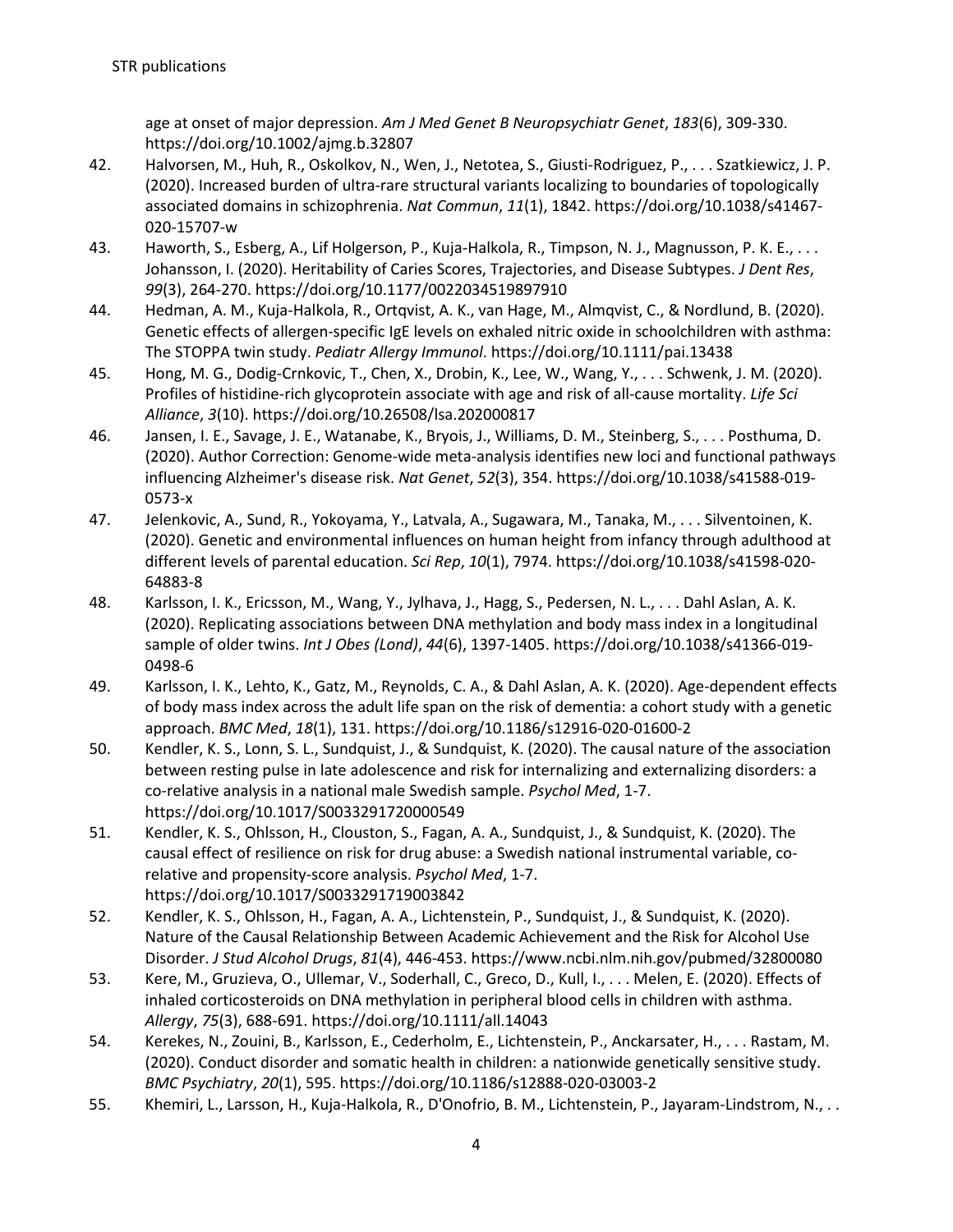. Latvala, A. (2020). Association of parental substance use disorder with offspring cognition: a population family-based study. *Addiction*, *115*(2), 326-336. https://doi.org/10.1111/add.14813

- 56. Krebs, G., Fernandez de la Cruz, L., Rijsdijk, F. V., Rautio, D., Enander, J., Ruck, C., . . . Mataix-Cols, D. (2020). The association between body dysmorphic symptoms and suicidality among adolescents and young adults: a genetically informative study. *Psychol Med*, 1-9. https://doi.org/10.1017/S0033291720002998
- 57. Latvala, A., Kuja-Halkola, R., D'Onofrio, B. M., Jayaram-Lindstrom, N., Larsson, H., & Lichtenstein, P. (2020). Association of parental substance misuse with offspring substance misuse and criminality: a genetically informed register-based study. *Psychol Med*, 1-10. https://doi.org/10.1017/S0033291720002135
- 58. Li, C., Stoma, S., Lotta, L. A., Warner, S., Albrecht, E., Allione, A., . . . Codd, V. (2020). Genome-wide Association Analysis in Humans Links Nucleotide Metabolism to Leukocyte Telomere Length. *Am J Hum Genet*, *106*(3), 389-404. https://doi.org/10.1016/j.ajhg.2020.02.006
- 59. Li, L., Taylor, M. J., Balter, K., Kuja-Halkola, R., Chen, Q., Hegvik, T. A., . . . Larsson, H. (2020). Attention-deficit/hyperactivity disorder symptoms and dietary habits in adulthood: A large population-based twin study in Sweden. *Am J Med Genet B Neuropsychiatr Genet*, *183*(8), 475-485. https://doi.org/10.1002/ajmg.b.32825
- 60. Li, X., Ploner, A., Wang, Y., Magnusson, P. K., Reynolds, C., Finkel, D., . . . Hagg, S. (2020). Longitudinal trajectories, correlations and mortality associations of nine biological ages across 20 years follow-up. *Elife*, *9*. https://doi.org/10.7554/eLife.51507
- 61. Lichtenstein, P., Cederlof, M., Lundstrom, S., D'Onofrio, B. M., Anckarsater, H., Larsson, H., ... Pettersson, E. (2020). Associations between conduct problems in childhood and adverse outcomes in emerging adulthood: a longitudinal Swedish nationwide twin cohort. *J Child Psychol Psychiatry*, *61*(7), 798-806. https://doi.org/10.1111/jcpp.13169
- 62. Lind, L., Salihovic, S., Ganna, A., Sundstrom, J., Broeckling, C. D., Magnusson, P. K., . . . Arnlov, J. (2020). A Multi-Cohort Metabolomics Analysis Discloses Sphingomyelin (32:1) Levels to be Inversely Related to Incident Ischemic Stroke. *J Stroke Cerebrovasc Dis*, *29*(2), 104476. https://doi.org/10.1016/j.jstrokecerebrovasdis.2019.104476
- 63. Liu, Q., Song, H., Andersson, T. M., Magnusson, P. K. E., Zhu, J., Smedby, K. E., . . . Fang, F. (2020). Psychiatric Disorders Are Associated with Increased Risk of Sepsis Following a Cancer Diagnosis. *Cancer Res*, *80*(16), 3436-3442. https://doi.org/10.1158/0008-5472.CAN-20-0502
- 64. Liu, S., Jorgensen, J. T., Ljungman, P., Pershagen, G., Bellander, T., Leander, K., . . . Andersen, Z. J. (2020). Long-term exposure to low-level air pollution and incidence of asthma: the ELAPSE project. *Eur Respir J*. https://doi.org/10.1183/13993003.030992020
- 65. Luningham, J. M., Hendriks, A. M., Krapohl, E., Fung Ip, H., van Beijsterveldt, C. E. M., Lundstrom, S., . . . Lubke, G. H. (2020). Harmonizing behavioral outcomes across studies, raters, and countries: application to the genetic analysis of aggression in the ACTION Consortium. *J Child Psychol Psychiatry*, *61*(7), 807-817. https://doi.org/10.1111/jcpp.13188
- 66. Luo, J., Beam, C. R., Karlsson, I. K., Pike, C. J., Reynolds, C. A., & Gatz, M. (2020). Dementia risk in women higher in same-sex than opposite-sex twins. *Alzheimers Dement (Amst)*, *12*(1), e12049. https://doi.org/10.1002/dad2.12049
- 67. Maes, H. H., Neale, M. C., Lonn, S. L., Lichtenstein, P., Sundquist, J., Sundquist, K., . . . Kendler, K. S. (2020). Modeling Etiology of Smoking During Pregnancy in Swedish Twins, Full-, and Half-Siblings, Reared Together and Apart. *Nicotine Tob Res*, *22*(10), 1736-1743. https://doi.org/10.1093/ntr/ntaa076
- 68. Magnusson, K., Turkiewicz, A., Hughes, V., Frobell, R., & Englund, M. (2020). High genetic contribution to anterior cruciate ligament rupture: Heritability ~69. *Br J Sports Med*. https://doi.org/10.1136/bjsports-2020-102392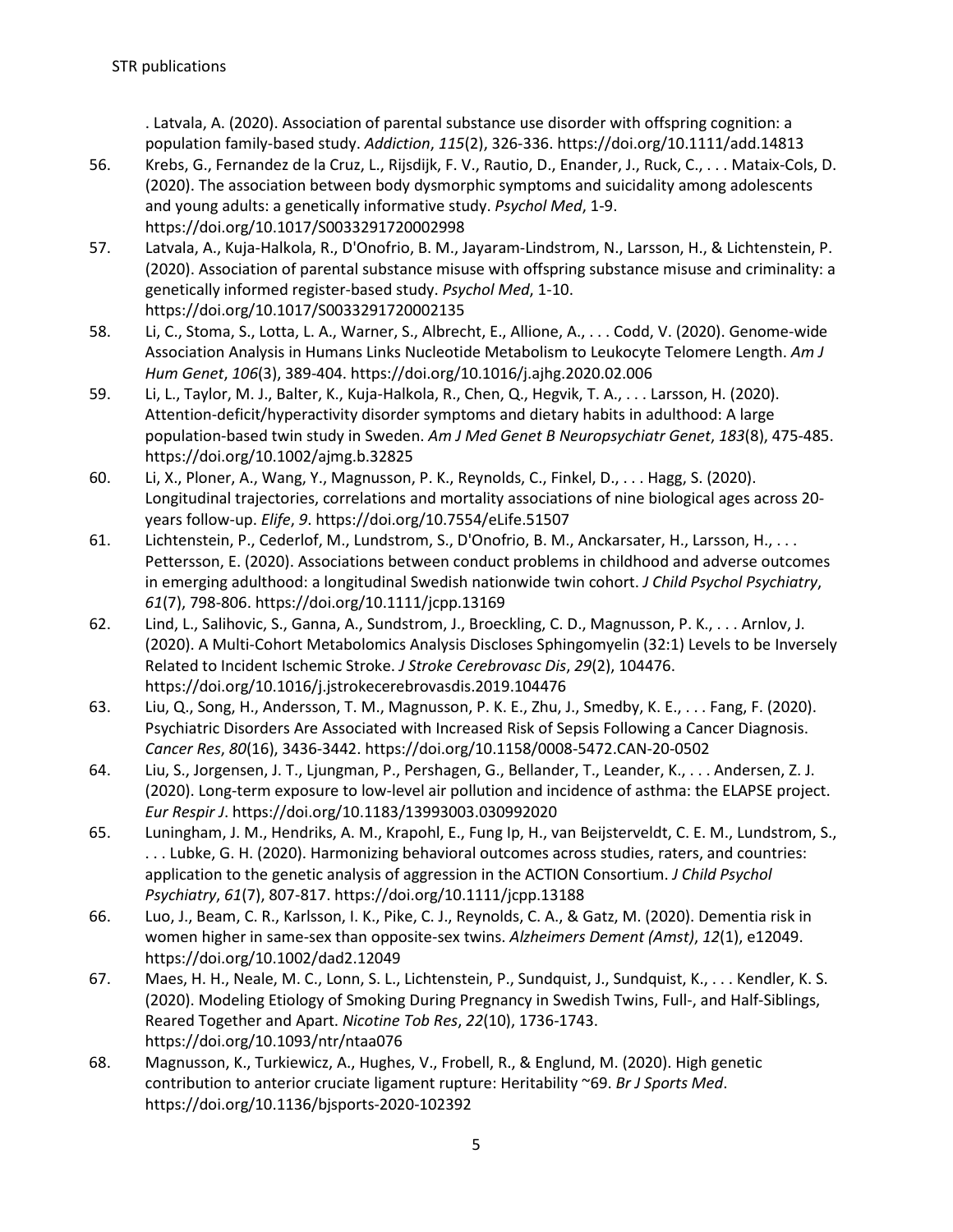- 69. Maroteau, C., Siddiqui, M. K., Veluchamy, A., Carr, F., White, M., Cassidy, A. J., . . . Prediction, A. D. R. (2020). Exome Sequencing Reveals Common and Rare Variants in F5 Associated With ACE Inhibitor and Angiotensin Receptor Blocker-Induced Angioedema. *Clin Pharmacol Ther*, *108*(6), 1195-1202. https://doi.org/10.1002/cpt.1927
- 70. Mather, L., Karkkainen, S., Narusyte, J., Ropponen, A., Mittendorfer-Rutz, E., & Svedberg, P. (2020). Sick leave due to back pain, common mental disorders and disability pension: Common genetic liability. *Eur J Pain*, *24*(10), 1892-1901. https://doi.org/10.1002/ejp.1635
- 71. Mather, L., Narusyte, J., Ropponen, A., Bergstrom, G., Blom, V., Helgadottir, B., . . . Svedberg, P. (2020). Sick leave due to mental disorders, morbidity and mortality: a prospective study of discordant twin pairs. *Soc Psychiatry Psychiatr Epidemiol*, *55*(1), 25-32. https://doi.org/10.1007/s00127-019-01715-9
- 72. Myers, L., Anderlid, B. M., Nordgren, A., Lundin, K., Kuja-Halkola, R., Tammimies, K., . . . Bolte, S. (2020). Clinical versus automated assessments of morphological variants in twins with and without neurodevelopmental disorders. *Am J Med Genet A*, *182*(5), 1177-1189. https://doi.org/10.1002/ajmg.a.61545
- 73. Myers, L., Blyth, M., Moradkhani, K., Hranilovic, D., Polesie, S., Isaksson, J., . . . Tammimies, K. (2020). Variable neurodevelopmental and morphological phenotypes of carriers with 12q12 duplications. *Mol Genet Genomic Med*, *8*(1), e1013. https://doi.org/10.1002/mgg3.1013
- 74. Myers, L., Ho, M. L., Cauvet, E., Lundin, K., Carlsson, T., Kuja-Halkola, R., . . . Bolte, S. (2020). Actionable and incidental neuroradiological findings in twins with neurodevelopmental disorders. *Sci Rep*, *10*(1), 22417. https://doi.org/10.1038/s41598-020-79959-8
- 75. Narusyte, J., Ropponen, A., Mittendorfer-Rutz, E., & Svedberg, P. (2020). Shared liability to pain, common mental disorders, and long-term work disability differs among women and men. *Pain*, *161*(5), 1005-1011. https://doi.org/10.1097/j.pain.0000000000001787
- 76. Ness-Jensen, E., Santoni, G., Gottlieb-Vedi, E., Lindam, A., Pedersen, N., & Lagergren, J. (2020). Mortality in gastro-oesophageal reflux disease in a population-based nationwide cohort study of Swedish twins. *BMJ Open*, *10*(8), e037456. https://doi.org/10.1136/bmjopen-2020-037456
- 77. Neufeld, J., Hagstrom, A., Van't Westeinde, A., Lundin, K., Cauvet, E., Willfors, C., . . . Bolte, S. (2020). Global and local visual processing in autism - a co-twin-control study. *J Child Psychol Psychiatry*, *61*(4), 470-479. https://doi.org/10.1111/jcpp.13120
- 78. Nordsletten, A. E., Brander, G., Larsson, H., Lichtenstein, P., Crowley, J. J., Sullivan, P. F., . . . Mataix-Cols, D. (2020). Evaluating the Impact of Nonrandom Mating: Psychiatric Outcomes Among the Offspring of Pairs Diagnosed With Schizophrenia and Bipolar Disorder. *Biol Psychiatry*, *87*(3), 253- 262. https://doi.org/10.1016/j.biopsych.2019.06.025
- 79. O'Reilly, L. M., Kuja-Halkola, R., Rickert, M. E., Class, Q. A., Larsson, H., Lichtenstein, P., . . . D'Onofrio, B. M. (2020). The intergenerational transmission of suicidal behavior: an offspring of siblings study. *Transl Psychiatry*, *10*(1), 173. https://doi.org/10.1038/s41398-020-0850-6
- 80. O'Reilly, L. M., Pettersson, E., Donahue, K., Quinn, P. D., Klonsky, E. D., Lundstrom, S., . . . D'Onofrio, B. M. (2020). Sexual orientation and adolescent suicide attempt and self-harm: a co-twin control study. *J Child Psychol Psychiatry*. https://doi.org/10.1111/jcpp.13325
- 81. O'Reilly, L. M., Pettersson, E., Quinn, P. D., Klonsky, E. D., Lundstrom, S., Larsson, H., . . . D'Onofrio, B. M. (2020). The association between general childhood psychopathology and adolescent suicide attempt and self-harm: A prospective, population-based twin study. *J Abnorm Psychol*, *129*(4), 364- 375. https://doi.org/10.1037/abn0000512
- 82. Pan, P. Y., & Bolte, S. (2020). The association between ADHD and physical health: a co-twin control study. *Sci Rep*, *10*(1), 22388. https://doi.org/10.1038/s41598-020-78627-1
- 83. Pan, P. Y., Tammimies, K., & Bolte, S. (2020). The Association Between Somatic Health, Autism Spectrum Disorder, and Autistic Traits. *Behav Genet*, *50*(4), 233-246.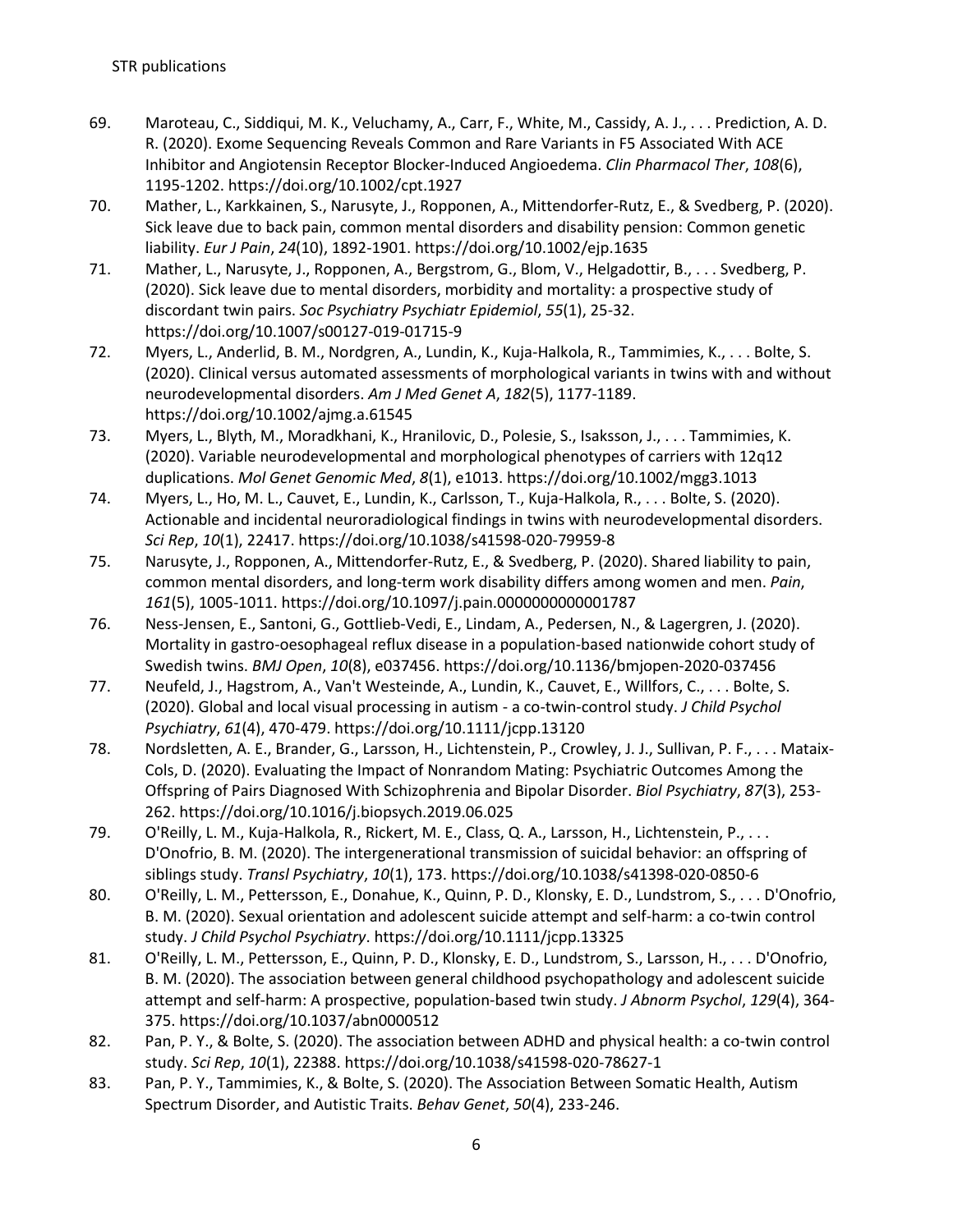https://doi.org/10.1007/s10519-019-09986-3

- 84. Pettersson, E., Larsson, H., D'Onofrio, B. M., Bolte, S., & Lichtenstein, P. (2020). The general factor of psychopathology: a comparison with the general factor of intelligence with respect to magnitude and predictive validity. *World Psychiatry*, *19*(2), 206-213. https://doi.org/10.1002/wps.20763
- 85. Quinn, P. D., Fine, K. L., Rickert, M. E., Sujan, A. C., Boersma, K., Chang, Z., . . . D'Onofrio, B. M. (2020). Association of Opioid Prescription Initiation During Adolescence and Young Adulthood With Subsequent Substance-Related Morbidity. *JAMA Pediatr*. https://doi.org/10.1001/jamapediatrics.2020.2539
- 86. Rasmussen, E. R., Hallberg, P., Baranova, E. V., Eriksson, N., Karawajczyk, M., Johansson, C., . . . Wadelius, M. (2020). Genome-wide association study of angioedema induced by angiotensinconverting enzyme inhibitor and angiotensin receptor blocker treatment. *Pharmacogenomics J*, *20*(6), 770-783. https://doi.org/10.1038/s41397-020-0165-2
- 87. Raymond, E., Reynolds, C. A., Dahl Aslan, A. K., Finkel, D., Ericsson, M., Hagg, S., . . . Jylhava, J. (2020). Drivers of Frailty from Adulthood into Old Age: Results from a 27-Year Longitudinal Population-Based Study in Sweden. *J Gerontol A Biol Sci Med Sci*, *75*(10), 1943-1950. https://doi.org/10.1093/gerona/glaa106
- 88. Reynolds, C. A., Tan, Q., Munoz, E., Jylhava, J., Hjelmborg, J., Christiansen, L., . . . Pedersen, N. L. (2020). A decade of epigenetic change in aging twins: Genetic and environmental contributions to longitudinal DNA methylation. *Aging Cell*, *19*(8), e13197. https://doi.org/10.1111/acel.13197
- 89. Ropponen, A., Mittendorfer-Rutz, E., & Svedberg, P. (2020). Psychosocial working conditions, pain, mental disorders, and disability pension. *Arch Environ Occup Health*, 1-8. https://doi.org/10.1080/19338244.2020.1816882
- 90. Ropponen, A., Narusyte, J., Silventoinen, K., & Svedberg, P. (2020). Health behaviours and psychosocial working conditions as predictors of disability pension due to different diagnoses: a population-based study. *BMC Public Health*, *20*(1), 1507. https://doi.org/10.1186/s12889-020- 09567-8
- 91. Rovira, P., Demontis, D., Sanchez-Mora, C., Zayats, T., Klein, M., Mota, N. R., . . . Ribases, M. (2020). Shared genetic background between children and adults with attention deficit/hyperactivity disorder. *Neuropsychopharmacology*, *45*(10), 1617-1626. https://doi.org/10.1038/s41386-020- 0664-5
- 92. Seidel, M., Ehrlich, S., Breithaupt, L., Welch, E., Wiklund, C., Hubel, C., . . . Bulik, C. M. (2020). Study protocol of comprehensive risk evaluation for anorexia nervosa in twins (CREAT): a study of discordant monozygotic twins with anorexia nervosa. *BMC Psychiatry*, *20*(1), 507. https://doi.org/10.1186/s12888-020-02903-7
- 93. Shah, S., Henry, A., Roselli, C., Lin, H., Sveinbjornsson, G., Fatemifar, G., . . . Lumbers, R. T. (2020). Genome-wide association and Mendelian randomisation analysis provide insights into the pathogenesis of heart failure. *Nat Commun*, *11*(1), 163. https://doi.org/10.1038/s41467-019- 13690-5
- 94. Shen, X., Howard, D. M., Adams, M. J., Hill, W. D., Clarke, T. K., Major Depressive Disorder Working Group of the Psychiatric Genomics, C., . . . McIntosh, A. M. (2020). A phenome-wide association and Mendelian Randomisation study of polygenic risk for depression in UK Biobank. *Nat Commun*, *11*(1), 2301. https://doi.org/10.1038/s41467-020-16022-0
- 95. Silventoinen, K., Jelenkovic, A., Sund, R., Latvala, A., Honda, C., Inui, F., ... Kaprio, J. (2020). Genetic and environmental variation in educational attainment: an individual-based analysis of 28 twin cohorts. *Sci Rep*, *10*(1), 12681. https://doi.org/10.1038/s41598-020-69526-6
- 96. Siqueiros Sanchez, M., Falck-Ytter, T., Kennedy, D. P., Bolte, S., Lichtenstein, P., D'Onofrio, B. M., . . . Pettersson, E. (2020). Volitional eye movement control and ADHD traits: a twin study. *J Child Psychol Psychiatry*, *61*(12), 1309-1316. https://doi.org/10.1111/jcpp.13210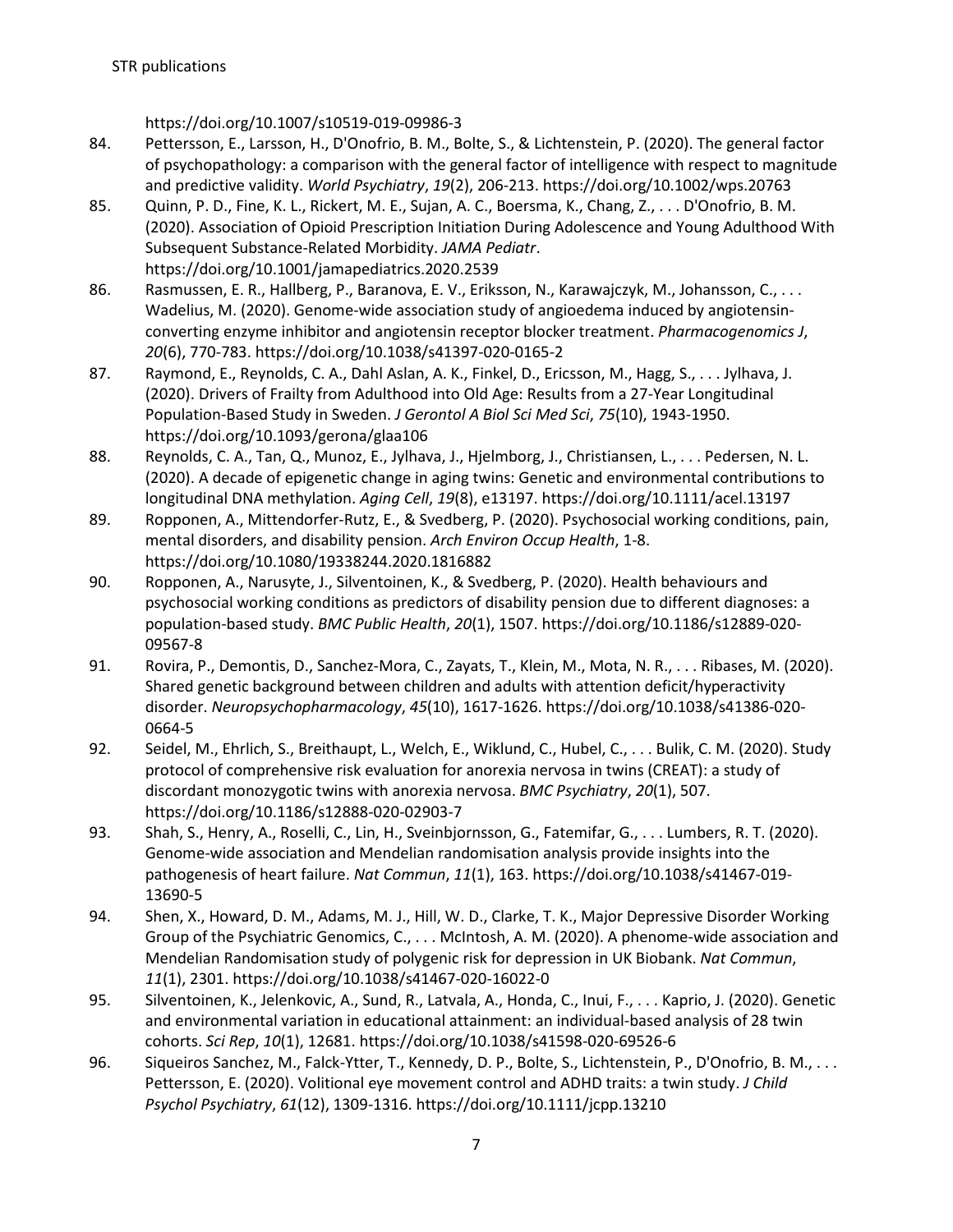- 97. Siqueiros Sanchez, M., Pettersson, E., Kennedy, D. P., Bolte, S., Lichtenstein, P., D'Onofrio, B. M., ... Falck-Ytter, T. (2020). Visual Disengagement: Genetic Architecture and Relation to Autistic Traits in the General Population. *J Autism Dev Disord*, *50*(6), 2188-2200. https://doi.org/10.1007/s10803- 019-03974-6
- 98. Siviero, P., Limongi, F., Gesmundo, A., Zambon, S., Cooper, C., Dennison, E. M., . . . Group, E. R. (2020). Factors associated with functional decline in hand and hip/knee osteoarthritis after a year's time: Data from the eposa study. *Arthritis Care Res (Hoboken)*. https://doi.org/10.1002/acr.24404
- 99. Siviero, P., Veronese, N., Smith, T., Stubbs, B., Limongi, F., Zambon, S., . . . Group, E. R. (2020). Association Between Osteoarthritis and Social Isolation: Data From the EPOSA Study. *J Am Geriatr Soc*, *68*(1), 87-95. https://doi.org/10.1111/jgs.16159
- 100. Skov, J., Calissendorff, J., Eriksson, D., Magnusson, P., Kampe, O., Bensing, S., . . . Kuja-Halkola, R. (2020). Limited genetic overlap between overt Hashimoto's thyroiditis and Graves' disease in twins: a population-based study. *J Clin Endocrinol Metab*. https://doi.org/10.1210/clinem/dgaa956
- 101. Skov, J., Eriksson, D., Kuja-Halkola, R., Hoijer, J., Gudbjornsdottir, S., Svensson, A. M., . . . Bensing, S. (2020). Co-aggregation and heritability of organ-specific autoimmunity: a population-based twin study. *Eur J Endocrinol*, *182*(5), 473-480. https://doi.org/10.1530/EJE-20-0049
- 102. Slob, E. M. A., Brew, B. K., Vijverberg, S. J. H., Dijs, T., van Beijsterveldt, C. E. M., Koppelman, G. H., . . . Boomsma, D. I. (2020). Early-life antibiotic use and risk of attention-deficit hyperactivity disorder and autism spectrum disorder: results of a discordant twin study. *Int J Epidemiol*. https://doi.org/10.1093/ije/dyaa168
- 103. Slob, E. M. A., Brew, B. K., Vijverberg, S. J. H., Kats, C., Longo, C., Pijnenburg, M. W., . . . Maitlandvan der Zee, A. H. (2020). Early-life antibiotic use and risk of asthma and eczema: results of a discordant twin study. *Eur Respir J*, *55*(4). https://doi.org/10.1183/13993003.02021-2019
- 104. Song, H., Larsson, H., Fang, F., Almqvist, C., Pedersen, N. L., Magnusson, P. K., . . . Valdimarsdottir, U. A. (2020). Risk of psychiatric disorders among the surviving twins after a co-twin loss. *Elife*, *9*. https://doi.org/10.7554/eLife.56860
- 105. Steingrimsson, S., Carlsen, H. K., Lundstrom, E., Lundstrom, S., & Nilsson, T. (2020). Problematic Alcohol and Drug Use Is Associated with Low Self-Directedness and Cooperativeness. *Eur Addict Res*, *26*(6), 326-334. https://doi.org/10.1159/000506473
- 106. Tate, A. E., McCabe, R. C., Larsson, H., Lundstrom, S., Lichtenstein, P., & Kuja-Halkola, R. (2020). Predicting mental health problems in adolescence using machine learning techniques. *PLoS One*, *15*(4), e0230389. https://doi.org/10.1371/journal.pone.0230389
- 107. Taylor, M. J., Rosenqvist, M. A., Larsson, H., Gillberg, C., D'Onofrio, B. M., Lichtenstein, P., . . . Lundstrom, S. (2020). Etiology of Autism Spectrum Disorders and Autistic Traits Over Time. *JAMA Psychiatry*, *77*(9), 936-943. https://doi.org/10.1001/jamapsychiatry.2020.0680
- 108. Tomata, Y., Li, X., Karlsson, I. K., Mosing, M. A., Pedersen, N. L., & Hagg, S. (2020). Joint impact of common risk factors on incident dementia: A cohort study of the Swedish Twin Registry. *J Intern Med*, *288*(2), 234-247. https://doi.org/10.1111/joim.13071
- 109. Wahrenberg, A., Magnusson, P. K., Discacciati, A., Ljung, L., Jernberg, T., Frick, M., . . . Svensson, P. (2020). Family history of coronary artery disease is associated with acute coronary syndrome in 28,188 chest pain patients. *Eur Heart J Acute Cardiovasc Care*, *9*(7), 741-747. https://doi.org/10.1177/2048872619853521
- 110. van Schoor, N. M., Dennison, E., Castell, M. V., Cooper, C., Edwards, M. H., Maggi, S., . . . group, E. r. (2020). Clinical osteoarthritis of the hip and knee and fall risk: The role of low physical functioning and pain medication. *Semin Arthritis Rheum*, *50*(3), 380-386. https://doi.org/10.1016/j.semarthrit.2020.02.006
- 111. van Zuydam, N. R., Ladenvall, C., Voight, B. F., Strawbridge, R. J., Fernandez-Tajes, J., Rayner, N. W., . . . Committee\*, C. A. D. S. (2020). Genetic Predisposition to Coronary Artery Disease in Type 2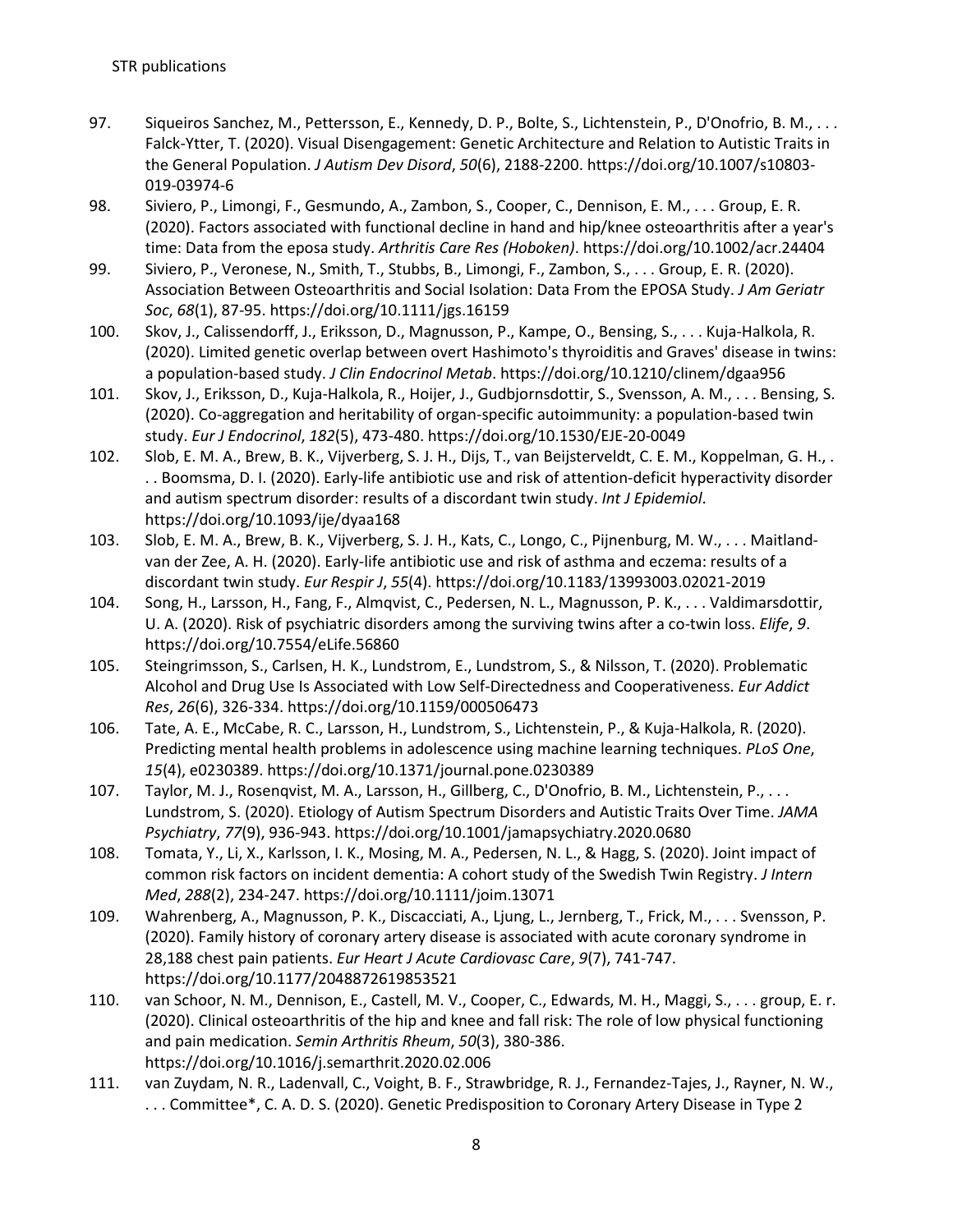Diabetes Mellitus. *Circ Genom Precis Med*, *13*(6), e002769. https://doi.org/10.1161/CIRCGEN.119.002769

- 112. Wang, M., Mather, L., Svedberg, P., & Mittendorfer-Rutz, E. (2020). Suicide attempt following sickness absence and disability pension due to common mental disorders: a prospective Swedish twin study. *Soc Psychiatry Psychiatr Epidemiol*, *55*(8), 1053-1060. https://doi.org/10.1007/s00127- 019-01803-w
- 113. Wang, M., Ropponen, A., Narusyte, J., Helgadottir, B., Bergstrom, G., Blom, V., . . . Svedberg, P. (2020). Adverse outcomes of chronic widespread pain and common mental disorders in individuals with sickness absence - a prospective study of Swedish twins. *BMC Public Health*, *20*(1), 1301. https://doi.org/10.1186/s12889-020-09407-9
- 114. Van't Westeinde, A., Cauvet, E., Toro, R., Kuja-Halkola, R., Neufeld, J., Mevel, K., . . . Bolte, S. (2020). Sex differences in brain structure: a twin study on restricted and repetitive behaviors in twin pairs with and without autism. *Mol Autism*, *11*(1), 1. https://doi.org/10.1186/s13229-019-0309-x
- 115. Vehmeijer, F. O. L., Kupers, L. K., Sharp, G. C., Salas, L. A., Lent, S., Jima, D. D., . . . Felix, J. F. (2020). DNA methylation and body mass index from birth to adolescence: meta-analyses of epigenomewide association studies. *Genome Med*, *12*(1), 105. https://doi.org/10.1186/s13073-020-00810-w
- 116. Virtanen, S., Kuja-Halkola, R., Lundstrom, S., D'Onofrio, B. M., Larsson, H., Suvisaari, J., . . . Latvala, A. (2020). Longitudinal Associations of Childhood Internalizing Psychopathology With Substance Misuse: A Register-Based Twin and Sibling Study. *J Am Acad Child Adolesc Psychiatry*. https://doi.org/10.1016/j.jaac.2020.06.009
- 117. Virtanen, S., Kuja-Halkola, R., Mataix-Cols, D., Jayaram-Lindstrom, N., D'Onofrio, B. M., Larsson, H., . . . Latvala, A. (2020). Comorbidity of substance misuse with anxiety-related and depressive disorders: a genetically informative population study of 3 million individuals in Sweden. *Psychol Med*, *50*(10), 1706-1715. https://doi.org/10.1017/S0033291719001788
- 118. Vuoksimaa, E., Rose, R. J., Pulkkinen, L., Palviainen, T., Rimfeld, K., Lundstrom, S., . . . Kaprio, J. (2020). Higher aggression is related to poorer academic performance in compulsory education. *J Child Psychol Psychiatry*. https://doi.org/10.1111/jcpp.13273
- 119. Zhang, R., Larsen, J. T., Kuja-Halkola, R., Thornton, L., Yao, S., Larsson, H., . . . Bergen, S. E. (2020). Familial co-aggregation of schizophrenia and eating disorders in Sweden and Denmark. *Mol Psychiatry*. https://doi.org/10.1038/s41380-020-0749-x
- 120. Abdellaoui, A., Sanchez-Roige, S., Sealock, J., Treur, J. L., Dennis, J., Fontanillas, P., . . . Boomsma, D. I. (2019). Phenome-wide investigation of health outcomes associated with genetic predisposition to loneliness. *Hum Mol Genet*, *28*(22), 3853-3865. https://doi.org/10.1093/hmg/ddz219
- 121. Adlam, D., Olson, T. M., Combaret, N., Kovacic, J. C., Iismaa, S. E., Al-Hussaini, A., . . . Bouatia-Naji, N. (2019). Association of the PHACTR1/EDN1 Genetic Locus With Spontaneous Coronary Artery Dissection. *J Am Coll Cardiol*, *73*(1), 58-66. https://doi.org/10.1016/j.jacc.2018.09.085
- 122. Alabaf, S., Gillberg, C., Lundstrom, S., Lichtenstein, P., Kerekes, N., Rastam, M., . . . Anckarsater, H. (2019). Physical health in children with neurodevelopmental disorders. *J Autism Dev Disord*, *49*(1), 83-95. https://doi.org/10.1007/s10803-018-3697-4
- 123. Amin, R., Svedberg, P., & Narusyte, J. (2019). Associations between adolescent social phobia, sickness absence and unemployment: a prospective study of twins in Sweden. *Eur J Public Health*, *29*(5), 931-936. https://doi.org/10.1093/eurpub/ckz033
- 124. Andlauer, T. F. M., Guzman-Parra, J., Streit, F., Strohmaier, J., Gonzalez, M. J., Gil Flores, S., . . . Rietschel, M. (2019). Bipolar multiplex families have an increased burden of common risk variants for psychiatric disorders. *Mol Psychiatry*. https://doi.org/10.1038/s41380-019-0558-2
- 125. Austin, C., Curtin, P., Curtin, A., Gennings, C., Arora, M., Tammimies, K., . . . Bolte, S. (2019). Dynamical properties of elemental metabolism distinguish attention deficit hyperactivity disorder from autism spectrum disorder. *Transl Psychiatry*, *9*(1), 238. https://doi.org/10.1038/s41398-019-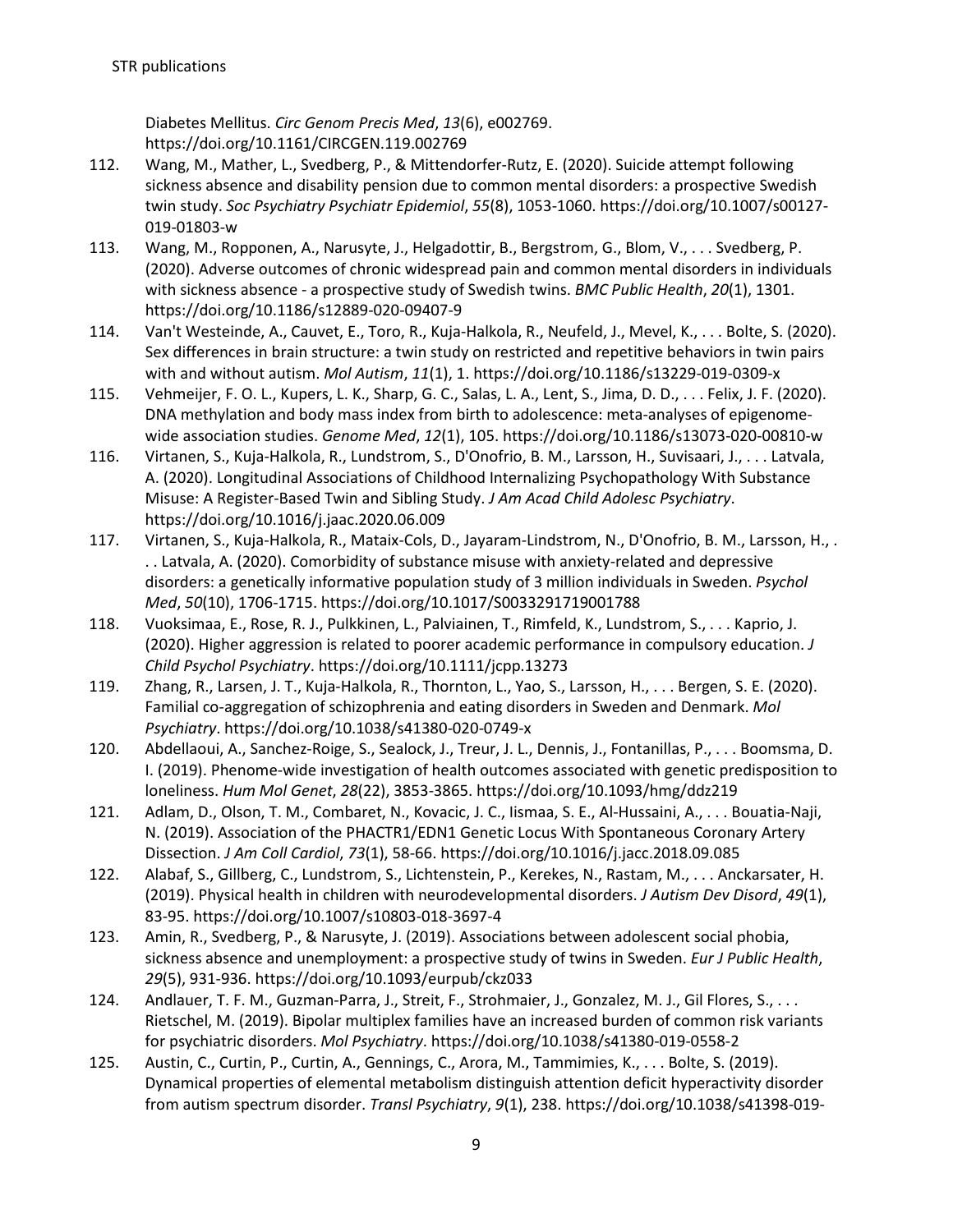0567-6

- 126. Baker, J. H., Higgins Neyland, M. K., Thornton, L. M., Runfola, C. D., Larsson, H., Lichtenstein, P., . . . Bulik, C. (2019). Body dissatisfaction in adolescent boys. *Dev Psychol*, *55*(7), 1566-1578. https://doi.org/10.1037/dev0000724
- 127. Bao, C., Yang, R., Pedersen, N. L., Xu, W., Xu, H., Song, R., . . . Xu, W. (2019). Overweight in midlife and risk of cancer in late life: A nationwide Swedish twin study. *Int J Cancer*, *144*(9), 2128-2134. https://doi.org/10.1002/ijc.32005
- 128. Barbu, M. C., Zeng, Y., Shen, X., Cox, S. R., Clarke, T. K., Gibson, J., . . . Whalley, H. C. (2019). Association of Whole-Genome and NETRIN1 Signaling Pathway-Derived Polygenic Risk Scores for Major Depressive Disorder and White Matter Microstructure in the UK Biobank. *Biol Psychiatry Cogn Neurosci Neuroimaging*, *4*(1), 91-100. https://doi.org/10.1016/j.bpsc.2018.07.006
- 129. Bateson, M., Aviv, A., Bendix, L., Benetos, A., Ben-Shlomo, Y., Bojesen, S. E., . . . Nettle, D. (2019). Smoking does not accelerate leucocyte telomere attrition: a meta-analysis of 18 longitudinal cohorts. *R Soc Open Sci*, *6*(6), 190420. https://doi.org/10.1098/rsos.190420
- 130. Bentley, A. R., Sung, Y. J., Brown, M. R., Winkler, T. W., Kraja, A. T., Ntalla, I., . . . Cupples, L. A. (2019). Multi-ancestry genome-wide gene-smoking interaction study of 387,272 individuals identifies new loci associated with serum lipids. *Nat Genet*, *51*(4), 636-648. https://doi.org/10.1038/s41588-019-0378-y
- 131. Bolte, S., Girdler, S., & Marschik, P. B. (2019). The contribution of environmental exposure to the etiology of autism spectrum disorder. *Cell Mol Life Sci*, *76*(7), 1275-1297. https://doi.org/10.1007/s00018-018-2988-4
- 132. Brander, G., Kuja-Halkola, R., Rosenqvist, M. A., Ruck, C., Serlachius, E., Fernandez de la Cruz, L., . . . Mataix-Cols, D. (2019). A population-based family clustering study of tic-related obsessivecompulsive disorder. *Mol Psychiatry*. https://doi.org/10.1038/s41380-019-0532-z
- 133. Cao, H., Ingvar, M., Hultman, C. M., & Cannon, T. (2019). Evidence for cerebello-thalamo-cortical hyperconnectivity as a heritable trait for schizophrenia. *Transl Psychiatry*, *9*(1), 192. https://doi.org/10.1038/s41398-019-0531-5
- 134. Capusan, A. J., Bendtsen, P., Marteinsdottir, I., & Larsson, H. (2019). Comorbidity of Adult ADHD and Its Subtypes With Substance Use Disorder in a Large Population-Based Epidemiological Study. *J Atten Disord*, *23*(12), 1416-1426. https://doi.org/10.1177/1087054715626511
- 135. Carlsson, S., Kuja-Halkola, R., Magnusson, C., Lagerros, Y. T., & Andersson, T. (2019). Tobacco and type 2 diabetes: is the association explained by genetic factors? *Int J Epidemiol*, *48*(3), 926-933. https://doi.org/10.1093/ije/dyz002
- 136. Cauvet, E., Van't Westeinde, A., Toro, R., Kuja-Halkola, R., Neufeld, J., Mevel, K., . . . Bolte, S. (2019). Sex Differences Along the Autism Continuum: A Twin Study of Brain Structure. *Cereb Cortex*, *29*(3), 1342-1350. https://doi.org/10.1093/cercor/bhy303
- 137. Charney, A. W., Stahl, E. A., Green, E. K., Chen, C. Y., Moran, J. L., Chambert, K., . . . Sklar, P. (2019). Contribution of Rare Copy Number Variants to Bipolar Disorder Risk Is Limited to Schizoaffective Cases. *Biol Psychiatry*, *86*(2), 110-119. https://doi.org/10.1016/j.biopsych.2018.12.009
- 138. Chen, X., Bhuiyan, I., Kuja-Halkola, R., Magnusson, P. K. E., & Svensson, P. (2019). Genetic and Environmental Influences on the Correlations between Traits of Metabolic Syndrome and CKD. *Clin J Am Soc Nephrol*, *14*(11), 1590-1596. https://doi.org/10.2215/CJN.11971018
- 139. Choi, K. W., Chen, C. Y., Stein, M. B., Klimentidis, Y. C., Wang, M. J., Koenen, K. C., . . . Major Depressive Disorder Working Group of the Psychiatric Genomics, C. (2019). Assessment of Bidirectional Relationships Between Physical Activity and Depression Among Adults: A 2-Sample Mendelian Randomization Study. *JAMA Psychiatry*, *76*(4), 399-408. https://doi.org/10.1001/jamapsychiatry.2018.4175
- 140. Cirulli, E. T., Nicoletti, P., Abramson, K., Andrade, R. J., Bjornsson, E. S., Chalasani, N., ...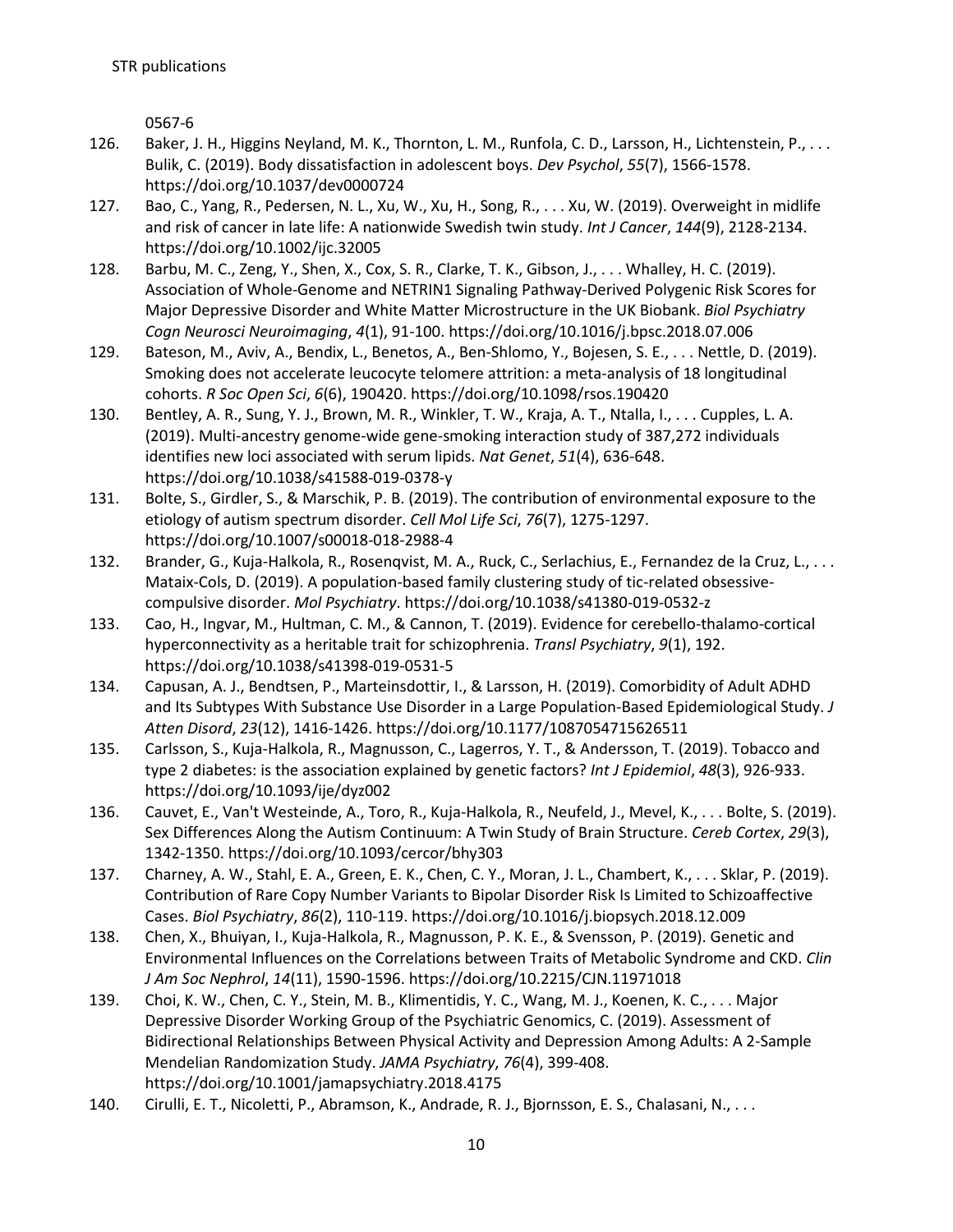International, D. c. (2019). A Missense Variant in PTPN22 is a Risk Factor for Drug-induced Liver Injury. *Gastroenterology*, *156*(6), 1707-1716 e1702. https://doi.org/10.1053/j.gastro.2019.01.034

- 141. Clark, D. W., Okada, Y., Moore, K. H. S., Mason, D., Pirastu, N., Gandin, I., . . . Wilson, J. F. (2019). Associations of autozygosity with a broad range of human phenotypes. *Nat Commun*, *10*(1), 4957. https://doi.org/10.1038/s41467-019-12283-6
- 142. Corada, M., Orsenigo, F., Bhat, G. P., Conze, L. L., Breviario, F., Cunha, S. I., . . . Dejana, E. (2019). Fine-Tuning of Sox17 and Canonical Wnt Coordinates the Permeability Properties of the Blood-Brain Barrier. *Circ Res*, *124*(4), 511-525. https://doi.org/10.1161/CIRCRESAHA.118.313316
- 143. Cross-Disorder Group of the Psychiatric Genomics Consortium. Electronic address, p. m. h. e., & Cross-Disorder Group of the Psychiatric Genomics, C. (2019). Genomic Relationships, Novel Loci, and Pleiotropic Mechanisms across Eight Psychiatric Disorders. *Cell*, *179*(7), 1469-1482 e1411. https://doi.org/10.1016/j.cell.2019.11.020
- 144. Danielsdottir, H. B., Jylhava, J., Hagg, S., Lu, Y., Colodro-Conde, L., Martin, N. G., . . . Lehto, K. (2019). Neuroticism as a Predictor of Frailty in Old Age: A Genetically Informative Approach. *Psychosom Med*, *81*(9), 799-807. https://doi.org/10.1097/PSY.0000000000000742
- 145. Davies, G., Lam, M., Harris, S. E., Trampush, J. W., Luciano, M., Hill, W. D., . . . Deary, I. J. (2019). Author Correction: Study of 300,486 individuals identifies 148 independent genetic loci influencing general cognitive function. *Nat Commun*, *10*(1), 2068. https://doi.org/10.1038/s41467-019-10160 w
- 146. de Vries, P. S., Brown, M. R., Bentley, A. R., Sung, Y. J., Winkler, T. W., Ntalla, I., . . . Morrison, A. C. (2019). Multi-Ancestry Genome-Wide Association Study of Lipid Levels Incorporating Gene-Alcohol Interactions. *Am J Epidemiol*. https://doi.org/10.1093/aje/kwz005
- 147. Derks, I. P. M., Bolhuis, K., Yalcin, Z., Gaillard, R., Hillegers, M. H. J., Larsson, H., . . . Jansen, P. W. (2019). Testing Bidirectional Associations Between Childhood Aggression and BMI: Results from Three Cohorts. *Obesity (Silver Spring)*, *27*(5), 822-829. https://doi.org/10.1002/oby.22419
- 148. Dinkler, L., Taylor, M. J., Rastam, M., Hadjikhani, N., Bulik, C. M., Lichtenstein, P., . . . Lundstrom, S. (2019). Association of etiological factors across the extreme end and continuous variation in disordered eating in female Swedish twins. *Psychol Med*, 1-11. https://doi.org/10.1017/S0033291719003672
- 149. Doering, S., Lichtenstein, P., Gillberg, C., Ntr, Middeldorp, C. M., Bartels, M., . . . Lundstrom, S. (2019). Anxiety at age 15 predicts psychiatric diagnoses and suicidal ideation in late adolescence and young adulthood: results from two longitudinal studies. *BMC Psychiatry*, *19*(1), 363. https://doi.org/10.1186/s12888-019-2349-3
- 150. Durbeej, N., Sorman, K., Noren Selinus, E., Lundstrom, S., Lichtenstein, P., Hellner, C., . . . Halldner, L. (2019). Trends in childhood and adolescent internalizing symptoms: results from Swedish population based twin cohorts. *BMC Psychol*, *7*(1), 50. https://doi.org/10.1186/s40359-019-0326-8
- 151. Emery, C. F., Finkel, D., Gatz, M., & Dahl Aslan, A. K. (2019). Evidence of bi-directional associations between depressive symptoms and body mass among older adults. *J Gerontol B Psychol Sci Soc Sci*. https://doi.org/10.1093/geronb/gbz022
- 152. Ericsson, M., Pedersen, N. L., Johansson, A. L. V., Fors, S., & Dahl Aslan, A. K. (2019). Life-course socioeconomic differences and social mobility in preventable and non-preventable mortality: a study of Swedish twins. *Int J Epidemiol*, *48*(5), 1701-1709. https://doi.org/10.1093/ije/dyz042
- 153. Eriksson, L. I., Lundholm, C., Narasimhalu, K., Sandin, R., Jin, Y. P., Gatz, M., . . . Pedersen, N. L. (2019). Hospitalization, surgery, and incident dementia. *Alzheimers Dement*, *15*(4), 534-542. https://doi.org/10.1016/j.jalz.2018.12.005
- 154. Fall, T., Kuja-Halkola, R., Dobney, K., Westgarth, C., & Magnusson, P. K. E. (2019). Evidence of large genetic influences on dog ownership in the Swedish Twin Registry has implications for understanding domestication and health associations. *Sci Rep*, *9*(1), 7554.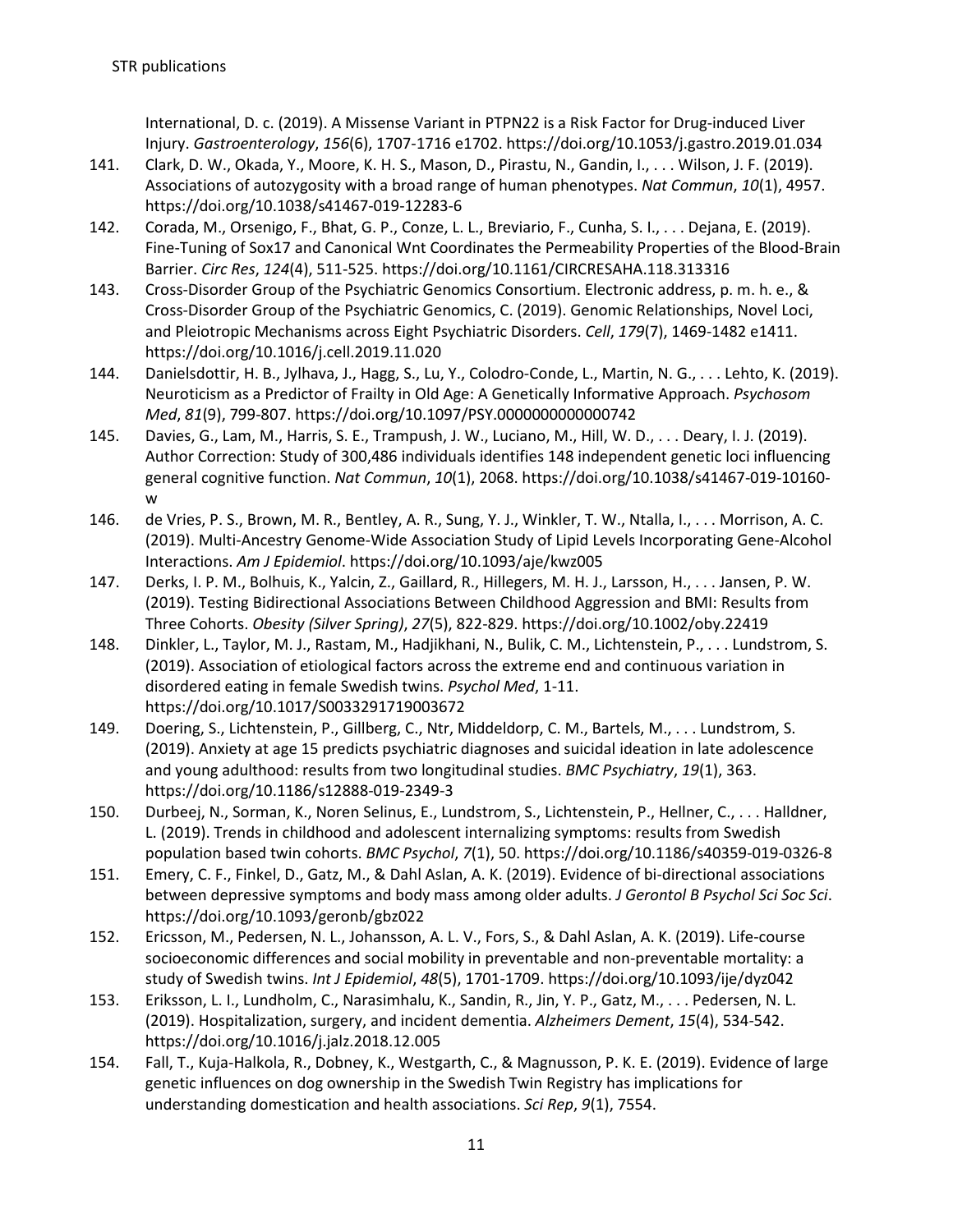https://doi.org/10.1038/s41598-019-44083-9

- 155. Ferreira, M. A. R., Mathur, R., Vonk, J. M., Szwajda, A., Brumpton, B., Granell, R., . . . Almqvist, C. (2019). Genetic Architectures of Childhood- and Adult-Onset Asthma Are Partly Distinct. *Am J Hum Genet*, *104*(4), 665-684. https://doi.org/10.1016/j.ajhg.2019.02.022
- 156. Ferreira, M. A. R., Vonk, J. M., Baurecht, H., Marenholz, I., Tian, C., Hoffman, J. D., . . . Paternoster, L. (2019). Eleven loci with new reproducible genetic associations with allergic disease risk. *J Allergy Clin Immunol*, *143*(2), 691-699. https://doi.org/10.1016/j.jaci.2018.03.012
- 157. Finkel, D., Sternang, O., Jylhava, J., Bai, G., & Pedersen, N. L. (2019). Functional Aging Index Complements Frailty in Prediction of Entry Into Care and Mortality. *J Gerontol A Biol Sci Med Sci*, *74*(12), 1980-1986. https://doi.org/10.1093/gerona/glz155
- 158. Floyd, J. S., Bloch, K. M., Brody, J. A., Maroteau, C., Siddiqui, M. K., Gregory, R., . . . Eudragene. (2019). Pharmacogenomics of statin-related myopathy: Meta-analysis of rare variants from wholeexome sequencing. *PLoS One*, *14*(6), e0218115. https://doi.org/10.1371/journal.pone.0218115
- 159. Foo, J. C., Streit, F., Frank, J., Witt, S. H., Treutlein, J., Major Depressive Disorder Working Group of the Psychiatric Genomics, C., . . . Kranaster, L. (2019). Evidence for increased genetic risk load for major depression in patients assigned to electroconvulsive therapy. *Am J Med Genet B Neuropsychiatr Genet*, *180*(1), 35-45. https://doi.org/10.1002/ajmg.b.32700
- 160. Ganna, A., Verweij, K. J. H., Nivard, M. G., Maier, R., Wedow, R., Busch, A. S., . . . Zietsch, B. P. (2019). Genome studies must account for history-Response. *Science*, *366*(6472), 1461-1462. https://doi.org/10.1126/science.aaz8941
- 161. Ganna, A., Verweij, K. J. H., Nivard, M. G., Maier, R., Wedow, R., Busch, A. S., . . . Zietsch, B. P. (2019). Large-scale GWAS reveals insights into the genetic architecture of same-sex sexual behavior. *Science*, *365*(6456). https://doi.org/10.1126/science.aat7693
- 162. Ghirardi, L., Pettersson, E., Taylor, M. J., Freitag, C. M., Franke, B., Asherson, P., . . . Kuja-Halkola, R. (2019). Genetic and environmental contribution to the overlap between ADHD and ASD trait dimensions in young adults: a twin study. *Psychol Med*, *49*(10), 1713-1721. https://doi.org/10.1017/S003329171800243X
- 163. Grove, J., Ripke, S., Als, T. D., Mattheisen, M., Walters, R. K., Won, H., . . . Borglum, A. D. (2019). Identification of common genetic risk variants for autism spectrum disorder. *Nat Genet*, *51*(3), 431- 444. https://doi.org/10.1038/s41588-019-0344-8
- 164. Hallberg, P., Smedje, H., Eriksson, N., Kohnke, H., Daniilidou, M., Ohman, I., . . . Swedegene. (2019). Pandemrix-induced narcolepsy is associated with genes related to immunity and neuronal survival. *EBioMedicine*, *40*, 595-604. https://doi.org/10.1016/j.ebiom.2019.01.041
- 165. Harris, J. R., Hjelmborg, J., Adami, H. O., Czene, K., Mucci, L., Kaprio, J., . . . Nordic Twin Study of Cancer, C. (2019). The Nordic Twin Study on Cancer - NorTwinCan. *Twin Res Hum Genet*, *22*(6), 817- 823. https://doi.org/10.1017/thg.2019.71
- 166. Helgadottir, B., Mather, L., Narusyte, J., Ropponen, A., Blom, V., & Svedberg, P. (2019). Transitioning from sickness absence to disability pension-the impact of poor health behaviours: a prospective Swedish twin cohort study. *BMJ Open*, *9*(11), e031889. https://doi.org/10.1136/bmjopen-2019-031889
- 167. Helgadottir, B., Narusyte, J., Ropponen, A., Bergstrom, G., Mather, L., Blom, V., . . . Svedberg, P. (2019). The role of occupational class on the association between sickness absence and disability pension: A Swedish register-based twin study. *Scand J Work Environ Health*, *45*(6), 622-630. https://doi.org/10.5271/sjweh.3816
- 168. Helgadottir, B., Svedberg, P., Mather, L., Lindfors, P., Bergstrom, G., & Blom, V. (2019). The association between part-time and temporary employment and sickness absence: a prospective Swedish twin study. *Eur J Public Health*, *29*(1), 147-153. https://doi.org/10.1093/eurpub/cky145
- 169. Hosang, G. M., Lichtenstein, P., Ronald, A., Lundstrom, S., & Taylor, M. J. (2019). Association of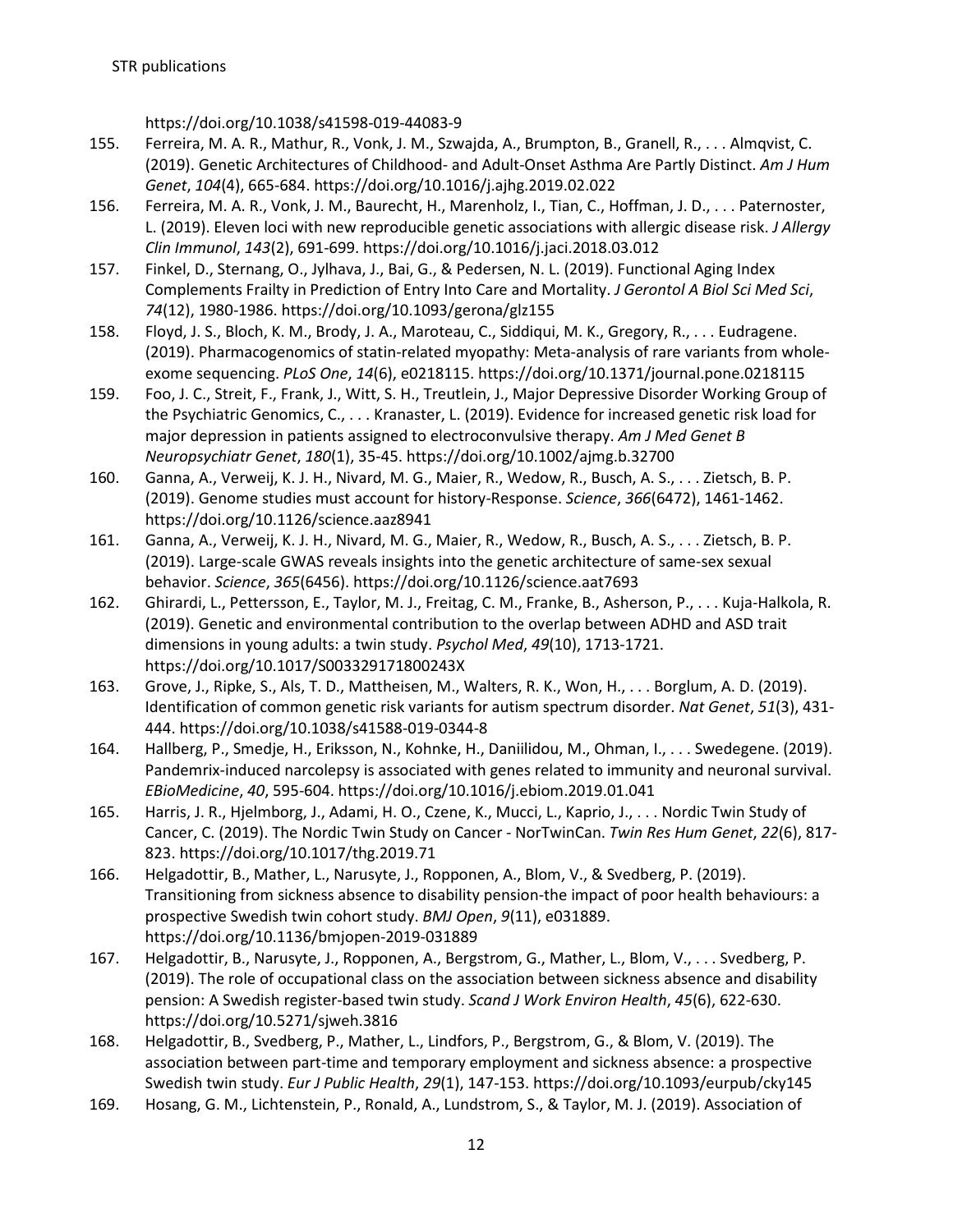Genetic and Environmental Risks for Attention-Deficit/Hyperactivity Disorder With Hypomanic Symptoms in Youths. *JAMA Psychiatry*. https://doi.org/10.1001/jamapsychiatry.2019.1949

- 170. Isaksson, J., Taylor, M. J., Lundin, K., Neufeld, J., & Bolte, S. (2019). Familial confounding on the ability to read minds: A co-twin control study. *Autism*, *23*(8), 1948-1956. https://doi.org/10.1177/1362361319836380
- 171. Isaksson, J., Van't Westeinde, A., Cauvet, E., Kuja-Halkola, R., Lundin, K., Neufeld, J., . . . Bolte, S. (2019). Social Cognition in Autism and Other Neurodevelopmental Disorders: A Co-twin Control Study. *J Autism Dev Disord*, *49*(7), 2838-2848. https://doi.org/10.1007/s10803-019-04001-4
- 172. Jansen, I. E., Savage, J. E., Watanabe, K., Bryois, J., Williams, D. M., Steinberg, S., . . . Posthuma, D. (2019). Genome-wide meta-analysis identifies new loci and functional pathways influencing Alzheimer's disease risk. *Nat Genet*, *51*(3), 404-413. https://doi.org/10.1038/s41588-018-0311-9
- 173. Johansson, V., Erhardt, S., Engberg, G., Kegel, M., Bhat, M., Schwieler, L., . . . Landen, M. (2019). Twin study shows association between monocyte chemoattractant protein-1 and kynurenic acid in cerebrospinal fluid. *Eur Arch Psychiatry Clin Neurosci*. https://doi.org/10.1007/s00406-019-01042-9
- 174. Johansson, V., Hultman, C. M., Kizling, I., Martinsson, L., Borg, J., Hedman, A., . . . Cannon, T. D. (2019). The schizophrenia and bipolar twin study in Sweden (STAR). *Schizophr Res*, *204*, 183-192. https://doi.org/10.1016/j.schres.2018.08.001
- 175. Johansson, V., Kuja-Halkola, R., Cannon, T. D., Hultman, C. M., & Hedman, A. M. (2019). A population-based heritability estimate of bipolar disorder - In a Swedish twin sample. *Psychiatry Res*, *278*, 180-187. https://doi.org/10.1016/j.psychres.2019.06.010
- 176. Johnsson, V. L., Pedersen, N. G., Worda, K., Krampl-Bettelheim, E., Skibsted, L., Hinterberger, S., . . . Rode, L. (2019). Plasma progesterone, estradiol, and unconjugated estriol concentrations in twin pregnancies: Relation with cervical length and preterm delivery. *Acta Obstet Gynecol Scand*, *98*(1), 86-94. https://doi.org/10.1111/aogs.13464
- 177. Jylhava, J., Hjelmborg, J., Soerensen, M., Munoz, E., Tan, Q., Kuja-Halkola, R., . . . Reynolds, C. A. (2019). Longitudinal changes in the genetic and environmental influences on the epigenetic clocks across old age: Evidence from two twin cohorts. *EBioMedicine*, *40*, 710-716. https://doi.org/10.1016/j.ebiom.2019.01.040
- 178. Jylhava, J., Jiang, M., Foebel, A. D., Pedersen, N. L., & Hagg, S. (2019). Can markers of biological age predict dependency in old age? *Biogerontology*, *20*(3), 321-329. https://doi.org/10.1007/s10522- 019-09795-5
- 179. Karlsson Linner, R., Biroli, P., Kong, E., Meddens, S. F. W., Wedow, R., Fontana, M. A., ... Beauchamp, J. P. (2019). Genome-wide association analyses of risk tolerance and risky behaviors in over 1 million individuals identify hundreds of loci and shared genetic influences. *Nat Genet*, *51*(2), 245-257. https://doi.org/10.1038/s41588-018-0309-3
- 180. Kendler, K. S., Ohlsson, H., Lichtenstein, P., Sundquist, J., & Sundquist, K. (2019). The Nature of the Shared Environment. *Behav Genet*, *49*(1), 1-10. https://doi.org/10.1007/s10519-018-9940-0
- 181. Kharazmi, M., Michaelsson, K., Schilcher, J., Eriksson, N., Melhus, H., Wadelius, M., . . . Hallberg, P. (2019). A Genome-Wide Association Study of Bisphosphonate-Associated Atypical Femoral Fracture. *Calcif Tissue Int*, *105*(1), 51-67. https://doi.org/10.1007/s00223-019-00546-9
- 182. Kilpelainen, T. O., Bentley, A. R., Noordam, R., Sung, Y. J., Schwander, K., Winkler, T. W., . . . Loos, R. J. F. (2019). Multi-ancestry study of blood lipid levels identifies four loci interacting with physical activity. *Nat Commun*, *10*(1), 376. https://doi.org/10.1038/s41467-018-08008-w
- 183. Kowalec, K., Lu, Y., Sariaslan, A., Song, J., Ploner, A., Dalman, C., . . . Sullivan, P. F. (2019). Increased schizophrenia family history burden and reduced premorbid IQ in treatment-resistant schizophrenia: a Swedish National Register and Genomic Study. *Mol Psychiatry*. https://doi.org/10.1038/s41380-019-0575-1
- 184. Larsson, S. C., Traylor, M., Burgess, S., Boncoraglio, G. B., Jern, C., Michaelsson, K., . . . Consortium,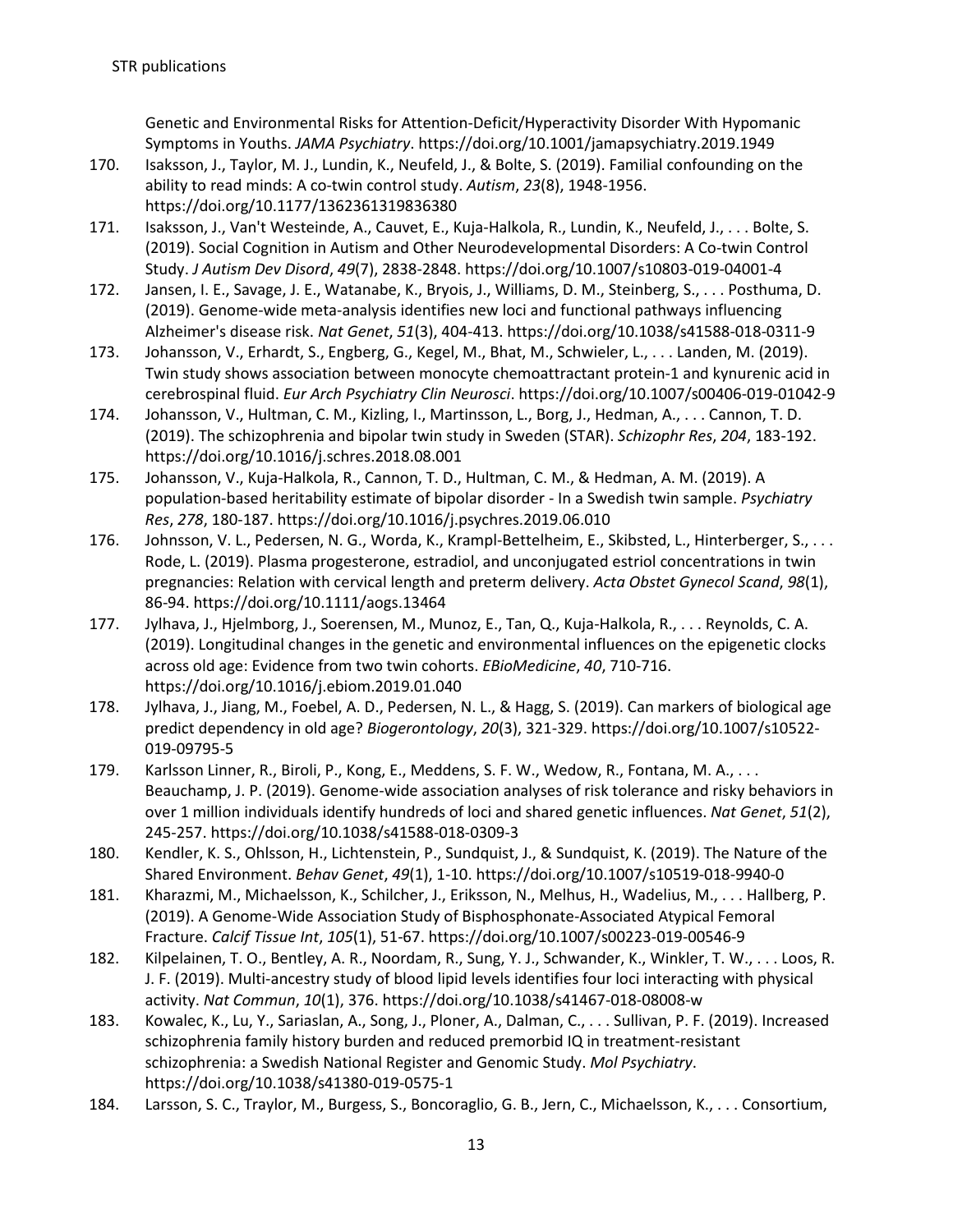M. p. o. t. I. S. G. (2019). Serum magnesium and calcium levels in relation to ischemic stroke: Mendelian randomization study. *Neurology*, *92*(9), e944-e950. https://doi.org/10.1212/WNL.0000000000007001

- 185. Lehto, K., Karlsson, I., Lundholm, C., & Pedersen, N. L. (2019). Genetic risk for neuroticism predicts emotional health depending on childhood adversity. *Psychol Med*, *49*(2), 260-267. https://doi.org/10.1017/S0033291718000715
- 186. Lehto, K., Pedersen, N. L., Almqvist, C., Lu, Y., & Brew, B. K. (2019). Asthma and affective traits in adults: a genetically informative study. *Eur Respir J*, *53*(5). https://doi.org/10.1183/13993003.02142-2018
- 187. Li, X., Ploner, A., Karlsson, I. K., Liu, X., Magnusson, P. K. E., Pedersen, N. L., . . . Jylhava, J. (2019). The frailty index is a predictor of cause-specific mortality independent of familial effects from midlife onwards: a large cohort study. *BMC Med*, *17*(1), 94. https://doi.org/10.1186/s12916-019- 1331-8
- 188. Lichtenstein, P., Cederlof, M., Lundstrom, S., D'Onofrio, B. M., Anckarsater, H., Larsson, H., . . . Pettersson, E. (2019). Associations between conduct problems in childhood and adverse outcomes in emerging adulthood: a longitudinal Swedish nationwide twin cohort. *J Child Psychol Psychiatry*. https://doi.org/10.1111/jcpp.13169
- 189. Lopez Perez, D., Kennedy, D. P., Tomalski, P., Bolte, S., D'Onofrio, B., & Falck-Ytter, T. (2019). Visual Search Performance Does Not Relate to Autistic Traits in the General Population. *J Autism Dev Disord*, *49*(6), 2624-2631. https://doi.org/10.1007/s10803-019-03907-3
- 190. Lundstrom, S., Marland, C., Kuja-Halkola, R., Anckarsater, H., Lichtenstein, P., Gillberg, C., . . . Nilsson, T. (2019). Assessing autism in females: The importance of a sex-specific comparison. *Psychiatry Res*, *282*, 112566. https://doi.org/10.1016/j.psychres.2019.112566
- 191. Luningham, J. M., McArtor, D. B., Hendriks, A. M., van Beijsterveldt, C. E. M., Lichtenstein, P., Lundstrom, S., . . . Lubke, G. H. (2019). Data Integration Methods for Phenotype Harmonization in Multi-Cohort Genome-Wide Association Studies With Behavioral Outcomes. *Front Genet*, *10*, 1227. https://doi.org/10.3389/fgene.2019.01227
- 192. Magnusson, K., Turkiewicz, A., & Englund, M. (2019). Nature vs nurture in knee osteoarthritis the importance of age, sex and body mass index. *Osteoarthritis Cartilage*, *27*(4), 586-592. https://doi.org/10.1016/j.joca.2018.12.018
- 193. Malanchini, M., Smith-Woolley, E., Ayorech, Z., Rimfeld, K., Krapohl, E., Vuoksimaa, E., . . . Plomin, R. (2019). Aggressive behaviour in childhood and adolescence: the role of smoking during pregnancy, evidence from four twin cohorts in the EU-ACTION consortium. *Psychol Med*, *49*(4), 646- 654. https://doi.org/10.1017/S0033291718001344
- 194. Marioni, R. E., Suderman, M., Chen, B. H., Horvath, S., Bandinelli, S., Morris, T., . . . Hagg, S. (2019). Tracking the Epigenetic Clock Across the Human Life Course: A Meta-analysis of Longitudinal Cohort Data. *J Gerontol A Biol Sci Med Sci*, *74*(1), 57-61. https://doi.org/10.1093/gerona/gly060
- 195. Marland, C., Lubke, G., Degl'Innocenti, A., Rastam, M., Gillberg, C., Nilsson, T., . . . Lundstrom, S. (2019). The development of a brief screener for autism using item response theory. *BMC Psychiatry*, *19*(1), 337. https://doi.org/10.1186/s12888-019-2333-y
- 196. Martin, J., Tammimies, K., Karlsson, R., Lu, Y., Larsson, H., Lichtenstein, P., . . . Magnusson, P. K. E. (2019). Copy number variation and neuropsychiatric problems in females and males in the general population. *Am J Med Genet B Neuropsychiatr Genet*, *180*(6), 341-350. https://doi.org/10.1002/ajmg.b.32685
- 197. Mather, L., Blom, V., Bergstrom, G., & Svedberg, P. (2019). Adverse outcomes of sick leave due to mental disorders: A prospective study of discordant twin pairs. *Scand J Public Health*, *47*(2), 127- 136. https://doi.org/10.1177/1403494817735755
- 198. Mather, L., Ropponen, A., Mittendorfer-Rutz, E., Narusyte, J., & Svedberg, P. (2019). Health, work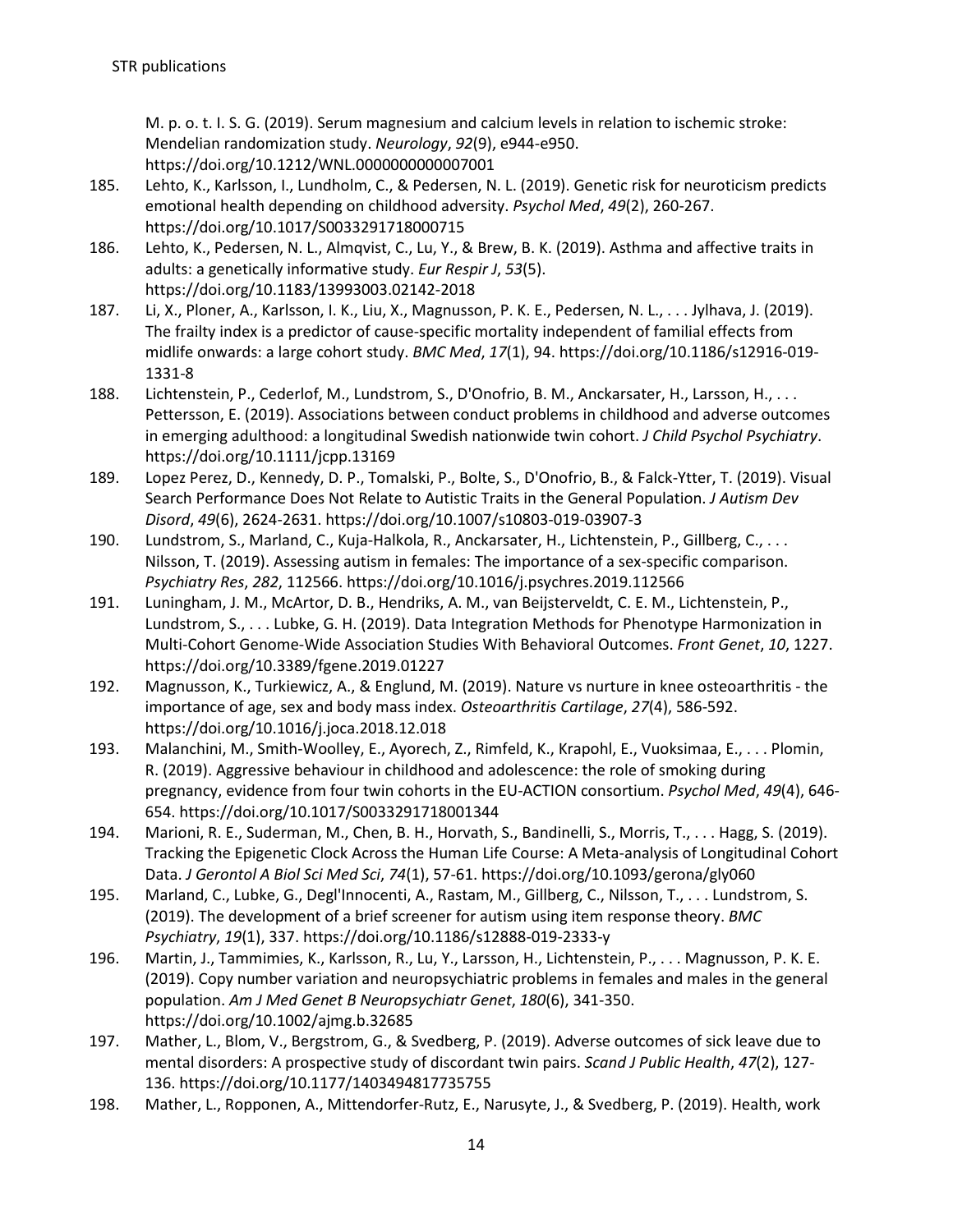and demographic factors associated with a lower risk of work disability and unemployment in employees with lower back, neck and shoulder pain. *BMC Musculoskelet Disord*, *20*(1), 622. https://doi.org/10.1186/s12891-019-2999-9

- 199. Mowlem, F. D., Rosenqvist, M. A., Martin, J., Lichtenstein, P., Asherson, P., & Larsson, H. (2019). Sex differences in predicting ADHD clinical diagnosis and pharmacological treatment. *Eur Child Adolesc Psychiatry*, *28*(4), 481-489. https://doi.org/10.1007/s00787-018-1211-3
- 200. Mubanga, M., Byberg, L., Egenvall, A., Sundstrom, J., Magnusson, P. K. E., Ingelsson, E., . . . Fall, T. (2019). Dog ownership and cardiovascular risk factors: a nationwide prospective register-based cohort study. *BMJ Open*, *9*(3), e023447. https://doi.org/10.1136/bmjopen-2018-023447
- 201. Nicoletti, P., Aithal, G. P., Chamberlain, T. C., Coulthard, S., Alshabeeb, M., Grove, J. I., . . . International Drug-Induced Liver Injury, C. (2019). Drug-Induced Liver Injury due to Flucloxacillin: Relevance of Multiple Human Leukocyte Antigen Alleles. *Clin Pharmacol Ther*, *106*(1), 245-253. https://doi.org/10.1002/cpt.1375
- 202. Nicoletti, P., Barrett, S., McEvoy, L., Daly, A. K., Aithal, G., Lucena, M. I., . . . Pirmohamed, M. (2019). Shared Genetic Risk Factors Across Carbamazepine-Induced Hypersensitivity Reactions. *Clin Pharmacol Ther*, *106*(5), 1028-1036. https://doi.org/10.1002/cpt.1493
- 203. Pettersson, E., Lichtenstein, P., Larsson, H., Song, J., Attention Deficit/Hyperactivity Disorder Working Group of the iPsych-Broad-Pgc Consortium, A. S. D. W. G. o. t. i.-B.-P. G. C. C. B. D. W. G., Tourette Syndrome Working Group of the Pgc, S. C. S. U. D. W. G. o. t. P. G. C., . . . Polderman, T. J. C. (2019). Genetic influences on eight psychiatric disorders based on family data of 4 408 646 full and half-siblings, and genetic data of 333 748 cases and controls. *Psychol Med*, *49*(7), 1166-1173. https://doi.org/10.1017/S0033291718002039
- 204. Pyko, A., Andersson, N., Eriksson, C., de Faire, U., Lind, T., Mitkovskaya, N., . . . Pershagen, G. (2019). Long-term transportation noise exposure and incidence of ischaemic heart disease and stroke: a cohort study. *Occup Environ Med*, *76*(4), 201-207. https://doi.org/10.1136/oemed-2018-105333
- 205. Roetman, P. J., Lundstrom, S., Finkenauer, C., Vermeiren, R., Lichtenstein, P., & Colins, O. F. (2019). Children With Early-Onset Disruptive Behavior: Parental Mental Disorders Predict Poor Psychosocial Functioning in Adolescence. *J Am Acad Child Adolesc Psychiatry*, *58*(8), 806-817. https://doi.org/10.1016/j.jaac.2018.10.017
- 206. Ropponen, A., Narusyte, J., Mittendorfer-Rutz, E., & Svedberg, P. (2019). Number of Pain Locations as a Predictor of Cause-Specific Disability Pension in Sweden-Do Common Mental Disorders Play a Role? *J Occup Environ Med*, *61*(8), 646-652. https://doi.org/10.1097/JOM.0000000000001635
- 207. Saunders, M. C., Anckarsater, H., Lundstrom, S., Hellner, C., Lichtenstein, P., & Fontaine, N. M. G. (2019). The Associations between Callous-unemotional Traits and Symptoms of Conduct Problems, Hyperactivity and Emotional Problems: A Study of Adolescent Twins Screened for Neurodevelopmental Problems. *J Abnorm Child Psychol*, *47*(3), 447-457. https://doi.org/10.1007/s10802-018-0439-1
- 208. Sharp, E. S., Beam, C. R., Reynolds, C. A., & Gatz, M. (2019). Openness declines in advance of death in late adulthood. *Psychol Aging*, *34*(1), 124-138. https://doi.org/10.1037/pag0000328
- 209. Shungin, D., Haworth, S., Divaris, K., Agler, C. S., Kamatani, Y., Keun Lee, M., . . . Johansson, I. (2019). Genome-wide analysis of dental caries and periodontitis combining clinical and self-reported data. *Nat Commun*, *10*(1), 2773. https://doi.org/10.1038/s41467-019-10630-1
- 210. Silventoinen, K., Jelenkovic, A., Latvala, A., Yokoyama, Y., Sund, R., Sugawara, M., . . . Kaprio, J. (2019). Parental Education and Genetics of BMI from Infancy to Old Age: A Pooled Analysis of 29 Twin Cohorts. *Obesity (Silver Spring)*, *27*(5), 855-865. https://doi.org/10.1002/oby.22451
- 211. Silventoinen, K., Jelenkovic, A., Yokoyama, Y., Sund, R., Sugawara, M., Tanaka, M., . . . Kaprio, J. (2019). The CODATwins Project: The Current Status and Recent Findings of COllaborative Project of Development of Anthropometrical Measures in Twins. *Twin Res Hum Genet*, 1-9.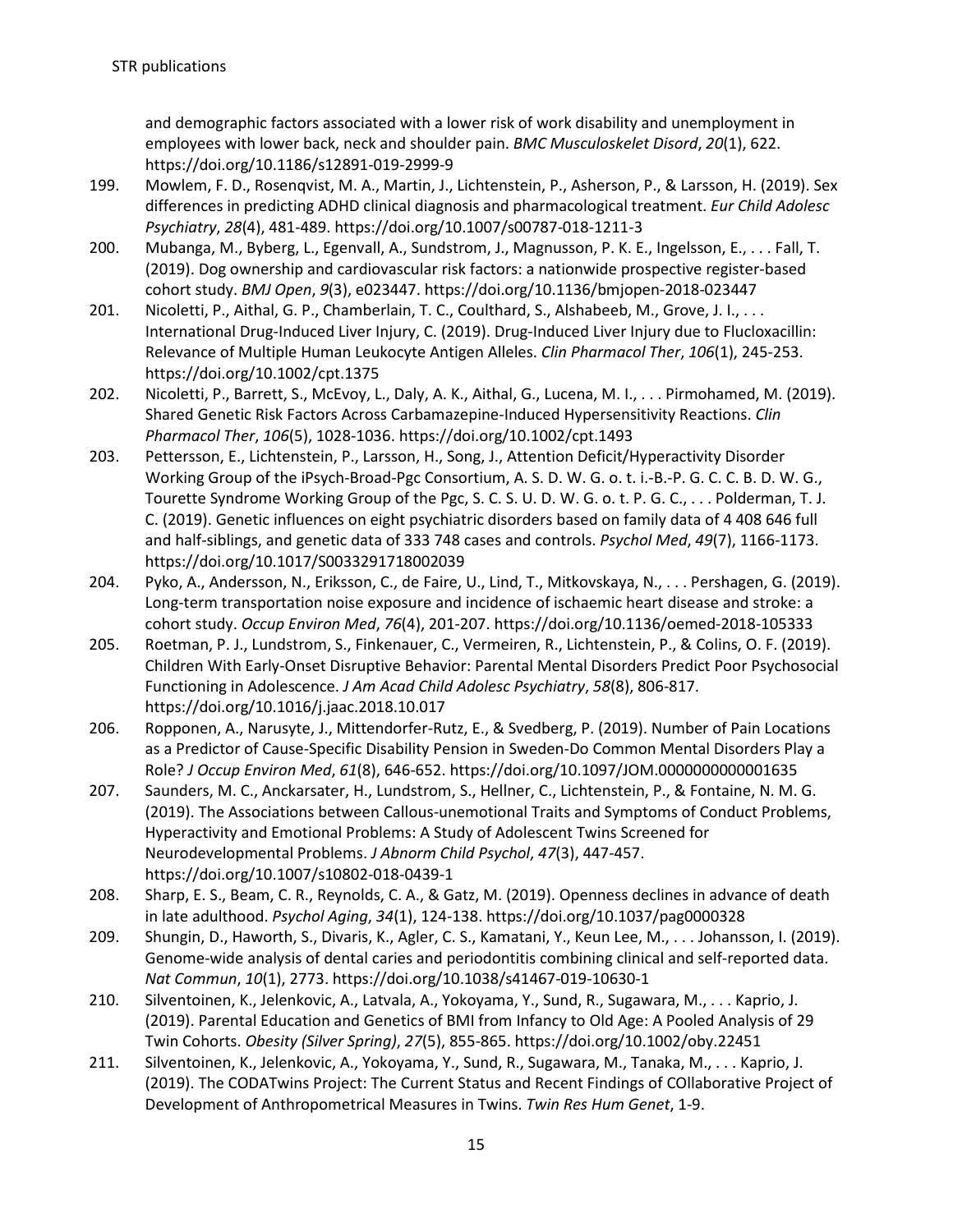https://doi.org/10.1017/thg.2019.35

- 212. Siqueiros Sanchez, M., Pettersson, E., Kennedy, D. P., Bolte, S., Lichtenstein, P., D'Onofrio, B. M., . . . Falck-Ytter, T. (2019). Visual Disengagement: Genetic Architecture and Relation to Autistic Traits in the General Population. *J Autism Dev Disord*. https://doi.org/10.1007/s10803-019-03974-6
- 213. Skoglund, C., Tiger, A., Ruck, C., Petrovic, P., Asherson, P., Hellner, C., . . . Kuja-Halkola, R. (2019). Familial risk and heritability of diagnosed borderline personality disorder: a register study of the Swedish population. *Mol Psychiatry*. https://doi.org/10.1038/s41380-019-0442-0
- 214. Skytthe, A., Harris, J. R., Czene, K., Mucci, L., Adami, H. O., Christensen, K., . . . Pukkala, E. (2019). Cancer Incidence and Mortality in 260,000 Nordic Twins With 30,000 Prospective Cancers. *Twin Res Hum Genet*, *22*(2), 99-107. https://doi.org/10.1017/thg.2019.10
- 215. Stenemo, M., Ganna, A., Salihovic, S., Nowak, C., Sundstrom, J., Giedraitis, V., . . . Fall, T. (2019). The metabolites urobilin and sphingomyelin (30:1) are associated with incident heart failure in the general population. *ESC Heart Fail*, *6*(4), 764-773. https://doi.org/10.1002/ehf2.12453
- 216. Strenn, N., Hovey, D., Jonsson, L., Anckarsater, H., Lundstrom, S., Lichtenstein, P., . . . Ekman, A. (2019). Associations between autistic-like traits and polymorphisms in NFKBIL1. *Acta Neuropsychiatr*, *31*(4), 220-229. https://doi.org/10.1017/neu.2019.18
- 217. Sturm, G., Cardenas, A., Bind, M. A., Horvath, S., Wang, S., Wang, Y., . . . Picard, M. (2019). Human aging DNA methylation signatures are conserved but accelerated in cultured fibroblasts. *Epigenetics*, *14*(10), 961-976. https://doi.org/10.1080/15592294.2019.1626651
- 218. Sundstrom, J., Bjorkelund, C., Giedraitis, V., Hansson, P. O., Hogman, M., Janson, C., . . . Svennblad, B. (2019). Rationale for a Swedish cohort consortium. *Ups J Med Sci*, *124*(1), 21-28. https://doi.org/10.1080/03009734.2018.1556754
- 219. Sundstrom, J., Soderholm, M., Soderberg, S., Alfredsson, L., Andersson, M., Bellocco, R., . . . Wiberg, B. (2019). Risk factors for subarachnoid haemorrhage: a nationwide cohort of 950 000 adults. *Int J Epidemiol*, *48*(6), 2018-2025. https://doi.org/10.1093/ije/dyz163
- 220. Sung, Y. J., de Las Fuentes, L., Winkler, T. W., Chasman, D. I., Bentley, A. R., Kraja, A. T., . . . Morrison, A. C. (2019). A multi-ancestry genome-wide study incorporating gene-smoking interactions identifies multiple new loci for pulse pressure and mean arterial pressure. *Hum Mol Genet*. https://doi.org/10.1093/hmg/ddz070
- 221. Taylor, M. J., Larsson, H., Gillberg, C., Lichtenstein, P., & Lundstrom, S. (2019). Investigating the childhood symptom profile of community-based individuals diagnosed with attentiondeficit/hyperactivity disorder as adults. *J Child Psychol Psychiatry*, *60*(3), 259-266. https://doi.org/10.1111/jcpp.12988
- 222. Taylor, M. J., Martin, J., Lu, Y., Brikell, I., Lundstrom, S., Larsson, H., . . . Lichtenstein, P. (2019). Association of Genetic Risk Factors for Psychiatric Disorders and Traits of These Disorders in a Swedish Population Twin Sample. *JAMA Psychiatry*, *76*(3), 280-289. https://doi.org/10.1001/jamapsychiatry.2018.3652
- 223. Theorell, T., Madison, G., & Ullén, F. (2019). Associations between musical aptitude, alexithymia, and working in a creative occupation. *Psychology of Aesthetics, Creativity, and the Arts*, *13*(1), 49- 57. https://doi.org/10.1037/aca0000158
- 224. Timmermans, E. J., de Koning, E. J., van Schoor, N. M., van der Pas, S., Denkinger, M. D., Dennison, E. M., . . . Schaap, L. A. (2019). Within-person pain variability and physical activity in older adults with osteoarthritis from six European countries. *BMC Musculoskelet Disord*, *20*(1), 12. https://doi.org/10.1186/s12891-018-2392-0
- 225. Wang, Y., Karlsson, R., Jylhava, J., Hedman, A. K., Almqvist, C., Karlsson, I. K., . . . Hagg, S. (2019). Comprehensive longitudinal study of epigenetic mutations in aging. *Clin Epigenetics*, *11*(1), 187. https://doi.org/10.1186/s13148-019-0788-9
- 226. Watson, H. J., Yilmaz, Z., Thornton, L. M., Hubel, C., Coleman, J. R. I., Gaspar, H. A., . . . Bulik, C. M.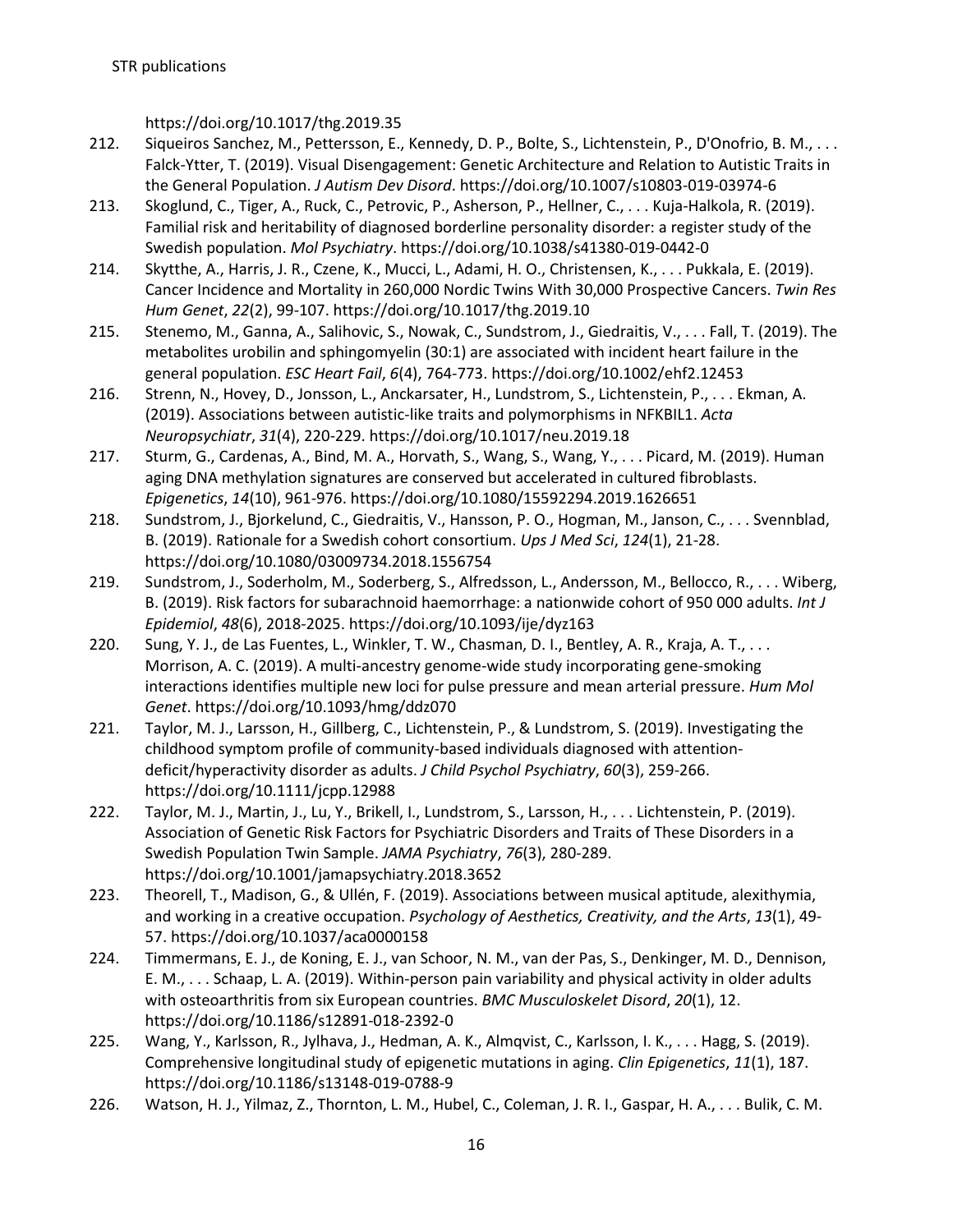(2019). Genome-wide association study identifies eight risk loci and implicates metabo-psychiatric origins for anorexia nervosa. *Nat Genet*, *51*(8), 1207-1214. https://doi.org/10.1038/s41588-019- 0439-2

- 227. Wesseldijk, L. W., Mosing, M. A., & Ullen, F. (2019). Gene-environment interaction in expertise: The importance of childhood environment for musical achievement. *Dev Psychol*, *55*(7), 1473-1479. https://doi.org/10.1037/dev0000726
- 228. Wesseldijk, L. W., Ullen, F., & Mosing, M. A. (2019). The effects of playing music on mental health outcomes. *Sci Rep*, *9*(1), 12606. https://doi.org/10.1038/s41598-019-49099-9
- 229. Vestlund, J., Winsa-Jornulf, J., Hovey, D., Lundstrom, S., Lichtenstein, P., Anckarsater, H., . . . Jerlhag, E. (2019). Ghrelin and aggressive behaviours-Evidence from preclinical and human genetic studies. *Psychoneuroendocrinology*, *104*, 80-88. https://doi.org/10.1016/j.psyneuen.2019.02.020
- 230. Wiklund, C. A., Kuja-Halkola, R., Thornton, L. M., Hubel, C., Leppa, V., & Bulik, C. M. (2019). Prolonged constipation and diarrhea in childhood and disordered eating in adolescence. *J Psychosom Res*, *126*, 109797. https://doi.org/10.1016/j.jpsychores.2019.109797
- 231. Williams, D. M., Hagg, S., & Pedersen, N. L. (2019). Circulating antioxidants and Alzheimer disease prevention: a Mendelian randomization study. *Am J Clin Nutr*, *109*(1), 90-98. https://doi.org/10.1093/ajcn/nqy225
- 232. Virtanen, S., Kuja-Halkola, R., Mataix-Cols, D., Jayaram-Lindstrom, N., D'Onofrio, B. M., Larsson, H., . . . Latvala, A. (2019). Comorbidity of substance misuse with anxiety-related and depressive disorders: a genetically informative population study of 3 million individuals in Sweden. *Psychol Med*, 1-10. https://doi.org/10.1017/S0033291719001788
- 233. Wuttke, M., Li, Y., Li, M., Sieber, K. B., Feitosa, M. F., Gorski, M., . . . Pattaro, C. (2019). A catalog of genetic loci associated with kidney function from analyses of a million individuals. *Nat Genet*, *51*(6), 957-972. https://doi.org/10.1038/s41588-019-0407-x
- 234. Xu, H., Kuja-Halkola, R., Chen, X., Magnusson, P. K. E., Svensson, P., & Carrero, J. J. (2019). Higher body mass index is associated with incident diabetes and chronic kidney disease independent of genetic confounding. *Kidney Int*, *95*(5), 1225-1233. https://doi.org/10.1016/j.kint.2018.12.019
- 235. Yang, R., Pedersen, N. L., Bao, C., Xu, W., Xu, H., Song, R., . . . Xu, W. (2019). Type 2 diabetes in midlife and risk of cerebrovascular disease in late life: a prospective nested case-control study in a nationwide Swedish twin cohort. *Diabetologia*, *62*(8), 1403-1411. https://doi.org/10.1007/s00125- 019-4892-3
- 236. Yao, S., Kuja-Halkola, R., Martin, J., Lu, Y., Lichtenstein, P., Norring, C., . . . Larsson, H. (2019). Associations Between Attention-Deficit/Hyperactivity Disorder and Various Eating Disorders: A Swedish Nationwide Population Study Using Multiple Genetically Informative Approaches. *Biol Psychiatry*, *86*(8), 577-586. https://doi.org/10.1016/j.biopsych.2019.04.036
- 237. Zagai, U., Lichtenstein, P., Pedersen, N. L., & Magnusson, P. K. E. (2019). The Swedish Twin Registry: Content and Management as a Research Infrastructure. *Twin Res Hum Genet*, 1-9. https://doi.org/10.1017/thg.2019.99
- 238. Allswede, D. M., Zheutlin, A. B., Chung, Y., Anderson, K., Hultman, C. M., Ingvar, M., . . . Cannon, T. D. (2018). Complement Gene Expression Correlates with Superior Frontal Cortical Thickness in Humans. *Neuropsychopharmacology*, *43*(3), 525-533. https://doi.org/10.1038/npp.2017.164
- 239. Arvidsson, O., Gillberg, C., Lichtenstein, P., & Lundstrom, S. (2018). Secular changes in the symptom level of clinically diagnosed autism. *J Child Psychol Psychiatry*, *59*(7), 744-751. https://doi.org/10.1111/jcpp.12864
- 240. Bacelis, J., Juodakis, J., Adams Waldorf, K. M., Sengpiel, V., Muglia, L. J., Zhang, G., . . . Jacobsson, B. (2018). Uterine distention as a factor in birth timing: retrospective nationwide cohort study in Sweden. *BMJ Open*, *8*(10), e022929. https://doi.org/10.1136/bmjopen-2018-022929
- 241. Baker, J. H., Brosof, L. C., Munn-Chernoff, M. A., Lichtenstein, P., Larsson, H., Maes, H. H., . . .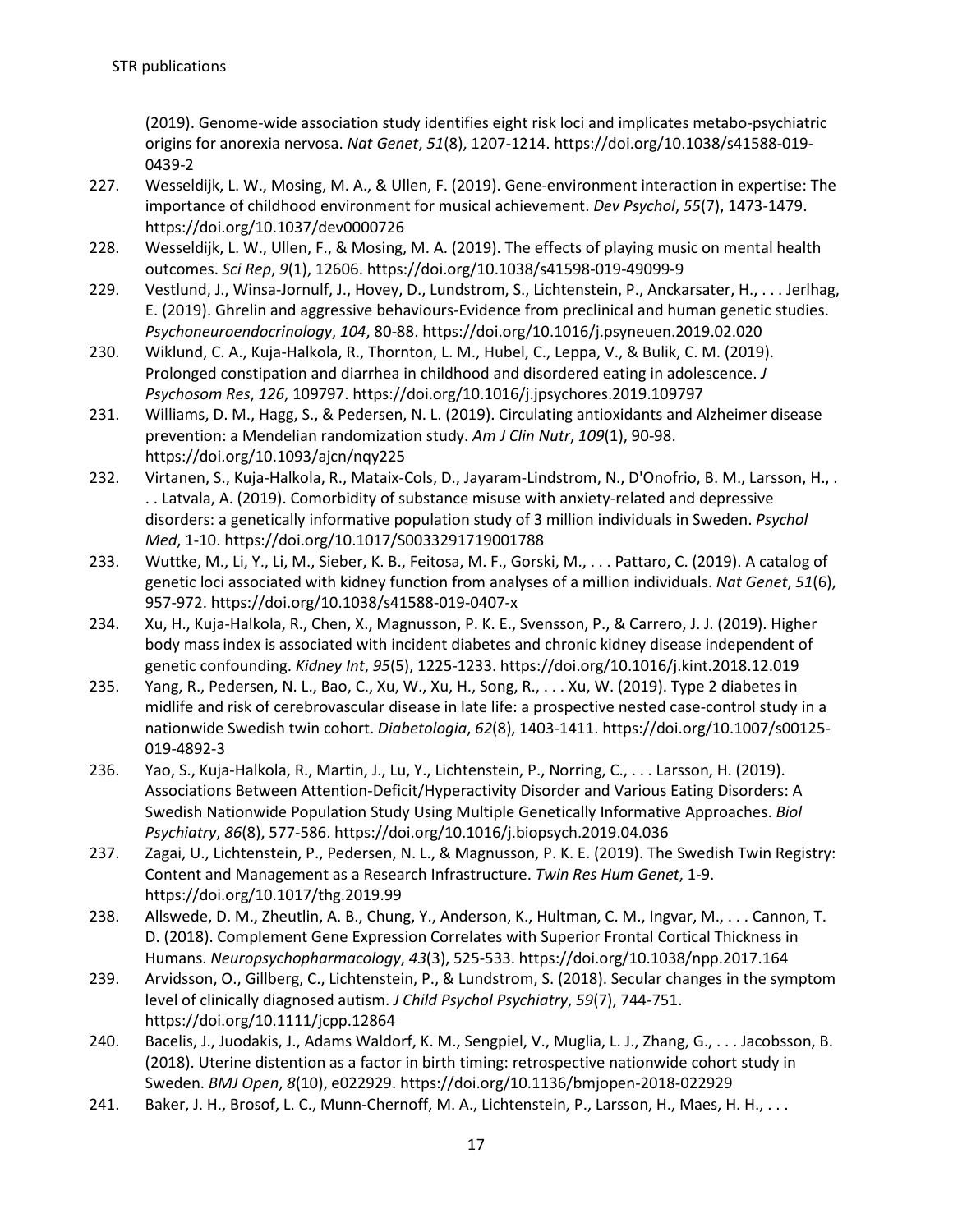Kendler, K. S. (2018). Associations Between Alcohol Involvement and Drive for Thinness and Body Dissatisfaction in Adolescent Twins: A Bivariate Twin Study. *Alcohol Clin Exp Res*, *42*(11), 2214-2223. https://doi.org/10.1111/acer.13868

- 242. Baker, J. H., Johnson, N. K., Munn-Chernoff, M. A., Lichtenstein, P., Larsson, H., Maes, H. H., . . . Kendler, K. S. (2018). Illicit Drug Use, Cigarette Smoking, and Eating Disorder Symptoms: Associations in an Adolescent Twin Sample. *J Stud Alcohol Drugs*, *79*(5), 720-724. https://www.ncbi.nlm.nih.gov/pubmed/30422785
- 243. Bao, C., Pedersen, N. L., Yang, R., Marseglia, A., Xu, W., Wang, Y., . . . Xu, W. (2018). Diabetes in midlife and risk of cancer in late life: A nationwide Swedish twin study. *Int J Cancer*, *143*(4), 793- 800. https://doi.org/10.1002/ijc.31365
- 244. Bartels, M., Hendriks, A., Mauri, M., Krapohl, E., Whipp, A., Bolhuis, K., . . . Boomsma, D. I. (2018). Childhood aggression and the co-occurrence of behavioural and emotional problems: results across ages 3-16 years from multiple raters in six cohorts in the EU-ACTION project. *Eur Child Adolesc Psychiatry*, *27*(9), 1105-1121. https://doi.org/10.1007/s00787-018-1169-1
- 245. Beam, C. R., Kaneshiro, C., Jang, J. Y., Reynolds, C. A., Pedersen, N. L., & Gatz, M. (2018). Differences Between Women and Men in Incidence Rates of Dementia and Alzheimer's Disease. *J Alzheimers Dis*, *64*(4), 1077-1083. https://doi.org/10.3233/JAD-180141
- 246. Beaumont, R. N., Warrington, N. M., Cavadino, A., Tyrrell, J., Nodzenski, M., Horikoshi, M., . . . Freathy, R. M. (2018). Genome-wide association study of offspring birth weight in 86 577 women identifies five novel loci and highlights maternal genetic effects that are independent of fetal genetics. *Hum Mol Genet*, *27*(4), 742-756. https://doi.org/10.1093/hmg/ddx429
- 247. Beckman, K., Mittendorfer-Rutz, E., Waern, M., Larsson, H., Runeson, B., & Dahlin, M. (2018). Method of self-harm in adolescents and young adults and risk of subsequent suicide. *J Child Psychol Psychiatry*. https://doi.org/10.1111/jcpp.12883
- 248. Bokenberger, K., Sjolander, A., Dahl Aslan, A. K., Karlsson, I. K., Akerstedt, T., & Pedersen, N. L. (2018). Shift work and risk of incident dementia: a study of two population-based cohorts. *Eur J Epidemiol*, *33*(10), 977-987. https://doi.org/10.1007/s10654-018-0430-8
- 249. Bonfiglio, F., Henstrom, M., Nag, A., Hadizadeh, F., Zheng, T., Cenit, M. C., . . . D'Amato, M. (2018). A GWAS meta-analysis from 5 population-based cohorts implicates ion channel genes in the pathogenesis of irritable bowel syndrome. *Neurogastroenterol Motil*, *30*(9), e13358. https://doi.org/10.1111/nmo.13358
- 250. Brainstorm, C., Anttila, V., Bulik-Sullivan, B., Finucane, H. K., Walters, R. K., Bras, J., . . . Murray, R. (2018). Analysis of shared heritability in common disorders of the brain. *Science*, *360*(6395). https://doi.org/10.1126/science.aap8757
- 251. Brew, B. K., Lundholm, C., Gong, T., Larsson, H., & Almqvist, C. (2018). The familial aggregation of atopic diseases and depression or anxiety in children. *Clin Exp Allergy*, *48*(6), 703-711. https://doi.org/10.1111/cea.13127
- 252. Brikell, I., Ghirardi, L., D'Onofrio, B. M., Dunn, D. W., Almqvist, C., Dalsgaard, S., . . . Larsson, H. (2018). Familial Liability to Epilepsy and Attention-Deficit/Hyperactivity Disorder: A Nationwide Cohort Study. *Biol Psychiatry*, *83*(2), 173-180. https://doi.org/10.1016/j.biopsych.2017.08.006
- 253. Carulla-Roig, M., Isomura, K., Perez-Vigil, A., Larsson, H., Hellner, C., Mataix-Cols, D., . . . Fernandez de la Cruz, L. (2018). Pharmacoepidemiology of Tourette and Chronic Tic Disorders in Sweden 2005- 2013. *J Child Adolesc Psychopharmacol*. https://doi.org/10.1089/cap.2017.0169
- 254. Castellheim, A., Lundstrom, S., Molin, M., Kuja-Halkola, R., Gillberg, C., & Gillberg, C. (2018). The role of general anesthesia on traits of neurodevelopmental disorders in a Swedish cohort of twins. *J Child Psychol Psychiatry*, *59*(9), 966-972. https://doi.org/10.1111/jcpp.12885
- 255. Chen, X., Gustafsson, S., Whitington, T., Borne, Y., Lorentzen, E., Sun, J., . . . Magnusson, P. K. E. (2018). A genome-wide association study of IgM antibody against phosphorylcholine: shared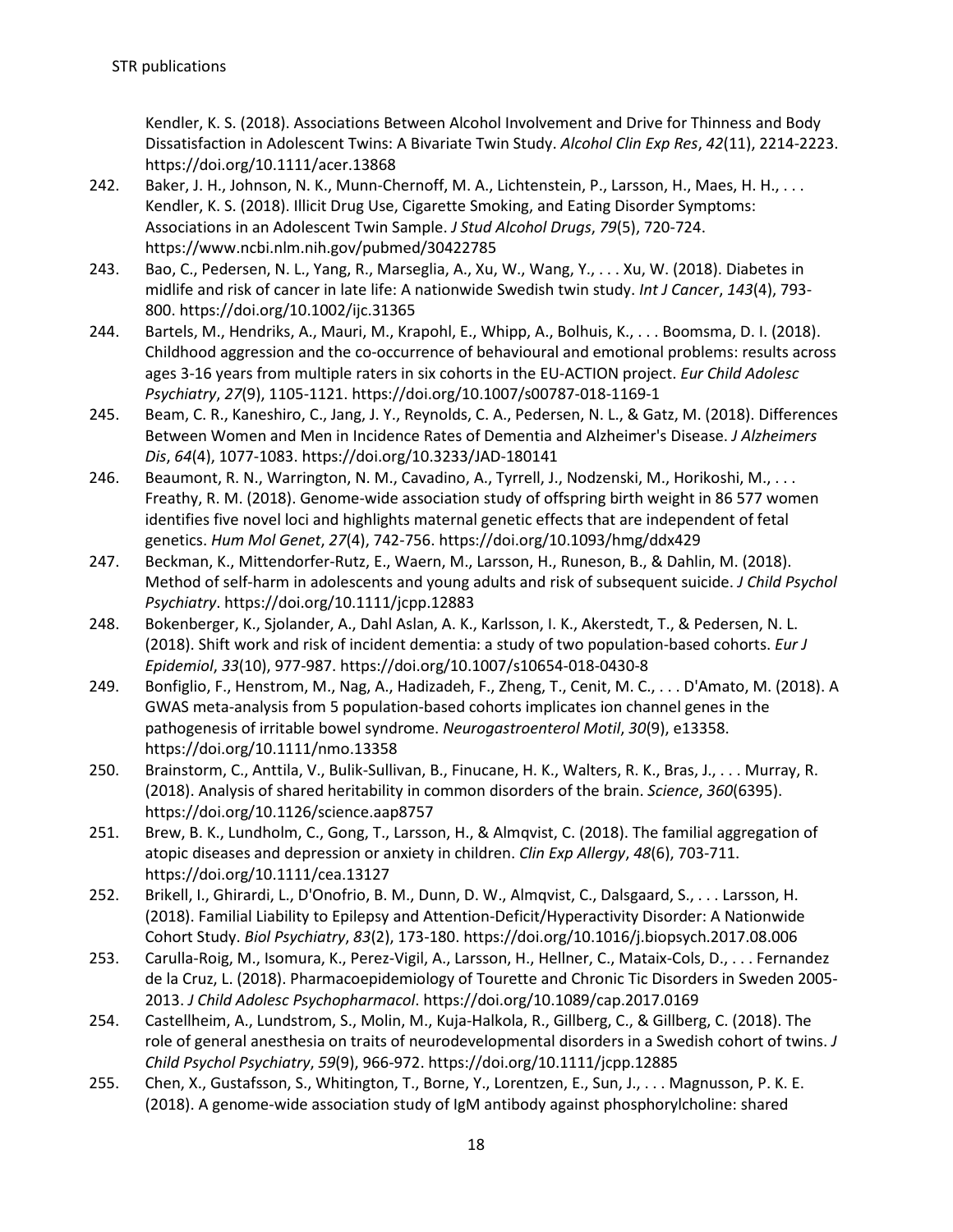genetics and phenotypic relationship to chronic lymphocytic leukemia. *Hum Mol Genet*, *27*(10), 1809-1818. https://doi.org/10.1093/hmg/ddy094

- 256. Chen, X., Kuja-Halkola, R., Chang, Z., Karlsson, R., Hagg, S., Svensson, P., . . . Magnusson, P. K. E. (2018). Genetic and Environmental Contributions to the Covariation Between Cardiometabolic Traits. *J Am Heart Assoc*, *7*(9). https://doi.org/10.1161/JAHA.117.007806
- 257. Chen, X., Yazdani, S., Piehl, F., Magnusson, P. K. E., & Fang, F. (2018). Polygenic link between blood lipids and amyotrophic lateral sclerosis. *Neurobiol Aging*, *67*, 202 e201-202 e206. https://doi.org/10.1016/j.neurobiolaging.2018.03.022
- 258. Cortese, S., Sun, S., Zhang, J., Sharma, E., Chang, Z., Kuja-Halkola, R., . . . Faraone, S. V. (2018). Association between attention deficit hyperactivity disorder and asthma: a systematic review and meta-analysis and a Swedish population-based study. *Lancet Psychiatry*. https://doi.org/10.1016/S2215-0366(18)30224-4
- 259. Curtin, P., Austin, C., Curtin, A., Gennings, C., Arora, M., Tammimies, K., . . . Reichenberg, A. (2018). Dynamical features in fetal and postnatal zinc-copper metabolic cycles predict the emergence of autism spectrum disorder. *Sci Adv*, *4*(5), eaat1293. https://doi.org/10.1126/sciadv.aat1293
- 260. Davies, G., Lam, M., Harris, S. E., Trampush, J. W., Luciano, M., Hill, W. D., . . . Deary, I. J. (2018). Study of 300,486 individuals identifies 148 independent genetic loci influencing general cognitive function. *Nat Commun*, *9*(1), 2098. https://doi.org/10.1038/s41467-018-04362-x
- 261. de Manzano, O., & Ullen, F. (2018). Same Genes, Different Brains: Neuroanatomical Differences Between Monozygotic Twins Discordant for Musical Training. *Cereb Cortex*, *28*(1), 387-394. https://doi.org/10.1093/cercor/bhx299
- 262. Enander, J., Ivanov, V. Z., Mataix-Cols, D., Kuja-Halkola, R., Ljotsson, B., Lundstrom, S., . . . Ruck, C. (2018). Prevalence and heritability of body dysmorphic symptoms in adolescents and young adults: a population-based nationwide twin study. *Psychol Med*, *48*(16), 2740-2747. https://doi.org/10.1017/S0033291718000375
- 263. Evangelou, E., Warren, H. R., Mosen-Ansorena, D., Mifsud, B., Pazoki, R., Gao, H., . . . Million Veteran, P. (2018). Genetic analysis of over 1 million people identifies 535 new loci associated with blood pressure traits. *Nat Genet*, *50*(10), 1412-1425. https://doi.org/10.1038/s41588-018-0205-x
- 264. Faraone, S. V., & Larsson, H. (2018). Genetics of attention deficit hyperactivity disorder. *Mol Psychiatry*. https://doi.org/10.1038/s41380-018-0070-0
- 265. Feitosa, M. F., Kraja, A. T., Chasman, D. I., Sung, Y. J., Winkler, T. W., Ntalla, I., . . . Levy, D. (2018). Novel genetic associations for blood pressure identified via gene-alcohol interaction in up to 570K individuals across multiple ancestries. *PLoS One*, *13*(6), e0198166. https://doi.org/10.1371/journal.pone.0198166
- 266. Ferreira, M. A. R., Vonk, J. M., Baurecht, H., Marenholz, I., Tian, C., Hoffman, J. D., . . . Paternoster, L. (2018). Eleven loci with new reproducible genetic associations with allergic disease risk. *J Allergy Clin Immunol*. https://doi.org/10.1016/j.jaci.2018.03.012
- 267. Finkel, D., Andel, R., & Pedersen, N. L. (2018). Gender Differences in Longitudinal Trajectories of Change in Physical, Social, and Cognitive/Sedentary Leisure Activities. *J Gerontol B Psychol Sci Soc Sci*, *73*(8), 1491-1500. https://doi.org/10.1093/geronb/gbw116
- 268. Finkel, D., Franz, C. E., Christensen, K., Reynolds, C. A., & Pedersen, N. L. (2018). Longitudinal Twin Study of Subjective Health: Differences in Genetic and Environmental Components of Variance Across Age and Sex. *J Gerontol B Psychol Sci Soc Sci*. https://doi.org/10.1093/geronb/gby030
- 269. Ghirardi, L., Brikell, I., Kuja-Halkola, R., Freitag, C. M., Franke, B., Asherson, P., . . . Larsson, H. (2018). The familial co-aggregation of ASD and ADHD: a register-based cohort study. *Mol Psychiatry*, *23*(2), 257-262. https://doi.org/10.1038/mp.2017.17
- 270. Hallgren, J., & Aslan, A. K. D. (2018). Risk factors for hospital readmission among Swedish older adults. *Eur Geriatr Med*, *9*(5), 603-611. https://doi.org/10.1007/s41999-018-0101-z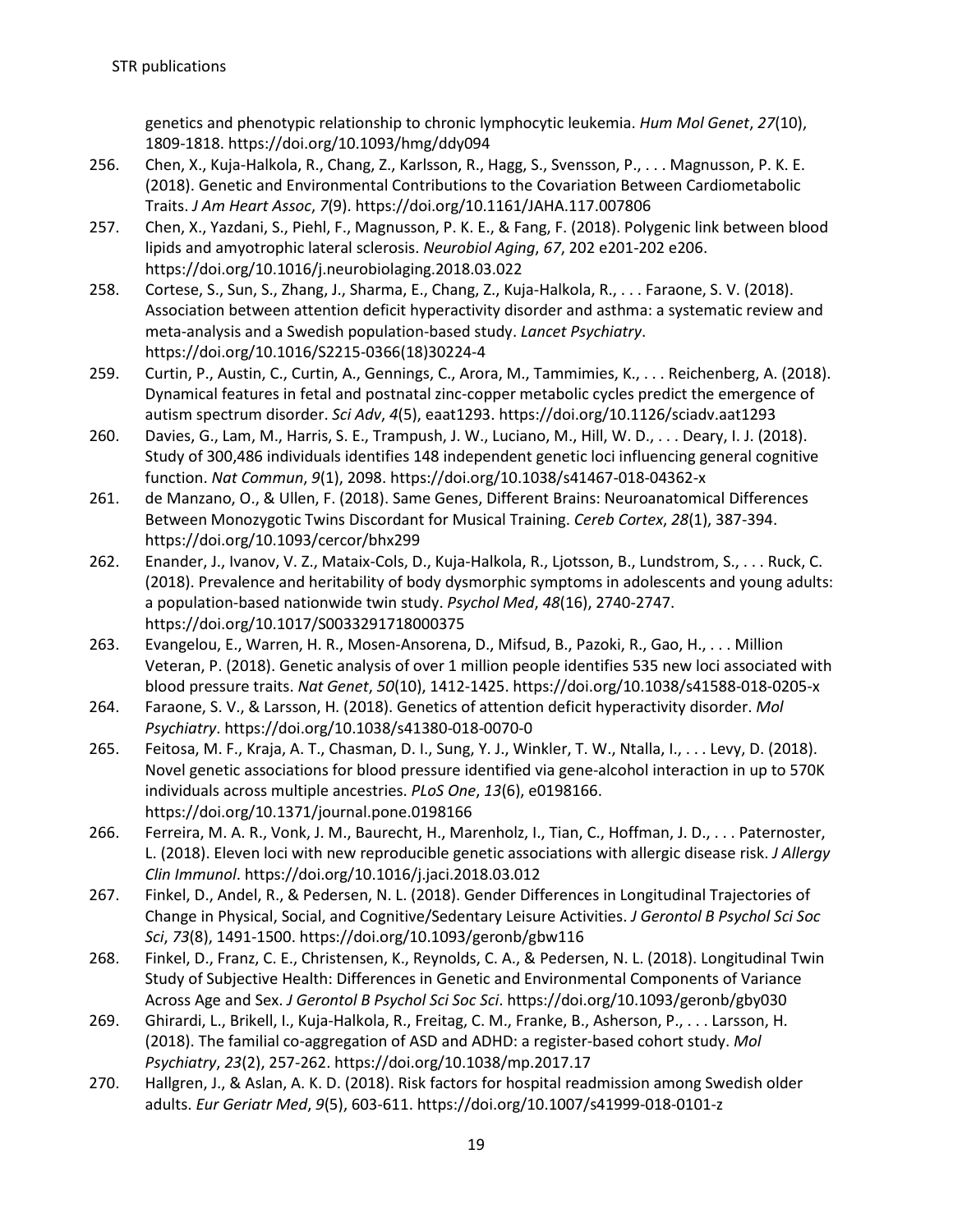- 271. Hallgren, J., Fransson, E. I., Reynolds, C. A., Finkel, D., Pedersen, N. L., & Dahl Aslan, A. K. (2018). Cognitive trajectories in relation to hospitalization among older Swedish adults. *Arch Gerontol Geriatr*, *74*, 9-14. https://doi.org/10.1016/j.archger.2017.09.002
- 272. Hannigan, L. J., Rijsdijk, F. V., Ganiban, J. M., Reiss, D., Spotts, E. L., Neiderhiser, J. M., . . . Eley, T. C. (2018). Shared genetic influences do not explain the association between parent-offspring relationship quality and offspring internalizing problems: results from a Children-of-Twins study. *Psychol Med*, *48*(4), 592-603. https://doi.org/10.1017/S0033291717001908
- 273. Hollerbach, P., Johansson, A., Ventus, D., Jern, P., Neumann, C. S., Westberg, L., . . . Mokros, A. (2018). Main and interaction effects of childhood trauma and the MAOA uVNTR polymorphism on psychopathy. *Psychoneuroendocrinology*, *95*, 106-112. https://doi.org/10.1016/j.psyneuen.2018.05.022
- 274. Hubel, C., Leppa, V., Breen, G., & Bulik, C. M. (2018). Rigor and reproducibility in genetic research on eating disorders. *Int J Eat Disord*, *51*(7), 593-607. https://doi.org/10.1002/eat.22896
- 275. Isaksson, J., Tammimies, K., Neufeld, J., Cauvet, E., Lundin, K., Buitelaar, J. K., . . . group, E.-A. L. (2018). EU-AIMS Longitudinal European Autism Project (LEAP): the autism twin cohort. *Mol Autism*, *9*, 26. https://doi.org/10.1186/s13229-018-0212-x
- 276. Jansson, F., Drevin, L., Frisell, T., Stattin, P., Bratt, O., & Akre, O. (2018). Concordance of Non-Low-Risk Disease Among Pairs of Brothers With Prostate Cancer. *J Clin Oncol*, *36*(18), 1847-1852. https://doi.org/10.1200/JCO.2017.76.6907
- 277. Jelenkovic, A., Sund, R., Yokoyama, Y., Hur, Y. M., Ullemar, V., Almqvist, C., . . . Silventoinen, K. (2018). Birth size and gestational age in opposite-sex twins as compared to same-sex twins: An individual-based pooled analysis of 21 cohorts. *Sci Rep*, *8*(1), 6300. https://doi.org/10.1038/s41598- 018-24634-2
- 278. Jelenkovic, A., Yokoyama, Y., Sund, R., Hur, Y. M., Harris, J. R., Brandt, I., . . . Silventoinen, K. (2018). Associations between birth size and later height from infancy through adulthood: An individual based pooled analysis of 28 twin cohorts participating in the CODATwins project. *Early Hum Dev*, *120*, 53-60. https://doi.org/10.1016/j.earlhumdev.2018.04.004
- 279. Jiang, X., O'Reilly, P. F., Aschard, H., Hsu, Y. H., Richards, J. B., Dupuis, J., . . . Kiel, D. P. (2018). Genome-wide association study in 79,366 European-ancestry individuals informs the genetic architecture of 25-hydroxyvitamin D levels. *Nat Commun*, *9*(1), 260. https://doi.org/10.1038/s41467-017-02662-2
- 280. Karlsson, I. K., Ploner, A., Wang, Y., Gatz, M., Pedersen, N. L., & Hagg, S. (2018). Apolipoprotein E DNA methylation and late-life disease. *Int J Epidemiol*, *47*(3), 899-907. https://doi.org/10.1093/ije/dyy025
- 281. Keita, A. V., Lindqvist, C. M., Ost, A., Magana, C. D. L., Schoultz, I., & Halfvarson, J. (2018). Gut Barrier Dysfunction-A Primary Defect in Twins with Crohn's Disease Predominantly Caused by Genetic Predisposition. *J Crohns Colitis*, *12*(10), 1200-1209. https://doi.org/10.1093/ecco-jcc/jjy045
- 282. Kendler, K. S., Ohlsson, H., Fagan, A. A., Lichtenstein, P., Sundquist, J., & Sundquist, K. (2018). Academic Achievement and Drug Abuse Risk Assessed Using Instrumental Variable Analysis and Corelative Designs. *JAMA Psychiatry*, *75*(11), 1182-1188. https://doi.org/10.1001/jamapsychiatry.2018.2337
- 283. Kendler, K. S., Ohlsson, H., Lichtenstein, P., Sundquist, J., & Sundquist, K. (2018). The Genetic Epidemiology of Treated Major Depression in Sweden. *Am J Psychiatry*, *175*(11), 1137-1144. https://doi.org/10.1176/appi.ajp.2018.17111251
- 284. Kendler, K. S., Ohlsson, H., Sundquist, J., & Sundquist, K. (2018). Transmission of alcohol use disorder across three generations: a Swedish National Study. *Psychol Med*, *48*(1), 33-42. https://doi.org/10.1017/S0033291717000794
- 285. Kendler, K. S., Ohlsson, H., Sundquist, K., & Sundquist, J. (2018). Sources of Parent-Offspring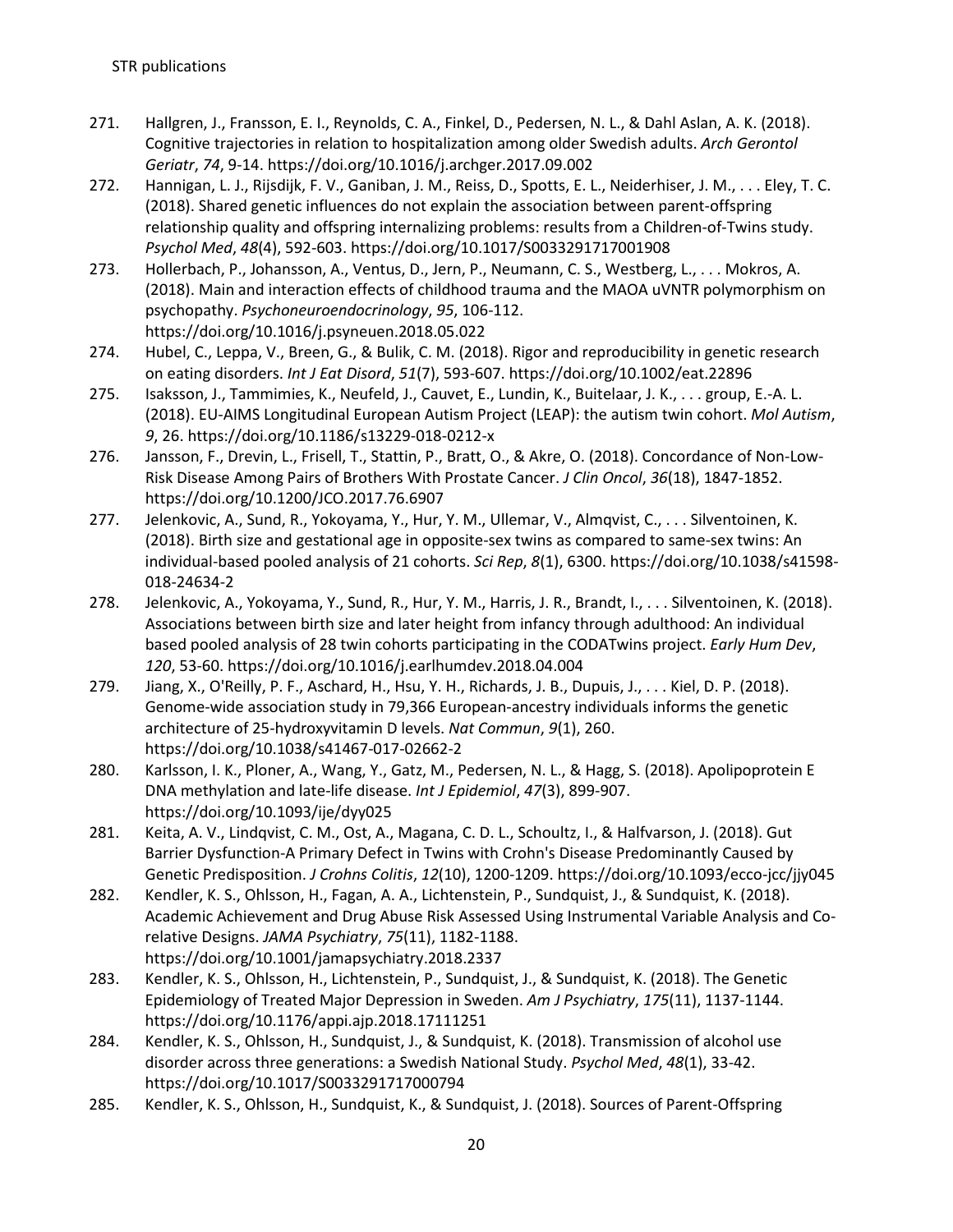Resemblance for Major Depression in a National Swedish Extended Adoption Study. *JAMA Psychiatry*, *75*(2), 194-200. https://doi.org/10.1001/jamapsychiatry.2017.3828

- 286. Kuja-Halkola, R., Lind Juto, K., Skoglund, C., Ruck, C., Mataix-Cols, D., Perez-Vigil, A., . . . Larsson, H. (2018). Do borderline personality disorder and attention-deficit/hyperactivity disorder co-aggregate in families? A population-based study of 2 million Swedes. *Mol Psychiatry*. https://doi.org/10.1038/s41380-018-0248-5
- 287. Kular, L., Liu, Y., Ruhrmann, S., Zheleznyakova, G., Marabita, F., Gomez-Cabrero, D., . . . Jagodic, M. (2018). DNA methylation as a mediator of HLA-DRB1\*15:01 and a protective variant in multiple sclerosis. *Nat Commun*, *9*(1), 2397. https://doi.org/10.1038/s41467-018-04732-5
- 288. Lee, J. J., Wedow, R., Okbay, A., Kong, E., Maghzian, O., Zacher, M., . . . Cesarini, D. (2018). Gene discovery and polygenic prediction from a genome-wide association study of educational attainment in 1.1 million individuals. *Nat Genet*, *50*(8), 1112-1121. https://doi.org/10.1038/s41588- 018-0147-3
- 289. Ligthart, S., Vaez, A., Vosa, U., Stathopoulou, M. G., de Vries, P. S., Prins, B. P., . . . Alizadeh, B. Z. (2018). Genome Analyses of >200,000 Individuals Identify 58 Loci for Chronic Inflammation and Highlight Pathways that Link Inflammation and Complex Disorders. *Am J Hum Genet*, *103*(5), 691- 706. https://doi.org/10.1016/j.ajhg.2018.09.009
- 290. Lindh, M., Hallberg, P., Yue, Q. Y., & Wadelius, M. (2018). Clinical factors predicting drug-induced liver injury due to flucloxacillin. *Drug Healthc Patient Saf*, *10*, 95-101. https://doi.org/10.2147/DHPS.S178394
- 291. Liu, C., Marioni, R. E., Hedman, A. K., Pfeiffer, L., Tsai, P. C., Reynolds, L. M., . . . Levy, D. (2018). A DNA methylation biomarker of alcohol consumption. *Mol Psychiatry*, *23*(2), 422-433. https://doi.org/10.1038/mp.2016.192
- 292. Mahajan, A., Wessel, J., Willems, S. M., Zhao, W., Robertson, N. R., Chu, A. Y., . . . McCarthy, M. I. (2018). Refining the accuracy of validated target identification through coding variant fine-mapping in type 2 diabetes. *Nat Genet*, *50*(4), 559-571. https://doi.org/10.1038/s41588-018-0084-1
- 293. Malik, R., Chauhan, G., Traylor, M., Sargurupremraj, M., Okada, Y., Mishra, A., . . . Consortium, M. (2018). Multiancestry genome-wide association study of 520,000 subjects identifies 32 loci associated with stroke and stroke subtypes. *Nat Genet*, *50*(4), 524-537. https://doi.org/10.1038/s41588-018-0058-3
- 294. Marseglia, A., Dahl Aslan, A. K., Fratiglioni, L., Santoni, G., Pedersen, N. L., & Xu, W. (2018). Cognitive Trajectories of Older Adults With Prediabetes and Diabetes: A Population-Based Cohort Study. *J Gerontol A Biol Sci Med Sci*, *73*(3), 400-406. https://doi.org/10.1093/gerona/glx112
- 295. Martin, J., Taylor, M. J., & Lichtenstein, P. (2018). Assessing the evidence for shared genetic risks across psychiatric disorders and traits. *Psychol Med*, *48*(11), 1759-1774. https://doi.org/10.1017/S0033291717003440
- 296. Molero, Y., Zetterqvist, J., Binswanger, I. A., Hellner, C., Larsson, H., & Fazel, S. (2018). Medications for Alcohol and Opioid Use Disorders and Risk of Suicidal Behavior, Accidental Overdoses, and Crime. *Am J Psychiatry*, appiajp201817101112. https://doi.org/10.1176/appi.ajp.2018.17101112
- 297. Mosing, M. A., Butkovic, A., & Ullen, F. (2018). Can flow experiences be protective of work-related depressive symptoms and burnout? A genetically informative approach. *J Affect Disord*, *226*, 6-11. https://doi.org/10.1016/j.jad.2017.09.017
- 298. Mosing, M. A., Lundholm, C., Cnattingius, S., Gatz, M., & Pedersen, N. L. (2018). Associations between birth characteristics and age-related cognitive impairment and dementia: A registry-based cohort study. *PLoS Med*, *15*(7), e1002609. https://doi.org/10.1371/journal.pmed.1002609
- 299. Mosing, M. A., & Ullen, F. (2018). Genetic influences on musical specialization: a twin study on choice of instrument and music genre. *Ann N Y Acad Sci*. https://doi.org/10.1111/nyas.13626
- 300. Myers, L., Van't Westeinde, A., Kuja-Halkola, R., Tammimies, K., & Bolte, S. (2018). 2D:4D Ratio in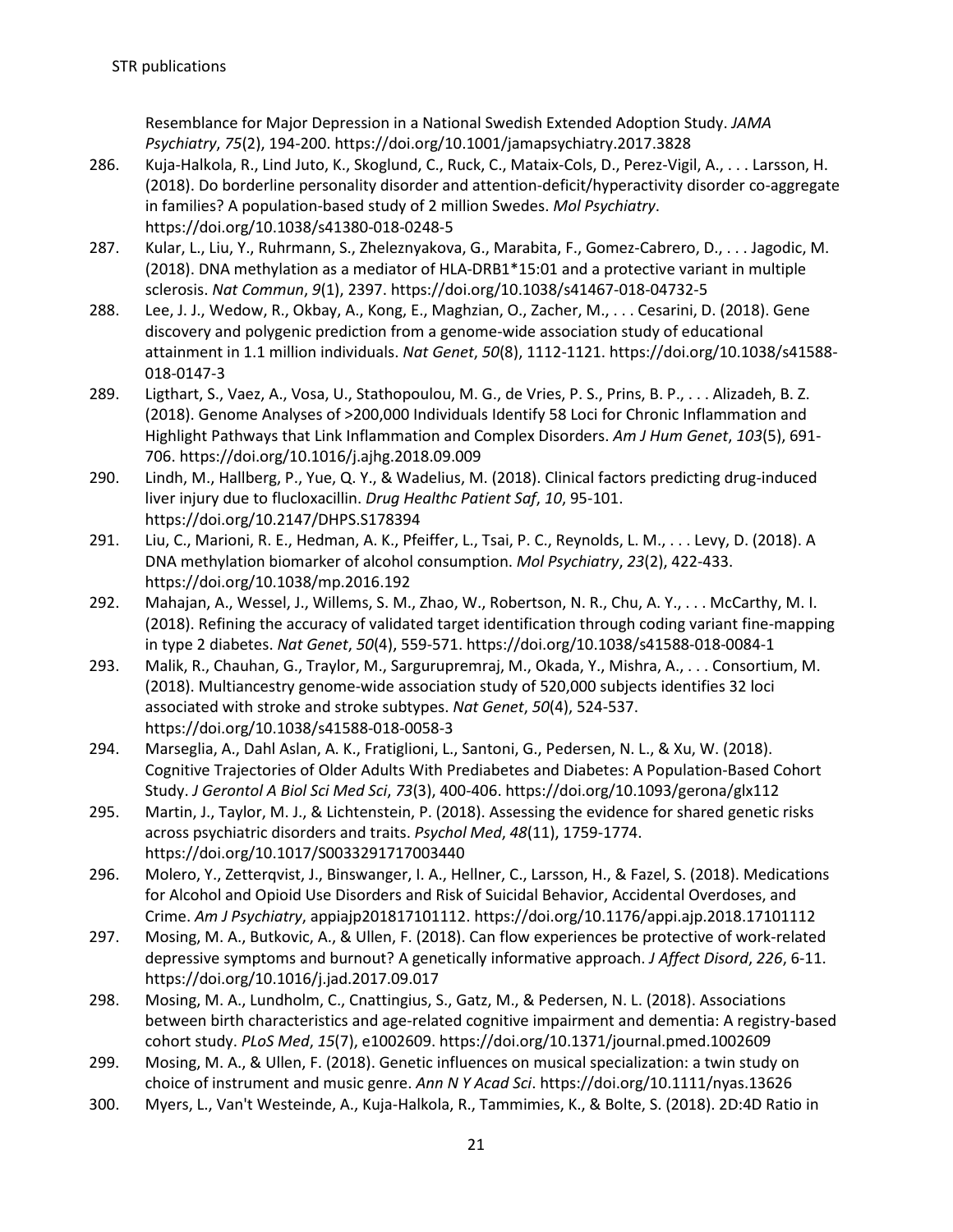Neurodevelopmental Disorders: A Twin Study. *J Autism Dev Disord*, *48*(9), 3244-3252. https://doi.org/10.1007/s10803-018-3588-8

- 301. Neufeld, J., Kuja-Halkola, R., Mevel, K., Cauvet, E., Fransson, P., & Bolte, S. (2018). Alterations in resting state connectivity along the autism trait continuum: a twin study. *Mol Psychiatry*, *23*(7), 1659-1665. https://doi.org/10.1038/mp.2017.160
- 302. Ohlsson Gotby, V., Lichtenstein, P., Langstrom, N., & Pettersson, E. (2018). Childhood neurodevelopmental disorders and risk of coercive sexual victimization in childhood and adolescence - a population-based prospective twin study. *J Child Psychol Psychiatry*, *59*(9), 957-965. https://doi.org/10.1111/jcpp.12884
- 303. Pahlen, S., Hamdi, N. R., Dahl Aslan, A. K., Horwitz, B. N., Panizzon, M. S., Petersen, I., . . . McGue, M. (2018). Age-Moderation of Genetic and Environmental Contributions to Cognitive Functioning in Mid- and Late-Life for Specific Cognitive Abilities. *Intelligence*, *68*, 70-81. https://doi.org/10.1016/j.intell.2017.12.004
- 304. Pedersen, N. H., Koch, S., Larsen, K. T., Kristensen, P. L., Troelsen, J., Moller, N. C., . . . Grontved, A. (2018). Protocol for evaluating the impact of a national school policy on physical activity levels in Danish children and adolescents: the PHASAR study - a natural experiment. *BMC Public Health*, *18*(1), 1245. https://doi.org/10.1186/s12889-018-6144-8
- 305. Perez-Vigil, A., Fernandez de la Cruz, L., Brander, G., Isomura, K., Jangmo, A., Feldman, I., . . . Mataix-Cols, D. (2018). Association of Obsessive-Compulsive Disorder With Objective Indicators of Educational Attainment: A Nationwide Register-Based Sibling Control Study. *JAMA Psychiatry*, *75*(1), 47-55. https://doi.org/10.1001/jamapsychiatry.2017.3523
- 306. Perez-Vigil, A., Fernandez de la Cruz, L., Brander, G., Isomura, K., Jangmo, A., Kuja-Halkola, R., . . . Mataix-Cols, D. (2018). Association of Tourette Syndrome and Chronic Tic Disorders With Objective Indicators of Educational Attainment: A Population-Based Sibling Comparison Study. *JAMA Neurol*. https://doi.org/10.1001/jamaneurol.2018.1194
- 307. Pettersson, E., Lahey, B. B., Larsson, H., & Lichtenstein, P. (2018). Criterion Validity and Utility of the General Factor of Psychopathology in Childhood: Predictive Associations With Independently Measured Severe Adverse Mental Health Outcomes in Adolescence. *J Am Acad Child Adolesc Psychiatry*, *57*(6), 372-383. https://doi.org/10.1016/j.jaac.2017.12.016
- 308. Piirtola, M., Jelenkovic, A., Latvala, A., Sund, R., Honda, C., Inui, F., . . . Silventoinen, K. (2018). Association of current and former smoking with body mass index: A study of smoking discordant twin pairs from 21 twin cohorts. *PLoS One*, *13*(7), e0200140. https://doi.org/10.1371/journal.pone.0200140
- 309. Rehan, W., Antfolk, J., Johansson, A., Aminoff, M., Sandnabba, N. K., Westberg, L., . . . Santtila, P. (2018). Gene-Environment Correlation Between the Dopamine Transporter Gene (DAT1) Polymorphism and Childhood Experiences of Abuse. *J Interpers Violence*, *33*(13), 2059-2072. https://doi.org/10.1177/0886260515622299
- 310. Rizzuto, D., Feldman, A. L., Karlsson, I. K., Dahl Aslan, A. K., Gatz, M., & Pedersen, N. L. (2018). Detection of Dementia Cases in Two Swedish Health Registers: A Validation Study. *J Alzheimers Dis*, *61*(4), 1301-1310. https://doi.org/10.3233/JAD-170572
- 311. Ronnqvist, J., Hallberg, P., Yue, Q. Y., & Wadelius, M. (2018). Fusidic Acid: A Neglected Risk Factor for Statin-Associated Myopathy. *Clin Med Insights Cardiol*, *12*, 1179546818815162. https://doi.org/10.1177/1179546818815162
- 312. Ropponen, A., Narusyte, J., Mather, L., Mittendorfer-Rutz, E., Akerstedt, T., & Svedberg, P. (2018). Night work as a risk factor for future cause-specific disability pension: A prospective twin cohort study in Sweden. *Chronobiol Int*, *35*(2), 249-260. https://doi.org/10.1080/07420528.2017.1399137
- 313. Roselli, C., Chaffin, M. D., Weng, L. C., Aeschbacher, S., Ahlberg, G., Albert, C. M., . . . Ellinor, P. T. (2018). Multi-ethnic genome-wide association study for atrial fibrillation. *Nat Genet*, *50*(9), 1225-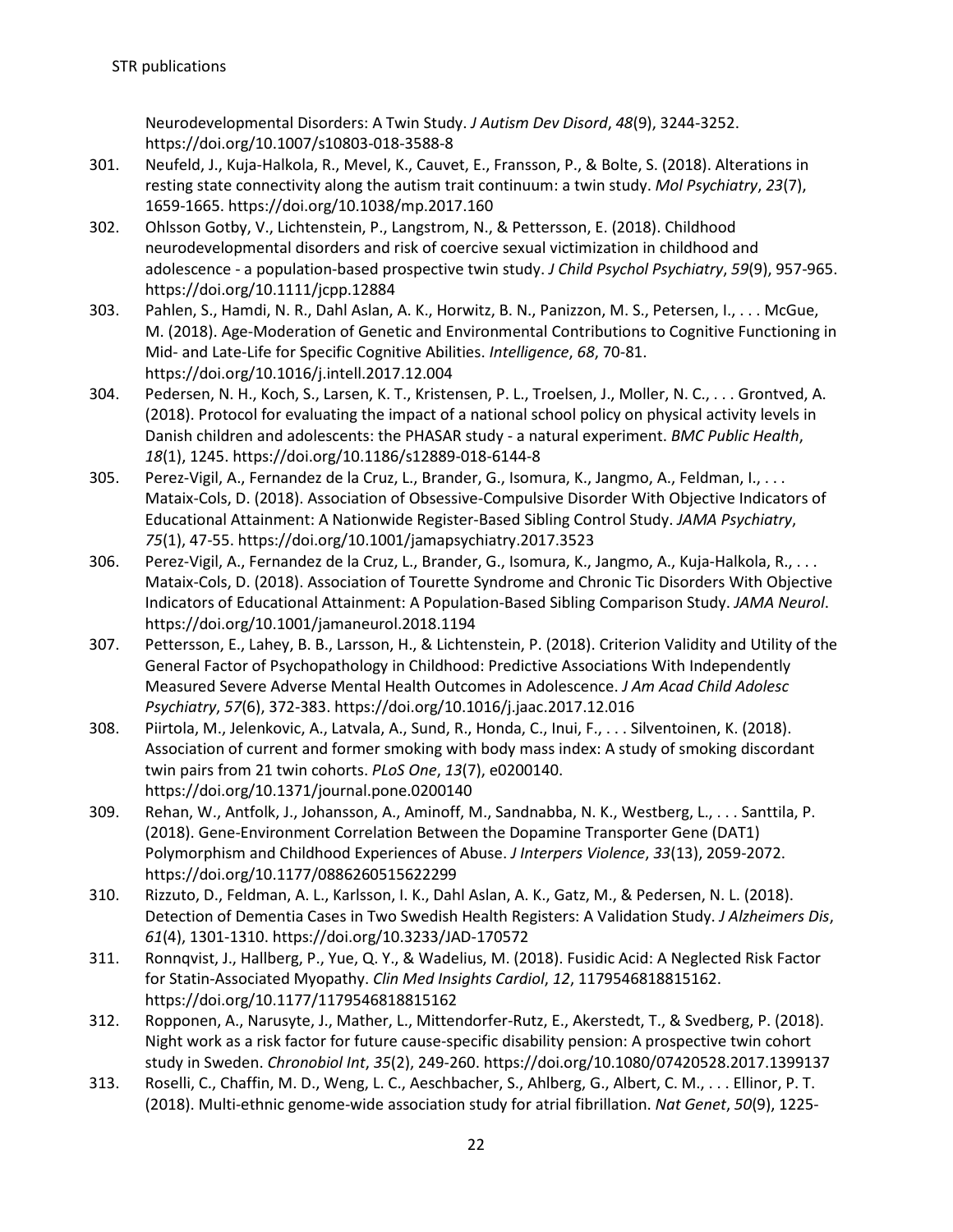1233. https://doi.org/10.1038/s41588-018-0133-9

- 314. Rydell, M., Lundstrom, S., Gillberg, C., Lichtenstein, P., & Larsson, H. (2018). Has the attention deficit hyperactivity disorder phenotype become more common in children between 2004 and 2014? Trends over 10 years from a Swedish general population sample. *J Child Psychol Psychiatry*, *59*(8), 863-871. https://doi.org/10.1111/jcpp.12882
- 315. Savage, J. E., Jansen, P. R., Stringer, S., Watanabe, K., Bryois, J., de Leeuw, C. A., . . . Posthuma, D. (2018). Genome-wide association meta-analysis in 269,867 individuals identifies new genetic and functional links to intelligence. *Nat Genet*, *50*(7), 912-919. https://doi.org/10.1038/s41588-018- 0152-6
- 316. Schaumberg, K., Jangmo, A., Thornton, L. M., Birgegard, A., Almqvist, C., Norring, C., . . . Bulik, C. M. (2018). Patterns of diagnostic transition in eating disorders: a longitudinal population study in Sweden. *Psychol Med*, 1-9. https://doi.org/10.1017/S0033291718001472
- 317. Stamouli, S., Anderlid, B. M., Willfors, C., Thiruvahindrapuram, B., Wei, J., Berggren, S., . . . Bolte, S. (2018). Copy Number Variation Analysis of 100 Twin Pairs Enriched for Neurodevelopmental Disorders. *Twin Res Hum Genet*, *21*(1), 1-11. https://doi.org/10.1017/thg.2017.69
- 318. Sung, Y. J., Winkler, T. W., de Las Fuentes, L., Bentley, A. R., Brown, M. R., Kraja, A. T., . . . Chasman, D. I. (2018). A Large-Scale Multi-ancestry Genome-wide Study Accounting for Smoking Behavior Identifies Multiple Significant Loci for Blood Pressure. *Am J Hum Genet*, *102*(3), 375-400. https://doi.org/10.1016/j.ajhg.2018.01.015
- 319. Svane, A. M., Soerensen, M., Lund, J., Tan, Q., Jylhava, J., Wang, Y., . . . Hjelmborg, J. B. (2018). DNA Methylation and All-Cause Mortality in Middle-Aged and Elderly Danish Twins. *Genes (Basel)*, *9*(2). https://doi.org/10.3390/genes9020078
- 320. Svedberg, P., Mather, L., Bergstrom, G., Lindfors, P., & Blom, V. (2018). Time pressure and sleep problems due to thoughts about work as risk factors for future sickness absence. *Int Arch Occup Environ Health*, *91*(8), 1051-1059. https://doi.org/10.1007/s00420-018-1349-9
- 321. Svedberg, P., Mather, L., Bergstrom, G., Lindfors, P., & Blom, V. (2018). Work-Home Interference, Perceived Total Workload, and the Risk of Future Sickness Absence Due to Stress-Related Mental Diagnoses Among Women and Men: a Prospective Twin Study. *Int J Behav Med*, *25*(1), 103-111. https://doi.org/10.1007/s12529-017-9669-9
- 322. Svensson, O., Sorman, K., Durbeej, N., Lichtenstein, P., Anckarsater, H., Kerekes, N., . . . Nilsson, T. (2018). Associations Between Conduct Disorder, Neurodevelopmental Problems and Psychopathic Personality Traits in a Swedish Twin Youth Population. *J Psychopathol Behav Assess*, *40*(4), 586-592. https://doi.org/10.1007/s10862-018-9689-z
- 323. Taylor, M. J., Gustafsson, P., Larsson, H., Gillberg, C., Lundstrom, S., & Lichstenstein, P. (2018). Examining the Association Between Autistic Traits and Atypical Sensory Reactivity: A Twin Study. *J Am Acad Child Adolesc Psychiatry*, *57*(2), 96-102. https://doi.org/10.1016/j.jaac.2017.11.019
- 324. Theorell, T., Harmat, L., Eriksson, H., & Ullen, F. (2018). Talking about childhood music: A twin study. *Prog Brain Res*, *237*, 279-289. https://doi.org/10.1016/bs.pbr.2018.03.011
- 325. Turcot, V., Lu, Y., Highland, H. M., Schurmann, C., Justice, A. E., Fine, R. S., . . . Understanding Society Scientific, G. (2018). Protein-altering variants associated with body mass index implicate pathways that control energy intake and expenditure in obesity. *Nat Genet*, *50*(1), 26-41. https://doi.org/10.1038/s41588-017-0011-x
- 326. Turley, P., Walters, R. K., Maghzian, O., Okbay, A., Lee, J. J., Fontana, M. A., . . . Social Science Genetic Association, C. (2018). Multi-trait analysis of genome-wide association summary statistics using MTAG. *Nat Genet*, *50*(2), 229-237. https://doi.org/10.1038/s41588-017-0009-4
- 327. Wadelius, M., Eriksson, N., Kreutz, R., Bondon-Guitton, E., Ibanez, L., Carvajal, A., . . . EuDac. (2018). Sulfasalazine-Induced Agranulocytosis Is Associated With the Human Leukocyte Antigen Locus. *Clin Pharmacol Ther*, *103*(5), 843-853. https://doi.org/10.1002/cpt.805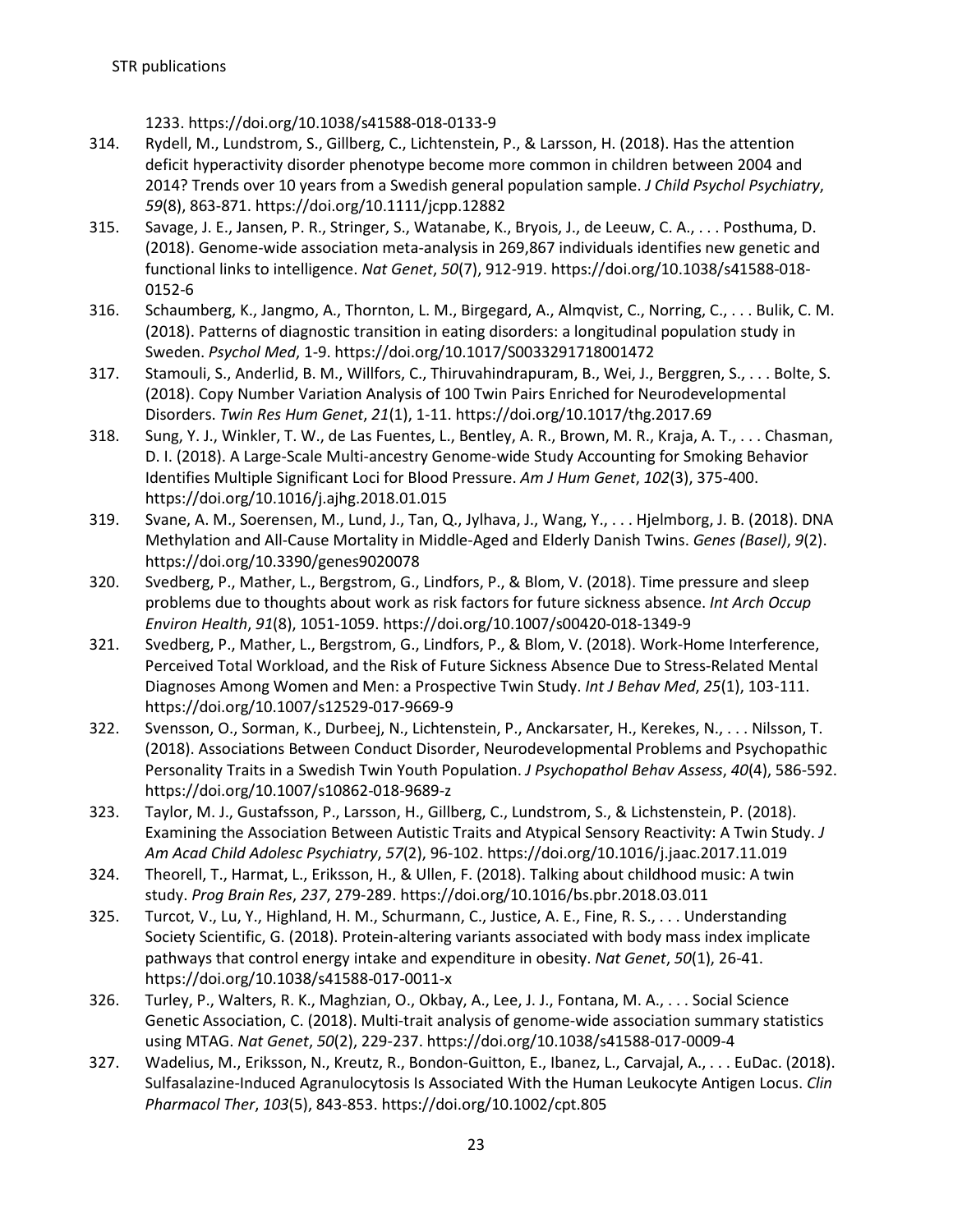- 328. Wang, Q., Zhan, Y., Pedersen, N. L., Fang, F., & Hagg, S. (2018). Telomere Length and All-Cause Mortality: A Meta-analysis. *Ageing Res Rev*, *48*, 11-20. https://doi.org/10.1016/j.arr.2018.09.002
- 329. Wang, Y., Karlsson, R., Lampa, E., Zhang, Q., Hedman, A. K., Almgren, M., . . . Hagg, S. (2018). Epigenetic influences on aging: a longitudinal genome-wide methylation study in old Swedish twins. *Epigenetics*, *13*(9), 975-987. https://doi.org/10.1080/15592294.2018.1526028
- 330. Wang, Y., Pedersen, N. L., & Hagg, S. (2018). Implementing a method for studying longitudinal DNA methylation variability in association with age. *Epigenetics*, *13*(8), 866-874. https://doi.org/10.1080/15592294.2018.1521222
- 331. Watson, H. J., Jangmo, A., Smith, T., Thornton, L. M., von Hausswolff-Juhlin, Y., Madhoo, M., ... Bulik, C. M. (2018). A register-based case-control study of health care utilization and costs in bingeeating disorder. *J Psychosom Res*, *108*, 47-53. https://doi.org/10.1016/j.jpsychores.2018.02.011
- 332. Whisman, M. A., du Pont, A., Rhee, S. H., Spotts, E. L., Lichtenstein, P., Ganiban, J. M., . . . Neiderhiser, J. M. (2018). A genetically informative analysis of the association between dyadic adjustment, depressive symptoms, and anxiety symptoms. *J Affect Disord*, *237*, 18-26. https://doi.org/10.1016/j.jad.2018.04.105
- 333. Wiggs, K. K., Chang, Z., Quinn, P. D., Hur, K., Gibbons, R., Dunn, D., . . . D'Onofrio, B. M. (2018). Attention-deficit/hyperactivity disorder medication and seizures. *Neurology*, *90*(13), e1104-e1110. https://doi.org/10.1212/WNL.0000000000005213
- 334. Wiklund, C. A., Kuja-Halkola, R., Thornton, L. M., Balter, K., Welch, E., & Bulik, C. M. (2018). Childhood body mass index and development of eating disorder traits across adolescence. *Eur Eat Disord Rev*, *26*(5), 462-471. https://doi.org/10.1002/erv.2612
- 335. Wolf, A., Fanshawe, T. R., Sariaslan, A., Cornish, R., Larsson, H., & Fazel, S. (2018). Prediction of violent crime on discharge from secure psychiatric hospitals: A clinical prediction rule (FoVOx). *Eur Psychiatry*, *47*, 88-93. https://doi.org/10.1016/j.eurpsy.2017.07.011
- 336. Wray, N. R., Ripke, S., Mattheisen, M., Trzaskowski, M., Byrne, E. M., Abdellaoui, A., . . . Major Depressive Disorder Working Group of the Psychiatric Genomics, C. (2018). Genome-wide association analyses identify 44 risk variants and refine the genetic architecture of major depression. *Nat Genet*, *50*(5), 668-681. https://doi.org/10.1038/s41588-018-0090-3
- 337. Yang, Y., Zhao, H., Boomsma, D. I., Ligthart, L., Belin, A. C., Smith, G. D., . . . Nyholt, D. R. (2018). Molecular genetic overlap between migraine and major depressive disorder. *Eur J Hum Genet*, *26*(8), 1202-1216. https://doi.org/10.1038/s41431-018-0150-2
- 338. Zavala, C., Beam, C. R., Finch, B. K., Gatz, M., Johnson, W., Kremen, W. S., . . . Reynolds, C. A. (2018). Attained SES as a moderator of adult cognitive performance: Testing gene-environment interaction in various cognitive domains. *Dev Psychol*, *54*(12), 2356-2370. https://doi.org/10.1037/dev0000576
- 339. Zhan, Y., Clements, M. S., Roberts, R. O., Vassilaki, M., Druliner, B. R., Boardman, L. A., . . . Hagg, S. (2018). Association of telomere length with general cognitive trajectories: a meta-analysis of four prospective cohort studies. *Neurobiol Aging*, *69*, 111-116. https://doi.org/10.1016/j.neurobiolaging.2018.05.004
- 340. Zhan, Y., Liu, X. R., Reynolds, C. A., Pedersen, N. L., Hagg, S., & Clements, M. S. (2018). Leukocyte Telomere Length and All-Cause Mortality: A Between-Within Twin Study With Time-Dependent Effects Using Generalized Survival Models. *Am J Epidemiol*, *187*(10), 2186-2191. https://doi.org/10.1093/aje/kwy128
- 341. Zheutlin, A. B., Chekroud, A. M., Polimanti, R., Gelernter, J., Sabb, F. W., Bilder, R. M., . . . Cannon, T. D. (2018). Multivariate Pattern Analysis of Genotype-Phenotype Relationships in Schizophrenia. *Schizophr Bull*, *44*(5), 1045-1052. https://doi.org/10.1093/schbul/sby005
- 342. Zhou, A., Taylor, A. E., Karhunen, V., Zhan, Y., Rovio, S. P., Lahti, J., . . . Hypponen, E. (2018). Habitual coffee consumption and cognitive function: a Mendelian randomization meta-analysis in up to 415,530 participants. *Sci Rep*, *8*(1), 7526. https://doi.org/10.1038/s41598-018-25919-2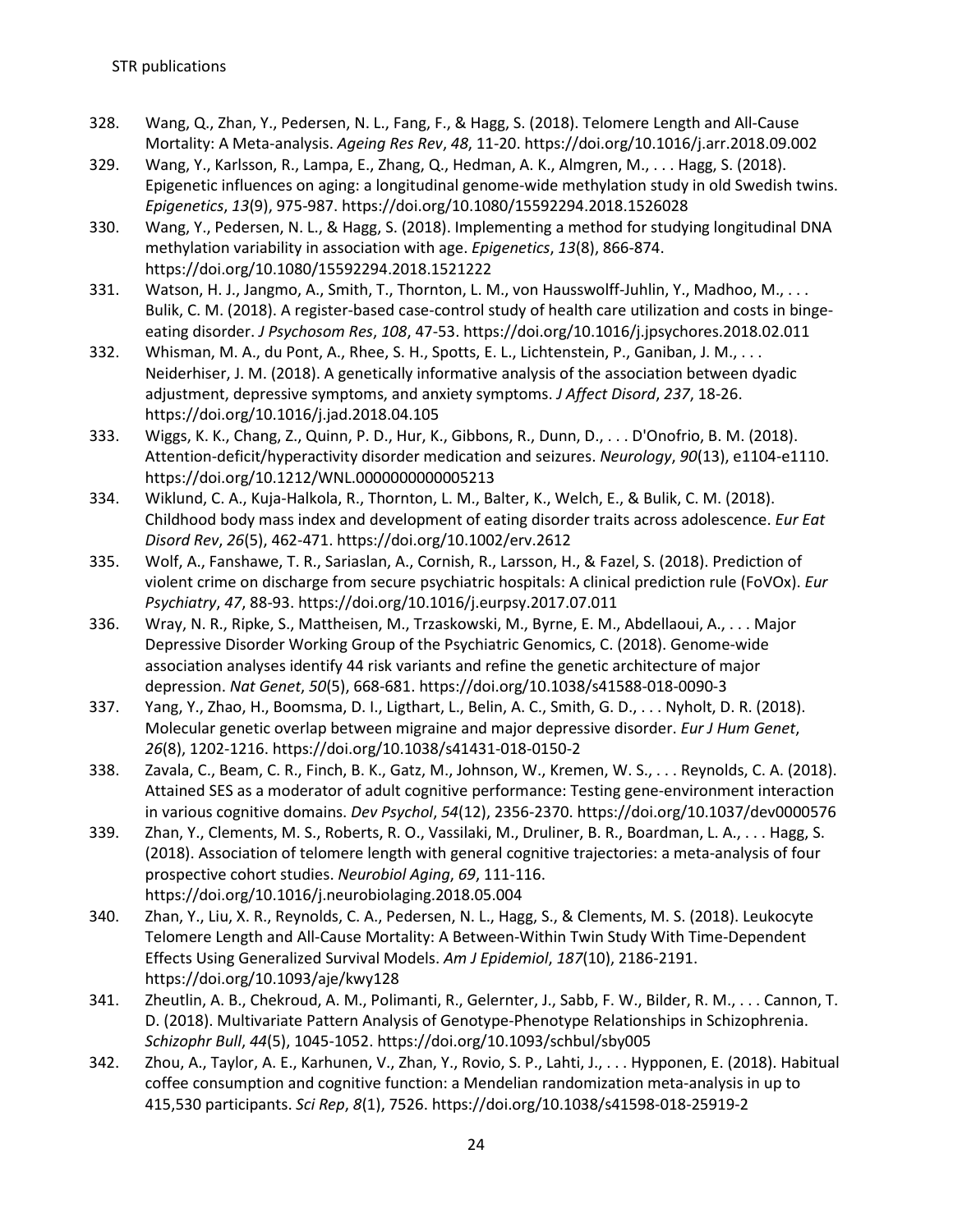- 343. Akerstedt, T., Narusyte, J., Alexanderson, K., & Svedberg, P. (2017). Sleep Duration, Mortality, and Heredity-A Prospective Twin Study. *Sleep*, *40*(10). https://doi.org/10.1093/sleep/zsx135
- 344. Akerstedt, T., Narusyte, J., Svedberg, P., Kecklund, G., & Alexanderson, K. (2017). Night work and prostate cancer in men: a Swedish prospective cohort study. *BMJ Open*, *7*(6), e015751. https://doi.org/10.1136/bmjopen-2016-015751
- 345. Ameur, A., Dahlberg, J., Olason, P., Vezzi, F., Karlsson, R., Martin, M., . . . Gyllensten, U. (2017). SweGen: a whole-genome data resource of genetic variability in a cross-section of the Swedish population. *Eur J Hum Genet*, *25*(11), 1253-1260. https://doi.org/10.1038/ejhg.2017.130
- 346. Arora, M., Reichenberg, A., Willfors, C., Austin, C., Gennings, C., Berggren, S., . . . Bolte, S. (2017). Fetal and postnatal metal dysregulation in autism. *Nat Commun*, *8*, 15493. https://doi.org/10.1038/ncomms15493
- 347. Baker, J. H., Munn-Chernoff, M. A., Lichtenstein, P., Larsson, H., Maes, H., & Kendler, K. S. (2017). Shared familial risk between bulimic symptoms and alcohol involvement during adolescence. *J Abnorm Psychol*, *126*(5), 506-518. https://doi.org/10.1037/abn0000268
- 348. Barasa, A., Rosengren, A., Sandstrom, T. Z., Ladfors, L., & Schaufelberger, M. (2017). Heart Failure in Late Pregnancy and Postpartum: Incidence and Long-Term Mortality in Sweden From 1997 to 2010. *J Card Fail*, *23*(5), 370-378. https://doi.org/10.1016/j.cardfail.2016.12.011
- 349. Beauchamp, J. P., Cesarini, D., & Johannesson, M. (2017). The psychometric and empirical properties of measures of risk preferences [journal article]. *Journal of Risk and Uncertainty*, *54*(3), 203-237. https://doi.org/10.1007/s11166-017-9261-3
- 350. Betermier, S., Calvet, L. E., & Sodini, P. (2017). Who Are the Value and Growth Investors? *Journal of Finance*, *72*(1), 5-46. https://doi.org/10.1111/jofi.12473
- 351. Bogl, L. H., Jelenkovic, A., Vuoksimaa, E., Ahrenfeldt, L., Pietilainen, K. H., Stazi, M. A., . . . Kaprio, J. (2017). Does the sex of one's co-twin affect height and BMI in adulthood? A study of dizygotic adult twins from 31 cohorts. *Biol Sex Differ*, *8*, 14. https://doi.org/10.1186/s13293-017-0134-x
- 352. Bogo, R., Farah, A., Karlsson, K. K., Pedersen, N. L., Svartengren, M., & Skjonsberg, A. (2017). Prevalence, Incidence Proportion, and Heritability for Tinnitus: A Longitudinal Twin Study. *Ear Hear*, *38*(3), 292-300. https://doi.org/10.1097/AUD.0000000000000397
- 353. Bokenberger, K., Strom, P., Dahl Aslan, A. K., Akerstedt, T., & Pedersen, N. L. (2017). Shift work and cognitive aging: a longitudinal study. *Scand J Work Environ Health*, *43*(5), 485-493. https://doi.org/10.5271/sjweh.3638
- 354. Bokenberger, K., Strom, P., Dahl Aslan, A. K., Johansson, A. L., Gatz, M., Pedersen, N. L., . . . Akerstedt, T. (2017). Association Between Sleep Characteristics and Incident Dementia Accounting for Baseline Cognitive Status: A Prospective Population-Based Study. *J Gerontol A Biol Sci Med Sci*, *72*(1), 134-139. https://doi.org/10.1093/gerona/glw127
- 355. Bolhuis, K., Lubke, G. H., van der Ende, J., Bartels, M., van Beijsterveldt, C. E. M., Lichtenstein, P., . . . Tiemeier, H. (2017). Disentangling Heterogeneity of Childhood Disruptive Behavior Problems Into Dimensions and Subgroups. *J Am Acad Child Adolesc Psychiatry*, *56*(8), 678-686. https://doi.org/10.1016/j.jaac.2017.05.019
- 356. Bonfiglio, F., Hysi, P. G., Ek, W., Karhunen, V., Rivera, N. V., Mannikko, M., . . . D'Amato, M. (2017). A meta-analysis of reflux genome-wide association studies in 6750 Northern Europeans from the general population. *Neurogastroenterol Motil*, *29*(2). https://doi.org/10.1111/nmo.12923
- 357. Bravell, M. E., Finkel, D., Dahl Aslan, A., Reynolds, C. A., Hallgren, J., & Pedersen, N. L. (2017). Motor functioning differentially predicts mortality in men and women. *Arch Gerontol Geriatr*, *72*, 6-11. https://doi.org/10.1016/j.archger.2017.05.001
- 358. Brew, B. K., Gong, T., Williams, D. M., Larsson, H., & Almqvist, C. (2017). Using fathers as a negative control exposure to test the Developmental Origins of Health and Disease Hypothesis: A case study on maternal distress and offspring asthma using Swedish register data. *Scand J Public Health*,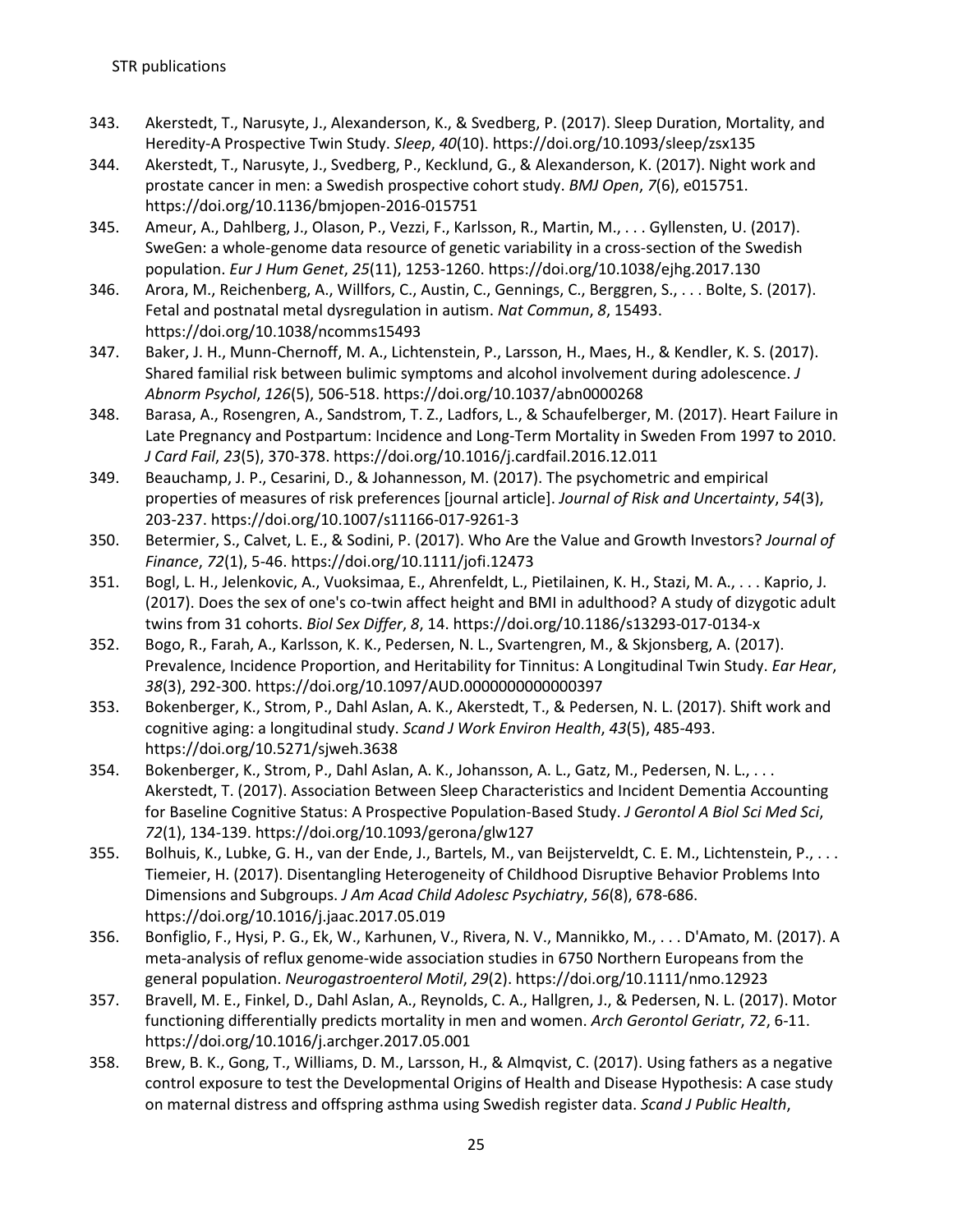*45*(17\_suppl), 36-40. https://doi.org/10.1177/1403494817702324

- 359. Butwicka, A., Langstrom, N., Larsson, H., Lundstrom, S., Serlachius, E., Almqvist, C., . . . Lichtenstein, P. (2017). Increased Risk for Substance Use-Related Problems in Autism Spectrum Disorders: A Population-Based Cohort Study. *J Autism Dev Disord*, *47*(1), 80-89. https://doi.org/10.1007/s10803- 016-2914-2
- 360. Capusan, A. J., Yao, S., Kuja-Halkola, R., Bulik, C. M., Thornton, L. M., Bendtsen, P., . . . Larsson, H. (2017). Genetic and environmental aspects in the association between attention-deficit hyperactivity disorder symptoms and binge-eating behavior in adults: a twin study. *Psychol Med*, *47*(16), 2866-2878. https://doi.org/10.1017/S0033291717001416
- 361. Carrasquilla, G. D., Frumento, P., Berglund, A., Borgfeldt, C., Bottai, M., Chiavenna, C., . . . Leander, K. (2017). Postmenopausal hormone therapy and risk of stroke: A pooled analysis of data from population-based cohort studies. *PLoS Med*, *14*(11), e1002445. https://doi.org/10.1371/journal.pmed.1002445
- 362. Cederlof, M., Kuja-Halkola, R., Larsson, H., Sjolander, A., Ostberg, P., Lundstrom, S., . . . Lichtenstein, P. (2017). A longitudinal study of adolescent psychotic experiences and later development of substance use disorder and suicidal behavior. *Schizophr Res*, *181*, 13-16. https://doi.org/10.1016/j.schres.2016.08.029
- 363. Cederlof, M., Maughan, B., Larsson, H., D'Onofrio, B. M., & Plomin, R. (2017). Reading problems and major mental disorders - co-occurrences and familial overlaps in a Swedish nationwide cohort. *J Psychiatr Res*, *91*, 124-129. https://doi.org/10.1016/j.jpsychires.2017.03.014
- 364. Cesta, C. E., Kuja-Halkola, R., Lehto, K., Iliadou, A. N., & Landen, M. (2017). Polycystic ovary syndrome, personality, and depression: A twin study. *Psychoneuroendocrinology*, *85*, 63-68. https://doi.org/10.1016/j.psyneuen.2017.08.007
- 365. Chang, Z., Quinn, P. D., Hur, K., Gibbons, R. D., Sjolander, A., Larsson, H., . . . D'Onofrio, B. M. (2017). Association Between Medication Use for Attention-Deficit/Hyperactivity Disorder and Risk of Motor Vehicle Crashes. *JAMA Psychiatry*, *74*(6), 597-603. https://doi.org/10.1001/jamapsychiatry.2017.0659
- 366. Chen, Q., Brikell, I., Lichtenstein, P., Serlachius, E., Kuja-Halkola, R., Sandin, S., . . . Larsson, H. (2017). Familial aggregation of attention-deficit/hyperactivity disorder. *J Child Psychol Psychiatry*, *58*(3), 231-239. https://doi.org/10.1111/jcpp.12616
- 367. Chen, Q., Kuja-Halkola, R., Sjolander, A., Serlachius, E., Cortese, S., Faraone, S. V., . . . Larsson, H. (2017). Shared familial risk factors between attention-deficit/hyperactivity disorder and overweight/obesity - a population-based familial coaggregation study in Sweden. *J Child Psychol Psychiatry*, *58*(6), 711-718. https://doi.org/10.1111/jcpp.12686
- 368. Christophersen, I. E., Rienstra, M., Roselli, C., Yin, X., Geelhoed, B., Barnard, J., . . . Consortium, A. F. (2017). Large-scale analyses of common and rare variants identify 12 new loci associated with atrial fibrillation. *Nat Genet*, *49*(6), 946-952. https://doi.org/10.1038/ng.3843
- 369. Colins, O. F., Fanti, K., Larsson, H., & Andershed, H. (2017). Psychopathic Traits in Early Childhood: Further Validation of the Child Problematic Traits Inventory. *Assessment*, *24*(5), 602-614. https://doi.org/10.1177/1073191115624544
- 370. Day, F. R., Thompson, D. J., Helgason, H., Chasman, D. I., Finucane, H., Sulem, P., . . . Perry, J. R. B. (2017). Genomic analyses identify hundreds of variants associated with age at menarche and support a role for puberty timing in cancer risk. *Nat Genet*, *49*(6), 834-841. https://doi.org/10.1038/ng.3841
- 371. de Vlaming, R., Okbay, A., Rietveld, C. A., Johannesson, M., Magnusson, P. K., Uitterlinden, A. G., . . . Koellinger, P. D. (2017). Meta-GWAS Accuracy and Power (MetaGAP) Calculator Shows that Hiding Heritability Is Partially Due to Imperfect Genetic Correlations across Studies. *PLoS Genet*, *13*(1), e1006495. https://doi.org/10.1371/journal.pgen.1006495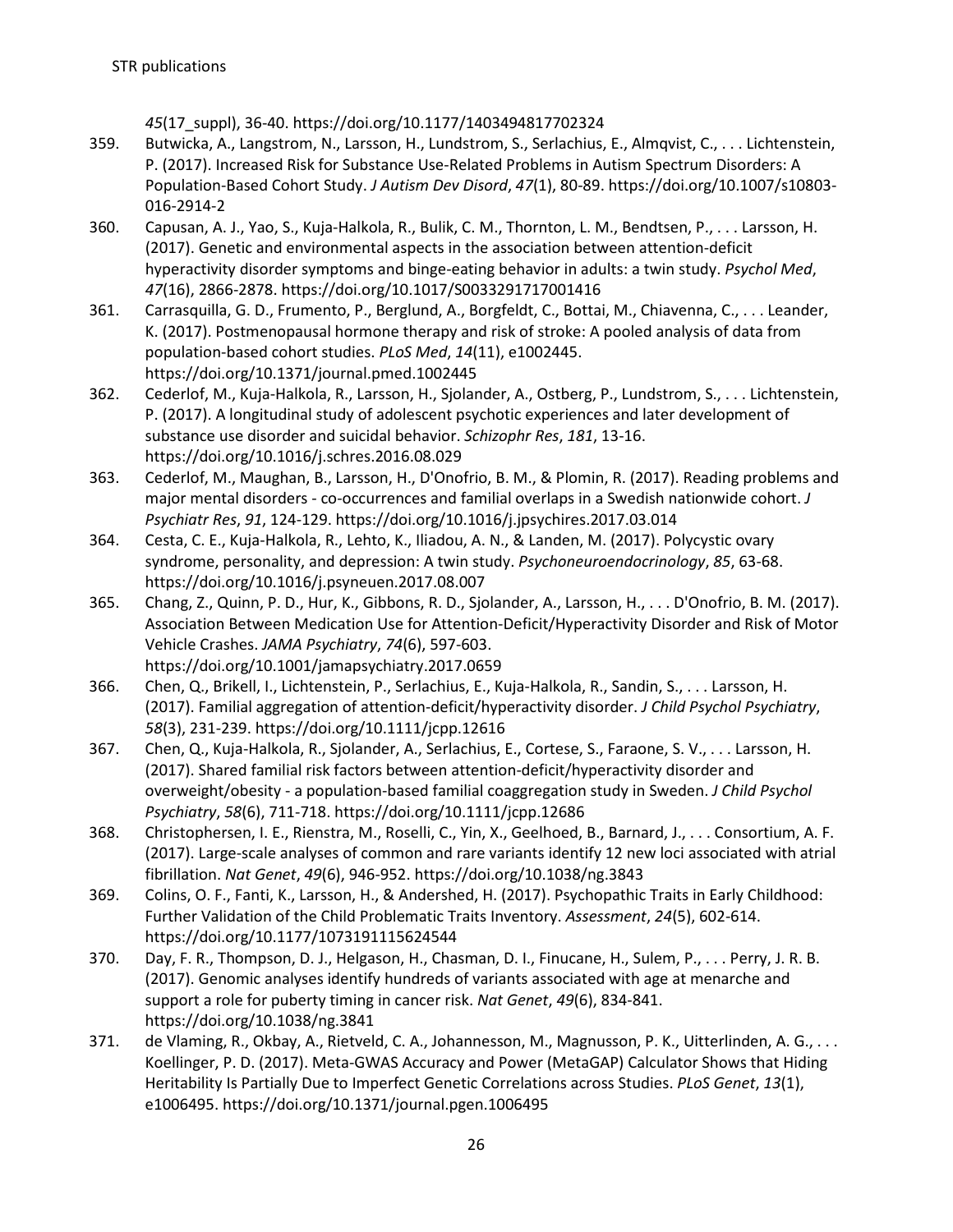- 372. de Vries, P. S., Sabater-Lleal, M., Chasman, D. I., Trompet, S., Ahluwalia, T. S., Teumer, A., . . . Dehghan, A. (2017). Comparison of HapMap and 1000 Genomes Reference Panels in a Large-Scale Genome-Wide Association Study. *PLoS One*, *12*(1), e0167742. https://doi.org/10.1371/journal.pone.0167742
- 373. Dinkler, L., Lundstrom, S., Gajwani, R., Lichtenstein, P., Gillberg, C., & Minnis, H. (2017). Maltreatment-associated neurodevelopmental disorders: a co-twin control analysis. *J Child Psychol Psychiatry*, *58*(6), 691-701. https://doi.org/10.1111/jcpp.12682
- 374. Donahue, K., Langstrom, N., Lundstrom, S., Lichtenstein, P., & Forsman, M. (2017). Familial Factors, Victimization, and Psychological Health Among Sexual Minority Adolescents in Sweden. *Am J Public Health*, *107*(2), 322-328. https://doi.org/10.2105/AJPH.2016.303573
- 375. Ericsson, M., Lundholm, C., Fors, S., Dahl Aslan, A. K., Zavala, C., Reynolds, C. A., . . . Pedersen, N. L. (2017). Childhood social class and cognitive aging in the Swedish Adoption/Twin Study of Aging. *Proc Natl Acad Sci U S A*, *114*(27), 7001-7006. https://doi.org/10.1073/pnas.1620603114
- 376. Ericsson, M. C., Gatz, M., Kareholt, I., Parker, M. G., & Fors, S. (2017). Validation of abridged minimental state examination scales using population-based data from Sweden and USA. *Eur J Ageing*, *14*(2), 199-205. https://doi.org/10.1007/s10433-016-0394-z
- 377. Eriksson, H., Harmat, L., Theorell, T., & Ullen, F. (2017). Similar but different: Interviewing monozygotic twins discordant for musical practice. *Musicae Scientiae*, *21*(3), 250-266. https://doi.org/10.1177/1029864916649791
- 378. Faraone, S. V., Ghirardi, L., Kuja-Halkola, R., Lichtenstein, P., & Larsson, H. (2017). The Familial Co-Aggregation of Attention-Deficit/Hyperactivity Disorder and Intellectual Disability: A Register-Based Family Study. *J Am Acad Child Adolesc Psychiatry*, *56*(2), 167-174 e161. https://doi.org/10.1016/j.jaac.2016.11.011
- 379. Ferreira, M. A., Vonk, J. M., Baurecht, H., Marenholz, I., Tian, C., Hoffman, J. D., . . . Paternoster, L. (2017). Shared genetic origin of asthma, hay fever and eczema elucidates allergic disease biology. *Nat Genet*, *49*(12), 1752-1757. https://doi.org/10.1038/ng.3985
- 380. Franz, C. E., Finkel, D., Panizzon, M. S., Spoon, K., Christensen, K., Gatz, M., . . . consortium, I. (2017). Facets of Subjective Health From Early Adulthood to Old Age. *J Aging Health*, *29*(1), 149-171. https://doi.org/10.1177/0898264315625488
- 381. Fung, P., Bedogni, G., Bedogni, A., Petrie, A., Porter, S., Campisi, G., . . . Fedele, S. (2017). Time to onset of bisphosphonate-related osteonecrosis of the jaws: a multicentre retrospective cohort study. *Oral Dis*, *23*(4), 477-483. https://doi.org/10.1111/odi.12632
- 382. Gerritsen, L., Wang, H. X., Reynolds, C. A., Fratiglioni, L., Gatz, M., & Pedersen, N. L. (2017). Influence of Negative Life Events and Widowhood on Risk for Dementia. *Am J Geriatr Psychiatry*, *25*(7), 766-778. https://doi.org/10.1016/j.jagp.2017.02.009
- 383. Graff, R. E., Moller, S., Passarelli, M. N., Witte, J. S., Skytthe, A., Christensen, K., . . . Hjelmborg, J. B. (2017). Familial Risk and Heritability of Colorectal Cancer in the Nordic Twin Study of Cancer. *Clin Gastroenterol Hepatol*, *15*(8), 1256-1264. https://doi.org/10.1016/j.cgh.2016.12.041
- 384. Hallberg, P., Persson, M., Axelsson, T., Cavalli, M., Norling, P., Johansson, H. E., . . . Wadelius, M. (2017). Genetic variants associated with angiotensin-converting enzyme inhibitor-induced cough: a genome-wide association study in a Swedish population. *Pharmacogenomics*, *18*(3), 201-213. https://doi.org/10.2217/pgs-2016-0184
- 385. Henningsson, S., Hovey, D., Vass, K., Walum, H., Sandnabba, K., Santtila, P., . . . Westberg, L. (2017). A missense polymorphism in the putative pheromone receptor gene VN1R1 is associated with sociosexual behavior. *Transl Psychiatry*, *7*(4), e1102. https://doi.org/10.1038/tp.2017.70
- 386. Hensvold, A. H., Frisell, T., Magnusson, P. K., Holmdahl, R., Askling, J., & Catrina, A. I. (2017). How well do ACPA discriminate and predict RA in the general population: a study based on 12 590 population-representative Swedish twins. *Ann Rheum Dis*, *76*(1), 119-125.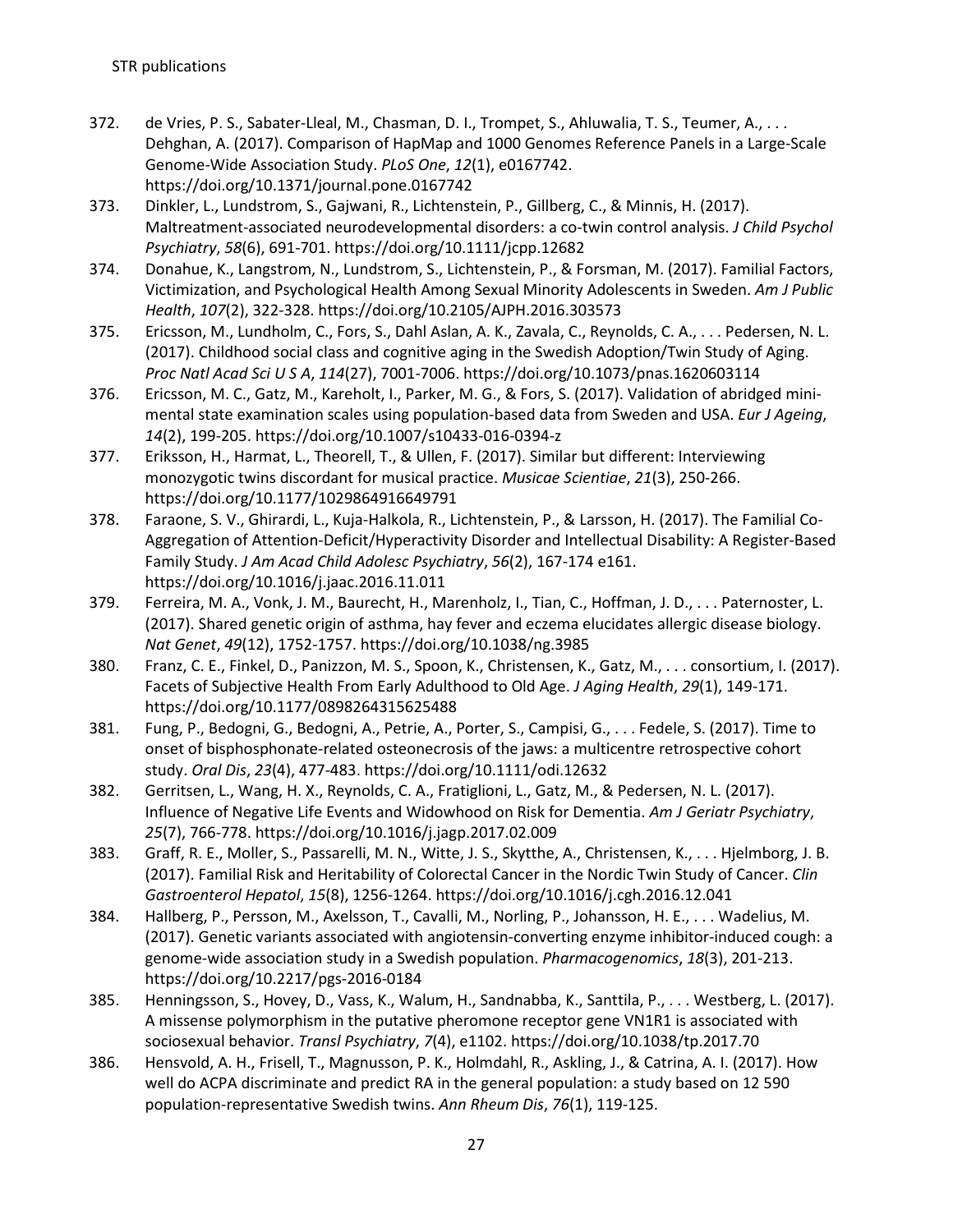https://doi.org/10.1136/annrheumdis-2015-208980

- 387. Hinney, A., Kesselmeier, M., Jall, S., Volckmar, A. L., Focker, M., Antel, J., . . . Hebebrand, J. (2017). Evidence for three genetic loci involved in both anorexia nervosa risk and variation of body mass index. *Mol Psychiatry*, *22*(2), 321-322. https://doi.org/10.1038/mp.2016.126
- 388. Hjelmborg, J., Korhonen, T., Holst, K., Skytthe, A., Pukkala, E., Kutschke, J., . . . Nordic Twin Study of Cancer, c. (2017). Lung cancer, genetic predisposition and smoking: the Nordic Twin Study of Cancer. *Thorax*, *72*(11), 1021-1027. https://doi.org/10.1136/thoraxjnl-2015-207921
- 389. Ivanov, V. Z., Nordsletten, A., Mataix-Cols, D., Serlachius, E., Lichtenstein, P., Lundstrom, S., . . . Ruck, C. (2017). Heritability of hoarding symptoms across adolescence and young adulthood: A longitudinal twin study. *PLoS One*, *12*(6), e0179541. https://doi.org/10.1371/journal.pone.0179541
- 390. Jiang, M., Foebel, A. D., Kuja-Halkola, R., Karlsson, I., Pedersen, N. L., Hagg, S., . . . Jylhava, J. (2017). Frailty index as a predictor of all-cause and cause-specific mortality in a Swedish population-based cohort. *Aging (Albany NY)*, *9*(12), 2629-2646. https://doi.org/10.18632/aging.101352
- 391. Johansson, V., Jakobsson, J., Fortgang, R. G., Zetterberg, H., Blennow, K., Cannon, T. D., . . . Landen, M. (2017). Cerebrospinal fluid microglia and neurodegenerative markers in twins concordant and discordant for psychotic disorders. *Eur Arch Psychiatry Clin Neurosci*, *267*(5), 391-402. https://doi.org/10.1007/s00406-016-0759-5
- 392. Karkkainen, S., Ropponen, A., Narusyte, J., Mather, L., Akerstedt, T., Silventoinen, K., . . . Svedberg, P. (2017). Night work as a risk factor of future disability pension due to musculoskeletal diagnoses: a prospective cohort study of Swedish twins. *Eur J Public Health*, *27*(4), 659-664. https://doi.org/10.1093/eurpub/ckx084
- 393. Karlsson, I. K., Ploner, A., Song, C., Gatz, M., Pedersen, N. L., & Hagg, S. (2017). Genetic susceptibility to cardiovascular disease and risk of dementia. *Transl Psychiatry*, *7*(5), e1142. https://doi.org/10.1038/tp.2017.110
- 394. Kendler, K. S., Lonn, S. L., Salvatore, J., Sundquist, J., & Sundquist, K. (2017). Divorce and the Onset of Alcohol Use Disorder: A Swedish Population-Based Longitudinal Cohort and Co-Relative Study. *Am J Psychiatry*, *174*(5), 451-458. https://doi.org/10.1176/appi.ajp.2016.16050589
- 395. Kendler, K. S., Ohlsson, H., Karriker-Jaffe, K. J., Sundquist, J., & Sundquist, K. (2017). Social and economic consequences of alcohol use disorder: a longitudinal cohort and co-relative analysis. *Psychol Med*, *47*(5), 925-935. https://doi.org/10.1017/S0033291716003032
- 396. Kendler, K. S., Ohlsson, H., Sundquist, J., & Sundquist, K. (2017). School Achievement, IQ, and Risk of Alcohol Use Disorder: A Prospective, Co-Relative Analysis in a Swedish National Cohort. *J Stud Alcohol Drugs*, *78*(2), 186-194. https://www.ncbi.nlm.nih.gov/pubmed/28317498
- 397. Kendler, K. S., Ohlsson, H., Sundquist, K., & Sundquist, J. (2017). Drug abuse-associated mortality across the lifespan: a population-based longitudinal cohort and co-relative analysis. *Soc Psychiatry Psychiatr Epidemiol*, *52*(7), 877-886. https://doi.org/10.1007/s00127-017-1398-5
- 398. Kendler, K. S., Ohlsson, H., Svikis, D. S., Sundquist, K., & Sundquist, J. (2017). The Protective Effect of Pregnancy on Risk for Drug Abuse: A Population, Co-Relative, Co-Spouse, and Within-Individual Analysis. *Am J Psychiatry*, *174*(10), 954-962. https://doi.org/10.1176/appi.ajp.2017.16091006
- 399. Kennedy, D. P., D'Onofrio, B. M., Quinn, P. D., Bolte, S., Lichtenstein, P., & Falck-Ytter, T. (2017). Genetic Influence on Eye Movements to Complex Scenes at Short Timescales. *Curr Biol*, *27*(22), 3554-3560 e3553. https://doi.org/10.1016/j.cub.2017.10.007
- 400. Kuja-Halkola, R., Lebwohl, B., Halfvarson, J., Emilsson, L., Magnusson, P. K., & Ludvigsson, J. F. (2017). Birth weight, sex, and celiac disease: a nationwide twin study. *Clin Epidemiol*, *9*, 567-577. https://doi.org/10.2147/CLEP.S149181
- 401. Larsson, H. (2017). Commentary: Important design features to consider in observational research on the long-term outcomes of ADHD - reflections on Sibley et al. (2017) and Swanson et al. (2017). *J Child Psychol Psychiatry*, *58*(6), 679-681. https://doi.org/10.1111/jcpp.12758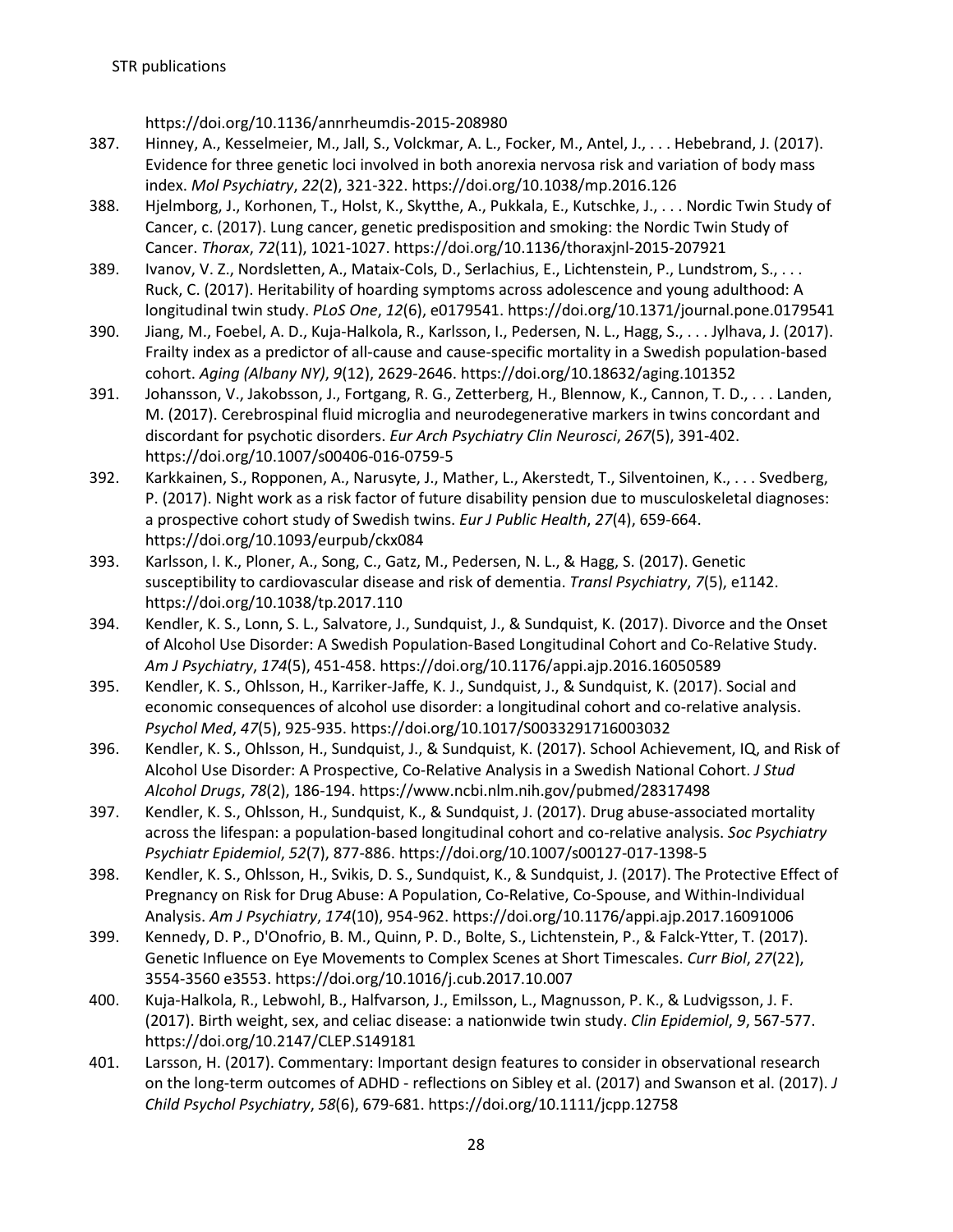- 402. Lennartsson, A., Horwitz, E. B., Theorell, T., & Ullén, F. (2017). Creative Artistic Achievement Is Related to Lower Levels of Alexithymia. *Creativity Research Journal*, *29*(1), 29-36.
- 403. Lippman, S. A., Pettifor, A., Rebombo, D., Julien, A., Wagner, R. G., Kang Dufour, M. S., . . . Kahn, K. (2017). Evaluation of the Tsima community mobilization intervention to improve engagement in HIV testing and care in South Africa: study protocol for a cluster randomized trial. *Implement Sci*, *12*(1), 9. https://doi.org/10.1186/s13012-016-0541-0
- 404. Long, E. C., Lonn, S. L., Ji, J., Lichtenstein, P., Sundquist, J., Sundquist, K., . . . Kendler, K. S. (2017). Resilience and Risk for Alcohol Use Disorders: A Swedish Twin Study. *Alcohol Clin Exp Res*, *41*(1), 149-155. https://doi.org/10.1111/acer.13274
- 405. Long, E. C., Lonn, S. L., Sundquist, J., Sundquist, K., & Kendler, K. S. (2017). A National Swedish Longitudinal Twin-Sibling Study of alcohol use disorders among males. *Addiction*, *112*(8), 1378- 1385. https://doi.org/10.1111/add.13833
- 406. Lundblad, L. C., Eskelin, J. J., Karlsson, T., Wallin, B. G., & Elam, M. (2017). Sympathetic Nerve Activity in Monozygotic Twins: Identical at Rest but Not During Arousal. *Hypertension*, *69*(5), 964- 969. https://doi.org/10.1161/HYPERTENSIONAHA.117.09079
- 407. M, K. S., Maroteau, C., Veluchamy, A., Tornio, A., Tavendale, R., Carr, F., . . . Consortium, P.-A. (2017). A common missense variant of LILRB5 is associated with statin intolerance and myalgia. *Eur Heart J*, *38*(48), 3569-3575. https://doi.org/10.1093/eurheartj/ehx467
- 408. Maddock, J., Zhou, A., Cavadino, A., Kuzma, E., Bao, Y., Smart, M. C., . . . Hypponen, E. (2017). Vitamin D and cognitive function: A Mendelian randomisation study. *Sci Rep*, *7*(1), 13230. https://doi.org/10.1038/s41598-017-13189-3
- 409. Maes, H. H., Prom-Wormley, E., Eaves, L. J., Rhee, S. H., Hewitt, J. K., Young, S., . . . Neale, M. C. (2017). A Genetic Epidemiological Mega Analysis of Smoking Initiation in Adolescents. *Nicotine Tob Res*, *19*(4), 401-409. https://doi.org/10.1093/ntr/ntw294
- 410. Marland, C., Lichtenstein, P., Degl'Innocenti, A., Larson, T., Rastam, M., Anckarsater, H., . . . Lundstrom, S. (2017). The Autism-Tics, ADHD and other Comorbidities inventory (A-TAC): previous and predictive validity. *BMC Psychiatry*, *17*(1), 403. https://doi.org/10.1186/s12888-017-1563-0
- 411. Mather, L., Blom, V., Bergstrom, G., & Svedberg, P. (2017). Adverse outcomes of sick leave due to mental disorders: A prospective study of discordant twin pairs. *Scand J Public Health*, 1403494817735755. https://doi.org/10.1177/1403494817735755
- 412. McAdams, T. A., Rijsdijk, F. V., Narusyte, J., Ganiban, J. M., Reiss, D., Spotts, E., . . . Eley, T. C. (2017). Associations between the parent-child relationship and adolescent self-worth: a genetically informed study of twin parents and their adolescent children. *J Child Psychol Psychiatry*, *58*(1), 46- 54. https://doi.org/10.1111/jcpp.12600
- 413. Mubanga, M., Byberg, L., Nowak, C., Egenvall, A., Magnusson, P. K., Ingelsson, E., . . . Fall, T. (2017). Dog ownership and the risk of cardiovascular disease and death - a nationwide cohort study. *Sci Rep*, *7*(1), 15821. https://doi.org/10.1038/s41598-017-16118-6
- 414. Muniz-Terrera, G., Robitaille, A., Kelly, A., Johansson, B., Hofer, S., & Piccinin, A. (2017). Latent growth models matched to research questions to answer questions about dynamics of change in multiple processes. *J Clin Epidemiol*, *82*, 158-166. https://doi.org/10.1016/j.jclinepi.2016.09.001
- 415. Narusyte, J., Ropponen, A., Alexanderson, K., & Svedberg, P. (2017). Internalizing and externalizing problems in childhood and adolescence as predictors of work incapacity in young adulthood. *Soc Psychiatry Psychiatr Epidemiol*, *52*(9), 1159-1168. https://doi.org/10.1007/s00127-017-1409-6
- 416. Nicoletti, P., Aithal, G. P., Bjornsson, E. S., Andrade, R. J., Sawle, A., Arrese, M., . . . International Serious Adverse Events, C. (2017). Association of Liver Injury From Specific Drugs, or Groups of Drugs, With Polymorphisms in HLA and Other Genes in a Genome-Wide Association Study. *Gastroenterology*, *152*(5), 1078-1089. https://doi.org/10.1053/j.gastro.2016.12.016
- 417. Ohlsson, H., Kendler, K. S., Lichtenstein, P., Sundquist, J., & Sundquist, K. (2017). The Decomposition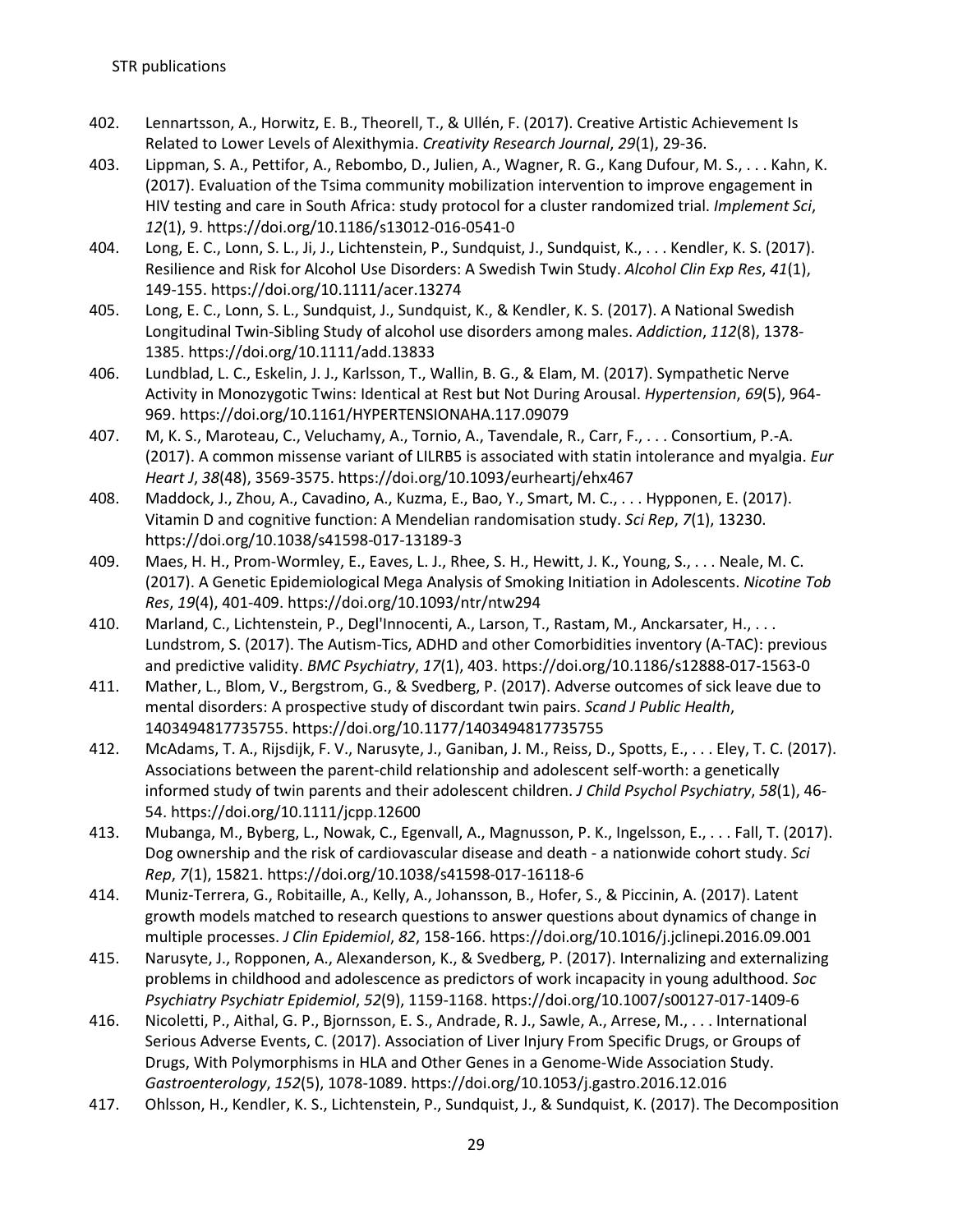of Shared Environmental Influences on Externalizing Syndromes in the Swedish Population: A Multivariate Study. *Twin Res Hum Genet*, *20*(4), 298-309. https://doi.org/10.1017/thg.2017.31

- 418. Ortqvist, A. K., Ullemar, V., Lundholm, C., Kuja-Halkola, R., Magnusson, P. K. E., Lichtenstein, P., . . . Almqvist, C. (2017). Fetal Growth and Childhood Lung Function in the Swedish Twin Study on Prediction and Prevention of Asthma. *Ann Am Thorac Soc*, *14*(7), 1147-1153. https://doi.org/10.1513/AnnalsATS.201611-908OC
- 419. Petkus, A. J., Beam, C. R., Johnson, W., Kaprio, J., Korhonen, T., McGue, M., . . . Consortium, I. (2017). Gene-environment interplay in depressive symptoms: moderation by age, sex, and physical illness. *Psychol Med*, *47*(10), 1836-1847. https://doi.org/10.1017/S0033291717000290
- 420. Petkus, A. J., Reynolds, C. A., Wetherell, J. L., Kremen, W. S., & Gatz, M. (2017). Temporal dynamics of cognitive performance and anxiety across older adulthood. *Psychol Aging*, *32*(3), 278-292. https://doi.org/10.1037/pag0000164
- 421. Piirtola, M., Kaprio, J., Silventoinen, K., Svedberg, P., Korhonen, T., & Ropponen, A. (2017). Association between long-term smoking and leisure-time physical inactivity: a cohort study among Finnish twins with a 35-year follow-up. *Int J Public Health*, *62*(7), 819-829. https://doi.org/10.1007/s00038-017-0975-4
- 422. Robinson, M. R., English, G., Moser, G., Lloyd-Jones, L. R., Triplett, M. A., Zhu, Z., . . . Visscher, P. M. (2017). Genotype-covariate interaction effects and the heritability of adult body mass index. *Nat Genet*, *49*(8), 1174-1181. https://doi.org/10.1038/ng.3912
- 423. Roos, L., Sandling, J. K., Bell, C. G., Glass, D., Mangino, M., Spector, T. D., . . . Bell, J. T. (2017). Higher Nevus Count Exhibits a Distinct DNA Methylation Signature in Healthy Human Skin: Implications for Melanoma. *J Invest Dermatol*, *137*(4), 910-920. https://doi.org/10.1016/j.jid.2016.11.029
- 424. Rydell, M., Taylor, M. J., & Larsson, H. (2017). Genetic and environmental contributions to the association between ADHD and affective problems in early childhood-A Swedish population-based twin study. *Am J Med Genet B Neuropsychiatr Genet*. https://doi.org/10.1002/ajmg.b.32536
- 425. Saha, R., Marions, L., & Tornvall, P. (2017). Validity of self-reported endometriosis and endometriosis-related questions in a Swedish female twin cohort. *Fertil Steril*, *107*(1), 174-178 e172. https://doi.org/10.1016/j.fertnstert.2016.09.038
- 426. Salvatore, J. E., Larsson Lonn, S., Sundquist, J., Lichtenstein, P., Sundquist, K., & Kendler, K. S. (2017). Alcohol use disorder and divorce: evidence for a genetic correlation in a population-based Swedish sample. *Addiction*, *112*(4), 586-593. https://doi.org/10.1111/add.13719
- 427. Shungin, D., Deng, W. Q., Varga, T. V., Luan, J., Mihailov, E., Metspalu, A., . . . Franks, P. W. (2017). Ranking and characterization of established BMI and lipid associated loci as candidates for geneenvironment interactions. *PLoS Genet*, *13*(6), e1006812. https://doi.org/10.1371/journal.pgen.1006812
- 428. Silventoinen, K., Hjelmborg, J., Moller, S., Ripatti, S., Skythe, A., Tikkanen, E., . . . Kaprio, J. (2017). Family aggregation of cardiovascular disease mortality: a register-based prospective study of pooled Nordic twin cohorts. *Int J Epidemiol*, *46*(4), 1223-1229. https://doi.org/10.1093/ije/dyx012
- 429. Silventoinen, K., Jelenkovic, A., Latvala, A., Sund, R., Yokoyama, Y., Ullemar, V., . . . Kaprio, J. (2017). Education in Twins and Their Parents Across Birth Cohorts Over 100 years: An Individual-Level Pooled Analysis of 42-Twin Cohorts. *Twin Res Hum Genet*, *20*(5), 395-405. https://doi.org/10.1017/thg.2017.49
- 430. Silventoinen, K., Jelenkovic, A., Sund, R., Yokoyama, Y., Hur, Y. M., Cozen, W., . . . Kaprio, J. (2017). Differences in genetic and environmental variation in adult BMI by sex, age, time period, and region: an individual-based pooled analysis of 40 twin cohorts. *Am J Clin Nutr*, *106*(2), 457-466. https://doi.org/10.3945/ajcn.117.153643
- 431. Skoglund, C., Brandt, L., D'Onofrio, B., Larsson, H., & Franck, J. (2017). Methylphenidate doses in Attention Deficit/Hyperactivity Disorder and comorbid substance use disorders. *Eur*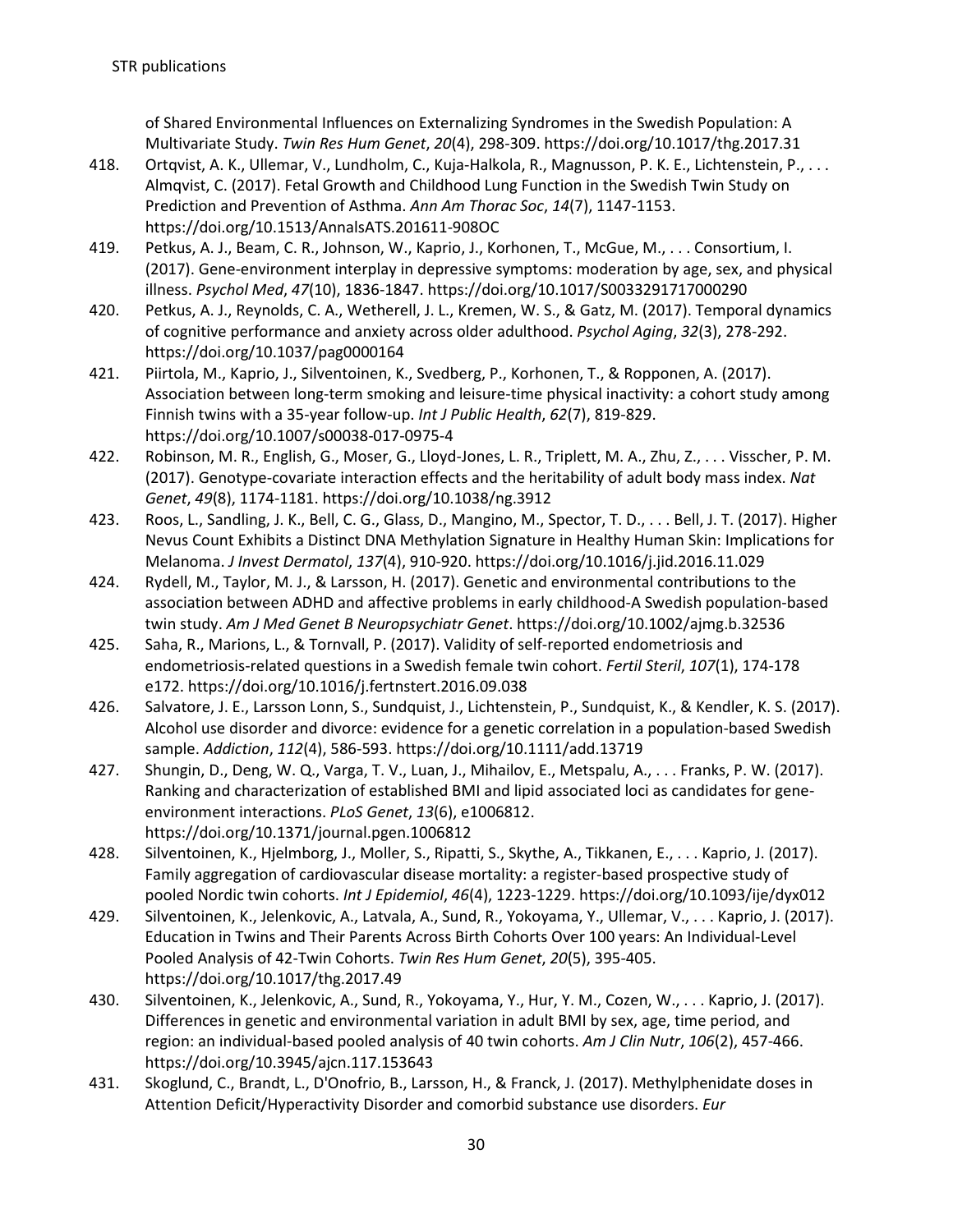*Neuropsychopharmacol*, *27*(11), 1144-1152. https://doi.org/10.1016/j.euroneuro.2017.08.435

- 432. Skov, J., Hoijer, J., Magnusson, P. K. E., Ludvigsson, J. F., Kampe, O., & Bensing, S. (2017). Heritability of Addison's disease and prevalence of associated autoimmunity in a cohort of 112,100 Swedish twins. *Endocrine*, *58*(3), 521-527. https://doi.org/10.1007/s12020-017-1441-z
- 433. Sniekers, S., Stringer, S., Watanabe, K., Jansen, P. R., Coleman, J. R. I., Krapohl, E., . . . Posthuma, D. (2017). Genome-wide association meta-analysis of 78,308 individuals identifies new loci and genes influencing human intelligence. *Nat Genet*, *49*(7), 1107-1112. https://doi.org/10.1038/ng.3869
- 434. Szulkin, R., Clements, M. S., Magnusson, P. K. E., Wiklund, F. E., & Kuja-Halkola, R. (2017). Estimating Heritability of Prostate Cancer-Specific Survival Using Population-Based Registers. *Prostate*, *77*(8), 900-907. https://doi.org/10.1002/pros.23344
- 435. Taljemark, J., Rastam, M., Lichtenstein, P., Anckarsater, H., & Kerekes, N. (2017). The coexistence of psychiatric and gastrointestinal problems in children with restrictive eating in a nationwide Swedish twin study. *J Eat Disord*, *5*, 25. https://doi.org/10.1186/s40337-017-0154-2
- 436. Taylor, M. J., Gillberg, C., Lichtenstein, P., & Lundstrom, S. (2017). Etiological influences on the stability of autistic traits from childhood to early adulthood: evidence from a twin study. *Mol Autism*, *8*, 5. https://doi.org/10.1186/s13229-017-0120-5
- 437. Telomeres Mendelian Randomization, C., Haycock, P. C., Burgess, S., Nounu, A., Zheng, J., Okoli, G. N., . . . Davey Smith, G. (2017). Association Between Telomere Length and Risk of Cancer and Non-Neoplastic Diseases: A Mendelian Randomization Study. *JAMA Oncol*, *3*(5), 636-651. https://doi.org/10.1001/jamaoncol.2016.5945
- 438. Thornton, L. M., Trace, S. E., Brownley, K. A., Algars, M., Mazzeo, S. E., Bergin, J. E., . . . Bulik, C. M. (2017). A Comparison of Personality, Life Events, Comorbidity, and Health in Monozygotic Twins Discordant for Anorexia Nervosa. *Twin Res Hum Genet*, *20*(4), 310-318. https://doi.org/10.1017/thg.2017.27
- 439. Thornton, L. M., Watson, H. J., Jangmo, A., Welch, E., Wiklund, C., von Hausswolff-Juhlin, Y., . . . Bulik, C. M. (2017). Binge-eating disorder in the Swedish national registers: Somatic comorbidity. *Int J Eat Disord*, *50*(1), 58-65. https://doi.org/10.1002/eat.22624
- 440. Tuvblad, C., Fanti, K. A., Andershed, H., Colins, O. F., & Larsson, H. (2017). Psychopathic personality traits in 5 year old twins: the importance of genetic and shared environmental influences. *Eur Child Adolesc Psychiatry*, *26*(4), 469-479. https://doi.org/10.1007/s00787-016-0899-1
- 441. Waehrens, R., Zoller, B., Sundquist, J., Sundquist, K., & Pirouzifard, M. (2017). A Swedish national adoption study of risk of irritable bowel syndrome (IBS). *BMJ Open Gastroenterol*, *4*(1), e000156. https://doi.org/10.1136/bmjgast-2017-000156
- 442. Wahl, S., Drong, A., Lehne, B., Loh, M., Scott, W. R., Kunze, S., . . . Chambers, J. C. (2017). Epigenome-wide association study of body mass index, and the adverse outcomes of adiposity. *Nature*, *541*(7635), 81-86. https://doi.org/10.1038/nature20784
- 443. Wheeler, E., Leong, A., Liu, C. T., Hivert, M. F., Strawbridge, R. J., Podmore, C., . . . Meigs, J. B. (2017). Impact of common genetic determinants of Hemoglobin A1c on type 2 diabetes risk and diagnosis in ancestrally diverse populations: A transethnic genome-wide meta-analysis. *PLoS Med*, *14*(9), e1002383. https://doi.org/10.1371/journal.pmed.1002383
- 444. Willfors, C., Carlsson, T., Anderlid, B. M., Nordgren, A., Kostrzewa, E., Berggren, S., . . . Bolte, S. (2017). Medical history of discordant twins and environmental etiologies of autism. *Transl Psychiatry*, *7*(1), e1014. https://doi.org/10.1038/tp.2016.269
- 445. Yilmaz, Z., Javaras, K. N., Baker, J. H., Thornton, L. M., Lichtenstein, P., Bulik, C. M., . . . Larsson, H. (2017). Association Between Childhood to Adolescent Attention Deficit/Hyperactivity Disorder Symptom Trajectories and Late Adolescent Disordered Eating. *J Adolesc Health*, *61*(2), 140-146. https://doi.org/10.1016/j.jadohealth.2017.04.001
- 446. Zoller, B., Ohlsson, H., Sundquist, J., & Sundquist, K. (2017). A sibling based design to quantify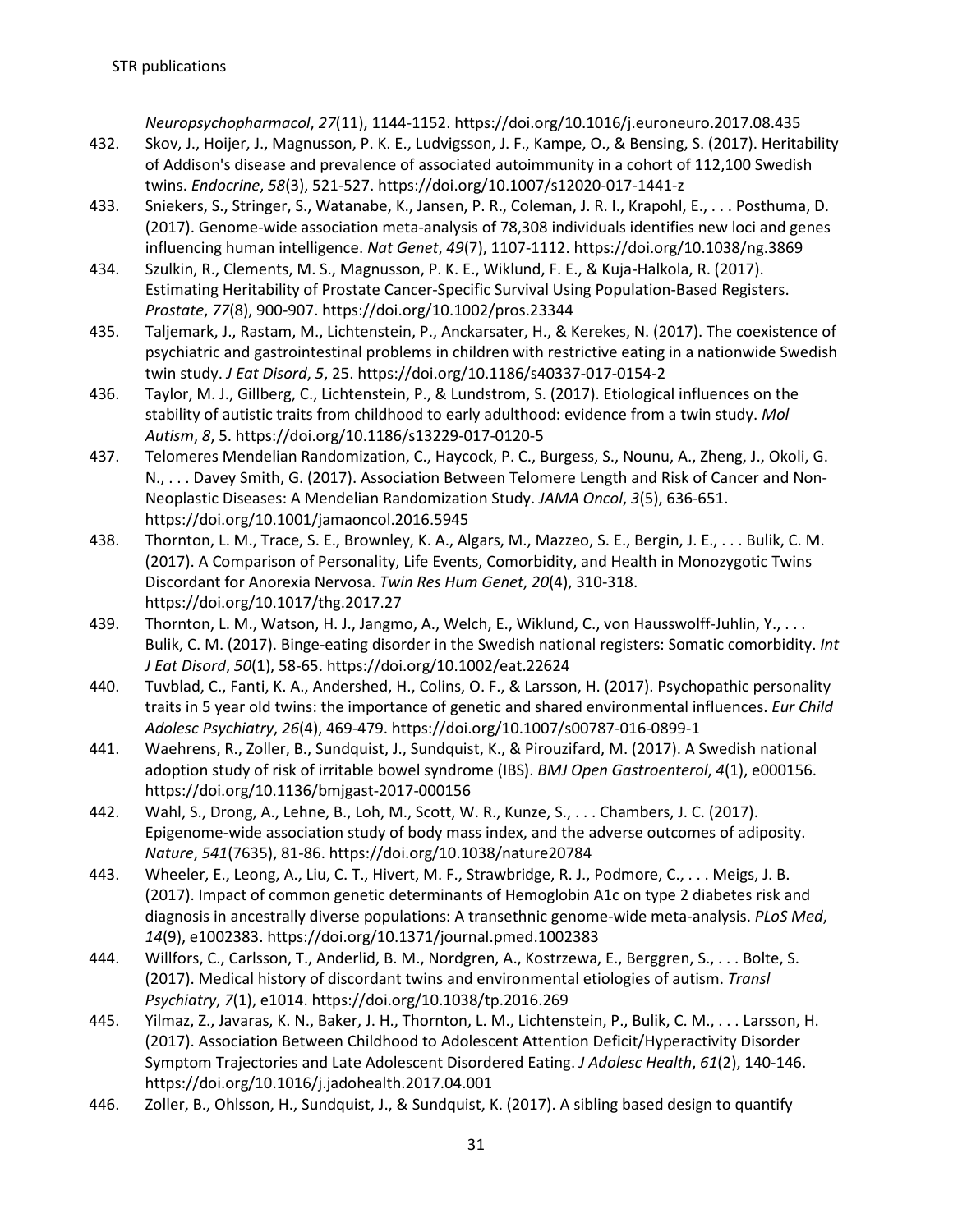genetic and shared environmental effects of venous thromboembolism in Sweden. *Thromb Res*, *149*, 82-87. https://doi.org/10.1016/j.thromres.2016.10.014

- 447. Altman, D., Iliadou, A. N., Lundholm, C., Milsom, I., & Pedersen, N. L. (2016). Somatic Comorbidity in Women with Overactive Bladder Syndrome. *J Urol*, *196*(2), 473-477. https://doi.org/10.1016/j.juro.2016.02.076
- 448. Amcoff, K., Joossens, M., Pierik, M. J., Jonkers, D., Bohr, J., Joossens, S., . . . Halfvarson, J. (2016). Concordance in Anti-OmpC and Anti-I2 Indicate the Influence of Genetic Predisposition: Results of a European Study of Twins with Crohn's Disease. *J Crohns Colitis*, *10*(6), 695-702. https://doi.org/10.1093/ecco-jcc/jjw021
- 449. Andel, R., Finkel, D., & Pedersen, N. L. (2016). Effects of Preretirement Work Complexity and Postretirement Leisure Activity on Cognitive Aging. *J Gerontol B Psychol Sci Soc Sci*, *71*(5), 849-856. https://doi.org/10.1093/geronb/gbv026
- 450. Arden, R., Luciano, M., Deary, I. J., Reynolds, C. A., Pedersen, N. L., Plassman, B. L., . . . Visscher, P. M. (2016). Authors' Response to Kaufman and Muntaner. *Int J Epidemiol*, *45*(2), 578-579. https://doi.org/10.1093/ije/dyw020
- 451. Arden, R., Luciano, M., Deary, I. J., Reynolds, C. A., Pedersen, N. L., Plassman, B. L., . . . Visscher, P. M. (2016). The association between intelligence and lifespan is mostly genetic. *Int J Epidemiol*, *45*(1), 178-185. https://doi.org/10.1093/ije/dyv112
- 452. Arpegard, J., Magnusson, P. K., Chen, X., Ridefelt, P., Pedersen, N. L., De Faire, U., . . . Svensson, P. (2016). Cystatin C Predicts Incident Cardiovascular Disease in Twins. *J Am Heart Assoc*, *5*(6). https://doi.org/10.1161/JAHA.115.003085
- 453. Asherson, P., & Larsson, H. (2016). Family, twin, and adoption studies of childhood onset psychiatric and neurodevelopmental disorders. *Am J Med Genet B Neuropsychiatr Genet*, *171*(7), 923-924. https://doi.org/10.1002/ajmg.b.32474
- 454. Barban, N., Jansen, R., de Vlaming, R., Vaez, A., Mandemakers, J. J., Tropf, F. C., . . . Mills, M. C. (2016). Genome-wide analysis identifies 12 loci influencing human reproductive behavior. *Nat Genet*, *48*(12), 1462-1472. https://doi.org/10.1038/ng.3698
- 455. Baur, E., Forsman, M., Santtila, P., Johansson, A., Sandnabba, K., & Langstrom, N. (2016). Paraphilic Sexual Interests and Sexually Coercive Behavior: A Population-Based Twin Study. *Arch Sex Behav*, *45*(5), 1163-1172. https://doi.org/10.1007/s10508-015-0674-2
- 456. Beam, C. R., Emery, R. E., Reynolds, C. A., Gatz, M., Turkheimer, E., & Pedersen, N. L. (2016). Widowhood and the Stability of Late Life Depressive Symptomatology in the Swedish Adoption Twin Study of Aging. *Behav Genet*, *46*(1), 100-113. https://doi.org/10.1007/s10519-015-9733-7
- 457. Berglund, K., Reynolds, C. A., Ploner, A., Gerritsen, L., Hovatta, I., Pedersen, N. L., . . . Hagg, S. (2016). Longitudinal decline of leukocyte telomere length in old age and the association with sex and genetic risk. *Aging (Albany NY)*, *8*(7), 1398-1415. https://doi.org/10.18632/aging.100995
- 458. Blom, V., Bodin, L., Bergstrm, G., & Svedberg, P. (2016). Applying the demand-control-support model on burnout in managers and non-managers. *International Journal of Workplace Health Management*, *9*(1), 110-122. https://doi.org/10.1108/Ijwhm-06-2015-0033
- 459. Borg, J., Cervenka, S., Kuja-Halkola, R., Matheson, G. J., Jonsson, E. G., Lichtenstein, P., . . . Farde, L. (2016). Contribution of non-genetic factors to dopamine and serotonin receptor availability in the adult human brain. *Mol Psychiatry*, *21*(8), 1077-1084. https://doi.org/10.1038/mp.2015.147
- 460. Brikell, I., Kuja-Halkola, R., Larsson, J. O., Lahey, B. B., Kuntsi, J., Lichtenstein, P., . . . Larsson, H. (2016). Relative Immaturity in Childhood and Attention-Deficit/Hyperactivity Disorder Symptoms From Childhood to Early Adulthood: Exploring Genetic and Environmental Overlap Across Development. *J Am Acad Child Adolesc Psychiatry*, *55*(10), 886-895. https://doi.org/10.1016/j.jaac.2016.06.014
- 461. Bulik, C. M. (2016). Towards a science of eating disorders: Replacing myths with realities: The fourth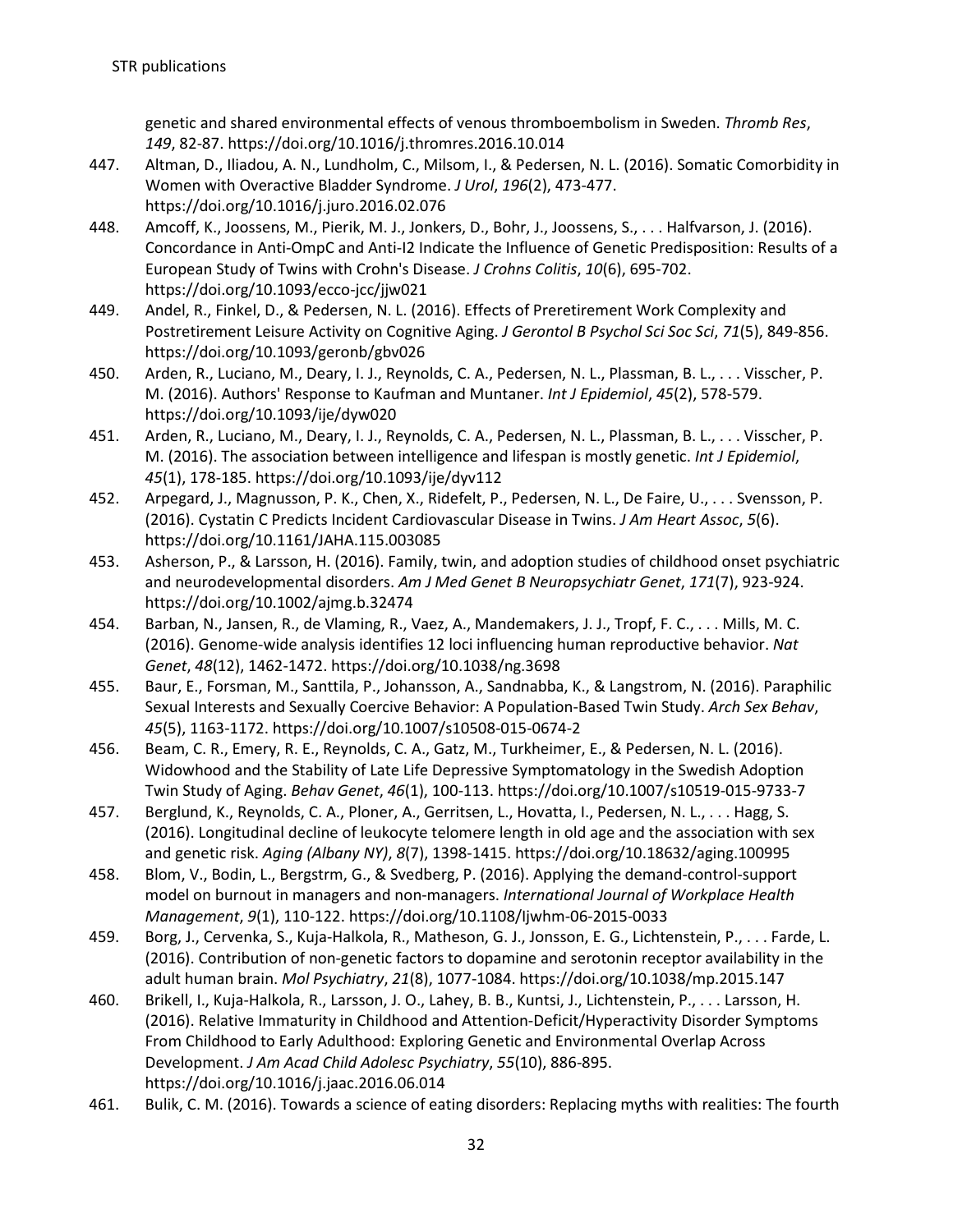Birgit Olsson lecture. *Nord J Psychiatry*, *70*(3), 224-230. https://doi.org/10.3109/08039488.2015.1074284

- 462. Cadar, D., Stephan, B. C., Jagger, C., Johansson, B., Hofer, S. M., Piccinin, A. M., . . . Muniz-Terrera, G. (2016). The role of cognitive reserve on terminal decline: a cross-cohort analysis from two European studies: OCTO-Twin, Sweden, and Newcastle 85+, UK. *Int J Geriatr Psychiatry*, *31*(6), 601- 610. https://doi.org/10.1002/gps.4366
- 463. Capusan, A. J., Bendtsen, P., Marteinsdottir, I., & Larsson, H. (2016). Comorbidity of Adult ADHD and Its Subtypes With Substance Use Disorder in a Large Population-Based Epidemiological Study. *J Atten Disord*. https://doi.org/10.1177/1087054715626511
- 464. Capusan, A. J., Kuja-Halkola, R., Bendtsen, P., Viding, E., McCrory, E., Marteinsdottir, I., . . . Larsson, H. (2016). Childhood maltreatment and attention deficit hyperactivity disorder symptoms in adults: a large twin study. *Psychol Med*, *46*(12), 2637-2646. https://doi.org/10.1017/S0033291716001021
- 465. Cederlof, M., Pettersson, E., Sariaslan, A., Larsson, H., Ostberg, P., Kelleher, I., . . . Lichtenstein, P. (2016). The association between childhood autistic traits and adolescent psychotic experiences is explained by general neuropsychiatric problems. *Am J Med Genet B Neuropsychiatr Genet*, *171B*(2), 153-159. https://doi.org/10.1002/ajmg.b.32386
- 466. Chen, T. J., Ji, C. Y., Wang, S. S., Lichtenstein, P., Larsson, H., & Chang, Z. (2016). Genetic and environmental influences on the relationship between ADHD symptoms and internalizing problems: A Chinese twin study. *Am J Med Genet B Neuropsychiatr Genet*, *171*(7), 931-937. https://doi.org/10.1002/ajmg.b.32411
- 467. Cornelis, M. C., Kacprowski, T., Menni, C., Gustafsson, S., Pivin, E., Adamski, J., . . . Ingelsson, E. (2016). Genome-wide association study of caffeine metabolites provides new insights to caffeine metabolism and dietary caffeine-consumption behavior. *Hum Mol Genet*, *25*(24), 5472-5482. https://doi.org/10.1093/hmg/ddw334
- 468. Dinesen, P. T., Dawes, C. T., Johannesson, M., Klemmensen, R., Magnusson, P., Norgaard, A. S., . . . Oskarsson, S. (2016). Estimating the Impact of Education on Political Participation: Evidence from Monozygotic Twins in the United States, Denmark and Sweden. *Political Behavior*, *38*(3), 579-601. https://doi.org/10.1007/s11109-015-9328-2
- 469. Ehret, G. B., Ferreira, T., Chasman, D. I., Jackson, A. U., Schmidt, E. M., Johnson, T., . . . Munroe, P. B. (2016). The genetics of blood pressure regulation and its target organs from association studies in 342,415 individuals. *Nat Genet*, *48*(10), 1171-1184. https://doi.org/10.1038/ng.3667
- 470. Eriksson, J. M., Lundstrom, S., Lichtenstein, P., Bejerot, S., & Eriksson, E. (2016). Effect of co-twin gender on neurodevelopmental symptoms: a twin register study. *Mol Autism*, *7*, 8. https://doi.org/10.1186/s13229-016-0074-z
- 471. Fall, T., Salihovic, S., Brandmaier, S., Nowak, C., Ganna, A., Gustafsson, S., . . . Lind, L. (2016). Nontargeted metabolomics combined with genetic analyses identifies bile acid synthesis and phospholipid metabolism as being associated with incident type 2 diabetes. *Diabetologia*, *59*(10), 2114-2124. https://doi.org/10.1007/s00125-016-4041-1
- 472. Finkel, D., Andel, R., & Pedersen, N. L. (2016). Gender Differences in Longitudinal Trajectories of Change in Physical, Social, and Cognitive/Sedentary Leisure Activities. *J Gerontol B Psychol Sci Soc Sci*. https://doi.org/10.1093/geronb/gbw116
- 473. Finkel, D., Ernsth-Bravell, M., & Pedersen, N. L. (2016). Temporal Dynamics of Motor Functioning and Cognitive Aging. *J Gerontol A Biol Sci Med Sci*, *71*(1), 109-116. https://doi.org/10.1093/gerona/glv110
- 474. Finkel, D., Franz, C. E., Horwitz, B., Christensen, K., Gatz, M., Johnson, W., . . . Silventoinen, K. (2016). Gender Differences in Marital Status Moderation of Genetic and Environmental Influences on Subjective Health. *Behav Genet*, *46*, 114-123. https://doi.org/10.1007/s10519-015-9758-y
- 475. Guo, Y., Wei, Z., Keating, B. J., Genetic Consortium for Anorexia, N., Wellcome Trust Case Control,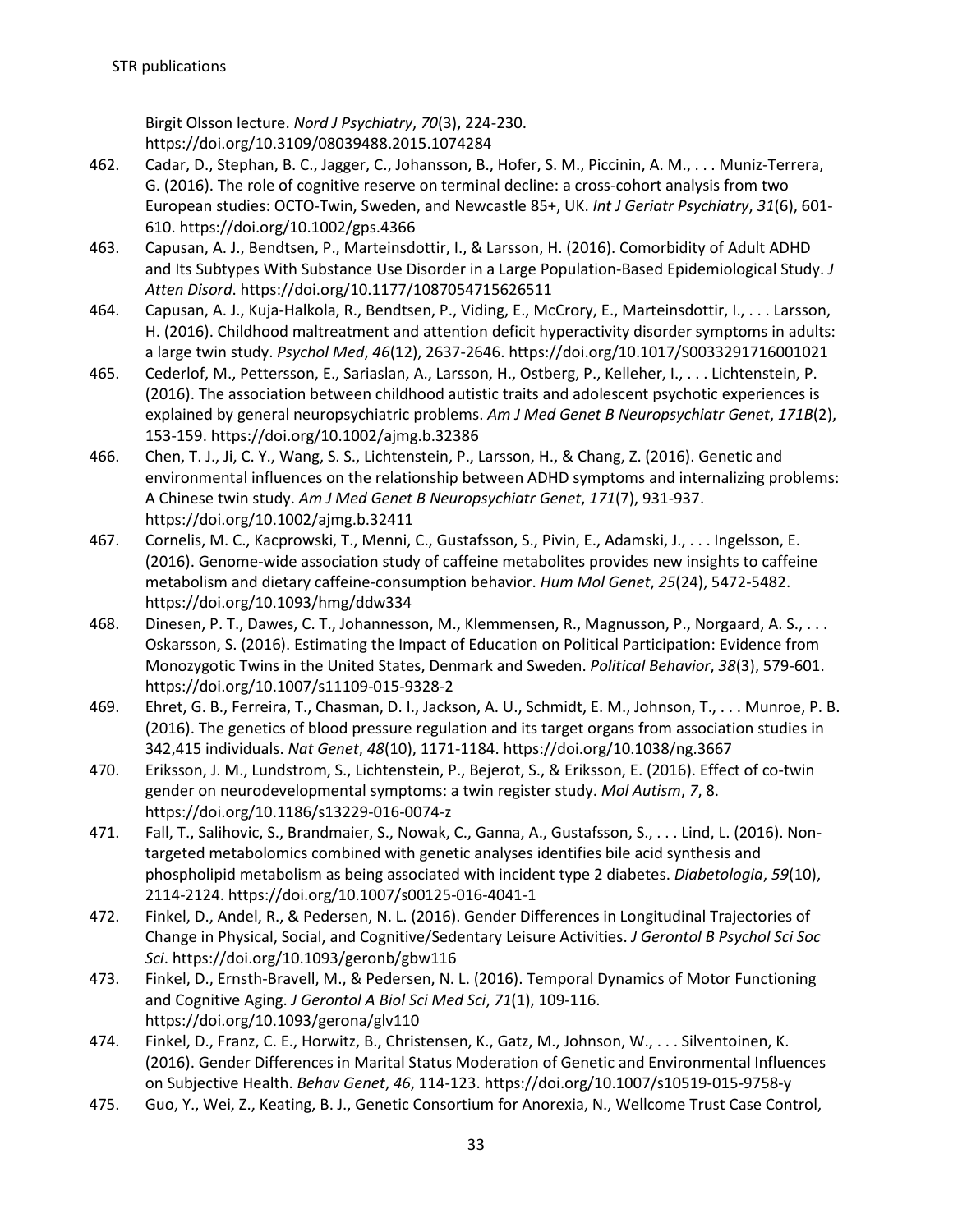C., Price Foundation Collaborative, G., . . . Hakonarson, H. (2016). Machine learning derived risk prediction of anorexia nervosa. *BMC Med Genomics*, *9*, 4. https://doi.org/10.1186/s12920-016- 0165-x

- 476. Hallberg, P., Eriksson, N., Ibanez, L., Bondon-Guitton, E., Kreutz, R., Carvajal, A., . . . Eu, D. A. C. c. (2016). Genetic variants associated with antithyroid drug-induced agranulocytosis: a genome-wide association study in a European population. *Lancet Diabetes Endocrinol*, *4*(6), 507-516. https://doi.org/10.1016/S2213-8587(16)00113-3
- 477. Hallgren, J., Fransson, E. I., Kareholt, I., Reynolds, C. A., Pedersen, N. L., & Dahl Aslan, A. K. (2016). Factors associated with hospitalization risk among community living middle aged and older persons: Results from the Swedish Adoption/Twin Study of Aging (SATSA). *Arch Gerontol Geriatr*, *66*, 102-108. https://doi.org/10.1016/j.archger.2016.05.005
- 478. Hambrick, D. Z., Macnamara, B. N., Campitelli, G., Ullen, F., & Mosing, M. A. (2016). Beyond Born versus Made: A New Look at Expertise. *Psychology of Learning and Motivation, Vol 64*, *64*, 1-55. https://doi.org/10.1016/bs.plm.2015.09.001
- 479. Hovey, D., Lindstedt, M., Zettergren, A., Jonsson, L., Johansson, A., Melke, J., . . . Westberg, L. (2016). Antisocial behavior and polymorphisms in the oxytocin receptor gene: findings in two independent samples. *Mol Psychiatry*, *21*(7), 983-988. https://doi.org/10.1038/mp.2015.144
- 480. Iacono, D., Volkmann, I., Nennesmo, I., Pedersen, N. L., Fratiglioni, L., Johansson, B., . . . Gatz, M. (2016). Same Ages, Same Genes: Same Brains, Same Pathologies?: Dementia Timings, Co-Occurring Brain Pathologies, ApoE Genotypes in Identical and Fraternal Age-matched Twins at Autopsy. *Alzheimer Dis Assoc Disord*, *30*(2), 178-182. https://doi.org/10.1097/WAD.0000000000000114
- 481. Jelenkovic, A., Hur, Y. M., Sund, R., Yokoyama, Y., Siribaddana, S. H., Hotopf, M., . . . Silventoinen, K. (2016). Genetic and environmental influences on adult human height across birth cohorts from 1886 to 1994. *Elife*, *5*. https://doi.org/10.7554/eLife.20320
- 482. Jelenkovic, A., Sund, R., Hur, Y. M., Yokoyama, Y., Hjelmborg, J. V., Moller, S., . . . Silventoinen, K. (2016). Genetic and environmental influences on height from infancy to early adulthood: An individual-based pooled analysis of 45 twin cohorts. *Sci Rep*, *6*, 28496. https://doi.org/10.1038/srep28496
- 483. Kan, C., Pedersen, N. L., Christensen, K., Bornstein, S. R., Licinio, J., MacCabe, J. H., . . . Rijsdijk, F. (2016). Genetic overlap between type 2 diabetes and depression in Swedish and Danish twin registries. *Mol Psychiatry*, *21*(7), 903-909. https://doi.org/10.1038/mp.2016.28
- 484. Kendler, K. S., Lonn, S. L., Lichtenstein, P., Sundquist, J., & Sundquist, K. (2016). Psychological strength assessed in late adolescence and risk for criminal behavior: a Swedish prospective cohort and twin analysis. *Psychol Med*, *46*(1), 63-72. https://doi.org/10.1017/S0033291715001403
- 485. Kendler, K. S., Lonn, S. L., Maes, H. H., Lichtenstein, P., Sundquist, J., & Sundquist, K. (2016). A Swedish Population-Based Multivariate Twin Study of Externalizing Disorders. *Behav Genet*, *46*(2), 183-192. https://doi.org/10.1007/s10519-015-9741-7
- 486. Kendler, K. S., PirouziFard, M., Lonn, S., Edwards, A. C., Maes, H. H., Lichtenstein, P., . . . Sundquist, K. (2016). A National Swedish Twin-Sibling Study of Alcohol Use Disorders. *Twin Res Hum Genet*, *19*(5), 430-437. https://doi.org/10.1017/thg.2016.62
- 487. Khemiri, L., Kuja-Halkola, R., Larsson, H., & Jayaram-Lindstrom, N. (2016). Genetic overlap between impulsivity and alcohol dependence: a large-scale national twin study. *Psychol Med*, *46*(5), 1091- 1102. https://doi.org/10.1017/S0033291715002652
- 488. Kuja-Halkola, R., Lebwohl, B., Halfvarson, J., Wijmenga, C., Magnusson, P. K., & Ludvigsson, J. F. (2016). Heritability of non-HLA genetics in coeliac disease: a population-based study in 107 000 twins. *Gut*, *65*(11), 1793-1798. https://doi.org/10.1136/gutjnl-2016-311713
- 489. Lee, L. O., Gatz, M., Pedersen, N. L., & Prescott, C. A. (2016). Anxiety trajectories in the second half of life: Genetic and environmental contributions over age. *Psychol Aging*, *31*(1), 101-113.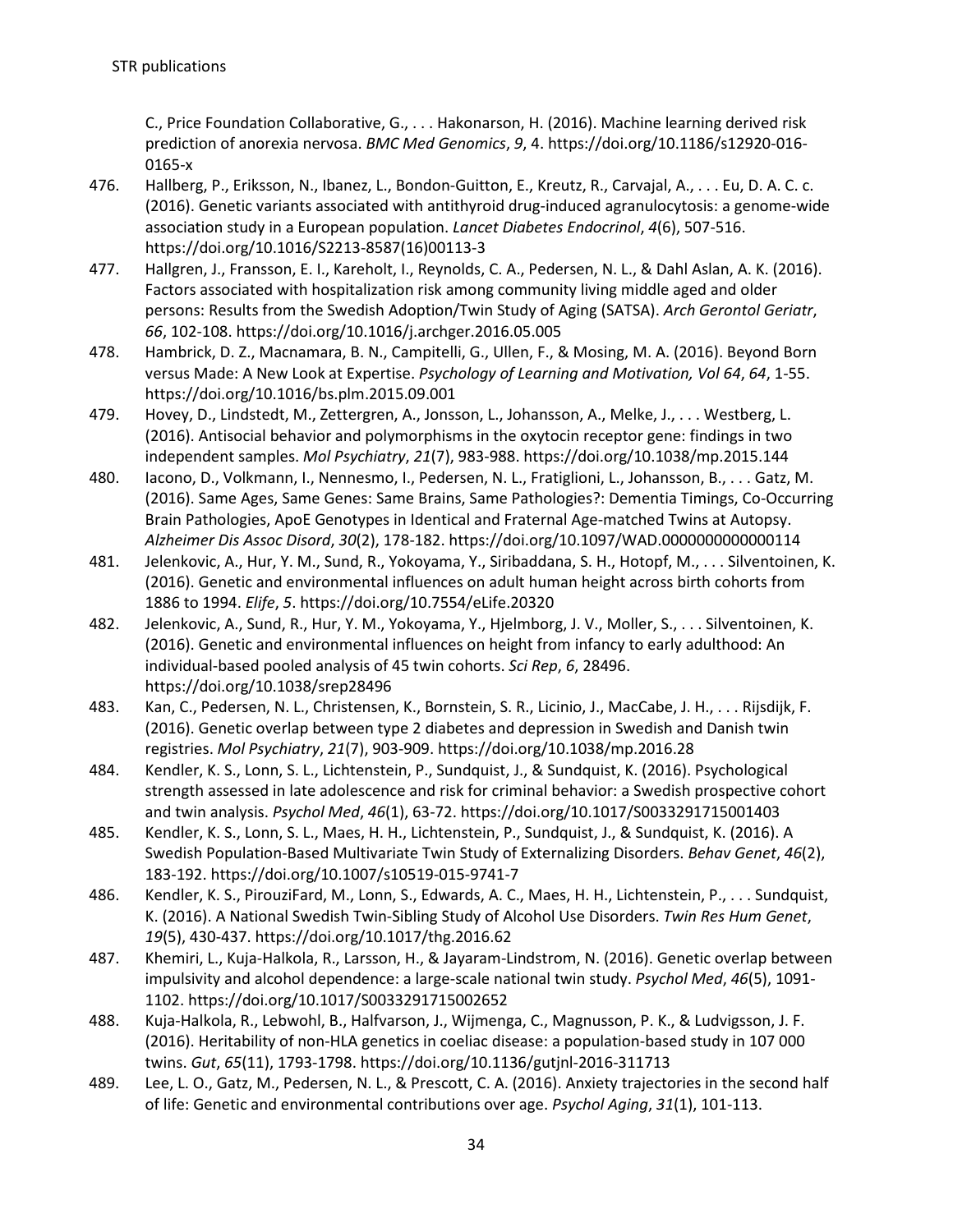https://doi.org/10.1037/pag0000063

- 490. Lek, M., Karczewski, K. J., Minikel, E. V., Samocha, K. E., Banks, E., Fennell, T., . . . Exome Aggregation, C. (2016). Analysis of protein-coding genetic variation in 60,706 humans. *Nature*, *536*(7616), 285-291. https://doi.org/10.1038/nature19057
- 491. Loley, C., Alver, M., Assimes, T. L., Bjonnes, A., Goel, A., Gustafsson, S., . . . Konig, I. R. (2016). No Association of Coronary Artery Disease with X-Chromosomal Variants in Comprehensive International Meta-Analysis. *Sci Rep*, *6*, 35278. https://doi.org/10.1038/srep35278
- 492. Lundborg, P., Lyttkens, C. H., & Nystedt, P. (2016). The Effect of Schooling on Mortality: New Evidence From 50,000 Swedish Twins. *Demography*, *53*(4), 1135-1168. https://doi.org/10.1007/s13524-016-0489-3
- 493. Madison, G., Mosing, M. A., Verweij, K. J. H., Pedersen, N. L., & Ullén, F. (2016). Common genetic influences on intelligence and auditory simple reaction time in a large Swedish sample. *Intelligence*, *59*, 157-162. https://doi.org/https://doi.org/10.1016/j.intell.2016.10.001
- 494. Magnusson, P. K., Lee, D., Chen, X., Szatkiewicz, J., Pramana, S., Teo, S., . . . Pawitan, Y. (2016). One CNV Discordance in NRXN1 Observed Upon Genome-wide Screening in 38 Pairs of Adult Healthy Monozygotic Twins. *Twin Res Hum Genet*, *19*(2), 97-103. https://doi.org/10.1017/thg.2016.5
- 495. Marioni, R. E., Ritchie, S. J., Joshi, P. K., Hagenaars, S. P., Okbay, A., Fischer, K., . . . Deary, I. J. (2016). Genetic variants linked to education predict longevity. *Proc Natl Acad Sci U S A*, *113*(47), 13366- 13371. https://doi.org/10.1073/pnas.1605334113
- 496. Mather, L., Blom, V., Bergstrom, G., & Svedberg, P. (2016). An Underlying Common Factor, Influenced by Genetics and Unique Environment, Explains the Covariation Between Major Depressive Disorder, Generalized Anxiety Disorder, and Burnout: A Swedish Twin Study. *Twin Res Hum Genet*, *19*(6), 619-627. https://doi.org/10.1017/thg.2016.73
- 497. Moller, S., Mucci, L. A., Harris, J. R., Scheike, T., Holst, K., Halekoh, U., . . . Hjelmborg, J. B. (2016). The Heritability of Breast Cancer among Women in the Nordic Twin Study of Cancer. *Cancer Epidemiol Biomarkers Prev*, *25*(1), 145-150. https://doi.org/10.1158/1055-9965.EPI-15-0913
- 498. Mosing, M. A., Cnattingius, S., Gatz, M., Neiderhiser, J. M., & Pedersen, N. L. (2016). Associations Between Fetal Growth and Self-Perceived Health Throughout Adulthood: A Co-twin Control Study. *Behav Genet*, *46*(3), 457-466. https://doi.org/10.1007/s10519-015-9776-9
- 499. Mosing, M. A., Madison, G., Pedersen, N. L., & Ullen, F. (2016). Investigating cognitive transfer within the framework of music practice: genetic pleiotropy rather than causality. *Dev Sci*, *19*(3), 504-512. https://doi.org/10.1111/desc.12306
- 500. Mosing, M. A., Peretz, I., & Ullén, F. (2016). Genetic influences on musical expertise. In D. Z. C. Hambrick, G.; Macnamara, B. (Ed.), *The Science of Expertise: Behavioral, Neural, and Genetic Approaches to Complex Skill*. Routledge.
- 501. Mosing, M. A., & Ullén, F. (2016). Genetic influences on musical giftedness, talent and practice. In G. E. McPherson (Ed.), *Musical Prodigies: Interpretations from Psychology, Music Education, Musicology and Ethnomusicology*. Oxford University Press.
- 502. Mosing, M. A., Verweij, K. J., Abe, C., de Manzano, O., & Ullen, F. (2016). On the Relationship Between Domain-Specific Creative Achievement and Sexual Orientation in Swedish Twins. *Arch Sex Behav*, *45*(7), 1799-1806. https://doi.org/10.1007/s10508-016-0708-4
- 503. Mosing, M. A., Verweij, K. J. H., Madison, G., & Ullen, F. (2016). The genetic architecture of correlations between perceptual timing, motor timing, and intelligence. *Intelligence*, *57*, 33-40. https://doi.org/10.1016/j.intell.2016.04.002
- 504. Mucci, L. A., Hjelmborg, J. B., Harris, J. R., Czene, K., Havelick, D. J., Scheike, T., . . . Nordic Twin Study of Cancer, C. (2016). Familial Risk and Heritability of Cancer Among Twins in Nordic Countries. *JAMA*, *315*(1), 68-76. https://doi.org/10.1001/jama.2015.17703
- 505. Narusyte, J., Bjorkenstam, E., Alexanderson, K., Ropponen, A., Kjeldgard, L., & Svedberg, P. (2016).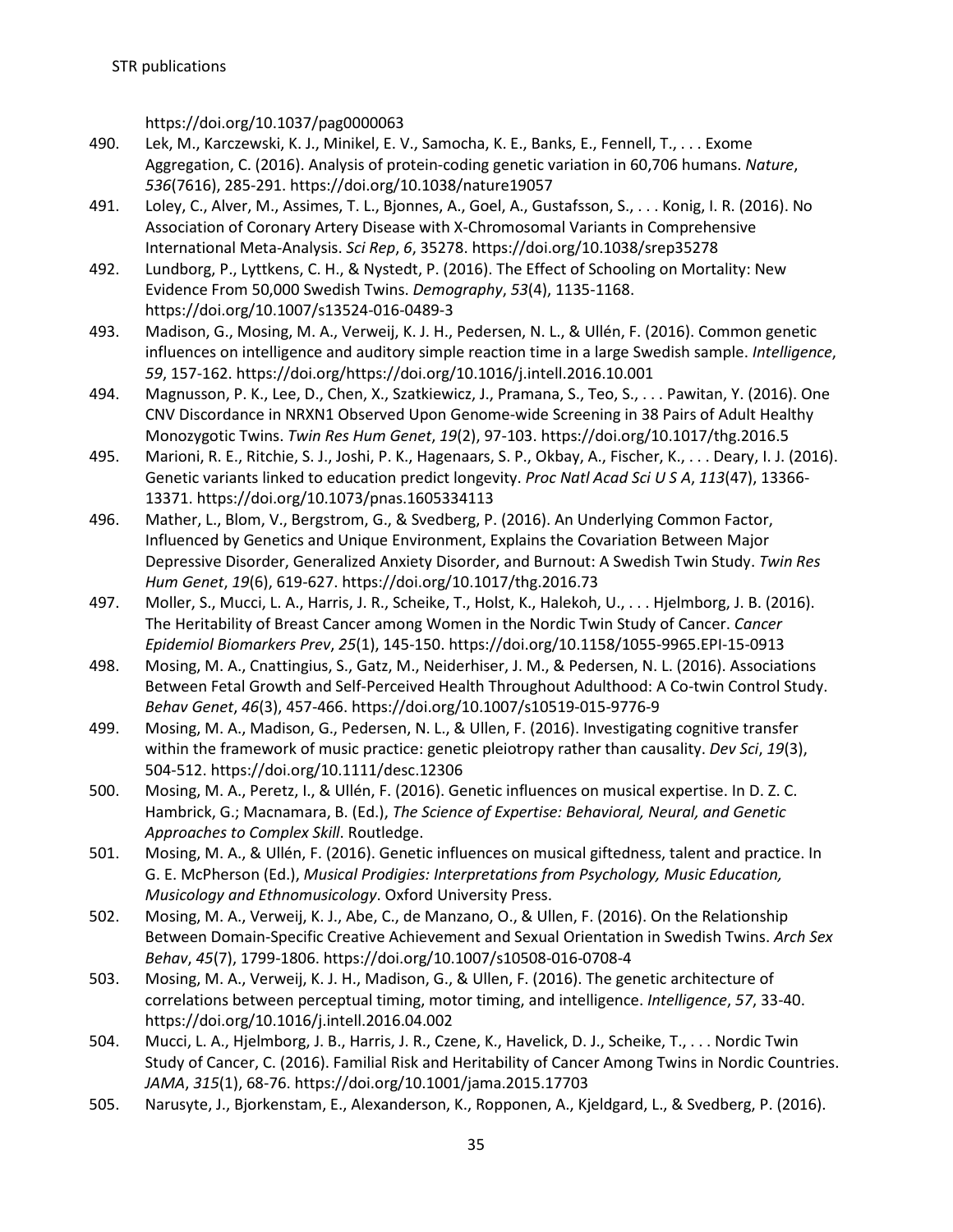Occurrence of sickness absence and disability pension in relation to childbirth: A 16-year follow-up study of 6323 Swedish twins. *Scand J Public Health*, *44*(1), 98-105. https://doi.org/10.1177/1403494815610051

- 506. Narusyte, J., Ropponen, A., Alexanderson, K., & Svedberg, P. (2016). Genetic and Environmental Influences on Disability Pension Due To Mental Diagnoses: Limited Importance of Major Depression, Generalized Anxiety, and Chronic Fatigue. *Twin Res Hum Genet*, *19*(1), 10-16. https://doi.org/10.1017/thg.2015.86
- 507. Nelander, M., Cnattingius, S., Akerud, H., Wikstrom, J., Pedersen, N. L., & Wikstrom, A. K. (2016). Pregnancy hypertensive disease and risk of dementia and cardiovascular disease in women aged 65 years or older: a cohort study. *BMJ Open*, *6*(1), e009880. https://doi.org/10.1136/bmjopen-2015- 009880
- 508. Nicoletti, P., Werk, A. N., Sawle, A., Shen, Y., Urban, T. J., Coulthard, S. A., . . . International Druginduced Liver Injury, C. (2016). HLA-DRB1\*16: 01-DQB1\*05: 02 is a novel genetic risk factor for flupirtine-induced liver injury. *Pharmacogenet Genomics*, *26*(5), 218-224. https://doi.org/10.1097/FPC.0000000000000209
- 509. Nordstrom, P., Pedersen, N. L., Gustafson, Y., Michaelsson, K., & Nordstrom, A. (2016). Risks of Myocardial Infarction, Death, and Diabetes in Identical Twin Pairs With Different Body Mass Indexes. *JAMA Intern Med*, *176*(10), 1522-1529. https://doi.org/10.1001/jamainternmed.2016.4104
- 510. Nowak, C., Salihovic, S., Ganna, A., Brandmaier, S., Tukiainen, T., Broeckling, C. D., . . . Fall, T. (2016). Effect of Insulin Resistance on Monounsaturated Fatty Acid Levels: A Multi-cohort Non-targeted Metabolomics and Mendelian Randomization Study. *PLoS Genet*, *12*(10), e1006379. https://doi.org/10.1371/journal.pgen.1006379
- 511. Okbay, A., Baselmans, B. M., De Neve, J. E., Turley, P., Nivard, M. G., Fontana, M. A., . . . Cesarini, D. (2016). Genetic variants associated with subjective well-being, depressive symptoms, and neuroticism identified through genome-wide analyses. *Nat Genet*, *48*(6), 624-633. https://doi.org/10.1038/ng.3552
- 512. Okbay, A., Beauchamp, J. P., Fontana, M. A., Lee, J. J., Pers, T. H., Rietveld, C. A., . . . Benjamin, D. J. (2016). Genome-wide association study identifies 74 loci associated with educational attainment. *Nature*, *533*(7604), 539-542. https://doi.org/10.1038/nature17671
- 513. Oliveira, J. S., Barufaldi, L. A., Abreu Gde, A., Leal, V. S., Brunken, G. S., Vasconcelos, S. M., . . . Bloch, K. V. (2016). ERICA: use of screens and consumption of meals and snacks by Brazilian adolescents. *Rev Saude Publica*, *50 Suppl 1*, 7s. https://doi.org/10.1590/S01518-8787.2016050006680
- 514. Petersen, I., Pedersen, N. L., Rantanen, T., Kremen, W. S., Johnson, W., Panizzon, M. S., . . . Reynolds, C. (2016). GxE Interaction Influences Trajectories of Hand Grip Strength. *Behav Genet*, *46*(1), 20-30. https://doi.org/10.1007/s10519-015-9736-4
- 515. Peterson, C. M., Baker, J. H., Thornton, L. M., Trace, S. E., Mazzeo, S. E., Neale, M. C., . . . Bulik, C. M. (2016). Genetic and environmental components to self-induced vomiting. *Int J Eat Disord*, *49*(4), 421-427. https://doi.org/10.1002/eat.22491
- 516. Petkus, A. J., Gatz, M., Reynolds, C. A., Kremen, W. S., & Wetherell, J. L. (2016). Stability of Genetic and Environmental Contributions to Anxiety Symptoms in Older Adulthood. *Behav Genet*, *46*(4), 492-505. https://doi.org/10.1007/s10519-015-9772-0
- 517. Petkus, A. J., Reynolds, C. A., Wetherell, J. L., Kremen, W. S., Pedersen, N. L., & Gatz, M. (2016). Anxiety is associated with increased risk of dementia in older Swedish twins. *Alzheimers Dement*, *12*(4), 399-406. https://doi.org/10.1016/j.jalz.2015.09.008
- 518. Pinho, A. L., Ullen, F., Castelo-Branco, M., Fransson, P., & de Manzano, O. (2016). Addressing a Paradox: Dual Strategies for Creative Performance in Introspective and Extrospective Networks. *Cereb Cortex*, *26*(7), 3052-3063. https://doi.org/10.1093/cercor/bhv130
- 519. Pinto, R., Monzani, B., Leckman, J. F., Ruck, C., Serlachius, E., Lichtenstein, P., . . . Mataix-Cols, D.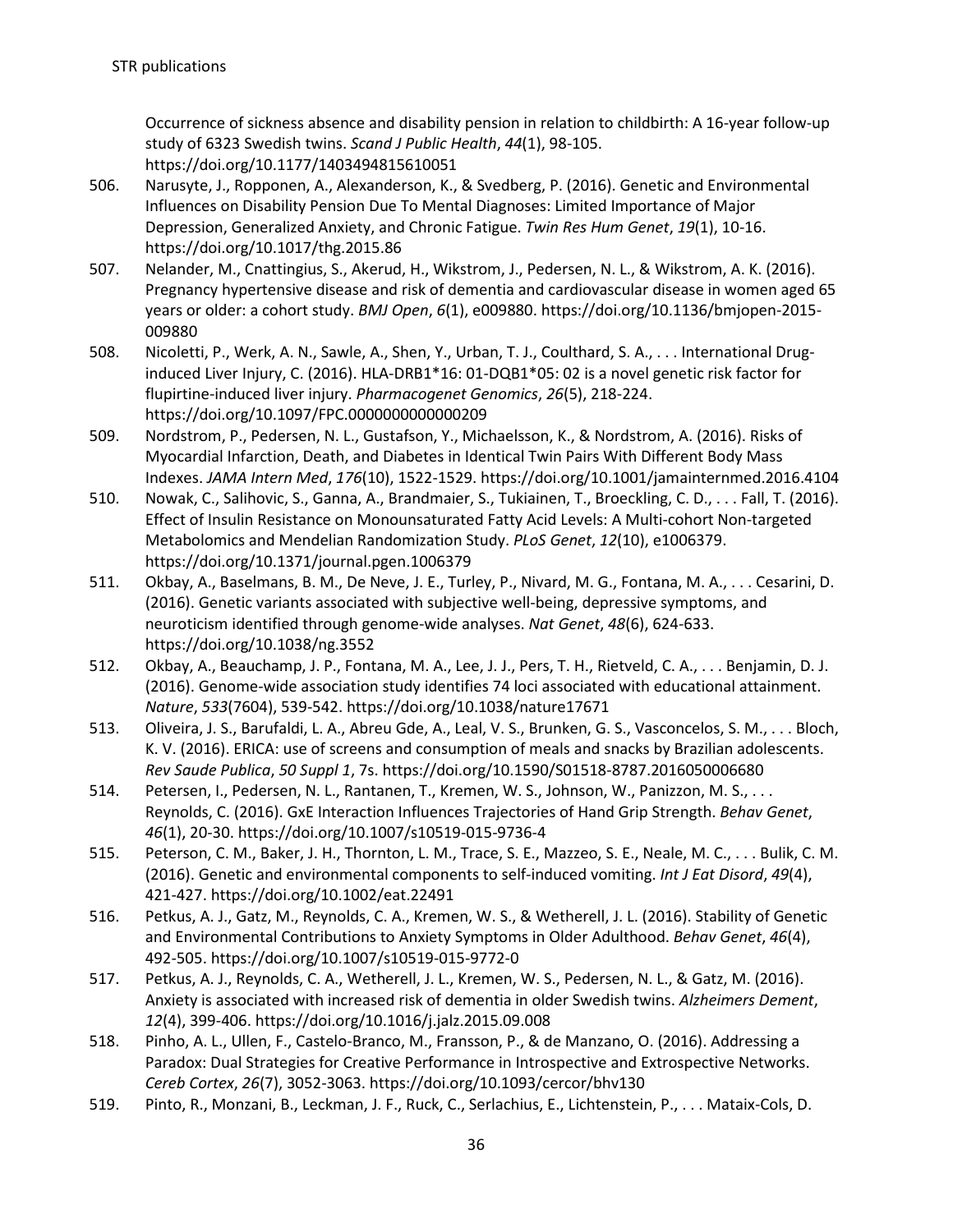(2016). Understanding the covariation of tics, attention-deficit/hyperactivity, and obsessivecompulsive symptoms: A population-based adult twin study. *Am J Med Genet B Neuropsychiatr Genet*, *171*(7), 938-947. https://doi.org/10.1002/ajmg.b.32436

- 520. Quinn, P. D., Pettersson, E., Lundstrom, S., Anckarsater, H., Langstrom, N., Gumpert, C. H., . . . D'Onofrio, B. M. (2016). Childhood attention-deficit/hyperactivity disorder symptoms and the development of adolescent alcohol problems: A prospective, population-based study of Swedish twins. *Am J Med Genet B Neuropsychiatr Genet*, *171*(7), 958-970. https://doi.org/10.1002/ajmg.b.32412
- 521. Raaschou-Nielsen, O., Beelen, R., Wang, M., Hoek, G., Andersen, Z. J., Hoffmann, B., . . . Vineis, P. (2016). Particulate matter air pollution components and risk for lung cancer. *Environ Int*, *87*, 66-73. https://doi.org/10.1016/j.envint.2015.11.007
- 522. Reynolds, C. A., Gatz, M., Christensen, K., Christiansen, L., Dahl Aslan, A. K., Kaprio, J., . . . Environment across Multiple Studies, c. (2016). Gene-Environment Interplay in Physical, Psychological, and Cognitive Domains in Mid to Late Adulthood: Is APOE a Variability Gene? *Behav Genet*, *46*(1), 4-19. https://doi.org/10.1007/s10519-015-9761-3
- 523. Sariaslan, A., Fazel, S., D'Onofrio, B. M., Langstrom, N., Larsson, H., Bergen, S. E., . . . Lichtenstein, P. (2016). Schizophrenia and subsequent neighborhood deprivation: revisiting the social drift hypothesis using population, twin and molecular genetic data. *Transl Psychiatry*, *6*, e796. https://doi.org/10.1038/tp.2016.62
- 524. Sieurin, J., Gustavsson, P., Weibull, C. E., Feldman, A. L., Petzinger, G. M., Gatz, M., . . . Wirdefeldt, K. (2016). Personality traits and the risk for Parkinson disease: a prospective study. *Eur J Epidemiol*, *31*(2), 169-175. https://doi.org/10.1007/s10654-015-0062-1
- 525. Silventoinen, K., Jelenkovic, A., Sund, R., Hur, Y. M., Yokoyama, Y., Honda, C., . . . Kaprio, J. (2016). Genetic and environmental effects on body mass index from infancy to the onset of adulthood: an individual-based pooled analysis of 45 twin cohorts participating in the COllaborative project of Development of Anthropometrical measures in Twins (CODATwins) study. *Am J Clin Nutr*, *104*(2), 371-379. https://doi.org/10.3945/ajcn.116.130252
- 526. Siviero, P., Zambon, S., Limongi, F., Castell, M. V., Cooper, C., Deeg, D. J., . . . Group, E. R. (2016). How Hand Osteoarthritis, Comorbidity, and Pain Interact to Determine Functional Limitation in Older People: Observations From the European Project on OSteoArthritis Study. *Arthritis Rheumatol*, *68*(11), 2662-2670. https://doi.org/10.1002/art.39757
- 527. Spjuth, O., Krestyaninova, M., Hastings, J., Shen, H. Y., Heikkinen, J., Waldenberger, M., . . . Harris, J. R. (2016). Harmonising and linking biomedical and clinical data across disparate data archives to enable integrative cross-biobank research. *Eur J Hum Genet*, *24*(4), 521-528. https://doi.org/10.1038/ejhg.2015.165
- 528. Sternang, O., Reynolds, C. A., Finkel, D., Ernsth-Bravell, M., Pedersen, N. L., & Dahl Aslan, A. K. (2016). Grip Strength and Cognitive Abilities: Associations in Old Age. *J Gerontol B Psychol Sci Soc Sci*, *71*(5), 841-848. https://doi.org/10.1093/geronb/gbv017
- 529. Svedberg, P., Hallsten, L., Narusyte, J., Bodin, L., & Blom, V. (2016). Genetic and environmental influences on the association between performance-based self-esteem and exhaustion: A study of the self-worth notion of burnout. *Scand J Psychol*, *57*(5), 419-426. https://doi.org/10.1111/sjop.12309
- 530. Taylor, M. J., Lichtenstein, P., Larsson, H., Anckarsater, H., Greven, C. U., & Ronald, A. (2016). Is There a Female Protective Effect Against Attention-Deficit/Hyperactivity Disorder? Evidence From Two Representative Twin Samples. *J Am Acad Child Adolesc Psychiatry*, *55*(6), 504-512 e502. https://doi.org/10.1016/j.jaac.2016.04.004
- 531. Theorell, T., De Manzano, O., Lennartsson, A. K., Pedersen, N. L., & Ullen, F. (2016). Self-reported psychological demands, skill discretion and decision authority at work: A twin study. *Scand J Public*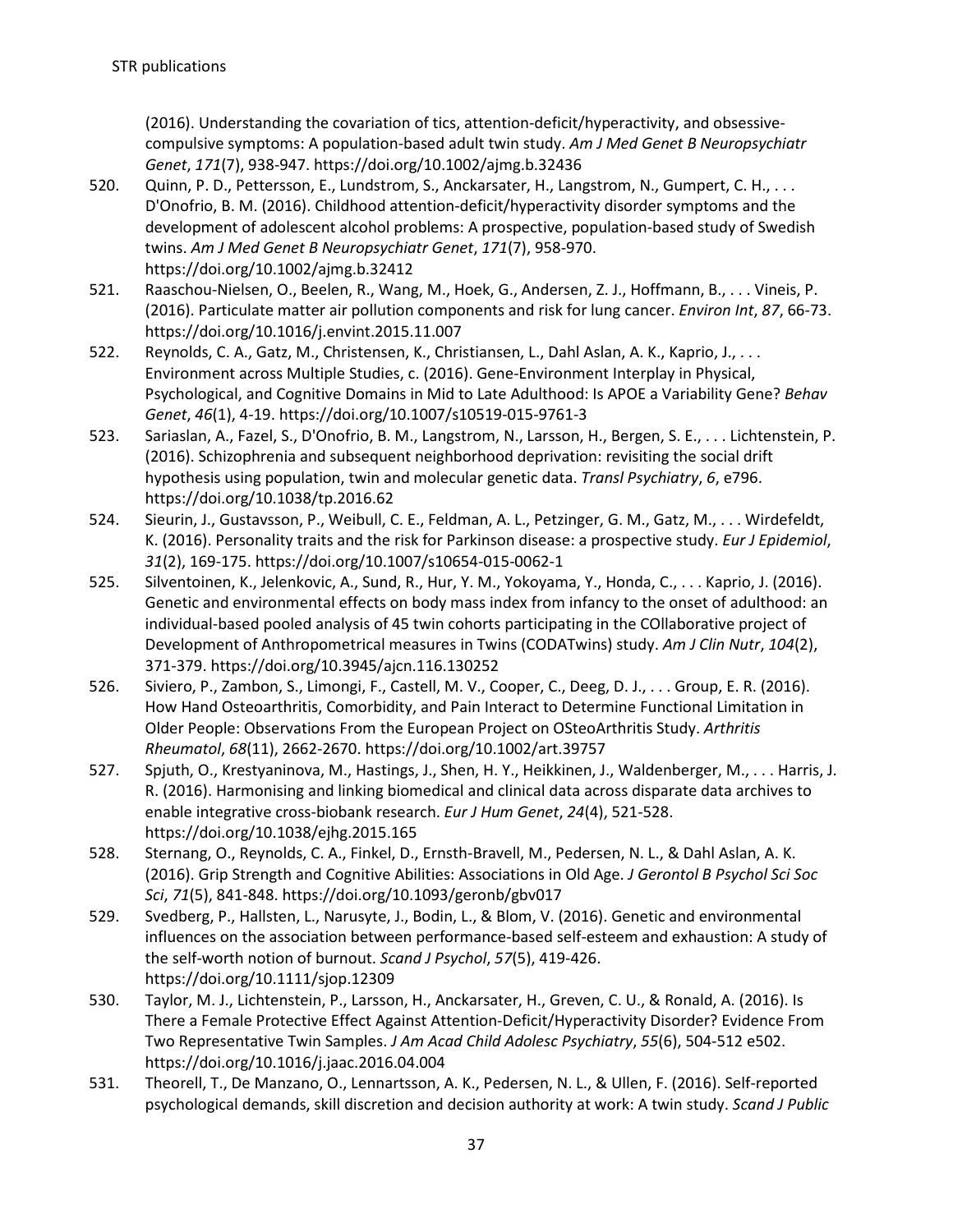*Health*, *44*(4), 354-360. https://doi.org/10.1177/1403494815626610

- 532. Theorell, T., & Ullén, F. (2016). Epidemiological studies of the relationship between cultural experiences and public health. In S. Clift & P. M. Camic (Eds.), *Oxford Textbook of Creative Arts, Health, and Wellbeing. International perspectives on practice, policy, and research* (pp. 55-64). Oxford University Press, London.
- 533. Thornton, L. M., Welch, E., Munn-Chernoff, M. A., Lichtenstein, P., & Bulik, C. M. (2016). Anorexia Nervosa, Major Depression, and Suicide Attempts: Shared Genetic Factors. *Suicide Life Threat Behav*, *46*(5), 525-534. https://doi.org/10.1111/sltb.12235
- 534. Timmermans, E. J., van der Pas, S., Dennison, E. M., Maggi, S., Peter, R., Castell, M. V., . . . group, E. r. (2016). The Influence of Weather Conditions on Outdoor Physical Activity Among Older People With and Without Osteoarthritis in 6 European Countries. *J Phys Act Health*, *13*(12), 1385-1395. https://doi.org/10.1123/jpah.2016-0040
- 535. Trzaskowski, M., Lichtenstein, P., Magnusson, P. K., Pedersen, N. L., & Plomin, R. (2016). Application of linear mixed models to study genetic stability of height and body mass index across countries and time. *Int J Epidemiol*, *45*(2), 417-423. https://doi.org/10.1093/ije/dyv355
- 536. Ullemar, V., Magnusson, P. K., Lundholm, C., Zettergren, A., Melen, E., Lichtenstein, P., . . . Almqvist, C. (2016). Heritability and confirmation of genetic association studies for childhood asthma in twins. *Allergy*, *71*(2), 230-238. https://doi.org/10.1111/all.12783
- 537. Ullen, F., Hambrick, D. Z., & Mosing, M. A. (2016). Rethinking expertise: A multifactorial geneenvironment interaction model of expert performance. *Psychol Bull*, *142*(4), 427-446. https://doi.org/10.1037/bul0000033
- 538. Ullen, F., Harmat, L., Theorell, T., & Madison, G. (2016). Chapter: Flow and individual differences-A phenotypic analysis of data from more than 10,000 twin individuals. In L. Harmat, F. Ørsted Andersen, F. Ullén, J. Wright, & G. Sadlo (Eds.), *Flow experience: Empirical research and applications* (pp. p. 267-288). Springer International Publishing; Switzerland.
- 539. Ullén, F., Mosing, M. A., & Hambrick, D. Z. (2016). The Multifactorial Gene-environment Model (MGIM) of expert performance. In D. Z. Hambrick, G. Campitelli, & B. Macnamara (Eds.), *The Science of Expertise: Behavioral, Neural, and Genetic Approaches to Complex Skill*. Routledge.
- 540. van den Berg, S. M., de Moor, M. H., Verweij, K. J., Krueger, R. F., Luciano, M., Arias Vasquez, A., . . . Boomsma, D. I. (2016). Meta-analysis of Genome-Wide Association Studies for Extraversion: Findings from the Genetics of Personality Consortium. *Behav Genet*, *46*(2), 170-182. https://doi.org/10.1007/s10519-015-9735-5
- 541. van der Laan, S. W., Fall, T., Soumare, A., Teumer, A., Sedaghat, S., Baumert, J., . . . Asselbergs, F. W. (2016). Cystatin C and Cardiovascular Disease: A Mendelian Randomization Study. *J Am Coll Cardiol*, *68*(9), 934-945. https://doi.org/10.1016/j.jacc.2016.05.092
- 542. van der Pas, S., Schaap, L. A., Castell, M. V., Cooper, C., Denkinger, M., Edwards, M. H., . . . Deeg, D. J. (2016). Availability and use of neighborhood resources by older people with osteoarthritis: Results from the European Project on OSteoArthritis. *Health Place*, *37*, 1-7. https://doi.org/10.1016/j.healthplace.2015.10.006
- 543. van Schoor, N. M., Zambon, S., Castell, M. V., Cooper, C., Denkinger, M., Dennison, E. M., . . . Deeg, D. J. (2016). Impact of clinical osteoarthritis of the hip, knee and hand on self-rated health in six European countries: the European Project on OSteoArthritis. *Qual Life Res*, *25*(6), 1423-1432. https://doi.org/10.1007/s11136-015-1171-8
- 544. Weiss, A., Baselmans, B. M., Hofer, E., Yang, J., Okbay, A., Lind, P. A., . . . Luciano, M. (2016). Personality Polygenes, Positive Affect, and Life Satisfaction. *Twin Res Hum Genet*, *19*(5), 407-417. https://doi.org/10.1017/thg.2016.65
- 545. Verheul, I., Rietdijk, W., Block, J., Franken, I., Larsson, H., & Thurik, R. (2016). The association between attention-deficit/hyperactivity (ADHD) symptoms and self-employment. *Eur J Epidemiol*,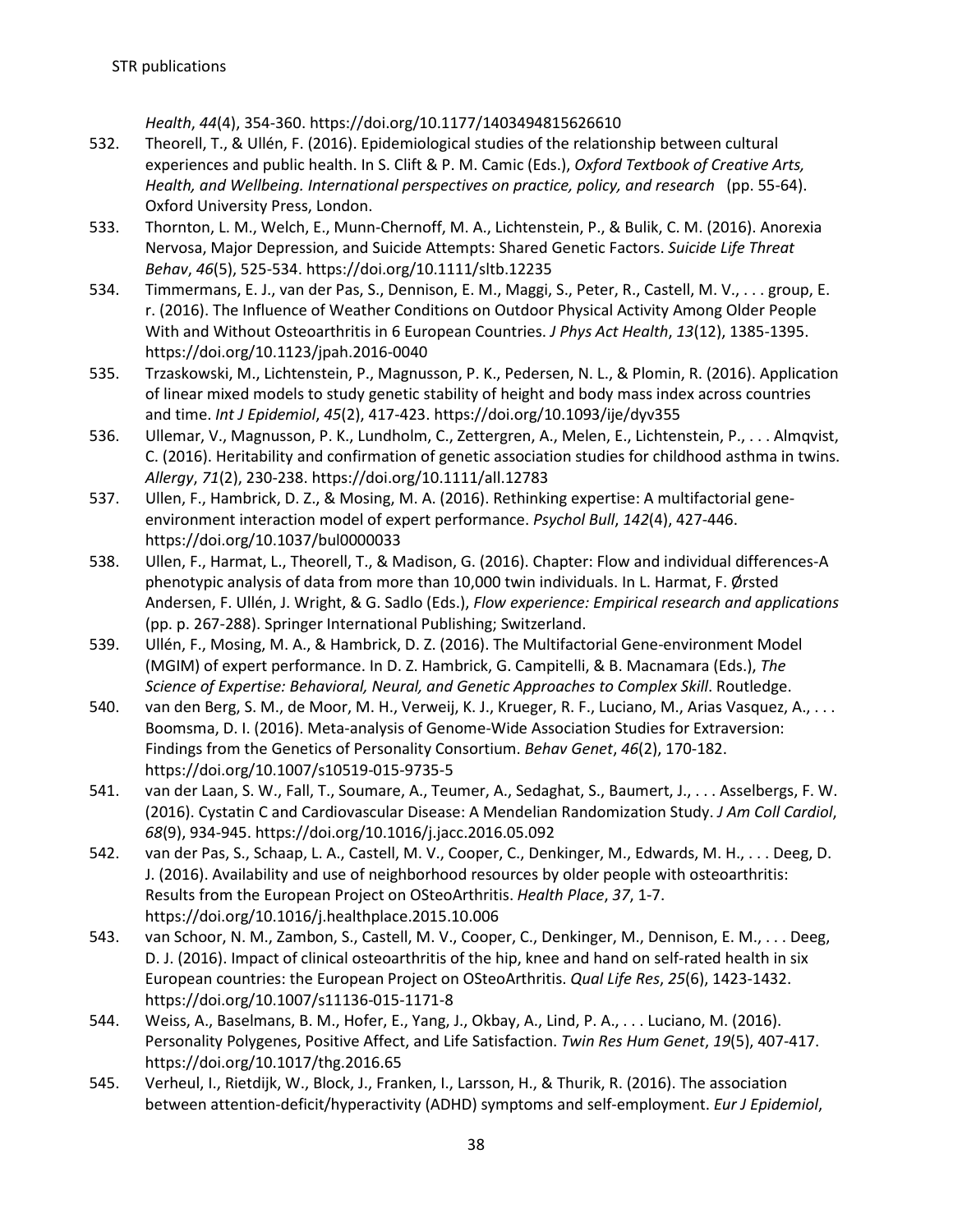*31*(8), 793-801. https://doi.org/10.1007/s10654-016-0159-1

- 546. Verweij, K. J., Mosing, M. A., Ullen, F., & Madison, G. (2016). Individual Differences in Personality Masculinity-Femininity: Examining the Effects of Genes, Environment, and Prenatal Hormone Transfer. *Twin Res Hum Genet*, *19*(2), 87-96. https://doi.org/10.1017/thg.2016.8
- 547. Viktorin, A., Meltzer-Brody, S., Kuja-Halkola, R., Sullivan, P. F., Landen, M., Lichtenstein, P., . . . Magnusson, P. K. (2016). Heritability of Perinatal Depression and Genetic Overlap With Nonperinatal Depression. *Am J Psychiatry*, *173*(2), 158-165. https://doi.org/10.1176/appi.ajp.2015.15010085
- 548. Yang, F., Johansson, A. L., Pedersen, N. L., Fang, F., Gatz, M., & Wirdefeldt, K. (2016). Socioeconomic status in relation to Parkinson's disease risk and mortality: A population-based prospective study. *Medicine (Baltimore)*, *95*(30), e4337. https://doi.org/10.1097/MD.0000000000004337
- 549. Yokoyama, Y., Jelenkovic, A., Sund, R., Sung, J., Hopper, J. L., Ooki, S., . . . Silventoinen, K. (2016). Twin's Birth-Order Differences in Height and Body Mass Index From Birth to Old Age: A Pooled Study of 26 Twin Cohorts Participating in the CODATwins Project. *Twin Res Hum Genet*, *19*(2), 112- 124. https://doi.org/10.1017/thg.2016.11
- 550. Zambon, S., Siviero, P., Denkinger, M., Limongi, F., Victoria Castell, M., van der Pas, S., . . . Eposa Research, G. (2016). Role of Osteoarthritis, Comorbidity, and Pain in Determining Functional Limitations in Older Populations: European Project on Osteoarthritis. *Arthritis Care Res (Hoboken)*, *68*(6), 801-810. https://doi.org/10.1002/acr.22755
- 551. Zanoni, P., Khetarpal, S. A., Larach, D. B., Hancock-Cerutti, W. F., Millar, J. S., Cuchel, M., . . . Global Lipids Genetics, C. (2016). Rare variant in scavenger receptor BI raises HDL cholesterol and increases risk of coronary heart disease. *Science*, *351*(6278), 1166-1171. https://doi.org/10.1126/science.aad3517
- 552. Zettergren, A., Karlsson, S., Hovey, D., Jonsson, L., Melke, J., Anckarsater, H., . . . Westberg, L. (2016). Further investigations of the relation between polymorphisms in sex steroid related genes and autistic-like traits. *Psychoneuroendocrinology*, *68*, 1-5. https://doi.org/10.1016/j.psyneuen.2016.02.020
- 553. Ahrenfeldt, L. J., Skytthe, A., Moller, S., Czene, K., Adami, H. O., Mucci, L. A., . . . Lindahl-Jacobsen, R. (2015). Risk of Sex-Specific Cancers in Opposite-Sex and Same-Sex Twins in Denmark and Sweden. *Cancer Epidemiol Biomarkers Prev*, *24*(10), 1622-1628. https://doi.org/10.1158/1055-9965.EPI-15- 0317
- 554. Akerstedt, T., Knutsson, A., Narusyte, J., Svedberg, P., Kecklund, G., & Alexanderson, K. (2015). Night work and breast cancer in women: a Swedish cohort study. *BMJ Open*, *5*(4), e008127. https://doi.org/10.1136/bmjopen-2015-008127
- 555. Andersson, E. S., Silventoinen, K., Tynelius, P., Nohr, E. A., Sorensen, T. I., & Rasmussen, F. (2015). Heritability of gestational weight gain--a Swedish register-based twin study. *Twin Res Hum Genet*, *18*(4), 410-418. https://doi.org/10.1017/thg.2015.38
- 556. Arpegard, J., Viktorin, A., Chang, Z., de Faire, U., Magnusson, P. K., & Svensson, P. (2015). Comparison of heritability of Cystatin C- and creatinine-based estimates of kidney function and their relation to heritability of cardiovascular disease. *J Am Heart Assoc*, *4*(1), e001467. https://doi.org/10.1161/jaha.114.001467
- 557. Beelen, R., Hoek, G., Raaschou-Nielsen, O., Stafoggia, M., Andersen, Z. J., Weinmayr, G., . . . Brunekreef, B. (2015). Natural-cause mortality and long-term exposure to particle components: an analysis of 19 European cohorts within the multi-center ESCAPE project. *Environ Health Perspect*, *123*(6), 525-533. https://doi.org/10.1289/ehp.1408095
- 558. Bjorkenstam, E., Alexanderson, K., Narusyte, J., Kjeldgard, L., Ropponen, A., & Svedberg, P. (2015). Childbirth, hospitalisation and sickness absence: a study of female twins. *BMJ Open*, *5*(1), e006033. https://doi.org/10.1136/bmjopen-2014-006033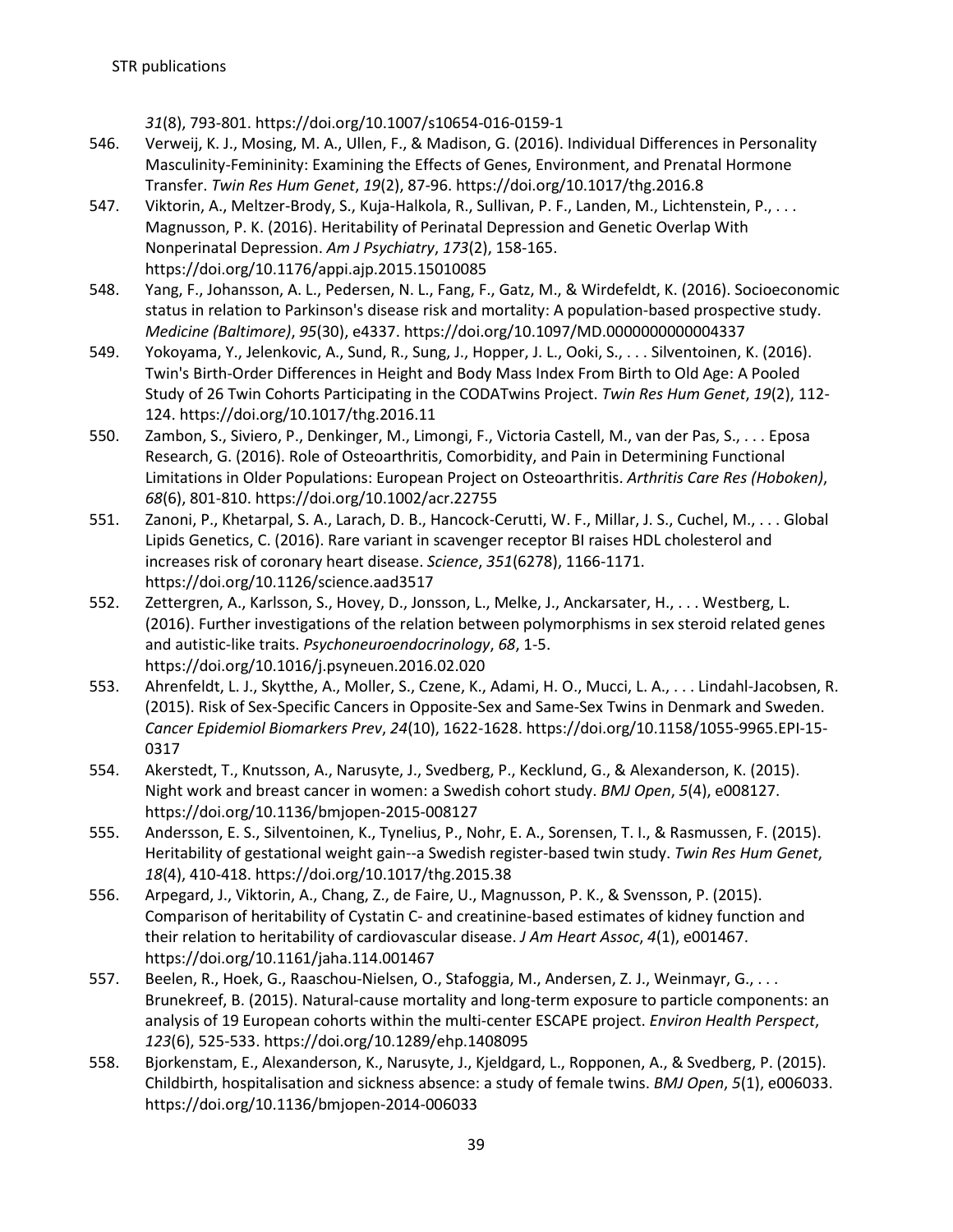- 559. Blom, V., Richter, A., Hallsten, L., & Svedberg, P. (2015). The associations between job insecurity, depressive symptoms and burnout: The role of performance-based self-esteem. *Economic and Industrial Democracy*(Oct 27), 1-16.
- 560. Bogo, R., Farah, A., Johnson, A. C., Karlsson, K. K., Pedersen, N. L., Svartengren, M., . . . Skjonsberg, A. (2015). The role of genetic factors for hearing deterioration across 20 years: a twin study. *J Gerontol A Biol Sci Med Sci*, *70*(5), 647-653. https://doi.org/10.1093/gerona/glu245
- 561. Bojner Horwitz, E., Lennartsson, A. K., Theorell, T. P., & Ullen, F. (2015). Engagement in dance is associated with emotional competence in interplay with others. *Front Psychol*, *6*, 1096. https://doi.org/10.3389/fpsyg.2015.01096
- 562. Brikell, I., Kuja-Halkola, R., & Larsson, H. (2015). Heritability of attention-deficit hyperactivity disorder in adults. *American Journal of Medical Genetics Part B-Neuropsychiatric Genetics*, *168*(6), 406-413. https://doi.org/10.1002/ajmg.b.32335
- 563. Butkovic, A., Ullen, F., & Mosing, M. A. (2015). Personality related traits as predictors of music practice: Underlying environmental and genetic influences. *Personality and Individual Differences*, *74*, 133-138. https://doi.org/10.1016/j.paid.2014.10.006
- 564. Capusan, A. J., Bendtsen, P., Marteinsdottir, I., Kuja-Halkola, R., & Larsson, H. (2015). Genetic and environmental contributions to the association between attention deficit hyperactivity disorder and alcohol dependence in adulthood: A large population-based twin study. *American Journal of Medical Genetics Part B-Neuropsychiatric Genetics*, *168*(6), 414-422. https://doi.org/10.1002/ajmg.b.32300
- 565. Carlson, J. O., Gatz, M., Pedersen, N. L., Graff, C., Nennesmo, I., Lindstrom, A. K., . . . Gerritsen, L. (2015). Antemortem Prediction of Braak Stage. *J Neuropathol Exp Neurol*, *74*(11), 1061-1070. https://doi.org/10.1097/nen.0000000000000251
- 566. Cederlof, M., Thornton, L. M., Baker, J., Lichtenstein, P., Larsson, H., Ruck, C., . . . Mataix-Cols, D. (2015). Etiological overlap between obsessive-compulsive disorder and anorexia nervosa: a longitudinal cohort, multigenerational family and twin study. *World Psychiatry*, *14*(3), 333-338. https://doi.org/10.1002/wps.20251
- 567. Chen, X., Kuja-Halkola, R., Rahman, I., Arpegard, J., Viktorin, A., Karlsson, R., . . . Magnusson, P. K. (2015). Dominant Genetic Variation and Missing Heritability for Human Complex Traits: Insights from Twin versus Genome-wide Common SNP Models. *Am J Hum Genet*, *97*(5), 708-714. https://doi.org/10.1016/j.ajhg.2015.10.004
- 568. Coffee, Caffeine Genetics, C., Cornelis, M. C., Byrne, E. M., Esko, T., Nalls, M. A., . . . Chasman, D. I. (2015). Genome-wide meta-analysis identifies six novel loci associated with habitual coffee consumption. *Mol Psychiatry*, *20*(5), 647-656. https://doi.org/10.1038/mp.2014.107
- 569. Drislane, L. E., Brislin, S. J., Kendler, K. S., Andershed, H., Larsson, H., & Patrick, C. J. (2015). A triarchic model analysis of the youth psychopathic traits inventory. *J Pers Disord*, *29*(1), 15-41. https://doi.org/10.1521/pedi\_2014\_28\_144
- 570. Dumanski, J. P., Rasi, C., Lonn, M., Davies, H., Ingelsson, M., Giedraitis, V., . . . Forsberg, L. A. (2015). Mutagenesis. Smoking is associated with mosaic loss of chromosome Y. *Science*, *347*(6217), 81-83. https://doi.org/10.1126/science.1262092
- 571. Ek, W. E., Reznichenko, A., Ripke, S., Niesler, B., Zucchelli, M., Rivera, N. V., . . . D'Amato, M. (2015). Exploring the genetics of irritable bowel syndrome: a GWA study in the general population and replication in multinational case-control cohorts [Multicenter Study
- 572. Research Support, Non-U.S. Gov't]. *Gut*, *64*(11), 1774-1782. https://doi.org/10.1136/gutjnl-2014- 307997
- 573. Fall, T., Hagg, S., Ploner, A., Magi, R., Fischer, K., Draisma, H. H., . . . Consortium, E. (2015). Age- and sex-specific causal effects of adiposity on cardiovascular risk factors. *Diabetes*, *64*(5), 1841-1852. https://doi.org/10.2337/db14-0988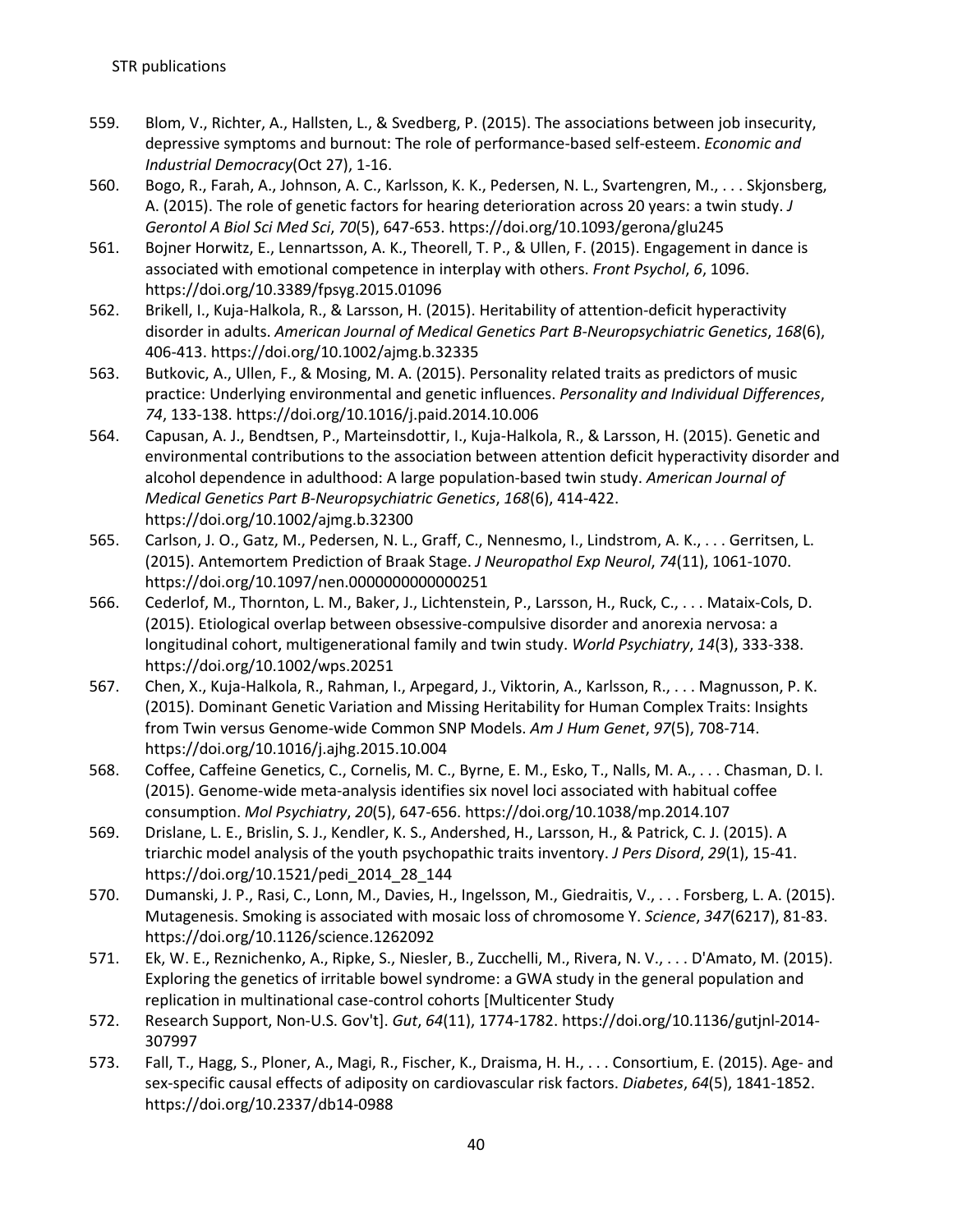- 574. Fazel, S., Wolf, A., Chang, Z., Larsson, H., Goodwin, G. M., & Lichtenstein, P. (2015). Depression and violence: a Swedish population study. *Lancet Psychiatry*, *2*(3), 224-232. https://doi.org/10.1016/s2215-0366(14)00128-x
- 575. Finkel, D., Ernsth-Bravell, M., & Pedersen, N. L. (2015). Sex Differences in Genetic and Environmental Influences on Longitudinal Change in Functional Ability in Late Adulthood. *J Gerontol B Psychol Sci Soc Sci*, *70*(5), 709-717. https://doi.org/10.1093/geronb/gbt134
- 576. Forsman, M., Johansson, A., Santtila, P., Sandnabba, K., & Langstrom, N. (2015). Sexually coercive behavior following childhood maltreatment. *Arch Sex Behav*, *44*(1), 149-156. https://doi.org/10.1007/s10508-014-0296-0
- 577. Frankowiack, M., Kovanen, R. M., Repasky, G. A., Lim, C. K., Song, C., Pedersen, N. L., . . . Hammarstrom, L. (2015). The higher frequency of IgA deficiency among Swedish twins is not explained by HLA haplotypes. *Genes Immun*, *16*(3), 199-205. https://doi.org/10.1038/gene.2014.78
- 578. Gatz, M., Reynolds, C. A., Finkel, D., Hahn, C. J., Zhou, Y., & Zavala, C. (2015). Data Harmonization in Aging Research: Not so Fast. *Exp Aging Res*, *41*(5), 475-495. https://doi.org/10.1080/0361073X.2015.1085748
- 579. Gaulton, K. J., Ferreira, T., Lee, Y., Raimondo, A., Magi, R., Reschen, M. E., . . . Meta-analysis, C. (2015). Genetic fine mapping and genomic annotation defines causal mechanisms at type 2 diabetes susceptibility loci. *Nat Genet*, *47*(12), 1415-1425. https://doi.org/10.1038/ng.3437
- 580. Genetics of Personality, C., de Moor, M. H., van den Berg, S. M., Verweij, K. J., Krueger, R. F., Luciano, M., . . . Boomsma, D. I. (2015). Meta-analysis of Genome-wide Association Studies for Neuroticism, and the Polygenic Association With Major Depressive Disorder. *JAMA Psychiatry*, *72*(7), 642-650. https://doi.org/10.1001/jamapsychiatry.2015.0554
- 581. Hagg, S., Fall, T., Ploner, A., Magi, R., Fischer, K., Draisma, H. H., . . . Genomic Epidemiology, C. (2015). Adiposity as a cause of cardiovascular disease: a Mendelian randomization study. *Int J Epidemiol*, *44*(2), 578-586. https://doi.org/10.1093/ije/dyv094
- 582. Handing, E. P., Andel, R., Kadlecova, P., Gatz, M., & Pedersen, N. L. (2015). Midlife Alcohol Consumption and Risk of Dementia Over 43 Years of Follow-Up: A Population-Based Study From the Swedish Twin Registry. *J Gerontol A Biol Sci Med Sci*, *70*(10), 1248-1254. https://doi.org/10.1093/gerona/glv038
- 583. Hensvold, A. H., Magnusson, P. K., Joshua, V., Hansson, M., Israelsson, L., Ferreira, R., . . . Catrina, A. I. (2015). Environmental and genetic factors in the development of anticitrullinated protein antibodies (ACPAs) and ACPA-positive rheumatoid arthritis: an epidemiological investigation in twins. *Ann Rheum Dis*, *74*(2), 375-380. https://doi.org/10.1136/annrheumdis-2013-203947
- 584. Holmberg, K., Lundholm, C., Anckarsater, H., Larsson, H., & Almqvist, C. (2015). Impact of asthma medication and familial factors on the association between childhood asthma and attentiondeficit/hyperactivity disorder: a combined twin- and register-based study: Epidemiology of Allergic Disease. *Clin Exp Allergy*, *45*(5), 964-973. https://doi.org/10.1111/cea.12529
- 585. Horikoshi, M., Mgi, R., van de Bunt, M., Surakka, I., Sarin, A. P., Mahajan, A., . . . Consortium, E. (2015). Discovery and Fine-Mapping of Glycaemic and Obesity-Related Trait Loci Using High-Density Imputation. *PLoS Genet*, *11*(7), e1005230. https://doi.org/10.1371/journal.pgen.1005230
- 586. Jelenkovic, A., Yokoyama, Y., Sund, R., Honda, C., Bogl, L. H., Aaltonen, S., . . . Silventoinen, K. (2015). Zygosity Differences in Height and Body Mass Index of Twins From Infancy to Old Age: A Study of the CODATwins Project. *Twin Res Hum Genet*, *18*(5), 557-570. https://doi.org/10.1017/thg.2015.57
- 587. Joshi, P. K., Esko, T., Mattsson, H., Eklund, N., Gandin, I., Nutile, T., . . . Wilson, J. F. (2015). Directional dominance on stature and cognition in diverse human populations. *Nature*, *523*(7561), 459-462. https://doi.org/10.1038/nature14618
- 588. Kadlecova, P., Andel, R., Mikulik, R., Handing, E. P., & Pedersen, N. L. (2015). Alcohol consumption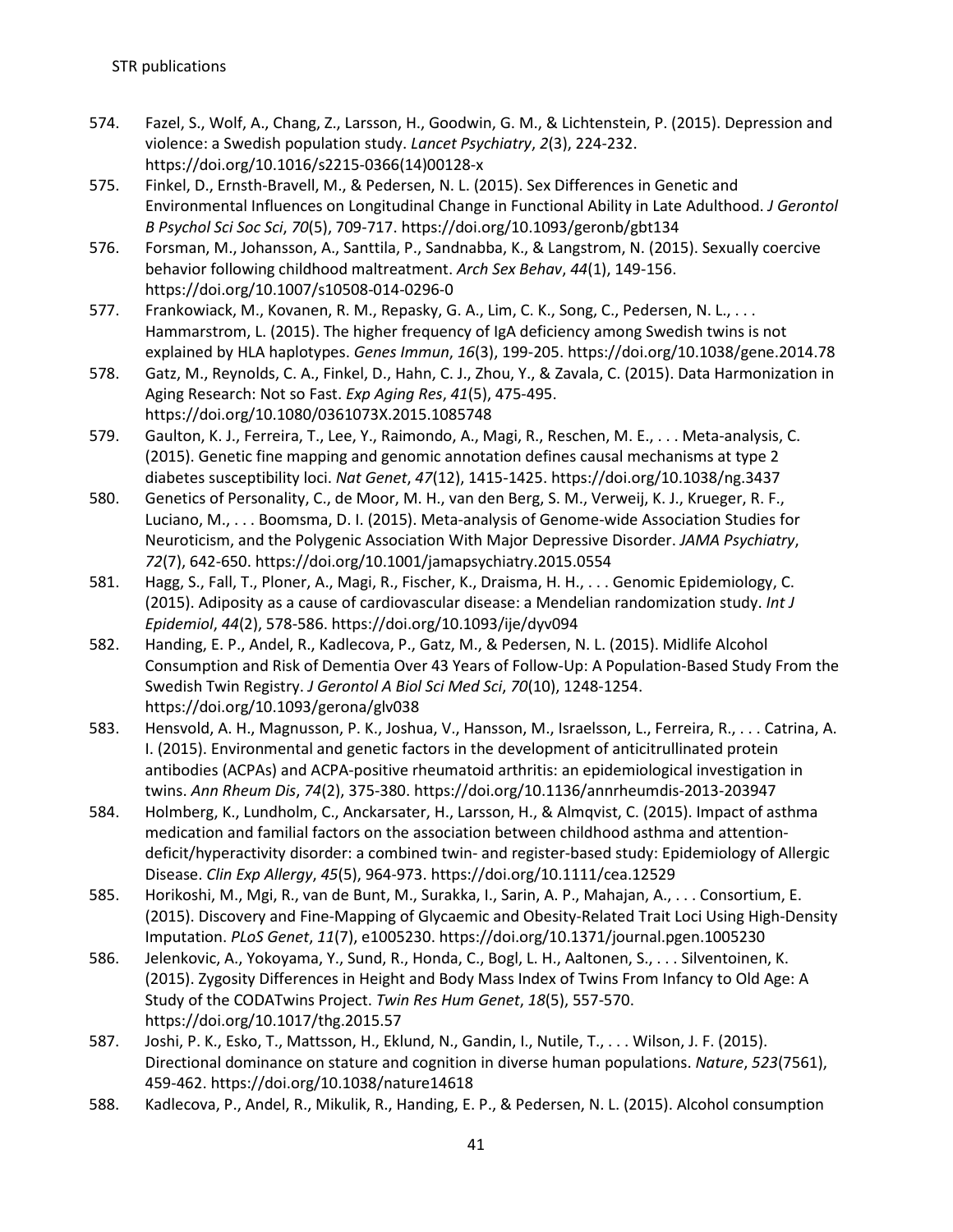at midlife and risk of stroke during 43 years of follow-up: cohort and twin analyses. *Stroke*, *46*(3), 627-633. https://doi.org/10.1161/strokeaha.114.006724

- 589. Kan, C., Pedersen, N. L., MacCabe, J. L., Ismail, K., & Rijsdijk, F. (2015). The Genetic Overlap of Type 2 Diabetes and Depression - Finding From the Swedish Twin Registry. *European Psychiatry*, *30*(Suppl 1), 292. https://doi.org/https://doi.org/10.1016/S0924-9338(15)30235-2
- 590. Karlsson, I. K., Bennet, A. M., Ploner, A., Andersson, T. M., Reynolds, C. A., Gatz, M., . . . Pedersen, N. L. (2015). Apolipoprotein E epsilon4 genotype and the temporal relationship between depression and dementia. *Neurobiol Aging*, *36*(4), 1751-1756. https://doi.org/10.1016/j.neurobiolaging.2015.01.008
- 591. Kendler, K. S., Lonn, S. L., Maes, H. H., Morris, N. A., Lichtenstein, P., Sundquist, J., . . . Sundquist, K. (2015). A national Swedish longitudinal twin-sibling study of criminal convictions from adolescence through early adulthood. *Twin Res Hum Genet*, *18*(3), 227-233. https://doi.org/10.1017/thg.2015.25
- 592. Kendler, K. S., Lonn, S. L., Maes, H. H., Sundquist, J., & Sundquist, K. (2015). The etiologic role of genetic and environmental factors in criminal behavior as determined from full- and half-sibling pairs: an evaluation of the validity of the twin method [Research Support, Non-U.S. Gov't
- 593. Validation Studies]. *Psychol Med*, *45*(9), 1873-1880. https://doi.org/10.1017/S0033291714002979
- 594. Kendler, K. S., Maes, H. H., Lonn, S. L., Morris, N. A., Lichtenstein, P., Sundquist, J., . . . Sundquist, K. (2015). A Swedish national twin study of criminal behavior and its violent, white-collar and property subtypes. *Psychol Med*, *45*(11), 2253-2262. https://doi.org/10.1017/s0033291714002098
- 595. Kendler, K. S., Ohlsson, H., Maes, H. H., Sundquist, K., Lichtenstein, P., & Sundquist, J. (2015). A population-based Swedish Twin and Sibling Study of cannabis, stimulant and sedative abuse in men. *Drug Alcohol Depend*, *149*, 49-54. https://doi.org/10.1016/j.drugalcdep.2015.01.016
- 596. Kerekes, N., Tajnia, A., Lichtenstein, P., Lundstrom, S., Anckarsater, H., Nilsson, T., . . . Rastam, M. (2015). Neurodevelopmental problems and extremes in BMI. *PeerJ*, *3*, e1024. https://doi.org/10.7717/peerj.1024
- 597. Korek, M. J., Bellander, T. D., Lind, T., Bottai, M., Eneroth, K. M., Caracciolo, B., . . . Penell, J. C. (2015). Traffic-related air pollution exposure and incidence of stroke in four cohorts from Stockholm. *J Expo Sci Environ Epidemiol*, *25*(5), 517-523. https://doi.org/10.1038/jes.2015.22
- 598. Kuja-Halkola, R., Lichtenstein, P., D'Onofrio, B. M., & Larsson, H. (2015). Codevelopment of ADHD and externalizing behavior from childhood to adulthood. *J Child Psychol Psychiatry*, *56*(6), 640-647. https://doi.org/10.1111/jcpp.12340
- 599. Lanki, T., Hampel, R., Tiittanen, P., Andrich, S., Beelen, R., Brunekreef, B., . . . Peters, A. (2015). Air Pollution from Road Traffic and Systemic Inflammation in Adults: A Cross-Sectional Analysis in the European ESCAPE Project. *Environ Health Perspect*, *123*(8), 785-791. https://doi.org/10.1289/ehp.1408224
- 600. Latvala, A., Kuja-Halkola, R., Langstrom, N., & Lichtenstein, P. (2015). Paternal antisocial behavior and sons' cognitive ability: a population-based quasiexperimental study. *Psychol Sci*, *26*(1), 78-88. https://doi.org/10.1177/0956797614555726
- 601. Locke, A. E., Kahali, B., Berndt, S. I., Justice, A. E., Pers, T. H., Day, F. R., . . . Speliotes, E. K. (2015). Genetic studies of body mass index yield new insights for obesity biology. *Nature*, *518*(7538), 197- 206. https://doi.org/10.1038/nature14177
- 602. Lundholm, L., Frisell, T., Lichtenstein, P., & Langstrom, N. (2015). Anabolic androgenic steroids and violent offending: confounding by polysubstance abuse among 10,365 general population men. *Addiction*, *110*(1), 100-108. https://doi.org/10.1111/add.12715
- 603. Lundstrom, S., Reichenberg, A., Anckarsater, H., Lichtenstein, P., & Gillberg, C. (2015). Autism phenotype versus registered diagnosis in Swedish children: prevalence trends over 10 years in general population samples. *BMJ*, *350*, h1961. https://doi.org/10.1136/bmj.h1961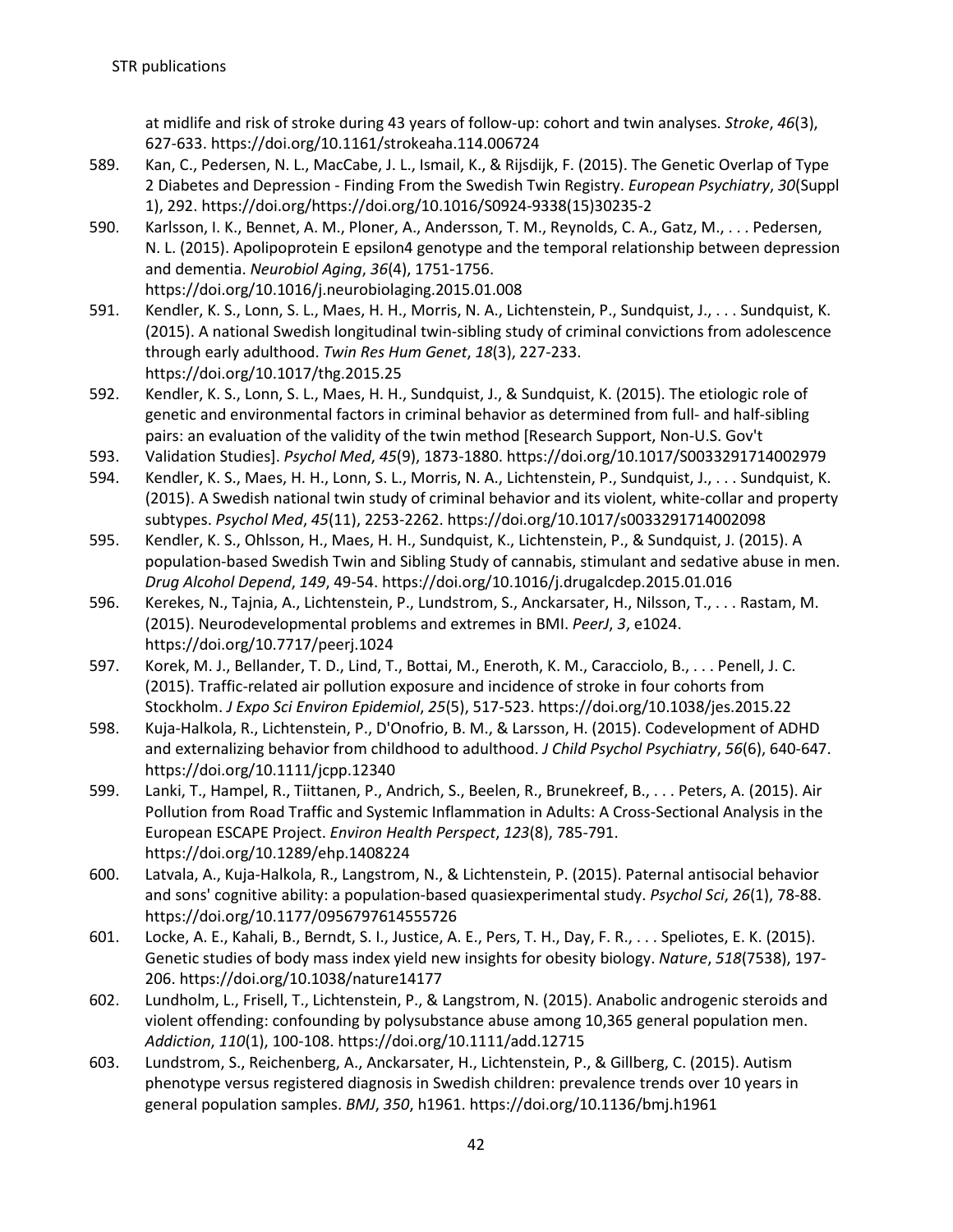- 604. Lundstrom, S., Reichenberg, A., Melke, J., Rastam, M., Kerekes, N., Lichtenstein, P., . . . Anckarsater, H. (2015). Autism spectrum disorders and coexisting disorders in a nationwide Swedish twin study. *J Child Psychol Psychiatry*, *56*(6), 702-710. https://doi.org/10.1111/jcpp.12329
- 605. Luong, G., Charles, S. T., Rook, K. S., Reynolds, C. A., & Gatz, M. (2015). Age differences and longitudinal change in the effects of data collection mode on self-reports of psychosocial functioning. *Psychol Aging*, *30*(1), 106-119. https://doi.org/10.1037/a0038502
- 606. Marceau, K., Narusyte, J., Lichtenstein, P., Ganiban, J. M., Spotts, E. L., Reiss, D., . . . Neiderhiser, J. M. (2015). Parental knowledge is an environmental influence on adolescent externalizing. *J Child Psychol Psychiatry*, *56*(2), 130-137. https://doi.org/10.1111/jcpp.12288
- 607. Mataix-Cols, D., Isomura, K., Perez-Vigil, A., Chang, Z., Ruck, C., Larsson, K. J., . . . Lichtenstein, P. (2015). Familial Risks of Tourette Syndrome and Chronic Tic Disorders. A Population-Based Cohort Study. *JAMA Psychiatry*, *72*(8), 787-793. https://doi.org/10.1001/jamapsychiatry.2015.0627
- 608. Mather, L., Bergstrom, G., Blom, V., & Svedberg, P. (2015). High Job Demands, Job Strain, and Iso-Strain are Risk Factors for Sick Leave due to Mental Disorders: A Prospective Swedish Twin Study With a 5-Year Follow-Up. *J Occup Environ Med*, *57*(8), 858-865. https://doi.org/10.1097/jom.0000000000000504
- 609. Matheson, G. J., Schain, M., Almeida, R., Lundberg, J., Cselenyi, Z., Borg, J., . . . Cervenka, S. (2015). Diurnal and seasonal variation of the brain serotonin system in healthy male subjects. *Neuroimage*, *112*, 225-231. https://doi.org/10.1016/j.neuroimage.2015.03.007
- 610. McAdams, T. A., Rijsdijk, F. V., Neiderhiser, J. M., Narusyte, J., Shaw, D. S., Natsuaki, M. N., . . . Eley, T. C. (2015). The relationship between parental depressive symptoms and offspring psychopathology: evidence from a children-of-twins study and an adoption study. *Psychol Med*, *45*(12), 2583-2594. https://doi.org/10.1017/s0033291715000501
- 611. Mevel, K., Fransson, P., & Bolte, S. (2015). Multimodal brain imaging in autism spectrum disorder and the promise of twin research. *Autism*, *19*(5), 527-541. https://doi.org/10.1177/1362361314535510
- 612. Mezuk, B., Heh, V., Prom-Wormley, E., Kendler, K. S., & Pedersen, N. L. (2015). Association between major depression and type 2 diabetes in midlife: findings from the Screening Across the Lifespan Twin Study. *Psychosom Med*, *77*(5), 559-566. https://doi.org/10.1097/psy.0000000000000182
- 613. Mosing, M. A., Vervveij, K. J. H., Madison, G., Pedersen, N. L., Zietsch, B. P., & Ullen, F. (2015). Did sexual selection shape human music? Testing predictions from the sexual selection hypothesis of music evolution using a large genetically informative sample of over 10,000 twins. *Evolution and Human Behavior*, *36*(5), 359-366. https://doi.org/10.1016/j.evolhumbehav.2015.02.004
- 614. Nikpay, M., Goel, A., Won, H. H., Hall, L. M., Willenborg, C., Kanoni, S., . . . Consortium, C. A. D. (2015). A comprehensive 1,000 Genomes-based genome-wide association meta-analysis of coronary artery disease. *Nat Genet*, *47*(10), 1121-1130. https://doi.org/10.1038/ng.3396
- 615. Pedersen, N. L., & Gerritsen, L. (2015). Genetics of brain and cognitive aging: introduction to the special issue of Neuropsychology Review. *Neuropsychol Rev*, *25*(1), 1-2. https://doi.org/10.1007/s11065-015-9282-0
- 616. Penas-Lledo, E., Bulik, C. M., Lichtenstein, P., Larsson, H., & Baker, J. H. (2015). Risk for self-reported anorexia or bulimia nervosa based on drive for thinness and negative affect clusters/dimensions during adolescence: A three-year prospective study of the TChAD cohort. *Int J Eat Disord*, *48*(6), 692-699. https://doi.org/10.1002/eat.22431
- 617. Pers, T. H., Karjalainen, J. M., Chan, Y., Westra, H. J., Wood, A. R., Yang, J., . . . Franke, L. (2015). Biological interpretation of genome-wide association studies using predicted gene functions. *Nat Commun*, *6*, 5890. https://doi.org/10.1038/ncomms6890
- 618. Pettersson, E., Sjolander, A., Almqvist, C., Anckarsater, H., D'Onofrio, B. M., Lichtenstein, P., . . . Larsson, H. (2015). Birth weight as an independent predictor of ADHD symptoms: a within-twin pair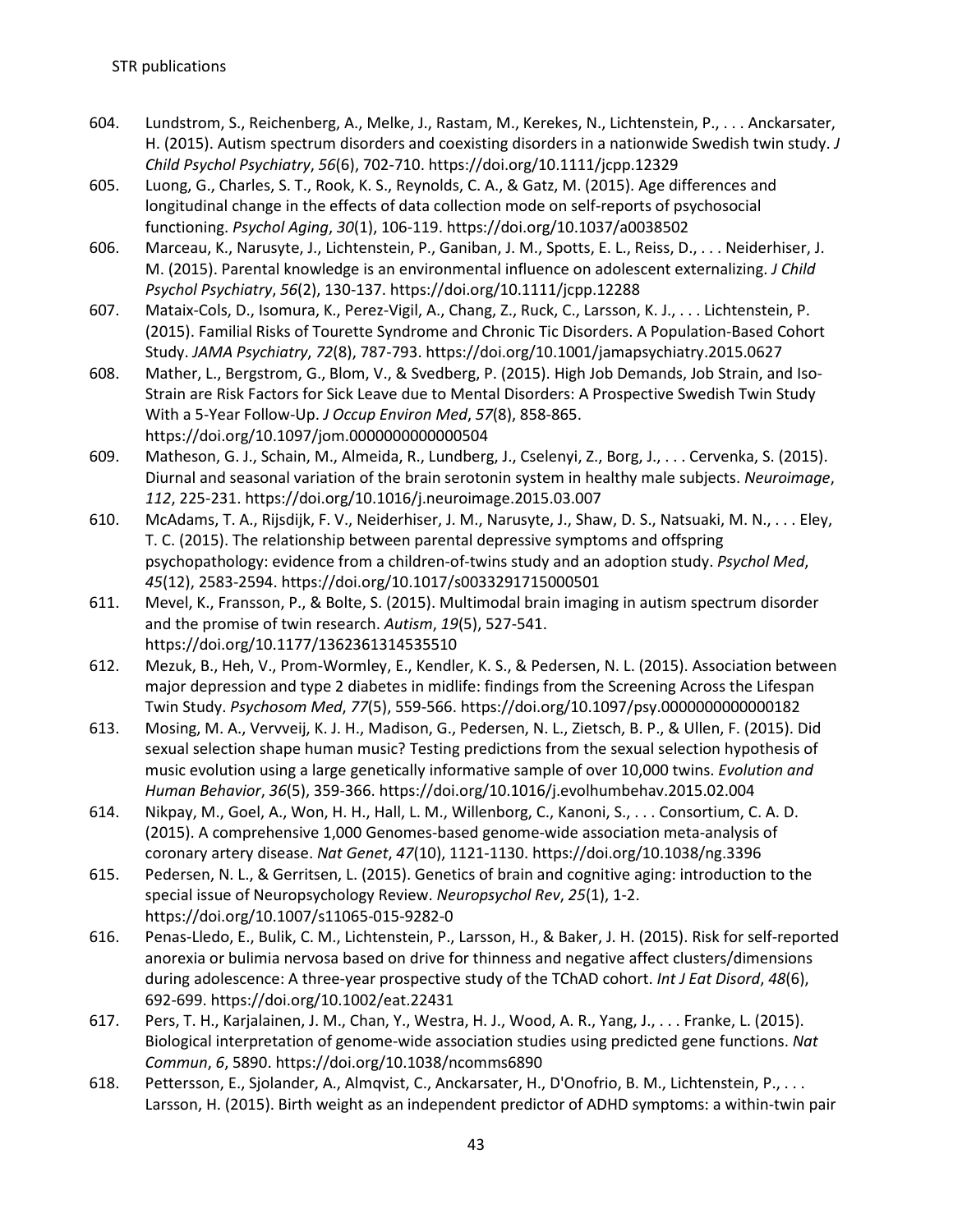analysis. *J Child Psychol Psychiatry*, *56*(4), 453-459. https://doi.org/10.1111/jcpp.12299

- 619. Peyrot, W. J., Lee, S. H., Milaneschi, Y., Abdellaoui, A., Byrne, E. M., Esko, T., . . . Social Science Genetic Association Consortium Corporate, C. (2015). The association between lower educational attainment and depression owing to shared genetic effects? Results in ~25,000 subjects. *Mol Psychiatry*, *20*(6), 735-743. https://doi.org/10.1038/mp.2015.50
- 620. Power, R. A., Steinberg, S., Bjornsdottir, G., Rietveld, C. A., Abdellaoui, A., Nivard, M. M., . . . Stefansson, K. (2015). Polygenic risk scores for schizophrenia and bipolar disorder predict creativity. *Nat Neurosci*, *18*(7), 953-955. https://doi.org/10.1038/nn.4040
- 621. Protudjer, J. L., Lundholm, C., & Almqvist, C. (2015). Asthma and height in twins: a cohort and within-pair analyses study. *Twin Res Hum Genet*, *18*(2), 142-150. https://doi.org/10.1017/thg.2015.11
- 622. Roberson-Nay, R., Leibenluft, E., Brotman, M. A., Myers, J., Larsson, H., Lichtenstein, P., . . . Kendler, K. S. (2015). Longitudinal Stability of Genetic and Environmental Influences on Irritability: From Childhood to Young Adulthood. *Am J Psychiatry*, *172*(7), 657-664. https://doi.org/10.1176/appi.ajp.2015.14040509
- 623. Robinson, M. R., Hemani, G., Medina-Gomez, C., Mezzavilla, M., Esko, T., Shakhbazov, K., . . . Visscher, P. M. (2015). Population genetic differentiation of height and body mass index across Europe. *Nat Genet*, *47*(11), 1357-1362. https://doi.org/10.1038/ng.3401
- 624. Rommel, A. S., Lichtenstein, P., Rydell, M., Kuja-Halkola, R., Asherson, P., Kuntsi, J., . . . Larsson, H. (2015). Is Physical Activity Causally Associated With Symptoms of Attention-Deficit/Hyperactivity Disorder? *J Am Acad Child Adolesc Psychiatry*, *54*(7), 565-570. https://doi.org/10.1016/j.jaac.2015.04.011
- 625. Russ, T. C., Gatz, M., Pedersen, N. L., Hannah, J., Wyper, G., Batty, G. D., . . . Starr, J. M. (2015). Geographical variation in dementia: examining the role of environmental factors in Sweden and Scotland. *Epidemiology*, *26*(2), 263-270. https://doi.org/10.1097/ede.0000000000000230
- 626. Saha, R., Pettersson, H. J., Svedberg, P., Olovsson, M., Bergqvist, A., Marions, L., . . . Kuja-Halkola, R. (2015). Heritability of endometriosis. *Fertil Steril*, *104*(4), 947-952. https://doi.org/10.1016/j.fertnstert.2015.06.035
- 627. Savage, J., Verhulst, B., Copeland, W., Althoff, R. R., Lichtenstein, P., & Roberson-Nay, R. (2015). A genetically informed study of the longitudinal relation between irritability and anxious/depressed symptoms. *J Am Acad Child Adolesc Psychiatry*, *54*(5), 377-384. https://doi.org/10.1016/j.jaac.2015.02.010
- 628. Seetharaman, S., Andel, R., McEvoy, C., Dahl Aslan, A. K., Finkel, D., & Pedersen, N. L. (2015). Blood glucose, diet-based glycemic load and cognitive aging among dementia-free older adults. *J Gerontol A Biol Sci Med Sci*, *70*(4), 471-479. https://doi.org/10.1093/gerona/glu135
- 629. Shakeshaft, N. G., Trzaskowski, M., McMillan, A., Krapohl, E., Simpson, M. A., Reichenberg, A., . . . Plomin, R. (2015). Thinking positively: The genetics of high intelligence. *Intelligence*, *48*, 123-132. https://doi.org/10.1016/j.intell.2014.11.005
- 630. Shungin, D., Cornelis, M. C., Divaris, K., Holtfreter, B., Shaffer, J. R., Yu, Y. H., . . . Franks, P. W. (2015). Using genetics to test the causal relationship of total adiposity and periodontitis: Mendelian randomization analyses in the Gene-Lifestyle Interactions and Dental Endpoints (GLIDE) Consortium. *Int J Epidemiol*, *44*(2), 638-650. https://doi.org/10.1093/ije/dyv075
- 631. Shungin, D., Winkler, T. W., Croteau-Chonka, D. C., Ferreira, T., Locke, A. E., Magi, R., . . . Mohlke, K. L. (2015). New genetic loci link adipose and insulin biology to body fat distribution. *Nature*, *518*(7538), 187-196. https://doi.org/10.1038/nature14132
- 632. Silventoinen, K., Jelenkovic, A., Sund, R., Honda, C., Aaltonen, S., Yokoyama, Y., . . . Kaprio, J. (2015). The CODATwins Project: The Cohort Description of Collaborative Project of Development of Anthropometrical Measures in Twins to Study Macro-Environmental Variation in Genetic and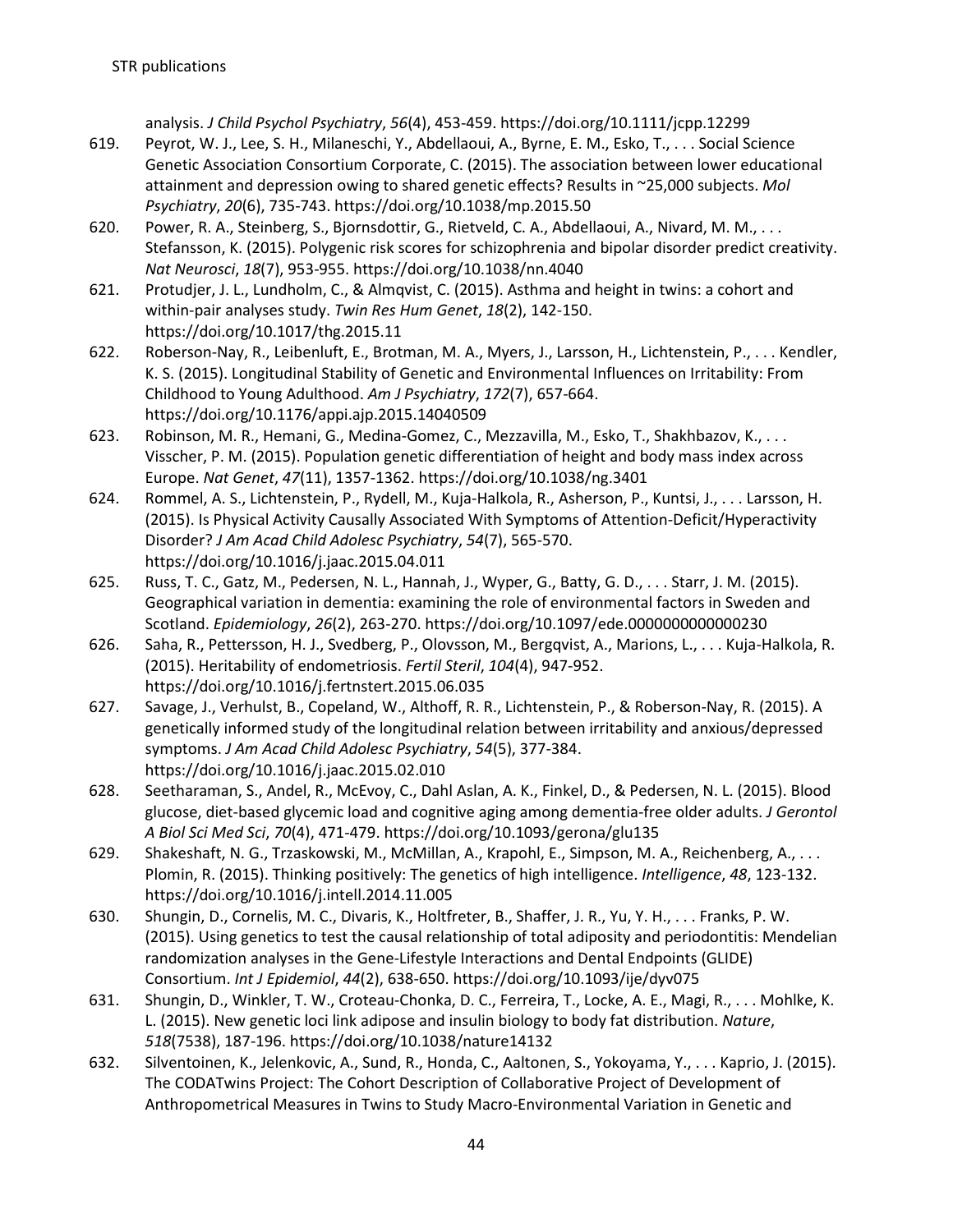Environmental Effects on Anthropometric Traits. *Twin Res Hum Genet*, *18*(4), 348-360. https://doi.org/10.1017/thg.2015.29

- 633. Sternang, O., Reynolds, C. A., Finkel, D., Ernsth-Bravell, M., Pedersen, N. L., & Dahl Aslan, A. K. (2015). Factors associated with grip strength decline in older adults. *Age Ageing*, *44*(2), 269-274. https://doi.org/10.1093/ageing/afu170
- 634. Surakka, I., Horikoshi, M., Magi, R., Sarin, A. P., Mahajan, A., Lagou, V., . . . Consortium, E. (2015). The impact of low-frequency and rare variants on lipid levels. *Nat Genet*, *47*(6), 589-597. https://doi.org/10.1038/ng.3300
- 635. Theorell, T., Lennartsson, A. K., Madison, G., Mosing, M. A., & Ullen, F. (2015). Predictors of continued playing or singing--from childhood and adolescence to adult years. *Acta Paediatr*, *104*(3), 274-284. https://doi.org/10.1111/apa.12870
- 636. Timmermans, E. J., Schaap, L. A., Herbolsheimer, F., Dennison, E. M., Maggi, S., Pedersen, N. L., . . . Group, E. R. (2015). The Influence of Weather Conditions on Joint Pain in Older People with Osteoarthritis: Results from the European Project on OSteoArthritis. *J Rheumatol*, *42*(10), 1885- 1892. https://doi.org/10.3899/jrheum.141594
- 637. Torn, P., Pettersson, E., Lichtenstein, P., Anckarsater, H., Lundstrom, S., Hellner Gumpert, C., . . . Halldner, L. (2015). Childhood neurodevelopmental problems and adolescent bully victimization: population-based, prospective twin study in Sweden. *Eur Child Adolesc Psychiatry*, *24*(9), 1049- 1059. https://doi.org/10.1007/s00787-014-0658-0
- 638. Tsai, V. W., Macia, L., Feinle-Bisset, C., Manandhar, R., Astrup, A., Raben, A., . . . Breit, S. N. (2015). Serum Levels of Human MIC-1/GDF15 Vary in a Diurnal Pattern, Do Not Display a Profile Suggestive of a Satiety Factor and Are Related to BMI. *PLoS One*, *10*(7), e0133362. https://doi.org/10.1371/journal.pone.0133362
- 639. Tzeng, J. Y., Magnusson, P. K., Sullivan, P. F., Swedish Schizophrenia, C., & Szatkiewicz, J. P. (2015). A New Method for Detecting Associations with Rare Copy-Number Variants. *PLoS Genet*, *11*(10), e1005403. https://doi.org/10.1371/journal.pgen.1005403
- 640. Ullemar, V., Lundholm, C., & Almqvist, C. (2015). Twins' risk of childhood asthma mediated by gestational age and birthweight. *Clin Exp Allergy*, *45*(8), 1328-1336. https://doi.org/10.1111/cea.12547
- 641. Ullemar, V., Lundholm, C., Ortqvist, A. K., Gumpert, C. H., Anckarsater, H., Lundstrom, S., . . . Almqvist, C. (2015). Predictors of adolescents' consent to use health records for research and results from data collection in a Swedish twin cohort. *Twin Res Hum Genet*, *18*(3), 256-265. https://doi.org/10.1017/thg.2015.21
- 642. Ullen, F., Mosing, M. A., & Madison, G. (2015). Associations between motor timing, music practice, and intelligence studied in a large sample of twins. *Ann N Y Acad Sci*, *1337*, 125-129. https://doi.org/10.1111/nyas.12630
- 643. Vidal-Ribas, P., Stringaris, A., Ruck, C., Serlachius, E., Lichtenstein, P., & Mataix-Cols, D. (2015). Are stressful life events causally related to the severity of obsessive-compulsive symptoms? A monozygotic twin difference study. *Eur Psychiatry*, *30*(2), 309-316. https://doi.org/10.1016/j.eurpsy.2014.11.008
- 644. Willemsen, G., Ward, K. J., Bell, C. G., Christensen, K., Bowden, J., Dalgard, C., . . . Spector, T. (2015). The Concordance and Heritability of Type 2 Diabetes in 34,166 Twin Pairs From International Twin Registers: The Discordant Twin (DISCOTWIN) Consortium. *Twin Res Hum Genet*, *18*(6), 762-771. https://doi.org/10.1017/thg.2015.83
- 645. Winkler, T. W., Justice, A. E., Graff, M., Barata, L., Feitosa, M. F., Chu, S., . . . Loos, R. J. (2015). The Influence of Age and Sex on Genetic Associations with Adult Body Size and Shape: A Large-Scale Genome-Wide Interaction Study. *PLoS Genet*, *11*(10), e1005378. https://doi.org/10.1371/journal.pgen.1005378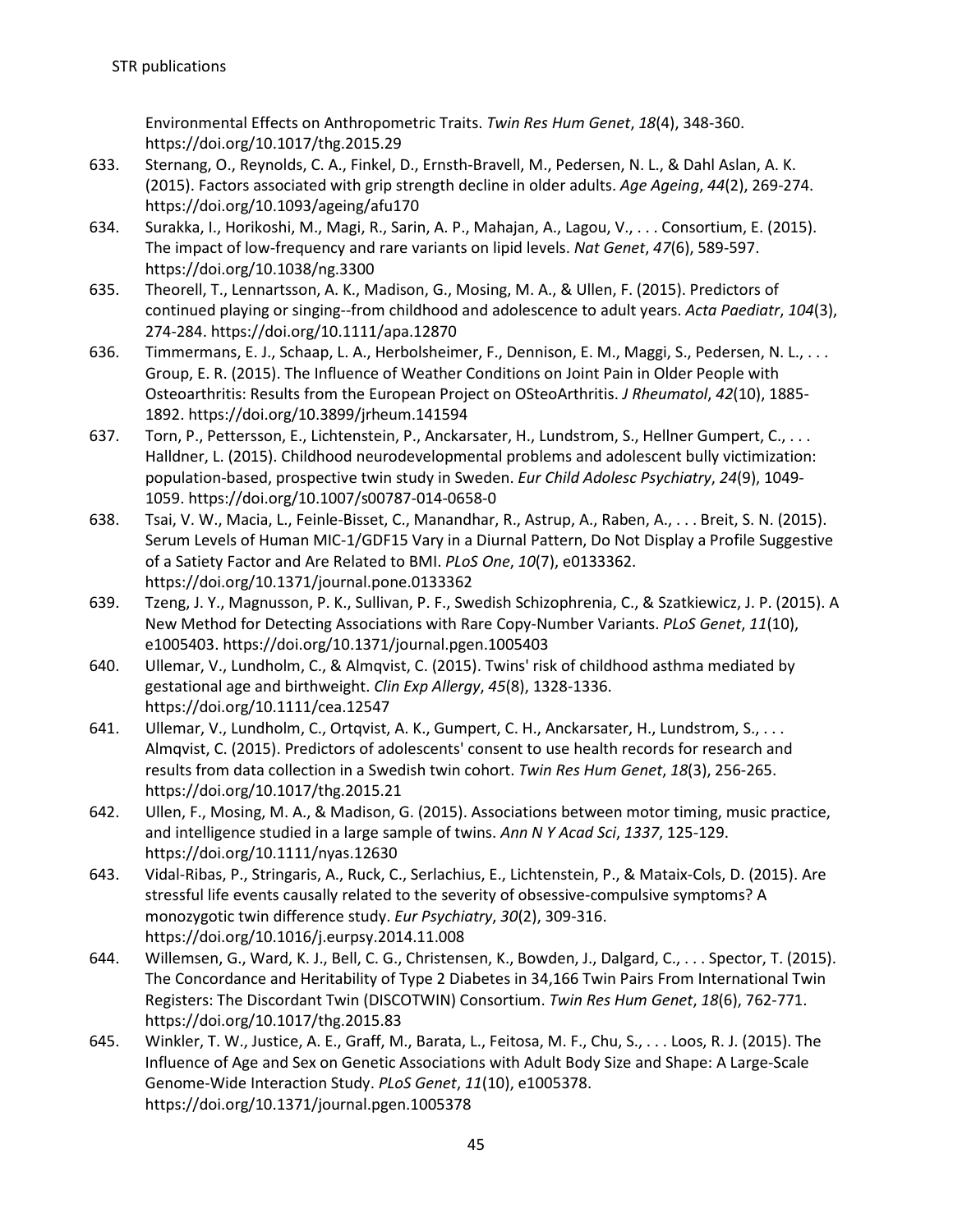- 646. Yang, J., Bakshi, A., Zhu, Z., Hemani, G., Vinkhuyzen, A. A., Lee, S. H., . . . Visscher, P. M. (2015). Genetic variance estimation with imputed variants finds negligible missing heritability for human height and body mass index. *Nat Genet*, *47*(10), 1114-1120. https://doi.org/10.1038/ng.3390
- 647. Yang, J., Bakshi, A., Zhu, Z., Hemani, G., Vinkhuyzen, A. A., Nolte, I. M., . . . Visscher, P. M. (2015). Genome-wide genetic homogeneity between sexes and populations for human height and body mass index. *Hum Mol Genet*, *24*(25), 7445-7449. https://doi.org/10.1093/hmg/ddv443
- 648. Albrecht, E., Sillanpaa, E., Karrasch, S., Alves, A. C., Codd, V., Hovatta, I., . . . Schulz, H. (2014). Telomere length in circulating leukocytes is associated with lung function and disease. *Eur Respir J*, *43*(4), 983-992. https://doi.org/10.1183/09031936.00046213
- 649. Algars, M., Huang, L., Von Holle, A. F., Peat, C. M., Thornton, L. M., Lichtenstein, P., . . . Bulik, C. M. (2014). Binge eating and menstrual dysfunction. *J Psychosom Res*, *76*(1), 19-22. https://doi.org/10.1016/j.jpsychores.2013.11.011
- 650. Allison, K. C., Lundgren, J. D., Stunkard, A. J., Bulik, C. M., Lindroos, A. K., Thornton, L. M., . . . Rasmussen, F. (2014). Validation of screening questions and symptom coherence of night eating in the Swedish Twin Registry. *Compr Psychiatry*, *55*(3), 579-587. https://doi.org/10.1016/j.comppsych.2013.01.006
- 651. Balbag, M. A., Pedersen, N. L., & Gatz, M. (2014). Playing a Musical Instrument as a Protective Factor against Dementia and Cognitive Impairment: A Population-Based Twin Study. *Int J Alzheimers Dis*, *2014*, 836748. https://doi.org/10.1155/2014/836748
- 652. Beelen, R., Raaschou-Nielsen, O., Stafoggia, M., Andersen, Z. J., Weinmayr, G., Hoffmann, B., . . . Hoek, G. (2014). Effects of long-term exposure to air pollution on natural-cause mortality: an analysis of 22 European cohorts within the multicentre ESCAPE project. *Lancet*, *383*(9919), 785-795. https://doi.org/10.1016/s0140-6736(13)62158-3
- 653. Beelen, R., Stafoggia, M., Raaschou-Nielsen, O., Andersen, Z. J., Xun, W. W., Katsouyanni, K., . . . Hoek, G. (2014). Long-term exposure to air pollution and cardiovascular mortality: an analysis of 22 European cohorts. *Epidemiology*, *25*(3), 368-378. https://doi.org/10.1097/ede.0000000000000076
- 654. Bjorkenstam, E., Narusyte, J., Alexanderson, K., Ropponen, A., Kjeldgard, L., & Svedberg, P. (2014). Associations between childbirth, hospitalization and disability pension: a cohort study of female twins. *PLoS One*, *9*(7), e101566. https://doi.org/10.1371/journal.pone.0101566
- 655. Blom, V., Sverke, M., Bodin, L., Bergstrom, G., Lindfors, P., & Svedberg, P. (2014). Work-home interference and burnout: a study based on Swedish twins. *J Occup Environ Med*, *56*(4), 361-366. https://doi.org/10.1097/jom.0000000000000128
- 656. Bokenberger, K., Pedersen, N. L., Gatz, M., & Dahl, A. K. (2014). The type A behavior pattern and cardiovascular disease as predictors of dementia. *Health Psychol*, *33*(12), 1593-1601. https://doi.org/10.1037/hea0000028
- 657. Bolte, S., Willfors, C., Berggren, S., Norberg, J., Poltrago, L., Mevel, K., . . . Lichtenstein, P. (2014). The Roots of Autism and ADHD Twin Study in Sweden (RATSS). *Twin Res Hum Genet*, *17*(3), 164- 176. https://doi.org/10.1017/thg.2014.12
- 658. Boraska, V., Franklin, C. S., Floyd, J. A., Thornton, L. M., Huckins, L. M., Southam, L., . . . Bulik, C. M. (2014). A genome-wide association study of anorexia nervosa. *Mol Psychiatry*, *19*(10), 1085-1094. https://doi.org/10.1038/mp.2013.187
- 659. Byrne, E. M., Carrillo-Roa, T., Penninx, B. W., Sallis, H. M., Viktorin, A., Chapman, B., . . . Wray, N. R. (2014). Applying polygenic risk scores to postpartum depression. *Arch Womens Ment Health*, *17*(6), 519-528. https://doi.org/10.1007/s00737-014-0428-5
- 660. Calvet, L. E., & Sodini, P. (2014). Twin Picks: Disentangling the Determinants of Risk- Taking in Household Portfolios. *Journal of Finance*, *69*(2), 867-906. https://doi.org/10.1111/jofi.12125
- 661. Cederlof, M., Ostberg, P., Pettersson, E., Anckarsater, H., Gumpert, C., Lundstrom, S., . . . Lichtenstein, P. (2014). Language and mathematical problems as precursors of psychotic-like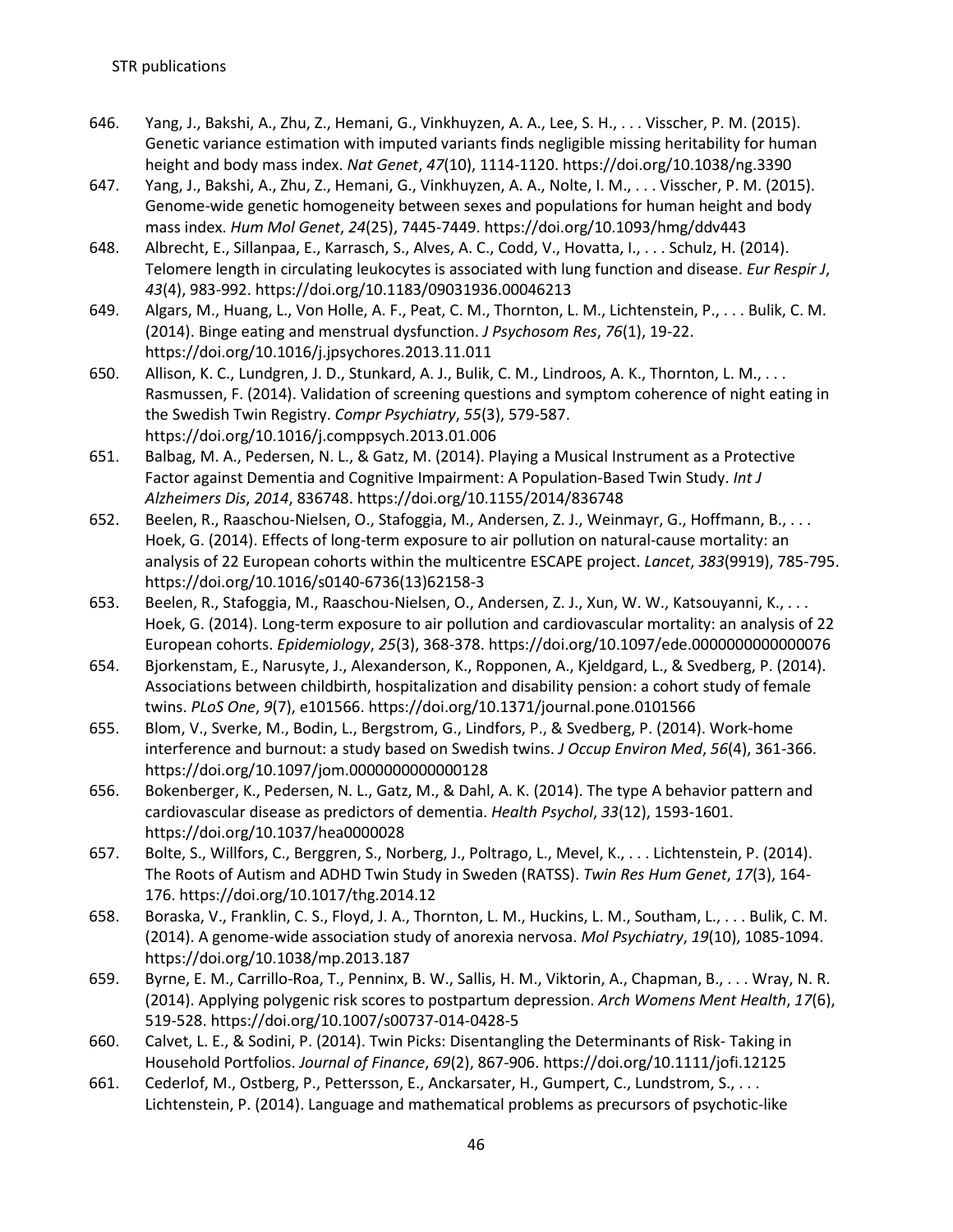experiences and juvenile mania symptoms. *Psychol Med*, *44*(6), 1293-1302. https://doi.org/10.1017/s0033291713002018

- 662. Cesaroni, G., Forastiere, F., Stafoggia, M., Andersen, Z. J., Badaloni, C., Beelen, R., . . . Peters, A. (2014). Long term exposure to ambient air pollution and incidence of acute coronary events: prospective cohort study and meta-analysis in 11 European cohorts from the ESCAPE Project. *BMJ*, *348*, f7412. https://doi.org/10.1136/bmj.f7412
- 663. Dahl, A. K., Reynolds, C. A., Fall, T., Magnusson, P. K., & Pedersen, N. L. (2014). Multifactorial analysis of changes in body mass index across the adult life course: a study with 65 years of followup. *Int J Obes (Lond)*, *38*(8), 1133-1141. https://doi.org/10.1038/ijo.2013.204
- 664. Davies, G., Harris, S. E., Reynolds, C. A., Payton, A., Knight, H. M., Liewald, D. C., . . . Deary, I. J. (2014). A genome-wide association study implicates the APOE locus in nonpathological cognitive ageing. *Mol Psychiatry*, *19*(1), 76-87. https://doi.org/10.1038/mp.2012.159
- 665. Deelen, J., Beekman, M., Codd, V., Trompet, S., Broer, L., Hagg, S., . . . Slagboom, P. E. (2014). Leukocyte telomere length associates with prospective mortality independent of immune-related parameters and known genetic markers. *Int J Epidemiol*, *43*(3), 878-886. https://doi.org/10.1093/ije/dyt267
- 666. Dimakopoulou, K., Samoli, E., Beelen, R., Stafoggia, M., Andersen, Z. J., Hoffmann, B., . . . Katsouyanni, K. (2014). Air pollution and nonmalignant respiratory mortality in 16 cohorts within the ESCAPE project. *Am J Respir Crit Care Med*, *189*(6), 684-696. https://doi.org/10.1164/rccm.201310-1777OC
- 667. Dimas, A. S., Lagou, V., Barker, A., Knowles, J. W., Magi, R., Hivert, M. F., . . . Investigators, M. (2014). Impact of type 2 diabetes susceptibility variants on quantitative glycemic traits reveals mechanistic heterogeneity. *Diabetes*, *63*(6), 2158-2171. https://doi.org/10.2337/db13-0949
- 668. Edwards, M. H., van der Pas, S., Denkinger, M. D., Parsons, C., Jameson, K. A., Schaap, L., . . . Dennison, E. (2014). Relationships between physical performance and knee and hip osteoarthritis: findings from the European Project on Osteoarthritis (EPOSA). *Age Ageing*, *43*(6), 806-813. https://doi.org/10.1093/ageing/afu068
- 669. Fauth, E. B., Gerstorf, D., Ram, N., & Malmberg, B. (2014). Comparing changes in late-life depressive symptoms across aging, disablement, and mortality processes. *Dev Psychol*, *50*(5), 1584-1593. https://doi.org/10.1037/a0035475
- 670. Feldman, A. L., Johansson, A. L., Lambert, P. C., Sieurin, J., Yang, F., Pedersen, N. L., . . . Wirdefeldt, K. (2014). Familial coaggregation of Alzheimer's disease and Parkinson's disease: systematic review and meta-analysis. *Neuroepidemiology*, *42*(2), 69-80. https://doi.org/10.1159/000355452
- 671. Feldman, A. L., Wirdefeldt, K., Johansson, A. L., Gatz, M., & Pedersen, N. L. (2014). Evidence for modest familial co-aggregation between dementia and parkinsonism. *Eur J Epidemiol*, *29*(1), 49-56. https://doi.org/10.1007/s10654-013-9864-1
- 672. Finkel, D., & Pedersen, N. L. (2014). Genetic and environmental contributions to the associations between intraindividual variability in reaction time and cognitive function. *Neuropsychol Dev Cogn B Aging Neuropsychol Cogn*, *21*(6), 746-764. https://doi.org/10.1080/13825585.2013.874523
- 673. Flannick, J., Thorleifsson, G., Beer, N. L., Jacobs, S. B., Grarup, N., Burtt, N. P., . . . Altshuler, D. (2014). Loss-of-function mutations in SLC30A8 protect against type 2 diabetes. *Nat Genet*, *46*(4), 357-363. https://doi.org/10.1038/ng.2915
- 674. Fristedt, S., Dahl, A. K., Wretstrand, A., Bjorklund, A., & Falkmer, T. (2014). Changes in community mobility in older men and women. A 13-year prospective study. *PLoS One*, *9*(2), e87827. https://doi.org/10.1371/journal.pone.0087827
- 675. Fuks, K. B., Weinmayr, G., Foraster, M., Dratva, J., Hampel, R., Houthuijs, D., . . . Hoffmann, B. (2014). Arterial blood pressure and long-term exposure to traffic-related air pollution: an analysis in the European Study of Cohorts for Air Pollution Effects (ESCAPE). *Environ Health Perspect*, *122*(9),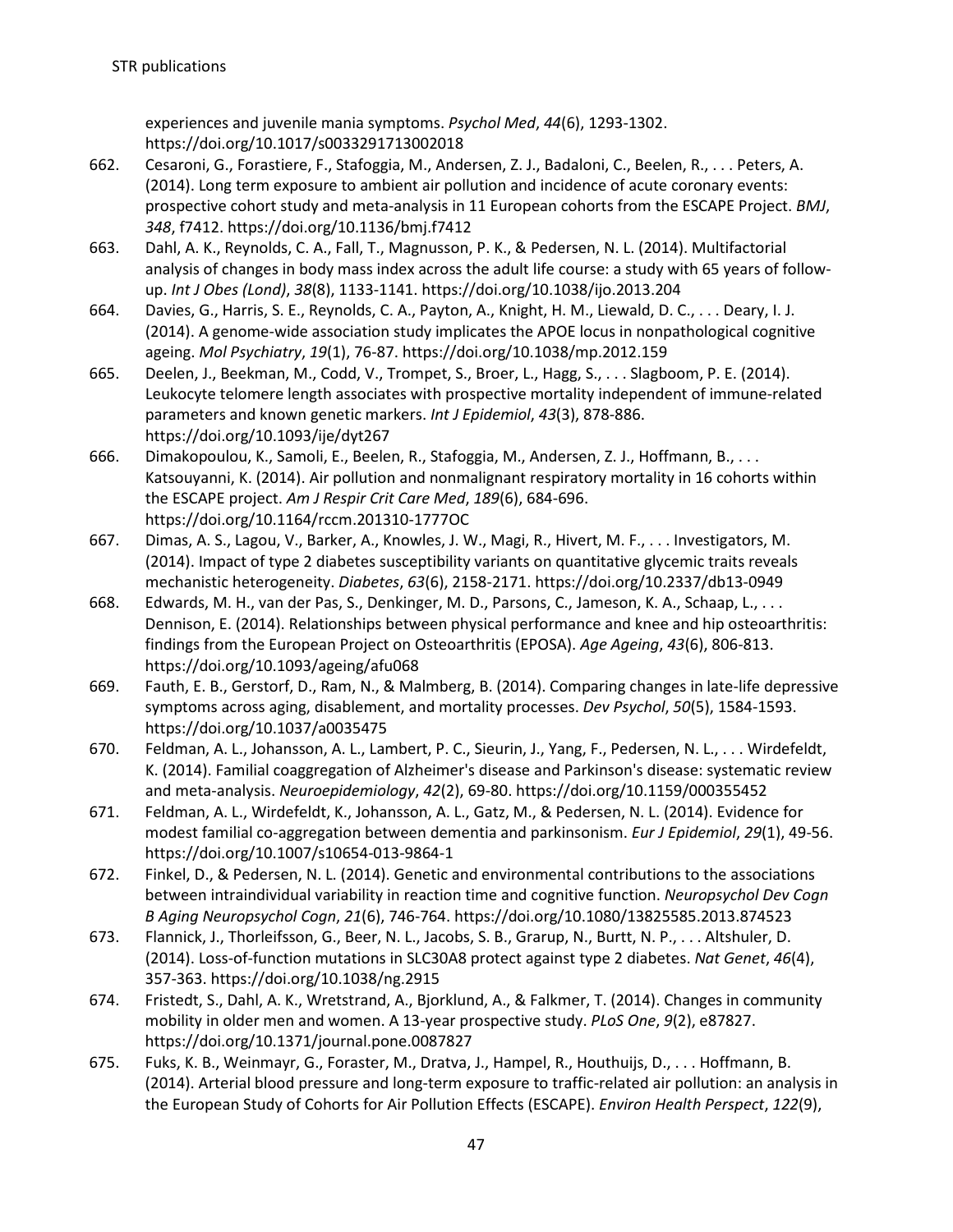896-905. https://doi.org/10.1289/ehp.1307725

- 676. Ganna, A., Salihovic, S., Sundstrom, J., Broeckling, C. D., Hedman, A. K., Magnusson, P. K., . . . Ingelsson, E. (2014). Large-scale metabolomic profiling identifies novel biomarkers for incident coronary heart disease. *PLoS Genet*, *10*(12), e1004801. https://doi.org/10.1371/journal.pgen.1004801
- 677. Gong, T., Almqvist, C., Bolte, S., Lichtenstein, P., Anckarsater, H., Lind, T., . . . Pershagen, G. (2014). Exposure to air pollution from traffic and neurodevelopmental disorders in Swedish twins. *Twin Res Hum Genet*, *17*(6), 553-562. https://doi.org/10.1017/thg.2014.58
- 678. Gustafsson, P., Kerekes, N., Anckarsater, H., Lichtenstein, P., Gillberg, C., & Rastam, M. (2014). Motor function and perception in children with neuropsychiatric and conduct problems: results from a population based twin study. *J Neurodev Disord*, *6*(1), 11. https://doi.org/10.1186/1866- 1955-6-11
- 679. Halldner, L., Tillander, A., Lundholm, C., Boman, M., Langstrom, N., Larsson, H., . . . Lichtenstein, P. (2014). Relative immaturity and ADHD: findings from nationwide registers, parent- and self-reports. *J Child Psychol Psychiatry*, *55*(8), 897-904. https://doi.org/10.1111/jcpp.12229
- 680. Hansson, J., Galanti, M. R., Hergens, M. P., Fredlund, P., Ahlbom, A., Alfredsson, L., . . . Magnusson, C. (2014). Snus (Swedish smokeless tobacco) use and risk of stroke: pooled analyses of incidence and survival. *J Intern Med*, *276*(1), 87-95. https://doi.org/10.1111/joim.12219
- 681. Hatemi, P. K., Medland, S. E., Klemmensen, R., Oskarsson, S., Littvay, L., Dawes, C. T., . . . Martin, N. G. (2014). Genetic influences on political ideologies: twin analyses of 19 measures of political ideologies from five democracies and genome-wide findings from three populations. *Behav Genet*, *44*(3), 282-294. https://doi.org/10.1007/s10519-014-9648-8
- 682. Hergens, M. P., Galanti, R., Hansson, J., Fredlund, P., Ahlbom, A., Alfredsson, L., . . . Magnusson, C. (2014). Use of Scandinavian moist smokeless tobacco (snus) and the risk of atrial fibrillation. *Epidemiology*, *25*(6), 872-876. https://doi.org/10.1097/ede.0000000000000169
- 683. Hjelmborg, J. B., Scheike, T., Holst, K., Skytthe, A., Penney, K. L., Graff, R. E., . . . Mucci, L. A. (2014). The heritability of prostate cancer in the Nordic Twin Study of Cancer. *Cancer Epidemiol Biomarkers Prev*, *23*(11), 2303-2310. https://doi.org/10.1158/1055-9965.epi-13-0568
- 684. Hoggart, C. J., Venturini, G., Mangino, M., Gomez, F., Ascari, G., Zhao, J. H., . . . Kutalik, Z. (2014). Novel approach identifies SNPs in SLC2A10 and KCNK9 with evidence for parent-of-origin effect on body mass index. *PLoS Genet*, *10*(7), e1004508. https://doi.org/10.1371/journal.pgen.1004508
- 685. Hovey, D., Zettergren, A., Jonsson, L., Melke, J., Anckarsater, H., Lichtenstein, P., . . . Westberg, L. (2014). Associations between oxytocin-related genes and autistic-like traits. *Soc Neurosci*, *9*(4), 378- 386. https://doi.org/10.1080/17470919.2014.897995
- 686. Iacono, D., Volkman, I., Nennesmo, I., Pedersen, N. L., Fratiglioni, L., Johansson, B., . . . Gatz, M. (2014). Neuropathologic assessment of dementia markers in identical and fraternal twins. *Brain Pathol*, *24*(4), 317-333. https://doi.org/10.1111/bpa.12127
- 687. Jonsson, L., Anckarsater, H., Zettergren, A., Westberg, L., Walum, H., Lundstrom, S., . . . Melke, J. (2014). Association between ASMT and autistic-like traits in children from a Swedish nationwide cohort. *Psychiatr Genet*, *24*(1), 21-27. https://doi.org/10.1097/ypg.0000000000000010
- 688. Jonsson, L., Zettergren, A., Pettersson, E., Hovey, D., Anckarsater, H., Westberg, L., . . . Melke, J. (2014). Association study between autistic-like traits and polymorphisms in the autism candidate regions RELN, CNTNAP2, SHANK3, and CDH9/10. *Mol Autism*, *5*(1), 55. https://doi.org/10.1186/2040-2392-5-55
- 689. Kelleher, I., Cederlof, M., & Lichtenstein, P. (2014). Psychotic experiences as a predictor of the natural course of suicidal ideation: a Swedish cohort study. *World Psychiatry*, *13*(2), 184-188. https://doi.org/10.1002/wps.20131
- 690. Kendler, K. S., Maes, H. H., Sundquist, K., Ohlsson, H., & Sundquist, J. (2014). Genetic and family and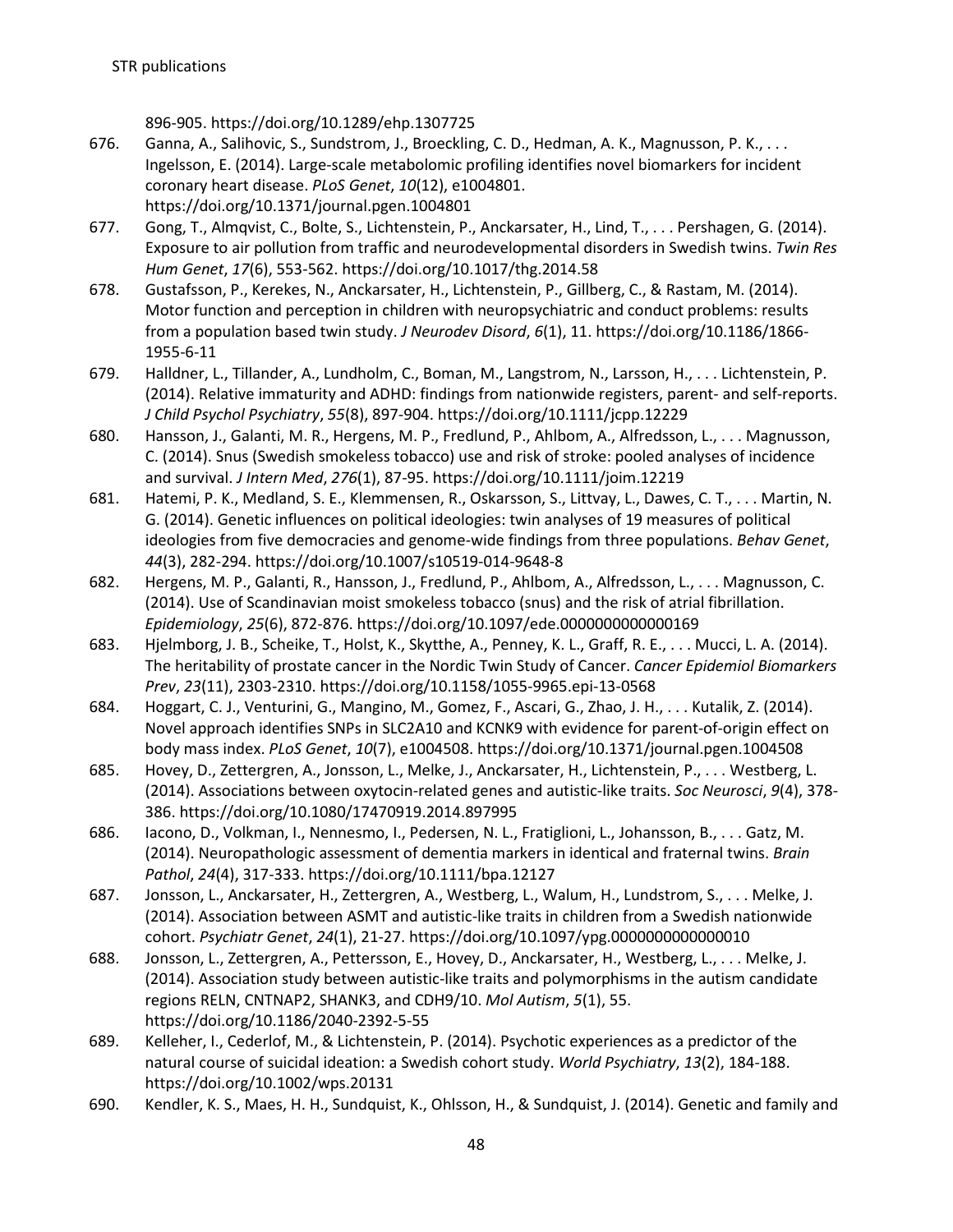community environmental effects on drug abuse in adolescence: a Swedish national twin and sibling study. *Am J Psychiatry*, *171*(2), 209-217. https://doi.org/10.1176/appi.ajp.2013.12101300

- 691. Kerekes, N., Lundstrom, S., Chang, Z., Tajnia, A., Jern, P., Lichtenstein, P., . . . Anckarsater, H. (2014). Oppositional defiant- and conduct disorder-like problems: neurodevelopmental predictors and genetic background in boys and girls, in a nationwide twin study. *PeerJ*, *2*, e359. https://doi.org/10.7717/peerj.359
- 692. Larson, T., Kerekes, N., Selinus, E. N., Lichtenstein, P., Gumpert, C. H., Anckarsater, H., ... Lundstrom, S. (2014). Reliability of Autism-Tics, AD/HD, and other Comorbidities (A-TAC) inventory in a test-retest design. *Psychol Rep*, *114*(1), 93-103. https://doi.org/10.2466/03.15.PR0.114k10w1
- 693. Larsson, H., Chang, Z., D'Onofrio, B. M., & Lichtenstein, P. (2014). The heritability of clinically diagnosed attention deficit hyperactivity disorder across the lifespan. *Psychol Med*, *44*(10), 2223- 2229. https://doi.org/10.1017/S0033291713002493
- 694. Mather, L., Bergstrom, G., Blom, V., & Svedberg, P. (2014). The covariation between burnout and sick leave due to mental disorders is explained by a shared genetic liability: a prospective swedish twin study with a five-year follow-up. *Twin Res Hum Genet*, *17*(6), 535-544. https://doi.org/10.1017/thg.2014.46
- 695. Mather, L., Blom, V., & Svedberg, P. (2014). Stressful and traumatic life events are associated with burnout-a cross-sectional twin study. *Int J Behav Med*, *21*(6), 899-907. https://doi.org/10.1007/s12529-013-9381-3
- 696. McAdams, T. A., Neiderhiser, J. M., Rijsdijk, F. V., Narusyte, J., Lichtenstein, P., & Eley, T. C. (2014). Accounting for genetic and environmental confounds in associations between parent and child characteristics: a systematic review of children-of-twins studies. *Psychol Bull*, *140*(4), 1138-1173. https://doi.org/10.1037/a0036416
- 697. Michaelsson, K., Nordstrom, P., Nordstrom, A., Garmo, H., Byberg, L., Pedersen, N. L., . . . Melhus, H. (2014). Impact of hip fracture on mortality: a cohort study in hip fracture discordant identical twins. *J Bone Miner Res*, *29*(2), 424-431. https://doi.org/10.1002/jbmr.2029
- 698. Mosing, M. A., Madison, G., Pedersen, N. L., Kuja-Halkola, R., & Ullen, F. (2014). Practice does not make perfect: no causal effect of music practice on music ability. *Psychol Sci*, *25*(9), 1795-1803. https://doi.org/10.1177/0956797614541990
- 699. Mosing, M. A., Pedersen, N. L., Madison, G., & Ullen, F. (2014). Genetic pleiotropy explains associations between musical auditory discrimination and intelligence. *PLoS One*, *9*(11), e113874. https://doi.org/10.1371/journal.pone.0113874
- 700. Narusyte, J., Ropponen, A., Alexanderson, K., & Svedberg, P. (2014). The role of familial factors in the associations between sickness absence and disability pension or mortality. *Eur J Public Health*, *24*(1), 106-110. https://doi.org/10.1093/eurpub/ckt039
- 701. Nilsson, E., Jansson, P. A., Perfilyev, A., Volkov, P., Pedersen, M., Svensson, M. K., . . . Ling, C. (2014). Altered DNA methylation and differential expression of genes influencing metabolism and inflammation in adipose tissue from subjects with type 2 diabetes. *Diabetes*, *63*(9), 2962-2976. https://doi.org/10.2337/db13-1459
- 702. Nordenvall, A. S., Frisen, L., Nordenstrom, A., Lichtenstein, P., & Nordenskjold, A. (2014). Population based nationwide study of hypospadias in Sweden, 1973 to 2009: incidence and risk factors. *J Urol*, *191*(3), 783-789. https://doi.org/10.1016/j.juro.2013.09.058
- 703. Perry, J. R., Day, F., Elks, C. E., Sulem, P., Thompson, D. J., Ferreira, T., . . . Ong, K. K. (2014). Parentof-origin-specific allelic associations among 106 genomic loci for age at menarche. *Nature*, *514*(7520), 92-97. https://doi.org/10.1038/nature13545
- 704. Perry, J. R., Hsu, Y. H., Chasman, D. I., Johnson, A. D., Elks, C., Albrecht, E., . . . Murray, A. (2014). DNA mismatch repair gene MSH6 implicated in determining age at natural menopause. *Hum Mol Genet*, *23*(9), 2490-2497. https://doi.org/10.1093/hmg/ddt620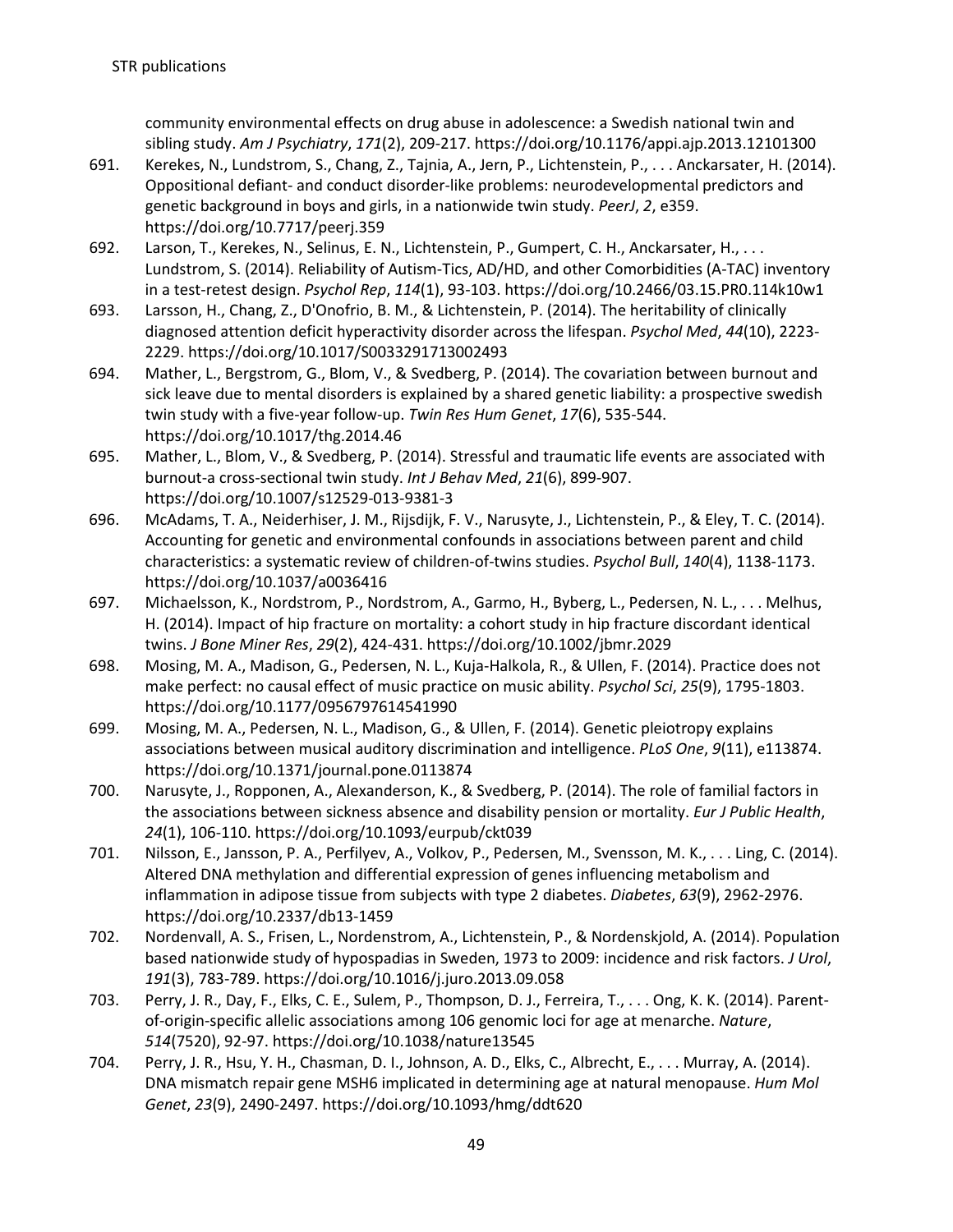- 705. Polderman, T. J., Hoekstra, R. A., Posthuma, D., & Larsson, H. (2014). The co-occurrence of autistic and ADHD dimensions in adults: an etiological study in 17,770 twins. *Transl Psychiatry*, *4*, e435. https://doi.org/10.1038/tp.2014.84
- 706. Ran, C., Graae, L., Magnusson, P. K., Pedersen, N. L., Olson, L., & Belin, A. C. (2014). A replication study of GWAS findings in migraine identifies association in a Swedish case-control sample [Research Support, N.I.H., Extramural
- 707. Research Support, Non-U.S. Gov't
- 708. Twin Study]. *BMC Med Genet*, *15*, 38. https://doi.org/10.1186/1471-2350-15-38
- 709. Replication, D. I. G., Meta-analysis, C., Asian Genetic Epidemiology Network Type 2 Diabetes, C., South Asian Type 2 Diabetes, C., Mexican American Type 2 Diabetes, C., Type 2 Diabetes Genetic Exploration by Nex-generation sequencing in muylti-Ethnic Samples, C., . . . Morris, A. P. (2014). Genome-wide trans-ancestry meta-analysis provides insight into the genetic architecture of type 2 diabetes susceptibility. *Nat Genet*, *46*(3), 234-244. https://doi.org/10.1038/ng.2897
- 710. Rietveld, C. A., Conley, D., Eriksson, N., Esko, T., Medland, S. E., Vinkhuyzen, A. A., . . . Social Science Genetics Association, C. (2014). Replicability and robustness of genome-wide-association studies for behavioral traits. *Psychol Sci*, *25*(11), 1975-1986. https://doi.org/10.1177/0956797614545132
- 711. Rietveld, C. A., Esko, T., Davies, G., Pers, T. H., Turley, P., Benyamin, B., . . . Koellinger, P. D. (2014). Common genetic variants associated with cognitive performance identified using the proxyphenotype method. *Proc Natl Acad Sci U S A*, *111*(38), 13790-13794. https://doi.org/10.1073/pnas.1404623111
- 712. Ronald, A., Larsson, H., Anckarsater, H., & Lichtenstein, P. (2014). Symptoms of autism and ADHD: a Swedish twin study examining their overlap. *J Abnorm Psychol*, *123*(2), 440-451. https://doi.org/10.1037/a0036088
- 713. Ropponen, A., Alexanderson, K., & Svedberg, P. (2014). Part-time work or social benefits as predictors for disability pension: a prospective study of Swedish twins. *Int J Behav Med*, *21*(2), 329- 336. https://doi.org/10.1007/s12529-013-9303-4
- 714. Ropponen, A., & Svedberg, P. (2014). Single and additive effects of health behaviours on the risk for disability pensions among Swedish twins. *Eur J Public Health*, *24*(4), 643-648. https://doi.org/10.1093/eurpub/ckt168
- 715. Sandin, S., Lichtenstein, P., Kuja-Halkola, R., Larsson, H., Hultman, C. M., & Reichenberg, A. (2014). The familial risk of autism. *JAMA*, *311*(17), 1770-1777. https://doi.org/10.1001/jama.2014.4144
- 716. Song, C., Chang, Z., Magnusson, P. K., Ingelsson, E., & Pedersen, N. L. (2014). Genetic factors may play a prominent role in the development of coronary heart disease dependent on important environmental factors. *J Intern Med*, *275*(6), 631-639. https://doi.org/10.1111/joim.12177
- 717. Stafoggia, M., Cesaroni, G., Peters, A., Andersen, Z. J., Badaloni, C., Beelen, R., . . . Forastiere, F. (2014). Long-term exposure to ambient air pollution and incidence of cerebrovascular events: results from 11 European cohorts within the ESCAPE project. *Environ Health Perspect*, *122*(9), 919- 925. https://doi.org/10.1289/ehp.1307301
- 718. Svedberg, P., Blom, V., Narusyte, J., Bodin, L., Bergstrom, G., & Hallsten, L. (2014). Genetic and Environmental Influences on Performance-based Self-esteem in a Population-based Cohort of Swedish Twins. *Self and Identity*, *13*(2), 243-256. https://doi.org/10.1080/15298868.2013.823007
- 719. Theorell, T. P., Lennartsson, A. K., Mosing, M. A., & Ullen, F. (2014). Musical activity and emotional competence - a twin study. *Front Psychol*, *5*, 774. https://doi.org/10.3389/fpsyg.2014.00774
- 720. Timmermans, E. J., van der Pas, S., Schaap, L. A., Sanchez-Martinez, M., Zambon, S., Peter, R., . . . Deeg, D. J. (2014). Self-perceived weather sensitivity and joint pain in older people with osteoarthritis in six European countries: results from the European Project on OSteoArthritis (EPOSA). *BMC Musculoskelet Disord*, *15*, 66. https://doi.org/10.1186/1471-2474-15-66
- 721. Tucker-Drob, E. M., Reynolds, C. A., Finkel, D., & Pedersen, N. L. (2014). Shared and unique genetic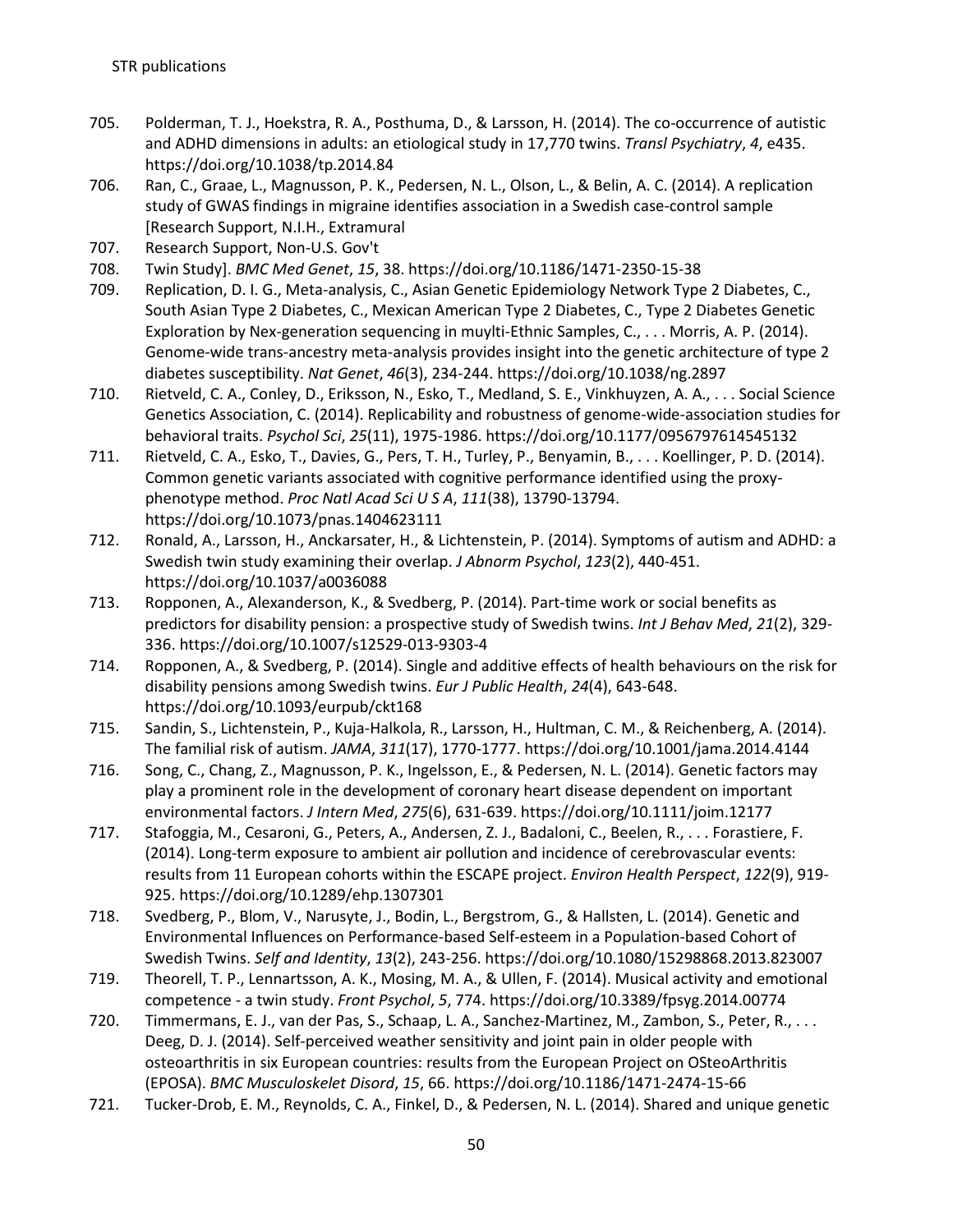and environmental influences on aging-related changes in multiple cognitive abilities. *Dev Psychol*, *50*(1), 152-166. https://doi.org/10.1037/a0032468

- 722. Ullen, F., Mosing, M. A., Holm, L., Eriksson, H., & Madison, G. (2014). Psychometric properties and heritability of a new online test for musicality, the Swedish Musical Discrimination Test. *Personality and Individual Differences*, *63*, 87-93. https://doi.org/10.1016/j.paid.2014.01.057
- 723. Valdes, E. G., Andel, R., Sieurin, J., Feldman, A. L., Edwards, J. D., Langstrom, N., . . . Wirdefeldt, K. (2014). Occupational complexity and risk of Parkinson's disease. *PLoS One*, *9*(9), e106676. https://doi.org/10.1371/journal.pone.0106676
- 724. Walsh, K. M., Codd, V., Smirnov, I. V., Rice, T., Decker, P. A., Hansen, H. M., . . . Wrensch, M. R. (2014). Variants near TERT and TERC influencing telomere length are associated with high-grade glioma risk. *Nat Genet*, *46*(7), 731-735. https://doi.org/10.1038/ng.3004
- 725. van den Berg, S. M., de Moor, M. H., McGue, M., Pettersson, E., Terracciano, A., Verweij, K. J., . . . Boomsma, D. I. (2014). Harmonization of Neuroticism and Extraversion phenotypes across inventories and cohorts in the Genetics of Personality Consortium: an application of Item Response Theory. *Behav Genet*, *44*(4), 295-313. https://doi.org/10.1007/s10519-014-9654-x
- 726. Wang, M., Beelen, R., Stafoggia, M., Raaschou-Nielsen, O., Andersen, Z. J., Hoffmann, B., . . . Hoek, G. (2014). Long-term exposure to elemental constituents of particulate matter and cardiovascular mortality in 19 European cohorts: results from the ESCAPE and TRANSPHORM projects. *Environ Int*, *66*, 97-106. https://doi.org/10.1016/j.envint.2014.01.026
- 727. Westerlind, H., Ramanujam, R., Uvehag, D., Kuja-Halkola, R., Boman, M., Bottai, M., . . . Hillert, J. (2014). Modest familial risks for multiple sclerosis: a registry-based study of the population of Sweden. *Brain*, *137*(Pt 3), 770-778. https://doi.org/10.1093/brain/awt356
- 728. Viktorin, A., Frankowiack, M., Padyukov, L., Chang, Z., Melen, E., Saaf, A., . . . Magnusson, P. K. (2014). IgA measurements in over 12 000 Swedish twins reveal sex differential heritability and regulatory locus near CD30L. *Hum Mol Genet*, *23*(15), 4177-4184. https://doi.org/10.1093/hmg/ddu135
- 729. Winkler, T. W., Day, F. R., Croteau-Chonka, D. C., Wood, A. R., Locke, A. E., Magi, R., . . . Genetic Investigation of Anthropometric Traits, C. (2014). Quality control and conduct of genome-wide association meta-analyses. *Nat Protoc*, *9*(5), 1192-1212. https://doi.org/10.1038/nprot.2014.071
- 730. Wood, A. R., Esko, T., Yang, J., Vedantam, S., Pers, T. H., Gustafsson, S., . . . Frayling, T. M. (2014). Defining the role of common variation in the genomic and biological architecture of adult human height. *Nat Genet*, *46*(11), 1173-1186. https://doi.org/10.1038/ng.3097
- 731. Zerwas, S. C., Von Holle, A., Perrin, E. M., Cockrell Skinner, A., Reba-Harrelson, L., Hamer, R. M., . . . Bulik, C. M. (2014). Gestational and postpartum weight change patterns in mothers with eating disorders. *Eur Eat Disord Rev*, *22*(6), 397-404. https://doi.org/10.1002/erv.2314
- 732. Ahmad, S., Rukh, G., Varga, T. V., Ali, A., Kurbasic, A., Shungin, D., . . . Franks, P. W. (2013). Gene x physical activity interactions in obesity: combined analysis of 111,421 individuals of European ancestry. *PLoS Genet*, *9*(7), e1003607. https://doi.org/10.1371/journal.pgen.1003607
- 733. Berndt, S. I., Gustafsson, S., Magi, R., Ganna, A., Wheeler, E., Feitosa, M. F., . . . Ingelsson, E. (2013). Genome-wide meta-analysis identifies 11 new loci for anthropometric traits and provides insights into genetic architecture. *Nat Genet*, *45*(5), 501-512. https://doi.org/10.1038/ng.2606
- 734. Blom, V., Bodin, L., Bergstrom, G., Hallsten, L., & Svedberg, P. (2013). The importance of genetic and shared environmental factors for the associations between job demands, control, support and burnout. *PLoS One*, *8*(9), e75387. https://doi.org/10.1371/journal.pone.0075387
- 735. Caracciolo, B., Gatz, M., Xu, W., Marengoni, A., Pedersen, N. L., & Fratiglioni, L. (2013). Relationship of subjective cognitive impairment and cognitive impairment no dementia to chronic disease and multimorbidity in a nation-wide twin study. *J Alzheimers Dis*, *36*(2), 275-284. https://doi.org/10.3233/jad-122050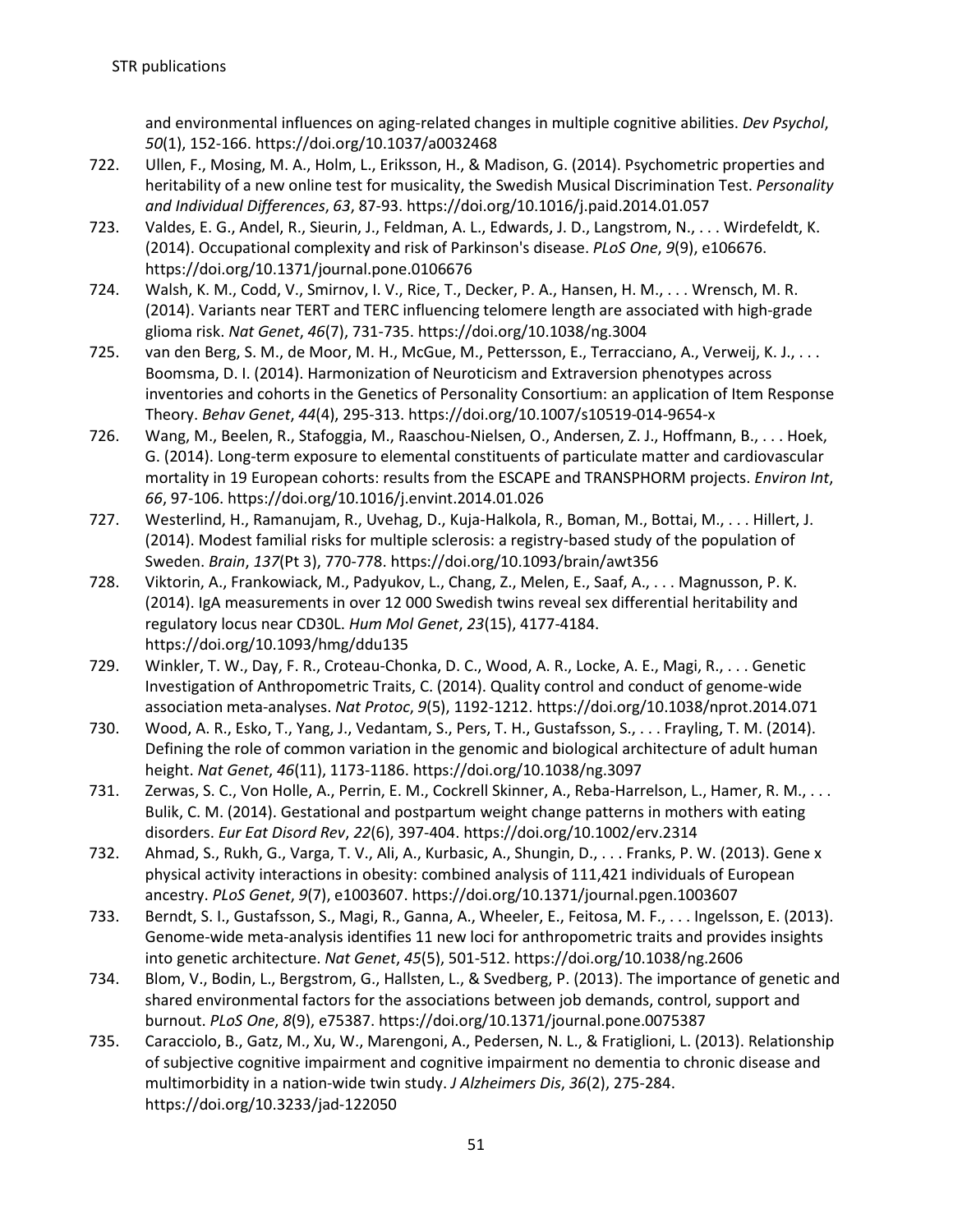- 736. Carlsson, S., Ahlbom, A., Lichtenstein, P., & Andersson, T. (2013). Shared genetic influence of BMI, physical activity and type 2 diabetes: a twin study. *Diabetologia*, *56*(5), 1031-1035. https://doi.org/10.1007/s00125-013-2859-3
- 737. Chang, Z., Lichtenstein, P., Asherson, P. J., & Larsson, H. (2013). Developmental twin study of attention problems: high heritabilities throughout development. *JAMA Psychiatry*, *70*(3), 311-318. https://doi.org/10.1001/jamapsychiatry.2013.287
- 738. Chen, D., Juko-Pecirep, I., Hammer, J., Ivansson, E., Enroth, S., Gustavsson, I., . . . Gyllensten, U. (2013). Genome-wide association study of susceptibility loci for cervical cancer. *J Natl Cancer Inst*, *105*(9), 624-633. https://doi.org/10.1093/jnci/djt051
- 739. Chereji, E., Gatz, M., Pedersen, N. L., & Prescott, C. A. (2013). Reexamining the association between fertility and longevity: testing the disposable soma theory in a modern human sample of twins. *J Gerontol A Biol Sci Med Sci*, *68*(5), 499-509. https://doi.org/10.1093/gerona/gls218
- 740. Codd, V., Nelson, C. P., Albrecht, E., Mangino, M., Deelen, J., Buxton, J. L., . . . Samani, N. J. (2013). Identification of seven loci affecting mean telomere length and their association with disease. *Nat Genet*, *45*(4), 422-427, 427e421-422. https://doi.org/10.1038/ng.2528
- 741. Conley, D., Rauscher, E., Dawes, C., Magnusson, P. K., & Siegal, M. L. (2013). Heritability and the equal environments assumption: evidence from multiple samples of misclassified twins. *Behav Genet*, *43*(5), 415-426. https://doi.org/10.1007/s10519-013-9602-1
- 742. Consortium, C. A. D., Deloukas, P., Kanoni, S., Willenborg, C., Farrall, M., Assimes, T. L., . . . Samani, N. J. (2013). Large-scale association analysis identifies new risk loci for coronary artery disease. *Nat Genet*, *45*(1), 25-33. https://doi.org/10.1038/ng.2480
- 743. Cousminer, D. L., Berry, D. J., Timpson, N. J., Ang, W., Thiering, E., Byrne, E. M., . . . Early Growth Genetics, C. (2013). Genome-wide association and longitudinal analyses reveal genetic loci linking pubertal height growth, pubertal timing and childhood adiposity. *Hum Mol Genet*, *22*(13), 2735- 2747. https://doi.org/10.1093/hmg/ddt104
- 744. Coyne, C. A., Langstrom, N., Lichtenstein, P., & D'Onofrio, B. M. (2013). The association between teenage motherhood and poor offspring outcomes: a national cohort study across 30 years. *Twin Res Hum Genet*, *16*(3), 679-689. https://doi.org/10.1017/thg.2013.23
- 745. Coyne, C. A., Langstrom, N., Rickert, M. E., Lichtenstein, P., & D'Onofrio, B. M. (2013). Maternal age at first birth and offspring criminality: using the children of twins design to test causal hypotheses. *Dev Psychopathol*, *25*(1), 17-35. https://doi.org/10.1017/s0954579412000879
- 746. Cross-Disorder Group of the Psychiatric Genomics, C., Lee, S. H., Ripke, S., Neale, B. M., Faraone, S. V., Purcell, S. M., . . . International Inflammatory Bowel Disease Genetics, C. (2013). Genetic relationship between five psychiatric disorders estimated from genome-wide SNPs. *Nat Genet*, *45*(9), 984-994. https://doi.org/10.1038/ng.2711
- 747. Dahl, A. K., Fauth, E. B., Ernsth-Bravell, M., Hassing, L. B., Ram, N., & Gerstof, D. (2013). Body mass index, change in body mass index, and survival in old and very old persons. *J Am Geriatr Soc*, *61*(4), 512-518. https://doi.org/10.1111/jgs.12158
- 748. Dahl, A. K., Hassing, L. B., Fransson, E. I., Gatz, M., Reynolds, C. A., & Pedersen, N. L. (2013). Body mass index across midlife and cognitive change in late life. *Int J Obes (Lond)*, *37*(2), 296-302. https://doi.org/10.1038/ijo.2012.37
- 749. den Hoed, M., Eijgelsheim, M., Esko, T., Brundel, B. J., Peal, D. S., Evans, D. M., . . . Loos, R. J. (2013). Identification of heart rate-associated loci and their effects on cardiac conduction and rhythm disorders. *Nat Genet*, *45*(6), 621-631. https://doi.org/10.1038/ng.2610
- 750. Do, R., Willer, C. J., Schmidt, E. M., Sengupta, S., Gao, C., Peloso, G. M., . . . Kathiresan, S. (2013). Common variants associated with plasma triglycerides and risk for coronary artery disease. *Nat Genet*, *45*(11), 1345-1352. https://doi.org/10.1038/ng.2795
- 751. Donahue, K. L., D'Onofrio, B. M., Lichtenstein, P., & Langstrom, N. (2013). Testing putative causal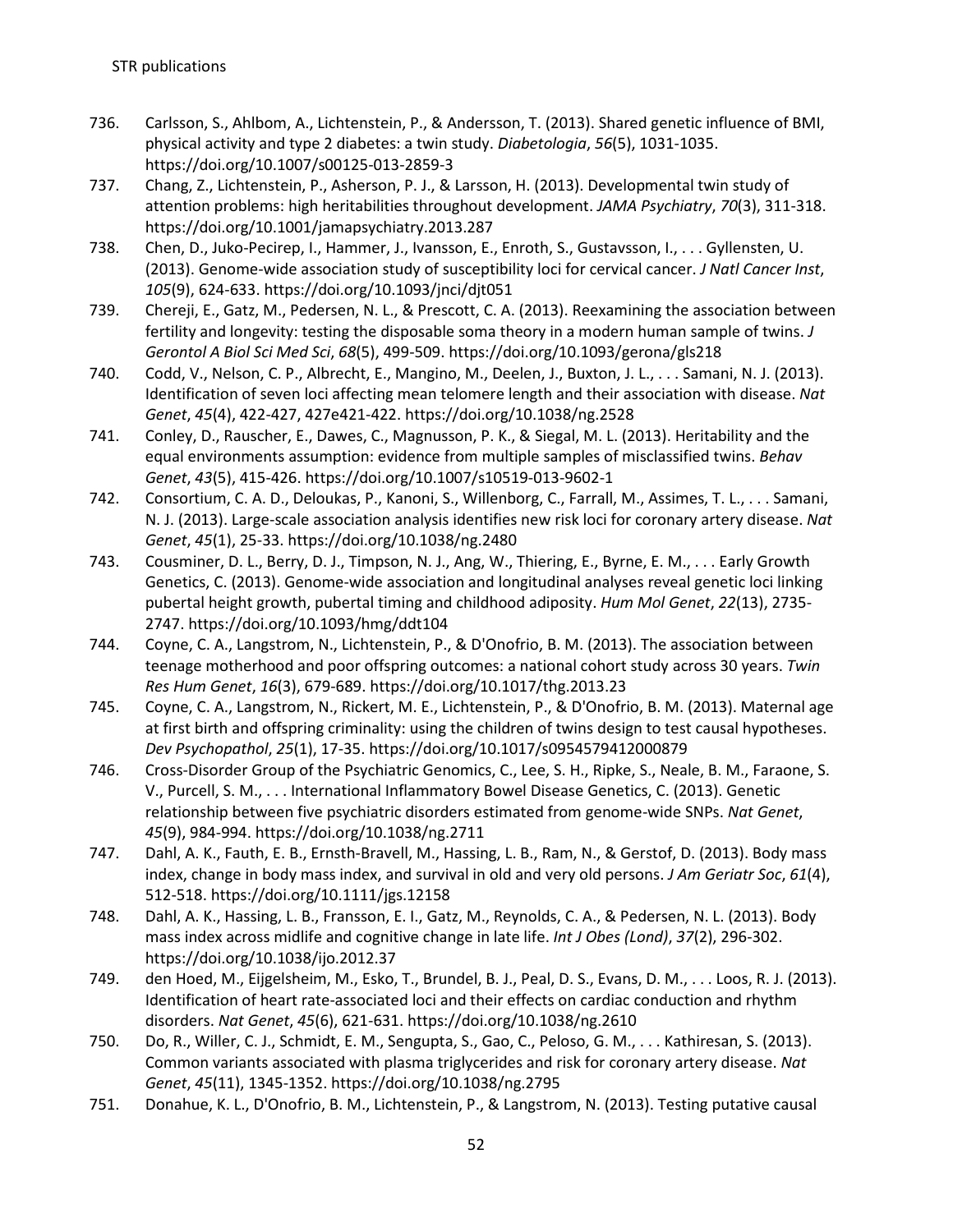associations of risk factors for early intercourse in the study of twin adults: genes and environment (STAGE). *Arch Sex Behav*, *42*(1), 35-44. https://doi.org/10.1007/s10508-012-9947-1

- 752. Donahue, K. L., Lichtenstein, P., Langstrom, N., & D'Onofrio, B. M. (2013). Why does early sexual intercourse predict subsequent maladjustment? Exploring potential familial confounds. *Health Psychol*, *32*(2), 180-189. https://doi.org/10.1037/a0028922
- 753. Donahue, K. L., Lichtenstein, P., Lundstrom, S., Anckarsater, H., Gumpert, C. H., Langstrom, N., . . . D'Onofrio, B. M. (2013). Childhood behavior problems and adolescent sexual risk behavior: familial confounding in the child and adolescent twin study in Sweden (CATSS). *J Adolesc Health*, *52*(5), 606- 612. https://doi.org/10.1016/j.jadohealth.2012.11.001
- 754. D'Onofrio, B. M., Lahey, B. B., Turkheimer, E., & Lichtenstein, P. (2013). Critical need for familybased, quasi-experimental designs in integrating genetic and social science research. *Am J Public Health*, *103 Suppl 1*, S46-55. https://doi.org/10.2105/ajph.2013.301252
- 755. Ek, W. E., Levine, D. M., D'Amato, M., Pedersen, N. L., Magnusson, P. K., Bresso, F., . . . investigators, B. s. (2013). Germline genetic contributions to risk for esophageal adenocarcinoma, Barrett's esophagus, and gastroesophageal reflux. *J Natl Cancer Inst*, *105*(22), 1711-1718. https://doi.org/10.1093/jnci/djt303
- 756. Fall, T., Hagg, S., Magi, R., Ploner, A., Fischer, K., Horikoshi, M., . . . Genomic Epidemiology, c. (2013). The role of adiposity in cardiometabolic traits: a Mendelian randomization analysis. *PLoS Med*, *10*(6), e1001474. https://doi.org/10.1371/journal.pmed.1001474
- 757. Finkel, D., Reynolds, C. A., Emery, C. F., & Pedersen, N. L. (2013). Genetic and environmental variation in lung function drives subsequent variation in aging of fluid intelligence. *Behav Genet*, *43*(4), 274-285. https://doi.org/10.1007/s10519-013-9600-3
- 758. Ganna, A., Magnusson, P. K., Pedersen, N. L., de Faire, U., Reilly, M., Arnlov, J., . . . Ingelsson, E. (2013). Multilocus genetic risk scores for coronary heart disease prediction. *Arterioscler Thromb Vasc Biol*, *33*(9), 2267-2272. https://doi.org/10.1161/atvbaha.113.301218
- 759. Ganna, A., Ortega-Alonso, A., Havulinna, A., Salomaa, V., Kaprio, J., Pedersen, N. L., . . . Magnusson, P. K. (2013). Utilizing twins as controls for non-twin case-materials in genome wide association studies. *PLoS One*, *8*(12), e83101. https://doi.org/10.1371/journal.pone.0083101
- 760. Ganna, A., Rivadeneira, F., Hofman, A., Uitterlinden, A. G., Magnusson, P. K., Pedersen, N. L., . . . Tiemeier, H. (2013). Genetic determinants of mortality. Can findings from genome-wide association studies explain variation in human mortality? *Hum Genet*, *132*(5), 553-561. https://doi.org/10.1007/s00439-013-1267-6
- 761. Gatz, M., & Pedersen, N. L. (2013). Study of Dementia in Swedish Twins. *Twin Res Hum Genet*, *16*(1), 313-316. https://doi.org/10.1017/thg.2012.68
- 762. Global Lipids Genetics, C., Willer, C. J., Schmidt, E. M., Sengupta, S., Peloso, G. M., Gustafsson, S., . . . Abecasis, G. R. (2013). Discovery and refinement of loci associated with lipid levels. *Nat Genet*, *45*(11), 1274-1283. https://doi.org/10.1038/ng.2797
- 763. Granic, A., Andel, R., Dahl, A. K., Gatz, M., & Pedersen, N. L. (2013). Midlife dietary patterns and mortality in the population-based study of Swedish twins. *J Epidemiol Community Health*, *67*(7), 578-586. https://doi.org/10.1136/jech-2012-201780
- 764. Gregg, J. J., Fiske, A., & Gatz, M. (2013). Physicians' detection of late-life depression: the roles of dysphoria and cognitive impairment. *Aging Ment Health*, *17*(8), 1030-1036. https://doi.org/10.1080/13607863.2013.805403
- 765. Havland, I., Lundholm, C., Lichtenstein, P., Neiderhiser, J. M., Ganiban, J. M., Spotts, E. L., . . . Almqvist, C. (2013). The observed association between maternal anxiety and adolescent asthma: children of twin design suggest familial effects. *PLoS One*, *8*(6), e66040. https://doi.org/10.1371/journal.pone.0066040
- 766. Hemani, G., Yang, J., Vinkhuyzen, A., Powell, J. E., Willemsen, G., Hottenga, J. J., . . . Visscher, P. M.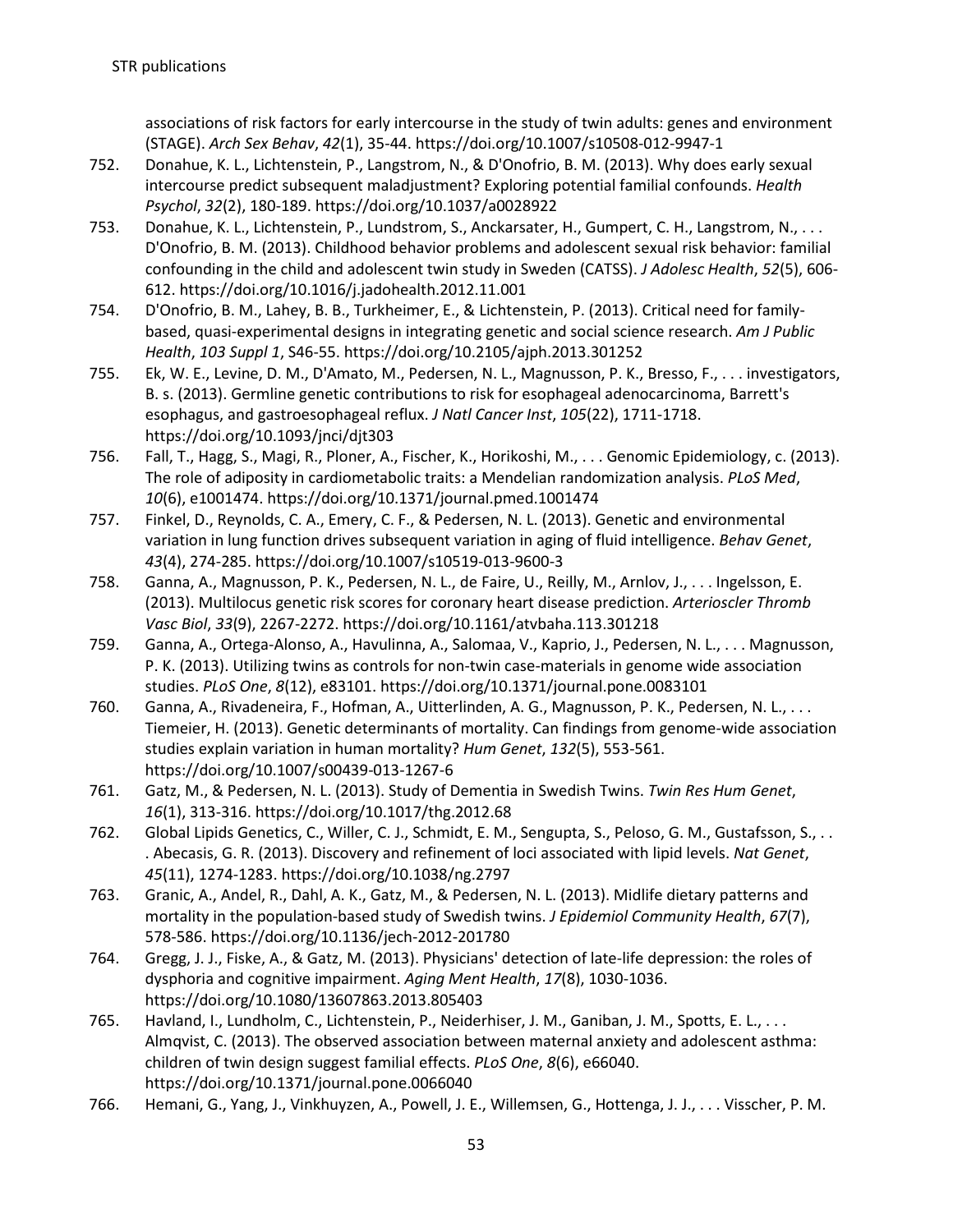(2013). Inference of the genetic architecture underlying BMI and height with the use of 20,240 sibling pairs. *Am J Hum Genet*, *93*(5), 865-875. https://doi.org/10.1016/j.ajhg.2013.10.005

- 767. Hong, M. G., Karlsson, R., Magnusson, P. K., Lewis, M. R., Isaacs, W., Zheng, L. S., . . . Prince, J. A. (2013). A genome-wide assessment of variability in human serum metabolism. *Hum Mutat*, *34*(3), 515-524. https://doi.org/10.1002/humu.22267
- 768. Ivanov, V. Z., Mataix-Cols, D., Serlachius, E., Lichtenstein, P., Anckarsater, H., Chang, Z., . . . Ruck, C. (2013). Prevalence, comorbidity and heritability of hoarding symptoms in adolescence: a population based twin study in 15-year olds. *PLoS One*, *8*(7), e69140. https://doi.org/10.1371/journal.pone.0069140
- 769. Jernelov, S., Lekander, M., Almqvist, C., Axelsson, J., & Larsson, H. (2013). Development of atopic disease and disturbed sleep in childhood and adolescence--a longitudinal population-based study. *Clin Exp Allergy*, *43*(5), 552-559. https://doi.org/10.1111/cea.12087
- 770. Karlsson, R., Andreassen, K. E., Kristiansen, W., Aschim, E. L., Bremnes, R. M., Dahl, O., . . . Wiklund, F. (2013). Investigation of six testicular germ cell tumor susceptibility genes suggests a parent-oforigin effect in SPRY4. *Hum Mol Genet*, *22*(16), 3373-3380. https://doi.org/10.1093/hmg/ddt188
- 771. Kendler, K. S., Patrick, C. J., Larsson, H., Gardner, C. O., & Lichtenstein, P. (2013). Genetic and environmental risk factors in males for self-report externalizing traits in mid-adolescence and criminal behavior through young adulthood. *Psychol Med*, *43*(10), 2161-2168. https://doi.org/10.1017/s003329171300007x
- 772. Kuhn, H. G., Aberg, M. A., Waern, M., Nyberg, J., Nilsson, M., Pedersen, N. L., . . . Toren, K. (2013). Authors' reply. *Br J Psychiatry*, *202*(4), 311. https://doi.org/10.1192/bjp.202.4.311
- 773. Larson, T., Lundstrom, S., Nilsson, T., Selinus, E. N., Rastam, M., Lichtenstein, P., . . . Kerekes, N. (2013). Predictive properties of the A-TAC inventory when screening for childhood-onset neurodevelopmental problems in a population-based sample. *BMC Psychiatry*, *13*, 233. https://doi.org/10.1186/1471-244x-13-233
- 774. Larsson, H., Asherson, P., Chang, Z., Ljung, T., Friedrichs, B., Larsson, J. O., . . . Lichtenstein, P. (2013). Genetic and environmental influences on adult attention deficit hyperactivity disorder symptoms: a large Swedish population-based study of twins. *Psychol Med*, *43*(1), 197-207. https://doi.org/10.1017/s0033291712001067
- 775. Magnusson, P. K., Almqvist, C., Rahman, I., Ganna, A., Viktorin, A., Walum, H., . . . Lichtenstein, P. (2013). The Swedish Twin Registry: establishment of a biobank and other recent developments. *Twin Res Hum Genet*, *16*(1), 317-329. https://doi.org/10.1017/thg.2012.104
- 776. Major Depressive Disorder Working Group of the Psychiatric, G. C., Ripke, S., Wray, N. R., Lewis, C. M., Hamilton, S. P., Weissman, M. M., . . . Sullivan, P. F. (2013). A mega-analysis of genome-wide association studies for major depressive disorder. *Mol Psychiatry*, *18*(4), 497-511. https://doi.org/10.1038/mp.2012.21
- 777. Mataix-Cols, D., Boman, M., Monzani, B., Ruck, C., Serlachius, E., Langstrom, N., . . . Lichtenstein, P. (2013). Population-based, multigenerational family clustering study of obsessive-compulsive disorder. *JAMA Psychiatry*, *70*(7), 709-717. https://doi.org/10.1001/jamapsychiatry.2013.3
- 778. Merwood, A., Asherson, P., & Larsson, H. (2013). Genetic associations between the ADHD symptom dimensions and Cloninger's temperament dimensions in adult twins. *Eur Neuropsychopharmacol*, *23*(6), 416-425. https://doi.org/10.1016/j.euroneuro.2012.10.003
- 779. Molero, Y., Gumpert, C., Serlachius, E., Lichtenstein, P., Walum, H., Johansson, D., . . . Halldner, L. (2013). A study of the possible association between adenosine A2A receptor gene polymorphisms and attention-deficit hyperactivity disorder traits. *Genes Brain Behav*, *12*(3), 305-310. https://doi.org/10.1111/gbb.12015
- 780. Nordstrom, P., Sievanen, H., Gustafson, Y., Pedersen, N. L., & Nordstrom, A. (2013). High physical fitness in young adulthood reduces the risk of fractures later in life in men: a nationwide cohort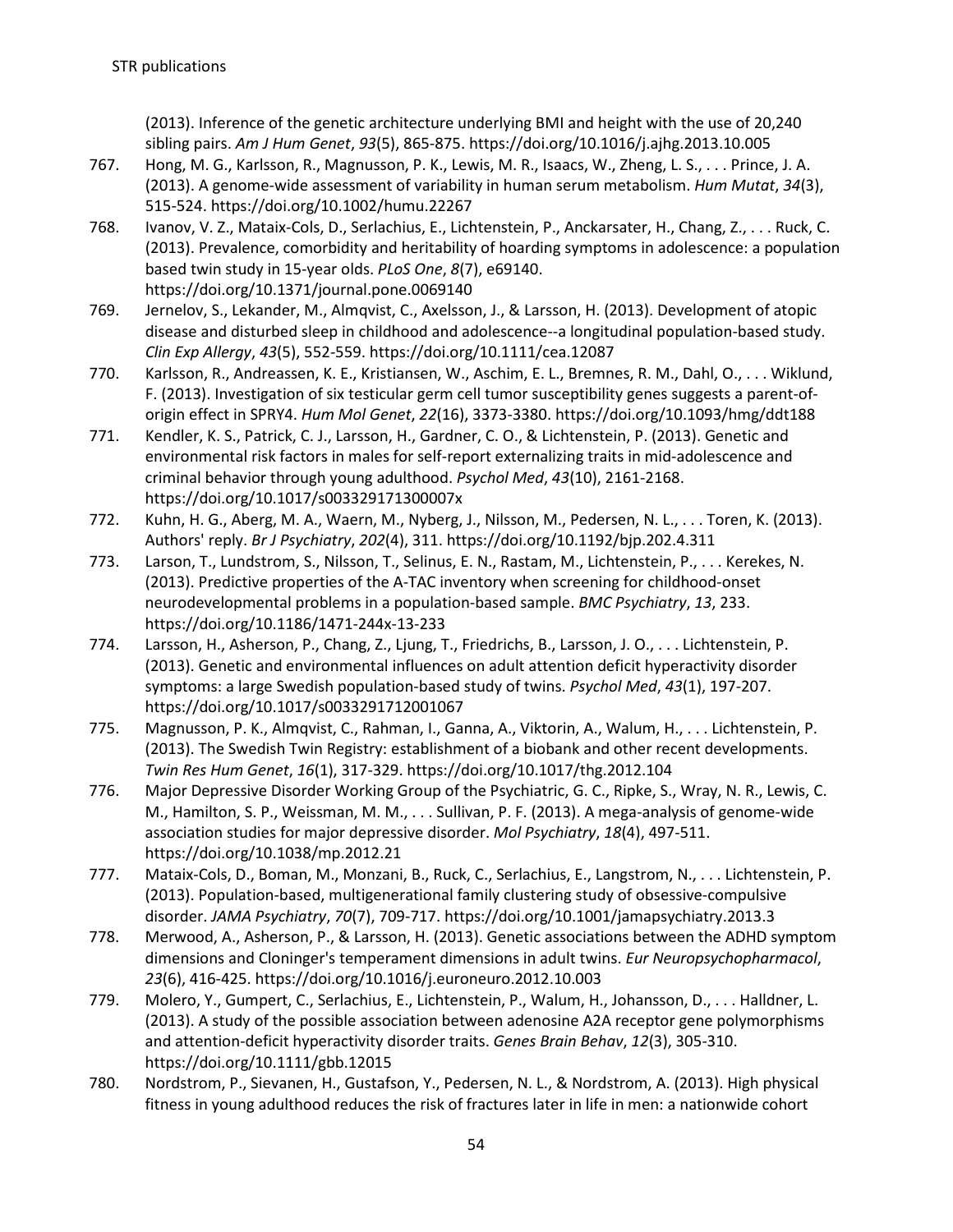study. *J Bone Miner Res*, *28*(5), 1061-1067. https://doi.org/10.1002/jbmr.1829

- 781. Peat, C. M., Huang, L., Thornton, L. M., Von Holle, A. F., Trace, S. E., Lichtenstein, P., . . . Bulik, C. M. (2013). Binge eating, body mass index, and gastrointestinal symptoms. *J Psychosom Res*, *75*(5), 456- 461. https://doi.org/10.1016/j.jpsychores.2013.08.009
- 782. Pedersen, N. L., Christensen, K., Dahl, A. K., Finkel, D., Franz, C. E., Gatz, M., . . . Reynolds, C. A. (2013). IGEMS: the consortium on Interplay of Genes and Environment across Multiple Studies. *Twin Res Hum Genet*, *16*(1), 481-489. https://doi.org/10.1017/thg.2012.110
- 783. Pettersson, E., Anckarsater, H., Gillberg, C., & Lichtenstein, P. (2013). Different neurodevelopmental symptoms have a common genetic etiology. *J Child Psychol Psychiatry*, *54*(12), 1356-1365. https://doi.org/10.1111/jcpp.12113
- 784. Pisetsky, E. M., Thornton, L. M., Lichtenstein, P., Pedersen, N. L., & Bulik, C. M. (2013). Suicide attempts in women with eating disorders. *J Abnorm Psychol*, *122*(4), 1042-1056. https://doi.org/10.1037/a0034902
- 785. Raaschou-Nielsen, O., Andersen, Z. J., Beelen, R., Samoli, E., Stafoggia, M., Weinmayr, G., . . . Hoek, G. (2013). Air pollution and lung cancer incidence in 17 European cohorts: prospective analyses from the European Study of Cohorts for Air Pollution Effects (ESCAPE). *Lancet Oncol*, *14*(9), 813- 822. https://doi.org/10.1016/s1470-2045(13)70279-1
- 786. Rahman, I., Humphreys, K., Bennet, A. M., Ingelsson, E., Pedersen, N. L., & Magnusson, P. K. (2013). Clinical depression, antidepressant use and risk of future cardiovascular disease. *Eur J Epidemiol*, *28*(7), 589-595. https://doi.org/10.1007/s10654-013-9821-z
- 787. Randall, J. C., Winkler, T. W., Kutalik, Z., Berndt, S. I., Jackson, A. U., Monda, K. L., . . . Heid, I. M. (2013). Sex-stratified genome-wide association studies including 270,000 individuals show sexual dimorphism in genetic loci for anthropometric traits. *PLoS Genet*, *9*(6), e1003500. https://doi.org/10.1371/journal.pgen.1003500
- 788. Rastam, M., Taljemark, J., Tajnia, A., Lundstrom, S., Gustafsson, P., Lichtenstein, P., . . . Kerekes, N. (2013). Eating problems and overlap with ADHD and autism spectrum disorders in a nationwide twin study of 9- and 12-year-old children. *ScientificWorldJournal*, *2013*, 315429. https://doi.org/10.1155/2013/315429
- 789. Razzaghian, H. R., Forsberg, L. A., Prakash, K. R., Przerada, S., Paprocka, H., Zywicka, A., . . . Dumanski, J. P. (2013). Post-zygotic and inter-individual structural genetic variation in a presumptive enhancer element of the locus between the IL10Rbeta and IFNAR1 genes. *PLoS One*, *8*(9), e67752. https://doi.org/10.1371/journal.pone.0067752
- 790. Reynolds, C. A., Zavala, C., Gatz, M., Vie, L., Johansson, B., Malmberg, B., . . . Pedersen, N. L. (2013). Sortilin receptor 1 predicts longitudinal cognitive change. *Neurobiol Aging*, *34*(6), 1710 e1711-1718. https://doi.org/10.1016/j.neurobiolaging.2012.12.006
- 791. Rietveld, C. A., Cesarini, D., Benjamin, D. J., Koellinger, P. D., De Neve, J. E., Tiemeier, H., . . . Bartels, M. (2013). Molecular genetics and subjective well-being. *Proc Natl Acad Sci U S A*, *110*(24), 9692- 9697. https://doi.org/10.1073/pnas.1222171110
- 792. Rietveld, C. A., Medland, S. E., Derringer, J., Yang, J., Esko, T., Martin, N. W., . . . Koellinger, P. D. (2013). GWAS of 126,559 individuals identifies genetic variants associated with educational attainment. *Science*, *340*(6139), 1467-1471. https://doi.org/10.1126/science.1235488
- 793. Ropponen, A., Samuelsson, A., Alexanderson, K., & Svedberg, P. (2013). Register-based data of psychosocial working conditions and occupational groups as predictors of disability pension due to musculoskeletal diagnoses: a prospective cohort study of 24,543 Swedish twins. *BMC Musculoskelet Disord*, *14*, 268. https://doi.org/10.1186/1471-2474-14-268
- 794. Samuelsson, A., Ropponen, A., Alexanderson, K., & Svedberg, P. (2013). A prospective cohort study of disability pension due to mental diagnoses: the importance of health factors and behaviors. *BMC Public Health*, *13*, 621. https://doi.org/10.1186/1471-2458-13-621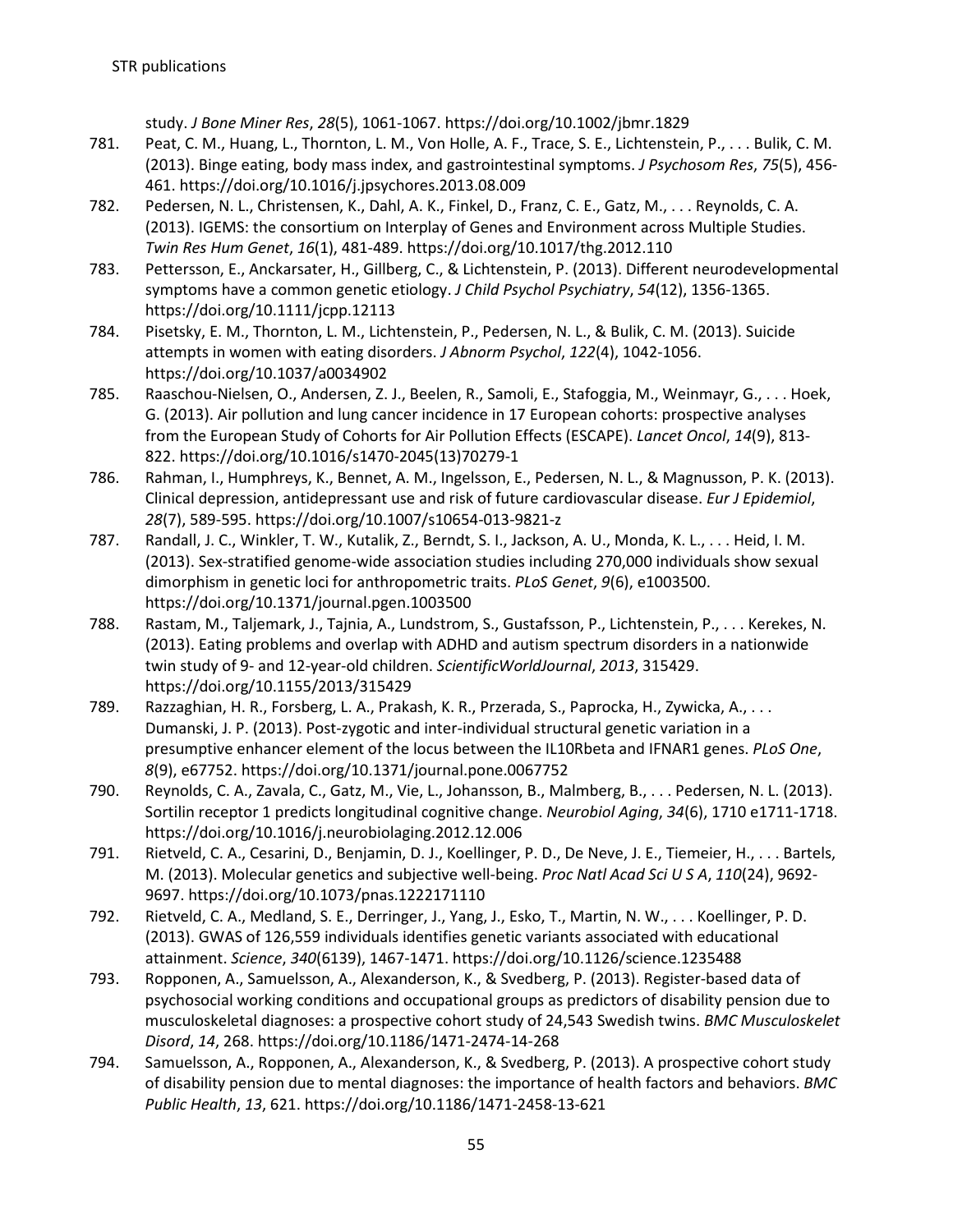- 795. Samuelsson, A., Ropponen, A., Alexanderson, K., & Svedberg, P. (2013). Psychosocial working conditions, occupational groups, and risk of disability pension due to mental diagnoses: a cohort study of 43,000 Swedish twins. *Scand J Work Environ Health*, *39*(4), 351-360. https://doi.org/10.5271/sjweh.3338
- 796. Silventoinen, K., Myrskyla, M., Tynelius, P., Yokoyama, Y., & Rasmussen, F. (2013). Social modifications of the multiple birth effect on IQ and body size: a population-based study of young adult males. *Paediatr Perinat Epidemiol*, *27*(4), 380-387. https://doi.org/10.1111/ppe.12054
- 797. Sjolander, A., Lichtenstein, P., Larsson, H., & Pawitan, Y. (2013). Between-within models for survival analysis. *Stat Med*, *32*(18), 3067-3076. https://doi.org/10.1002/sim.5767
- 798. Song, C., Pedersen, N. L., Reynolds, C. A., Sabater-Lleal, M., Kanoni, S., Willenborg, C., . . . Ingelsson, E. (2013). Genetic variants from lipid-related pathways and risk for incident myocardial infarction. *PLoS One*, *8*(3), e60454. https://doi.org/10.1371/journal.pone.0060454
- 799. Stephens, S. H., Hartz, S. M., Hoft, N. R., Saccone, N. L., Corley, R. C., Hewitt, J. K., . . . Ehringer, M. A. (2013). Distinct loci in the CHRNA5/CHRNA3/CHRNB4 gene cluster are associated with onset of regular smoking. *Genet Epidemiol*, *37*(8), 846-859. https://doi.org/10.1002/gepi.21760
- 800. Tettamanti, G., Altman, D., Iliadou, A. N., Bellocco, R., & Pedersen, N. L. (2013). Depression, neuroticism, and urinary incontinence in premenopausal women: a nationwide twin study. *Twin Res Hum Genet*, *16*(5), 977-984. https://doi.org/10.1017/thg.2013.60
- 801. Tettamanti, G., Iliadou, A. N., Pedersen, N. L., Bellocco, R., & Altman, D. (2013). Association between gestational diabetes mellitus and subsequent overactive bladder among premenopausal female twins. *BJOG*, *120*(10), 1289-1295. https://doi.org/10.1111/1471-0528.12253
- 802. Trace, S. E., Thornton, L. M., Baker, J. H., Root, T. L., Janson, L. E., Lichtenstein, P., . . . Bulik, C. M. (2013). A behavioral-genetic investigation of bulimia nervosa and its relationship with alcohol use disorder. *Psychiatry Res*, *208*(3), 232-237. https://doi.org/10.1016/j.psychres.2013.04.030
- 803. Wagner, H., Melhus, H., Pedersen, N. L., & Michaelsson, K. (2013). Genetic influence on bone phenotypes and body composition: a Swedish twin study. *J Bone Miner Metab*, *31*(6), 681-689. https://doi.org/10.1007/s00774-013-0455-8
- 804. Walum, H., Larsson, H., Westberg, L., Lichtenstein, P., & Magnusson, P. K. (2013). Sex differences in jealousy: a population-based twin study in Sweden. *Twin Res Hum Genet*, *16*(5), 941-947. https://doi.org/10.1017/thg.2013.57
- 805. van der Loos, M. J., Rietveld, C. A., Eklund, N., Koellinger, P. D., Rivadeneira, F., Abecasis, G. R., . . . Thurik, A. R. (2013). The molecular genetic architecture of self-employment. *PLoS One*, *8*(4), e60542. https://doi.org/10.1371/journal.pone.0060542
- 806. van der Pas, S., Castell, M. V., Cooper, C., Denkinger, M., Dennison, E. M., Edwards, M. H., . . . Deeg, D. J. (2013). European project on osteoarthritis: design of a six-cohort study on the personal and societal burden of osteoarthritis in an older European population. *BMC Musculoskelet Disord*, *14*, 138. https://doi.org/10.1186/1471-2474-14-138
- 807. Wichers, M., Gardner, C., Maes, H. H., Lichtenstein, P., Larsson, H., & Kendler, K. S. (2013). Genetic innovation and stability in externalizing problem behavior across development: a multi-informant twin study. *Behav Genet*, *43*(3), 191-201. https://doi.org/10.1007/s10519-013-9586-x
- 808. Yaghootkar, H., Lamina, C., Scott, R. A., Dastani, Z., Hivert, M. F., Warren, L. L., . . . Frayling, T. M. (2013). Mendelian randomization studies do not support a causal role for reduced circulating adiponectin levels in insulin resistance and type 2 diabetes. *Diabetes*, *62*(10), 3589-3598. https://doi.org/10.2337/db13-0128
- 809. York, T. P., Eaves, L. J., Lichtenstein, P., Neale, M. C., Svensson, A., Latendresse, S., . . . Strauss, J. F., 3rd. (2013). Fetal and maternal genes' influence on gestational age in a quantitative genetic analysis of 244,000 Swedish births. *Am J Epidemiol*, *178*(4), 543-550. https://doi.org/10.1093/aje/kwt005
- 810. Zabor, E. C., Li, Y., Thornton, L. M., Shuman, M. R., Bulik, C. M., Lichtenstein, P., . . . Furberg, H.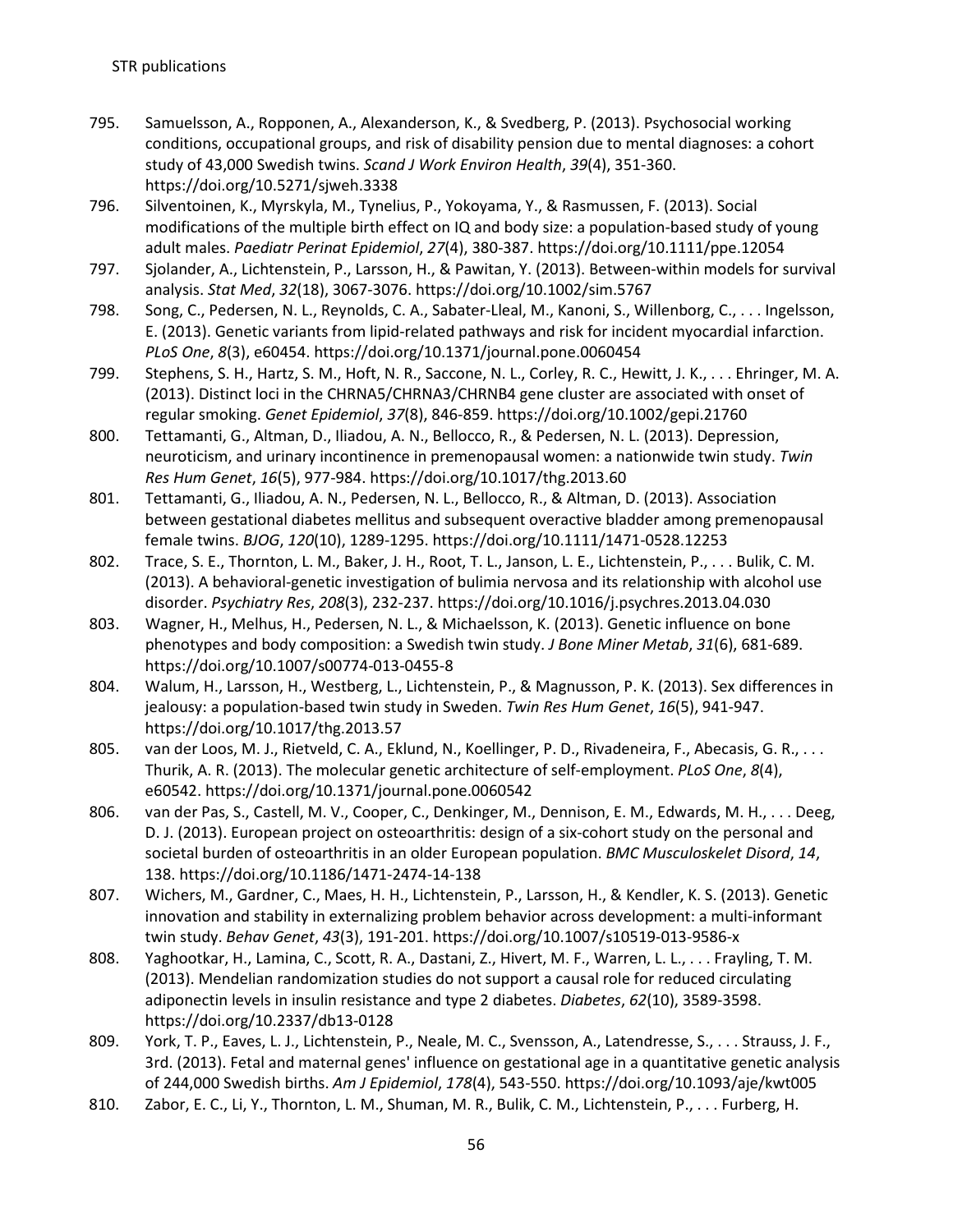(2013). Initial reactions to tobacco use and risk of future regular use. *Nicotine Tob Res*, *15*(2), 509- 517. https://doi.org/10.1093/ntr/nts180

- 811. Zettergren, A., Jonsson, L., Johansson, D., Melke, J., Lundstrom, S., Anckarsater, H., . . . Westberg, L. (2013). Associations between polymorphisms in sex steroid related genes and autistic-like traits. *Psychoneuroendocrinology*, *38*(11), 2575-2584. https://doi.org/10.1016/j.psyneuen.2013.06.004
- 812. Zhulina, Y., Hahn-Stromberg, V., Shamikh, A., Peterson, C. G., Gustavsson, A., Nyhlin, N., . . . Halfvarson, J. (2013). Subclinical inflammation with increased neutrophil activity in healthy twin siblings reflect environmental influence in the pathogenesis of inflammatory bowel disease. *Inflamm Bowel Dis*, *19*(8), 1725-1731. https://doi.org/10.1097/MIB.0b013e318281f2d3
- 813. Aberg, M. A., Waern, M., Nyberg, J., Pedersen, N. L., Bergh, Y., Aberg, N. D., . . . Toren, K. (2012). Cardiovascular fitness in males at age 18 and risk of serious depression in adulthood: Swedish prospective population-based study. *Br J Psychiatry*, *201*(5), 352-359. https://doi.org/10.1192/bjp.bp.111.103416
- 814. Andel, R., Crowe, M., Hahn, E. A., Mortimer, J. A., Pedersen, N. L., Fratiglioni, L., . . . Gatz, M. (2012). Work-related stress may increase the risk of vascular dementia. *J Am Geriatr Soc*, *60*(1), 60-67. https://doi.org/10.1111/j.1532-5415.2011.03777.x
- 815. Baker, J. H., Thornton, L. M., Bulik, C. M., Kendler, K. S., & Lichtenstein, P. (2012). Shared genetic effects between age at menarche and disordered eating. *J Adolesc Health*, *51*(5), 491-496. https://doi.org/10.1016/j.jadohealth.2012.02.013
- 816. Baker, J. H., Thornton, L. M., Lichtenstein, P., & Bulik, C. M. (2012). Pubertal development predicts eating behaviors in adolescence. *Int J Eat Disord*, *45*(7), 819-826. https://doi.org/10.1002/eat.22022
- 817. Benjamin, D. J., Cesarini, D., Chabris, C. F., Glaeser, E. L., Laibson, D. I., Guethnason, V., . . . Lichtenstein, P. (2012). The Promises and Pitfalls of Genoeconomics\*. *Annu Rev Econom*, *4*, 627- 662. https://doi.org/10.1146/annurev-economics-080511-110939
- 818. Benjamin, D. J., Cesarini, D., van der Loos, M. J., Dawes, C. T., Koellinger, P. D., Magnusson, P. K., ... Visscher, P. M. (2012). The genetic architecture of economic and political preferences. *Proc Natl Acad Sci U S A*, *109*(21), 8026-8031. https://doi.org/10.1073/pnas.1120666109
- 819. Billings, L. K., Hsu, Y. H., Ackerman, R. J., Dupuis, J., Voight, B. F., Rasmussen-Torvik, L. J., . . . Florez, J. C. (2012). Impact of common variation in bone-related genes on type 2 diabetes and related traits. *Diabetes*, *61*(8), 2176-2186. https://doi.org/10.2337/db11-1515
- 820. Blom, V., Bergstrom, G., Hallsten, L., Bodin, L., & Svedberg, P. (2012). Genetic susceptibility to burnout in a Swedish twin cohort. *Eur J Epidemiol*, *27*(3), 225-231. https://doi.org/10.1007/s10654- 012-9661-2
- 821. Burt, S. A., Larsson, H., Lichtenstein, P., & Klump, K. L. (2012). Additional evidence against shared environmental contributions to attention-deficit/hyperactivity problems. *Behav Genet*, *42*(5), 711- 721. https://doi.org/10.1007/s10519-012-9545-y
- 822. Caracciolo, B., Gatz, M., Xu, W., Pedersen, N. L., & Fratiglioni, L. (2012). Differential distribution of subjective and objective cognitive impairment in the population: a nation-wide twin-study. *J Alzheimers Dis*, *29*(2), 393-403. https://doi.org/10.3233/jad-2011-111904
- 823. Chang, Z., Lichtenstein, P., & Larsson, H. (2012). The effects of childhood ADHD symptoms on earlyonset substance use: a Swedish twin study. *J Abnorm Child Psychol*, *40*(3), 425-435. https://doi.org/10.1007/s10802-011-9575-6
- 824. Class, Q. A., D'Onofrio, B. M., Singh, A. L., Ganiban, J. M., Spotts, E. L., Lichtenstein, P., ... Neiderhiser, J. M. (2012). Current parental depression and offspring perceived self-competence: a quasi-experimental examination. *Behav Genet*, *42*(5), 787-797. https://doi.org/10.1007/s10519- 012-9550-1
- 825. Dastani, Z., Hivert, M. F., Timpson, N., Perry, J. R., Yuan, X., Scott, R. A., . . . Kathiresan, S. (2012). Novel loci for adiponectin levels and their influence on type 2 diabetes and metabolic traits: a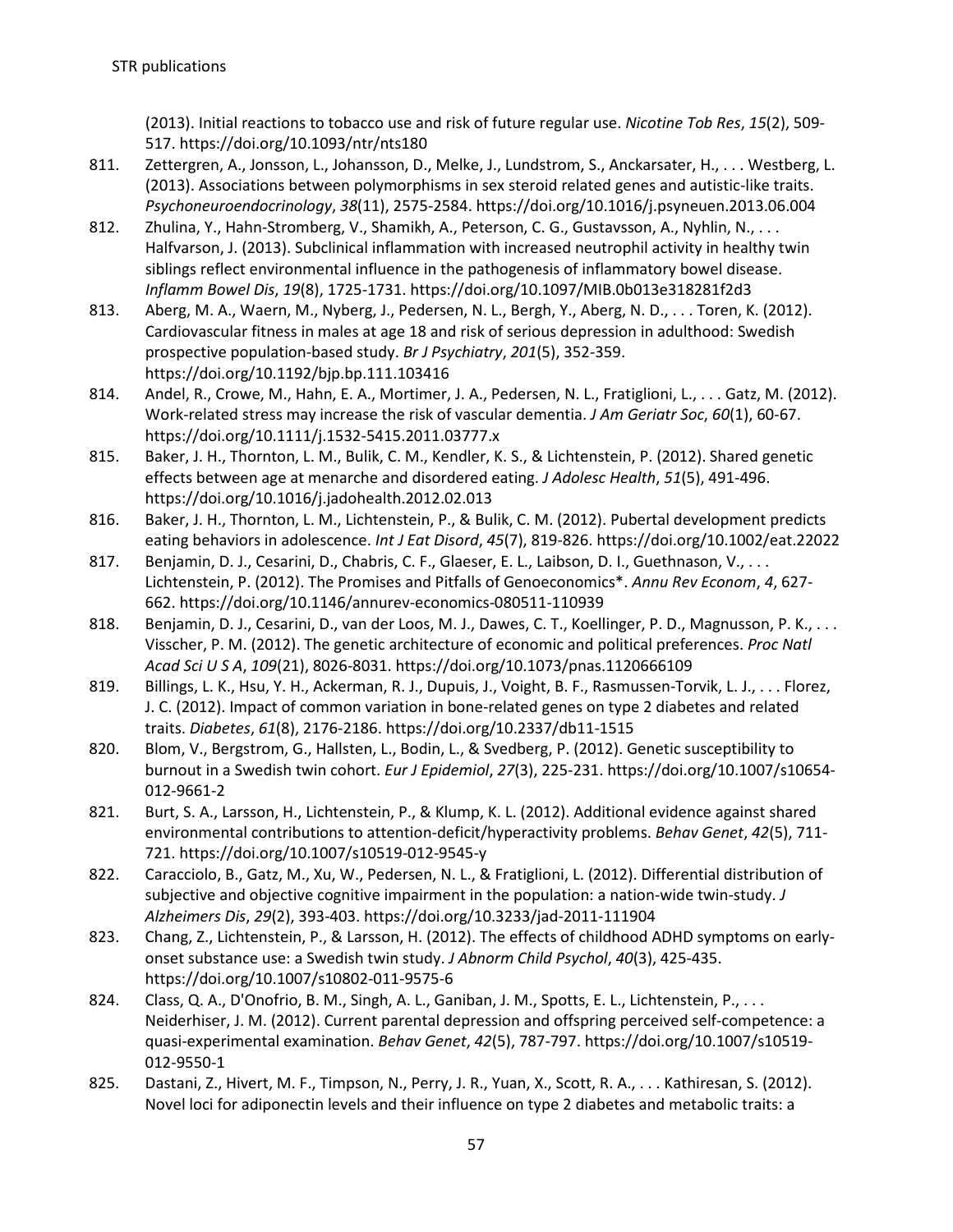multi-ethnic meta-analysis of 45,891 individuals. *PLoS Genet*, *8*(3), e1002607. https://doi.org/10.1371/journal.pgen.1002607

- 826. Dellava, J. E., Lichtenstein, P., & Kendler, K. S. (2012). Genetic variance of body mass index from childhood to early adulthood. *Behav Genet*, *42*(1), 86-95. https://doi.org/10.1007/s10519-011- 9486-x
- 827. Dubois, L., Ohm Kyvik, K., Girard, M., Tatone-Tokuda, F., Perusse, D., Hjelmborg, J., . . . Martin, N. G. (2012). Genetic and environmental contributions to weight, height, and BMI from birth to 19 years of age: an international study of over 12,000 twin pairs. *PLoS One*, *7*(2), e30153. https://doi.org/10.1371/journal.pone.0030153
- 828. Ekberg, S., Ploner, A., de Faire, U., Pedersen, N. L., & Bennet, A. M. (2012). Familial effects on survival after myocardial infarction: a registry-based sib-pair study. *Eur J Epidemiol*, *27*(12), 911- 914. https://doi.org/10.1007/s10654-012-9741-3
- 829. Emery, C. F., Finkel, D., & Pedersen, N. L. (2012). Pulmonary function as a cause of cognitive aging. *Psychol Sci*, *23*(9), 1024-1032. https://doi.org/10.1177/0956797612439422
- 830. Feldman, A. L., Johansson, A. L., Gatz, M., Flensburg, M., Petzinger, G. M., Widner, H., . . . Wirdefeldt, K. (2012). Accuracy and sensitivity of Parkinsonian disorder diagnoses in two Swedish national health registers. *Neuroepidemiology*, *38*(3), 186-193. https://doi.org/10.1159/000336356
- 831. Forsberg, L. A., Rasi, C., Razzaghian, H. R., Pakalapati, G., Waite, L., Thilbeault, K. S., . . . Dumanski, J. P. (2012). Age-related somatic structural changes in the nuclear genome of human blood cells. *Am J Hum Genet*, *90*(2), 217-228. https://doi.org/10.1016/j.ajhg.2011.12.009
- 832. Forsman, M., & Langstrom, N. (2012). Child maltreatment and adult violent offending: populationbased twin study addressing the 'cycle of violence' hypothesis. *Psychol Med*, *42*(9), 1977-1983. https://doi.org/10.1017/s0033291711003060
- 833. Fox, C. S., Liu, Y., White, C. C., Feitosa, M., Smith, A. V., Heard-Costa, N., . . . Borecki, I. B. (2012). Genome-wide association for abdominal subcutaneous and visceral adipose reveals a novel locus for visceral fat in women. *PLoS Genet*, *8*(5), e1002695. https://doi.org/10.1371/journal.pgen.1002695
- 834. Friedrichs, B., Igl, W., Larsson, H., & Larsson, J. O. (2012). Coexisting psychiatric problems and stressful life events in adults with symptoms of ADHD--a large Swedish population-based study of twins. *J Atten Disord*, *16*(1), 13-22. https://doi.org/10.1177/1087054710376909
- 835. Frisell, T., Pawitan, Y., Langstrom, N., & Lichtenstein, P. (2012). Heritability, assortative mating and gender differences in violent crime: results from a total population sample using twin, adoption, and sibling models. *Behav Genet*, *42*(1), 3-18. https://doi.org/10.1007/s10519-011-9483-0
- 836. Ganna, A., Reilly, M., de Faire, U., Pedersen, N., Magnusson, P., & Ingelsson, E. (2012). Risk prediction measures for case-cohort and nested case-control designs: an application to cardiovascular disease. *Am J Epidemiol*, *175*(7), 715-724. https://doi.org/10.1093/aje/kwr374
- 837. Granlund, J., Svensson, T., Olen, O., Hjern, F., Pedersen, N. L., Magnusson, P. K., . . . Schmidt, P. T. (2012). The genetic influence on diverticular disease--a twin study. *Aliment Pharmacol Ther*, *35*(9), 1103-1107. https://doi.org/10.1111/j.1365-2036.2012.05069.x
- 838. Hansson, J., Galanti, M. R., Hergens, M. P., Fredlund, P., Ahlbom, A., Alfredsson, L., . . . Magnusson, C. (2012). Use of snus and acute myocardial infarction: pooled analysis of eight prospective observational studies. *Eur J Epidemiol*, *27*(10), 771-779. https://doi.org/10.1007/s10654-012-9704- 8
- 839. Hong, M. G., Reynolds, C. A., Feldman, A. L., Kallin, M., Lambert, J. C., Amouyel, P., . . . Prince, J. A. (2012). Genome-wide and gene-based association implicates FRMD6 in Alzheimer disease. *Hum Mutat*, *33*(3), 521-529. https://doi.org/10.1002/humu.22009
- 840. Kiryluk, K., Li, Y., Sanna-Cherchi, S., Rohanizadegan, M., Suzuki, H., Eitner, F., . . . Gharavi, A. G. (2012). Geographic differences in genetic susceptibility to IgA nephropathy: GWAS replication study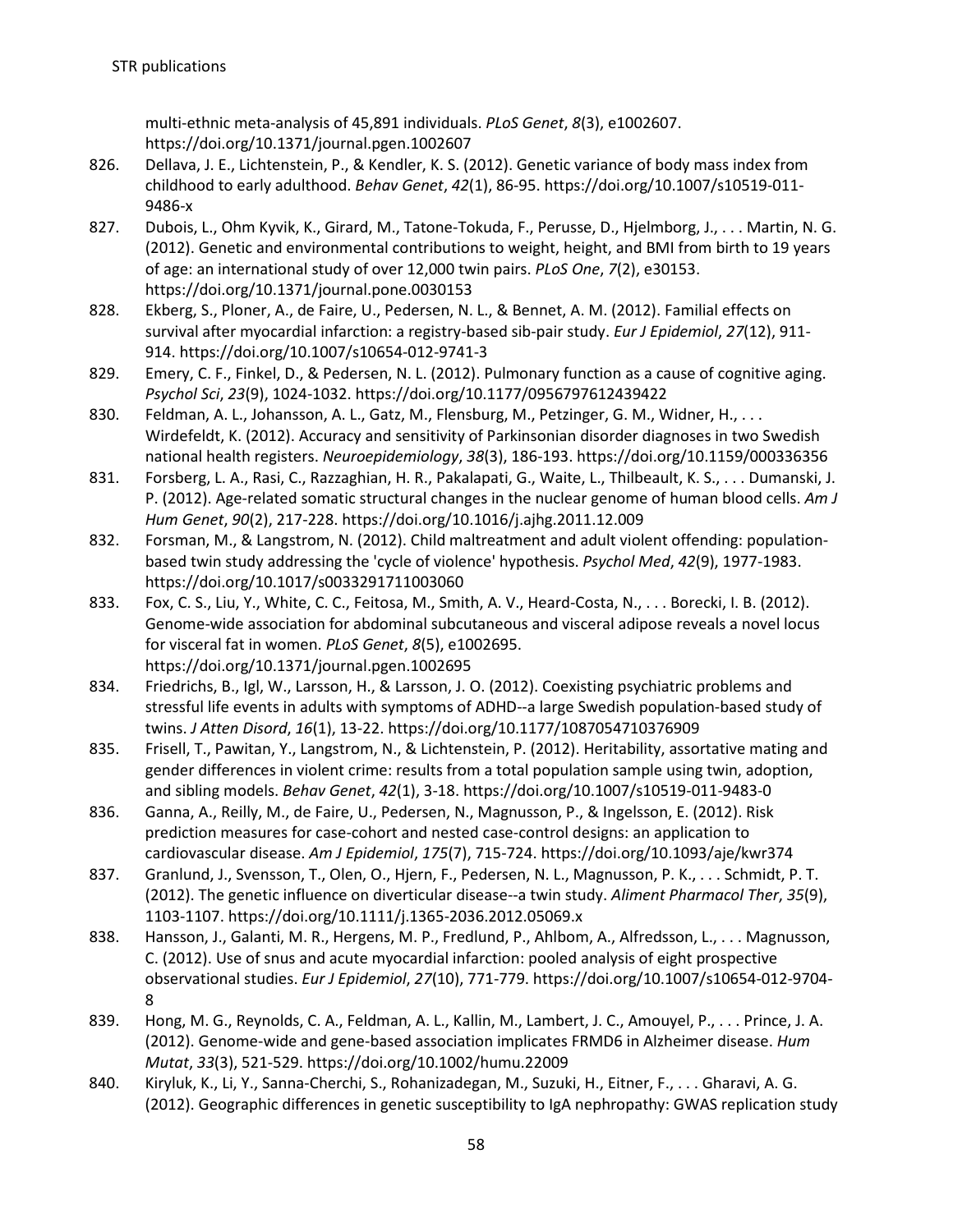and geospatial risk analysis. *PLoS Genet*, *8*(6), e1002765. https://doi.org/10.1371/journal.pgen.1002765

- 841. Larsson, H., Anckarsater, H., Rastam, M., Chang, Z., & Lichtenstein, P. (2012). Childhood attentiondeficit hyperactivity disorder as an extreme of a continuous trait: a quantitative genetic study of 8,500 twin pairs. *J Child Psychol Psychiatry*, *53*(1), 73-80. https://doi.org/10.1111/j.1469- 7610.2011.02467.x
- 842. Lindam, A., Jansson, C., Nordenstedt, H., Pedersen, N. L., & Lagergren, J. (2012). A population-based study of gastroesophageal reflux disease and sleep problems in elderly twins. *PLoS One*, *7*(10), e48602. https://doi.org/10.1371/journal.pone.0048602
- 843. Losh, M., Esserman, D., Anckarsater, H., Sullivan, P. F., & Lichtenstein, P. (2012). Lower birth weight indicates higher risk of autistic traits in discordant twin pairs. *Psychol Med*, *42*(5), 1091-1102. https://doi.org/10.1017/s0033291711002339
- 844. Lundstrom, S., Chang, Z., Rastam, M., Gillberg, C., Larsson, H., Anckarsater, H., . . . Lichtenstein, P. (2012). Autism spectrum disorders and autistic like traits: similar etiology in the extreme end and the normal variation. *Arch Gen Psychiatry*, *69*(1), 46-52. https://doi.org/10.1001/archgenpsychiatry.2011.144
- 845. Lydecker, J. A., Pisetsky, E. M., Mitchell, K. S., Thornton, L. M., Kendler, K. S., Reichborn-Kjennerud, T., . . . Mazzeo, S. E. (2012). Association between co-twin sex and eating disorders in opposite sex twin pairs: evaluations in North American, Norwegian, and Swedish samples. *J Psychosom Res*, *72*(1), 73-77. https://doi.org/10.1016/j.jpsychores.2011.05.014
- 846. Magnusson, A., Lundholm, C., Goransson, M., Copeland, W., Heilig, M., & Pedersen, N. L. (2012). Familial influence and childhood trauma in female alcoholism. *Psychol Med*, *42*(2), 381-389. https://doi.org/10.1017/s0033291711001310
- 847. Manning, A. K., Hivert, M. F., Scott, R. A., Grimsby, J. L., Bouatia-Naji, N., Chen, H., . . . Langenberg, C. (2012). A genome-wide approach accounting for body mass index identifies genetic variants influencing fasting glycemic traits and insulin resistance. *Nat Genet*, *44*(6), 659-669. https://doi.org/10.1038/ng.2274
- 848. Marceau, K., Neiderhiser, J. M., Lichtenstein, P., & Reiss, D. (2012). Genetic and environmental influences on the association between pubertal maturation and internalizing symptoms. *J Youth Adolesc*, *41*(9), 1111-1126. https://doi.org/10.1007/s10964-012-9762-y
- 849. Morris, A. P., Voight, B. F., Teslovich, T. M., Ferreira, T., Segre, A. V., Steinthorsdottir, V., . . . Metaanalysis, C. (2012). Large-scale association analysis provides insights into the genetic architecture and pathophysiology of type 2 diabetes. *Nat Genet*, *44*(9), 981-990. https://doi.org/10.1038/ng.2383
- 850. Mosing, M. A., Magnusson, P. K. E., Pedersen, N. L., Nakamura, J., Madison, G., & Ullen, F. (2012). Heritability of proneness for psychological flow experiences. *Personality and Individual Differences*, *53*(5), 699-704. https://doi.org/10.1016/j.paid.2012.05.035
- 851. Mosing, M. A., Pedersen, N. L., Cesarini, D., Johannesson, M., Magnusson, P. K., Nakamura, J., . . . Ullen, F. (2012). Genetic and environmental influences on the relationship between flow proneness, locus of control and behavioral inhibition. *PLoS One*, *7*(11), e47958. https://doi.org/10.1371/journal.pone.0047958
- 852. Oberg, S., Cnattingius, S., Sandin, S., Lichtenstein, P., Morley, R., & Iliadou, A. N. (2012). Twinship influence on morbidity and mortality across the lifespan. *Int J Epidemiol*, *41*(4), 1002-1009. https://doi.org/10.1093/ije/dys067
- 853. Oskarsson, S., Dawes, C., Johannesson, M., & Magnusson, P. K. (2012). The genetic origins of the relationship between psychological traits and social trust. *Twin Res Hum Genet*, *15*(1), 21-33. https://doi.org/10.1375/twin.15.1.21
- 854. Palmer, N. D., McDonough, C. W., Hicks, P. J., Roh, B. H., Wing, M. R., An, S. S., . . . Sladek, R. (2012).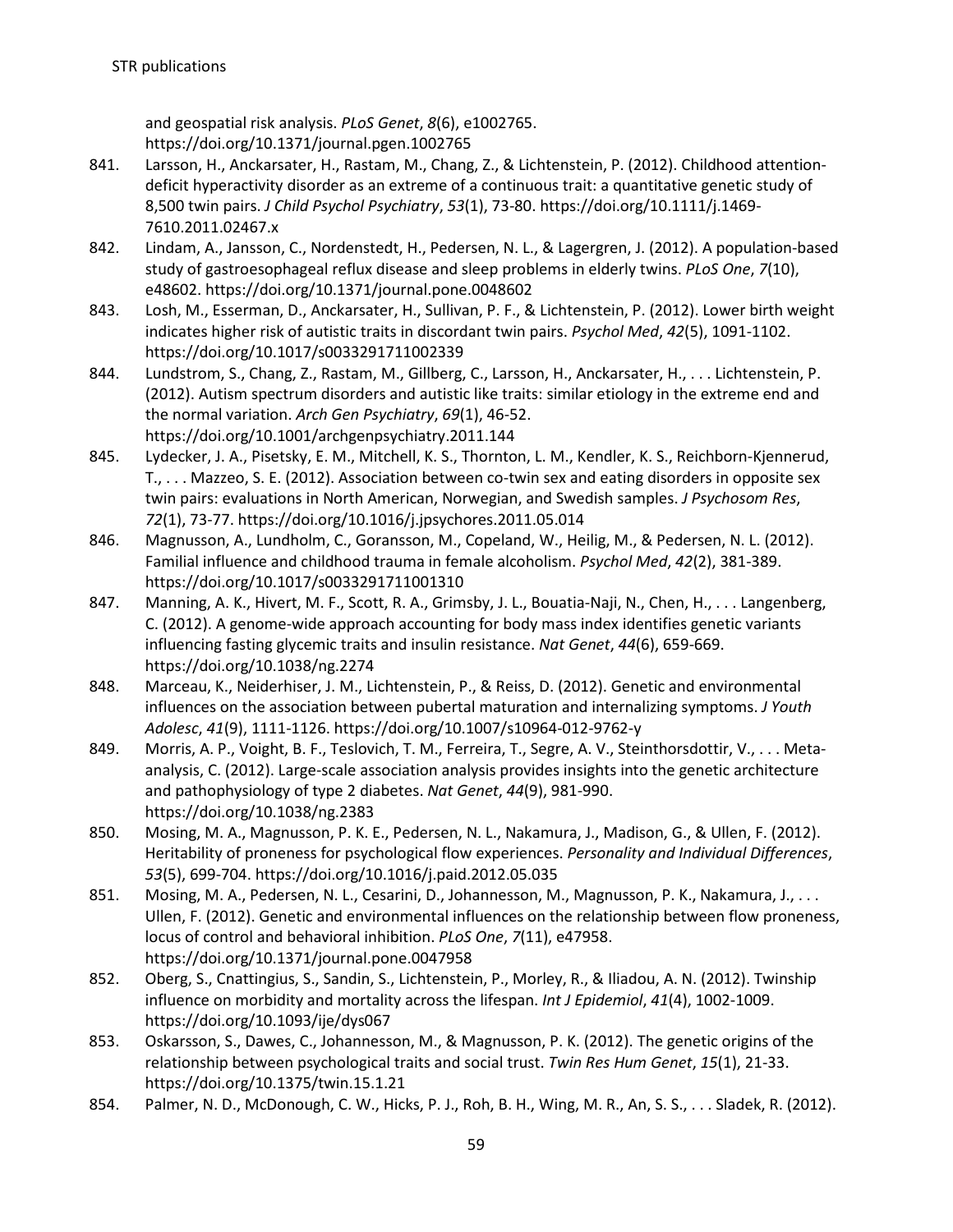A genome-wide association search for type 2 diabetes genes in African Americans. *PLoS One*, *7*(1), e29202. https://doi.org/10.1371/journal.pone.0029202

- 855. Samuelsson, A., Alexanderson, K., Ropponen, A., Lichtenstein, P., & Svedberg, P. (2012). Incidence of disability pension and associations with socio-demographic factors in a Swedish twin cohort. *Soc Psychiatry Psychiatr Epidemiol*, *47*(12), 1999-2009. https://doi.org/10.1007/s00127-012-0498-5
- 856. Samuelsson, A., Ropponen, A., Alexanderson, K., Lichtenstein, P., & Svedberg, P. (2012). Disability pension among Swedish twins--prevalence over 16 years and associations with sociodemographic factors in 1992. *J Occup Environ Med*, *54*(1), 10-16. https://doi.org/10.1097/JOM.0b013e31823d86d5
- 857. Scott, R. A., Chu, A. Y., Grarup, N., Manning, A. K., Hivert, M. F., Shungin, D., . . . Langenberg, C. (2012). No interactions between previously associated 2-hour glucose gene variants and physical activity or BMI on 2-hour glucose levels. *Diabetes*, *61*(5), 1291-1296. https://doi.org/10.2337/db11- 0973
- 858. Scott, R. A., Lagou, V., Welch, R. P., Wheeler, E., Montasser, M. E., Luan, J., . . . Barroso, I. (2012). Large-scale association analyses identify new loci influencing glycemic traits and provide insight into the underlying biological pathways. *Nat Genet*, *44*(9), 991-1005. https://doi.org/10.1038/ng.2385
- 859. Stolk, L., Perry, J. R., Chasman, D. I., He, C., Mangino, M., Sulem, P., . . . Lunetta, K. L. (2012). Metaanalyses identify 13 loci associated with age at menopause and highlight DNA repair and immune pathways. *Nat Genet*, *44*(3), 260-268. https://doi.org/10.1038/ng.1051
- 860. Surakka, I., Whitfield, J. B., Perola, M., Visscher, P. M., Montgomery, G. W., Falchi, M., . . . Genom, E. P. (2012). A genome-wide association study of monozygotic twin-pairs suggests a locus related to variability of serum high-density lipoprotein cholesterol. *Twin Res Hum Genet*, *15*(6), 691-699. https://doi.org/10.1017/thg.2012.63
- 861. Svedberg, P., Ropponen, A., Alexanderson, K., Lichtenstein, P., & Narusyte, J. (2012). Genetic susceptibility to sickness absence is similar among women and men: findings from a Swedish twin cohort. *Twin Res Hum Genet*, *15*(5), 642-648. https://doi.org/10.1017/thg.2012.47
- 862. Trace, S. E., Thornton, L. M., Root, T. L., Mazzeo, S. E., Lichtenstein, P., Pedersen, N. L., . . . Bulik, C. M. (2012). Effects of reducing the frequency and duration criteria for binge eating on lifetime prevalence of bulimia nervosa and binge eating disorder: implications for DSM-5. *Int J Eat Disord*, *45*(4), 531-536. https://doi.org/10.1002/eat.20955
- 863. Trace, S. E., Thornton, L. M., Runfola, C. D., Lichtenstein, P., Pedersen, N. L., & Bulik, C. M. (2012). Sleep problems are associated with binge eating in women. *Int J Eat Disord*, *45*(5), 695-703. https://doi.org/10.1002/eat.22003
- 864. Ullen, F., de Manzano, O., Almeida, R., Magnusson, P. K. E., Pedersen, N. L., Nakamura, J., . . . Madison, G. (2012). Proneness for psychological flow in everyday life: Associations with personality and intelligence. *Personality and Individual Differences*, *52*(2), 167-172. https://doi.org/10.1016/j.paid.2011.10.003
- 865. Wagner, H., Melhus, H., Pedersen, N. L., & Michaelsson, K. (2012). Heritable and environmental factors in the causation of clinical vertebral fractures. *Calcif Tissue Int*, *90*(6), 458-464. https://doi.org/10.1007/s00223-012-9592-7
- 866. Walum, H., Lichtenstein, P., Neiderhiser, J. M., Reiss, D., Ganiban, J. M., Spotts, E. L., . . . Westberg, L. (2012). Variation in the oxytocin receptor gene is associated with pair-bonding and social behavior. *Biol Psychiatry*, *71*(5), 419-426. https://doi.org/10.1016/j.biopsych.2011.09.002
- 867. Wang, H. X., Gustafson, D. R., Kivipelto, M., Pedersen, N. L., Skoog, I., Windblad, B., . . . Fratiglioni, L. (2012). Education halves the risk of dementia due to apolipoprotein epsilon4 allele: a collaborative study from the Swedish brain power initiative. *Neurobiol Aging*, *33*(5), 1007 e1001-1007. https://doi.org/10.1016/j.neurobiolaging.2011.10.003
- 868. Vinkhuyzen, A. A., Pedersen, N. L., Yang, J., Lee, S. H., Magnusson, P. K., Iacono, W. G., . . . Wray, N.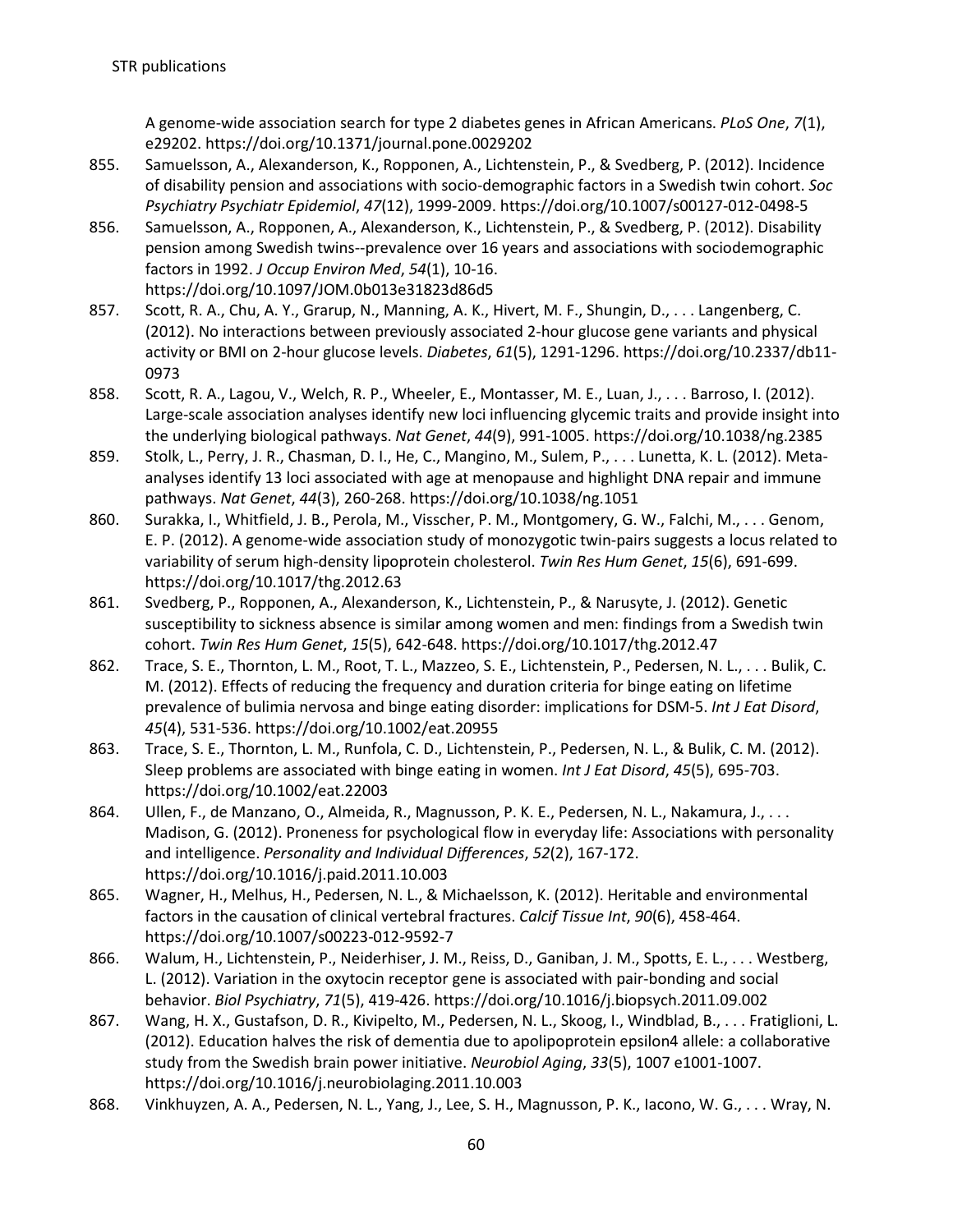R. (2012). Common SNPs explain some of the variation in the personality dimensions of neuroticism and extraversion. *Transl Psychiatry*, *2*, e102. https://doi.org/10.1038/tp.2012.27

- 869. Alexanderson, C., Henningsson, S., Lichtenstein, P., Holmang, A., & Eriksson, E. (2011). Influence of having a male twin on body mass index and risk for dyslipidemia in middle-aged and old women. *Int J Obes (Lond)*, *35*(12), 1466-1469. https://doi.org/10.1038/ijo.2011.18
- 870. Altman, D., Lundholm, C., Milsom, I., Peeker, R., Fall, M., Iliadou, A. N., . . . Pedersen, N. L. (2011). The genetic and environmental contribution to the occurrence of bladder pain syndrome: an empirical approach in a nationwide population sample. *Eur Urol*, *59*(2), 280-285. https://doi.org/10.1016/j.eururo.2010.10.028
- 871. Anckarsater, H., Lundstrom, S., Kollberg, L., Kerekes, N., Palm, C., Carlstrom, E., . . . Lichtenstein, P. (2011). The Child and Adolescent Twin Study in Sweden (CATSS). *Twin Res Hum Genet*, *14*(6), 495- 508.
- 872. Baker, J. H., Maes, H. H., Larsson, H., Lichtenstein, P., & Kendler, K. S. (2011). Sex differences and developmental stability in genetic and environmental influences on psychoactive substance consumption from early adolescence to young adulthood. *Psychol Med*, *41*(9), 1907-1916. https://doi.org/10.1017/s003329171000259x
- 873. Beauchamp, J. P., Cesarini, D., Johannesson, M., Lindqvist, E., & Apicella, C. (2011). On the sources of the height-intelligence correlation: new insights from a bivariate ACE model with assortative mating [Research Support, Non-U.S. Gov't
- 874. Twin Study]. *Behav Genet*, *41*(2), 242-252. https://doi.org/10.1007/s10519-010-9376-7
- 875. Bennet, A. M., Reynolds, C. A., Eriksson, U. K., Hong, M. G., Blennow, K., Gatz, M., . . . Prince, J. A. (2011). Genetic association of sequence variants near AGER/NOTCH4 and dementia. *J Alzheimers Dis*, *24*(3), 475-484. https://doi.org/10.3233/jad-2011-101848
- 876. Bergman, O., Westberg, L., Lichtenstein, P., Eriksson, E., & Larsson, H. (2011). Study on the possible association of brain-derived neurotrophic factor polymorphism with the developmental course of symptoms of attention deficit and hyperactivity. *Int J Neuropsychopharmacol*, *14*(10), 1367-1376. https://doi.org/10.1017/s1461145711000502
- 877. Carlsson, S., Andersson, T., de Faire, U., Lichtenstein, P., Michaelsson, K., & Ahlbom, A. (2011). Body mass index and mortality: is the association explained by genetic factors? *Epidemiology*, *22*(1), 98- 103. https://doi.org/10.1097/EDE.0b013e3181fce2a2
- 878. Chambers, J. C., Zhang, W., Sehmi, J., Li, X., Wass, M. N., Van der Harst, P., . . . Kooner, J. S. (2011). Genome-wide association study identifies loci influencing concentrations of liver enzymes in plasma. *Nat Genet*, *43*(11), 1131-1138. https://doi.org/10.1038/ng.970
- 879. Dellava, J. E., Thornton, L. M., Lichtenstein, P., Pedersen, N. L., & Bulik, C. M. (2011). Impact of broadening definitions of anorexia nervosa on sample characteristics. *J Psychiatr Res*, *45*(5), 691- 698. https://doi.org/10.1016/j.jpsychires.2010.10.003
- 880. Demirkan, A., Amin, N., Isaacs, A., Jarvelin, M. R., Whitfield, J. B., Wichmann, H. E., . . . Engage, C. (2011). Genetic architecture of circulating lipid levels. *Eur J Hum Genet*, *19*(7), 813-819. https://doi.org/10.1038/ejhg.2011.21
- 881. Edwards, A. C., Larsson, H., Lichtenstein, P., & Kendler, K. S. (2011). Early environmental influences contribute to covariation between internalizing symptoms and alcohol intoxication frequency across adolescence. *Addict Behav*, *36*(3), 175-182. https://doi.org/10.1016/j.addbeh.2010.10.001
- 882. Edwards, A. C., Maes, H. H., Pedersen, N. L., & Kendler, K. S. (2011). A population-based twin study of the genetic and environmental relationship of major depression, regular tobacco use and nicotine dependence. *Psychol Med*, *41*(2), 395-405. https://doi.org/10.1017/s0033291710000589
- 883. Eriksson, U. K., Pedersen, N. L., Reynolds, C. A., Hong, M. G., Prince, J. A., Gatz, M., . . . Bennet, A. M. (2011). Associations of gene sequence variation and serum levels of C-reactive protein and interleukin-6 with Alzheimer's disease and dementia. *J Alzheimers Dis*, *23*(2), 361-369.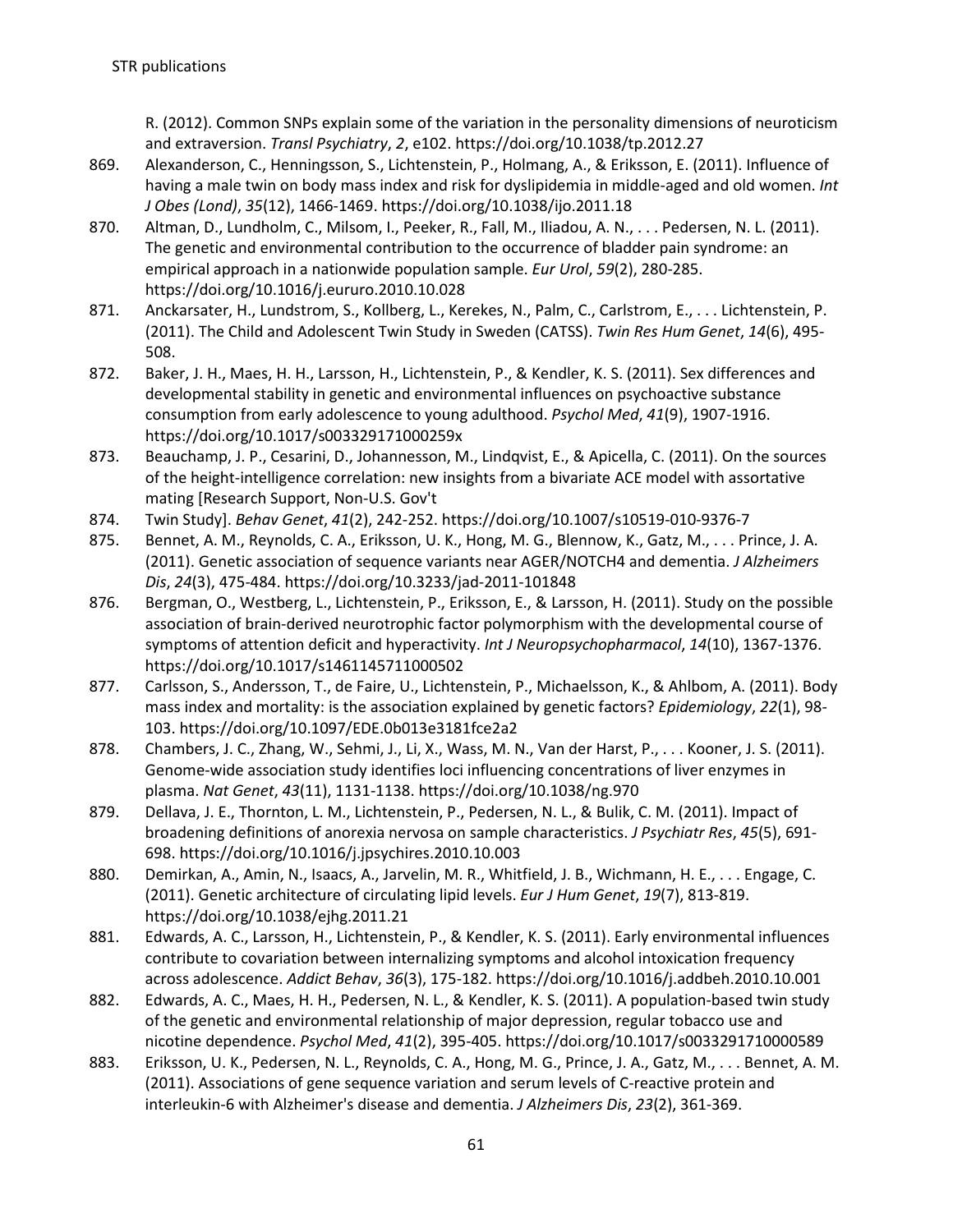https://doi.org/10.3233/jad-2010-101671

- 884. Feldman, A. L., Johansson, A. L., Nise, G., Gatz, M., Pedersen, N. L., & Wirdefeldt, K. (2011). Occupational exposure in parkinsonian disorders: a 43-year prospective cohort study in men. *Parkinsonism Relat Disord*, *17*(9), 677-682. https://doi.org/10.1016/j.parkreldis.2011.06.009
- 885. Finkel, D., Reynolds, C. A., Larsson, M., Gatz, M., & Pedersen, N. L. (2011). Both odor identification and ApoE-epsilon4 contribute to normative cognitive aging. *Psychol Aging*, *26*(4), 872-883. https://doi.org/10.1037/a0023371
- 886. Fortier, I., Doiron, D., Little, J., Ferretti, V., L'Heureux, F., Stolk, R. P., . . . International Harmonization, I. (2011). Is rigorous retrospective harmonization possible? Application of the DataSHaPER approach across 53 large studies. *Int J Epidemiol*, *40*(5), 1314-1328. https://doi.org/10.1093/ije/dyr106
- 887. Gustafsson, P. A., Gustafsson, P. E., Anckarsater, H., Lichtenstein, P., Ljung, T., Nelson, N., ... Larsson, H. (2011). Heritability of cortisol regulation in children. *Twin Res Hum Genet*, *14*(6), 553- 561.
- 888. Halfvarson, J. (2011). Genetics in twins with Crohn's disease: less pronounced than previously believed? *Inflamm Bowel Dis*, *17*(1), 6-12. https://doi.org/10.1002/ibd.21295
- 889. Horwitz, B. N., Ganiban, J. M., Spotts, E. L., Lichtenstein, P., Reiss, D., & Neiderhiser, J. M. (2011). The role of aggressive personality and family relationships in explaining family conflict. *J Fam Psychol*, *25*(2), 174-183. https://doi.org/10.1037/a0023049
- 890. Humphreys, K., Grankvist, A., Leu, M., Hall, P., Liu, J., Ripatti, S., . . . Magnusson, P. K. (2011). The genetic structure of the Swedish population. *PLoS One*, *6*(8), e22547. https://doi.org/10.1371/journal.pone.0022547
- 891. Kendler, K. S., Eaves, L. J., Loken, E. K., Pedersen, N. L., Middeldorp, C. M., Reynolds, C., . . . Gardner, C. O. (2011). The impact of environmental experiences on symptoms of anxiety and depression across the life span. *Psychol Sci*, *22*(10), 1343-1352. https://doi.org/10.1177/0956797611417255
- 892. Larsson, H., Dilshad, R., Lichtenstein, P., & Barker, E. D. (2011). Developmental trajectories of DSM-IV symptoms of attention-deficit/hyperactivity disorder: genetic effects, family risk and associated psychopathology. *J Child Psychol Psychiatry*, *52*(9), 954-963. https://doi.org/10.1111/j.1469- 7610.2011.02379.x
- 893. Lundstrom, S., Chang, Z., Kerekes, N., Gumpert, C. H., Rastam, M., Gillberg, C., . . . Anckarsater, H. (2011). Autistic-like traits and their association with mental health problems in two nationwide twin cohorts of children and adults. *Psychol Med*, *41*(11), 2423-2433. https://doi.org/10.1017/s0033291711000377
- 894. Moberg, T., Lichtenstein, P., Forsman, M., & Larsson, H. (2011). Internalizing behavior in adolescent girls affects parental emotional overinvolvement: a cross-lagged twin study. *Behav Genet*, *41*(2), 223-233. https://doi.org/10.1007/s10519-010-9383-8
- 895. Modig, K., Silventoinen, K., Tynelius, P., Kaprio, J., & Rasmussen, F. (2011). Genetics of the association between intelligence and nicotine dependence: a study of male Swedish twins. *Addiction*, *106*(5), 995-1002. https://doi.org/10.1111/j.1360-0443.2011.03384.x
- 896. Mogensen, N., Larsson, H., Lundholm, C., & Almqvist, C. (2011). Association between childhood asthma and ADHD symptoms in adolescence--a prospective population-based twin study. *Allergy*, *66*(9), 1224-1230. https://doi.org/10.1111/j.1398-9995.2011.02648.x
- 897. Narusyte, J., Neiderhiser, J. M., Andershed, A. K., D'Onofrio, B. M., Reiss, D., Spotts, E., . . . Lichtenstein, P. (2011). Parental criticism and externalizing behavior problems in adolescents: the role of environment and genotype-environment correlation. *J Abnorm Psychol*, *120*(2), 365-376. https://doi.org/10.1037/a0021815
- 898. Narusyte, J., Ropponen, A., Silventoinen, K., Alexanderson, K., Kaprio, J., Samuelsson, A., . . . Svedberg, P. (2011). Genetic liability to disability pension in women and men: a prospective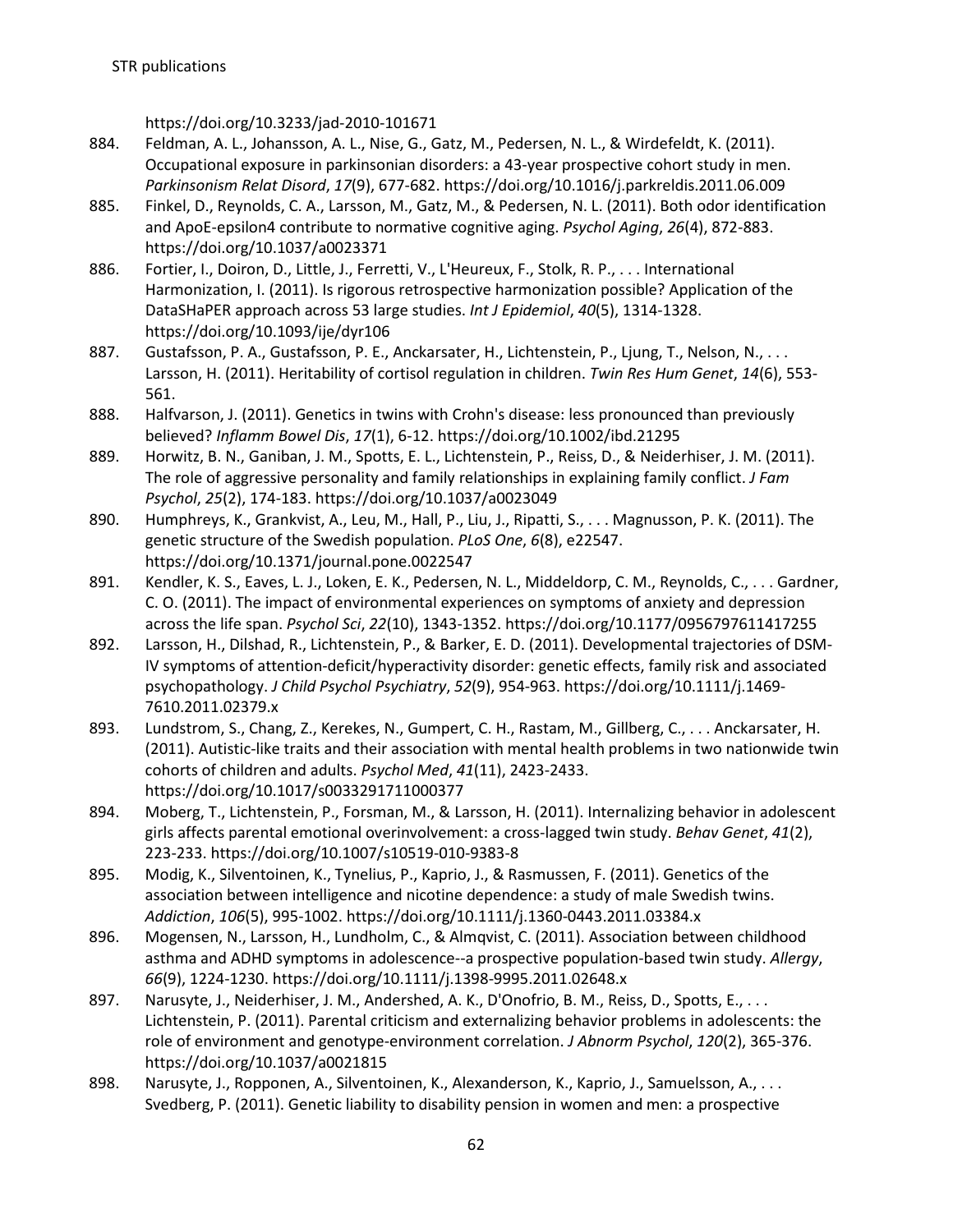population-based twin study. *PLoS One*, *6*(8), e23143. https://doi.org/10.1371/journal.pone.0023143

- 899. Oberg, S., Cnattingius, S., Sandin, S., Lichtenstein, P., & Iliadou, A. N. (2011). Birth weight predicts risk of cardiovascular disease within dizygotic but not monozygotic twin pairs: a large populationbased co-twin-control study. *Circulation*, *123*(24), 2792-2798. https://doi.org/10.1161/circulationaha.110.987339
- 900. Psychiatric, G. C. B. D. W. G. (2011). Large-scale genome-wide association analysis of bipolar disorder identifies a new susceptibility locus near ODZ4. *Nat Genet*, *43*(10), 977-983. https://doi.org/10.1038/ng.943
- 901. Rahman, I., Atout, R., Pedersen, N. L., de Faire, U., Frostegard, J., Ninio, E., . . . Magnusson, P. K. (2011). Genetic and environmental regulation of inflammatory CVD biomarkers Lp-PLA2 and IgM anti-PC. *Atherosclerosis*, *218*(1), 117-122. https://doi.org/10.1016/j.atherosclerosis.2011.04.038
- 902. Reynolds, C. A., Gatz, M., Pedersen, N. L., & Prince, J. A. (2011). An assessment of CETP sequence variation in relation to cognitive decline and dementia risk. *Int J Mol Epidemiol Genet*, *2*(2), 122- 129.
- 903. Ronald, A., Larsson, H., Anckarsater, H., & Lichtenstein, P. (2011). A twin study of autism symptoms in Sweden. *Mol Psychiatry*, *16*(10), 1039-1047. https://doi.org/10.1038/mp.2010.82
- 904. Ropponen, A., Narusyte, J., Alexanderson, K., & Svedberg, P. (2011). Stability and change in health behaviours as predictors for disability pension: a prospective cohort study of Swedish twins. *BMC Public Health*, *11*, 678. https://doi.org/10.1186/1471-2458-11-678
- 905. Speliotes, E. K., Yerges-Armstrong, L. M., Wu, J., Hernaez, R., Kim, L. J., Palmer, C. D., . . . Consortium, G. (2011). Genome-wide association analysis identifies variants associated with nonalcoholic fatty liver disease that have distinct effects on metabolic traits. *PLoS Genet*, *7*(3), e1001324. https://doi.org/10.1371/journal.pgen.1001324
- 906. Sullivan, P. F., Allander, T., Lysholm, F., Goh, S., Persson, B., Jacks, A., . . . Andersson, B. (2011). An unbiased metagenomic search for infectious agents using monozygotic twins discordant for chronic fatigue. *BMC Microbiol*, *11*, 2. https://doi.org/10.1186/1471-2180-11-2
- 907. Surakka, I., Isaacs, A., Karssen, L. C., Laurila, P. P., Middelberg, R. P., Tikkanen, E., . . . Consortium, E. (2011). A genome-wide screen for interactions reveals a new locus on 4p15 modifying the effect of waist-to-hip ratio on total cholesterol. *PLoS Genet*, *7*(10), e1002333. https://doi.org/10.1371/journal.pgen.1002333
- 908. Tettamanti, G., Altman, D., Pedersen, N. L., Bellocco, R., Milsom, I., & Iliadou, A. N. (2011). Effects of coffee and tea consumption on urinary incontinence in female twins. *BJOG*, *118*(7), 806-813. https://doi.org/10.1111/j.1471-0528.2011.02930.x
- 909. Tettamanti, G., Nyman-Iliadou, A., Pedersen, N. L., Bellocco, R., Milsom, I., & Altman, D. (2011). Influence of smoking, coffee, and tea consumption on bladder pain syndrome in female twins. *Urology*, *77*(6), 1313-1317. https://doi.org/10.1016/j.urology.2010.12.072
- 910. Thornton, L. M., Dellava, J. E., Root, T. L., Lichtenstein, P., & Bulik, C. M. (2011). Anorexia nervosa and generalized anxiety disorder: further explorations of the relation between anxiety and body mass index. *J Anxiety Disord*, *25*(5), 727-730. https://doi.org/10.1016/j.janxdis.2011.03.010
- 911. Tidemalm, D., Runeson, B., Waern, M., Frisell, T., Carlstrom, E., Lichtenstein, P., . . . Langstrom, N. (2011). Familial clustering of suicide risk: a total population study of 11.4 million individuals. *Psychol Med*, *41*(12), 2527-2534. https://doi.org/10.1017/s0033291711000833
- 912. Tuvblad, C., Narusyte, J., Grann, M., Sarnecki, J., & Lichtenstein, P. (2011). The genetic and environmental etiology of antisocial behavior from childhood to emerging adulthood. *Behav Genet*, *41*(5), 629-640. https://doi.org/10.1007/s10519-011-9463-4
- 913. Wahlgren, C. M., & Magnusson, P. K. (2011). Genetic influences on peripheral arterial disease in a twin population. *Arterioscler Thromb Vasc Biol*, *31*(3), 678-682.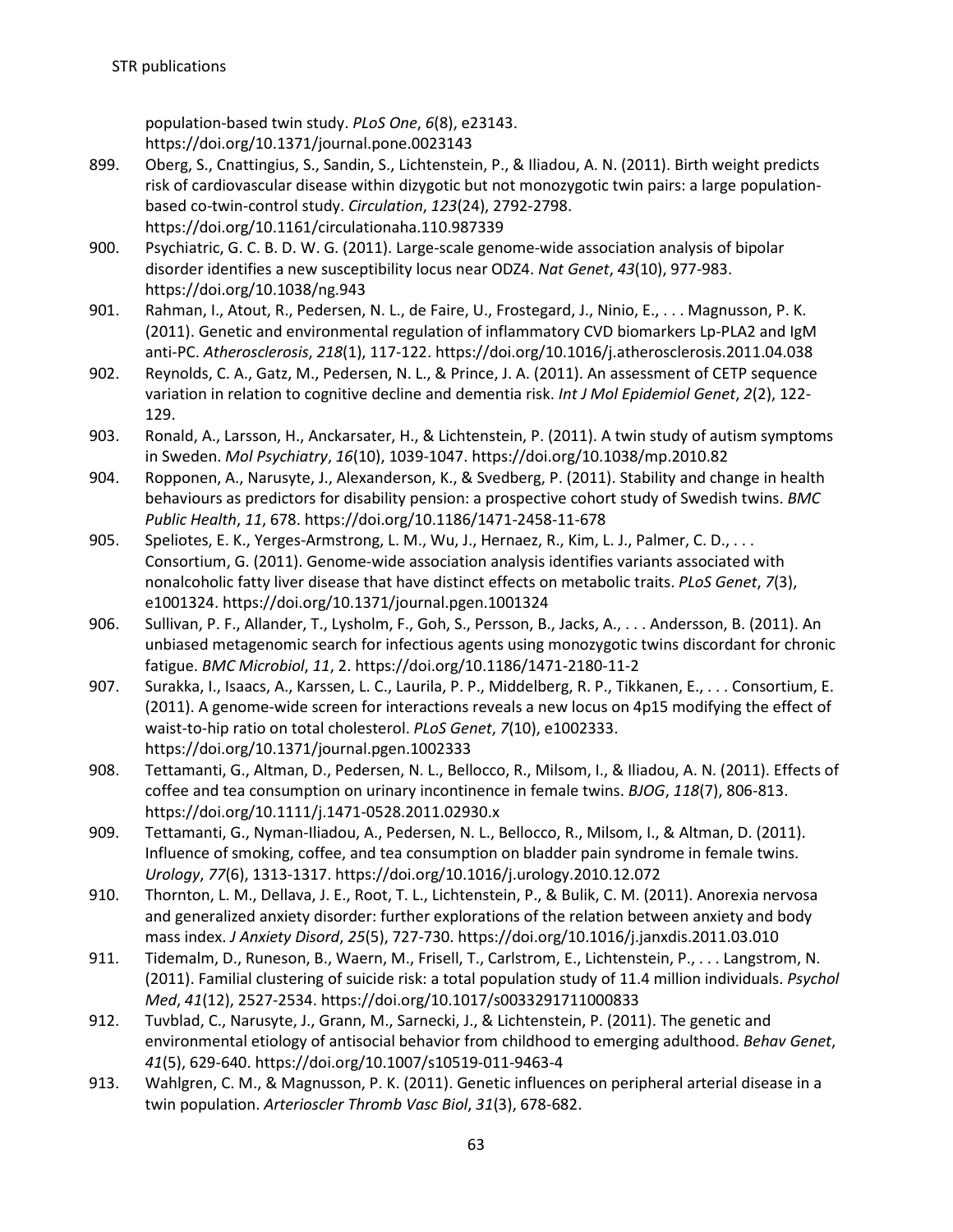https://doi.org/10.1161/atvbaha.110.210385

- 914. Wennberg, A. L., Altman, D., Lundholm, C., Klint, A., Iliadou, A., Peeker, R., . . . Milsom, I. (2011). Genetic influences are important for most but not all lower urinary tract symptoms: a populationbased survey in a cohort of adult Swedish twins. *Eur Urol*, *59*(6), 1032-1038. https://doi.org/10.1016/j.eururo.2011.03.007
- 915. Vink, J. M., Boomsma, D. I., Medland, S. E., de Moor, M. H., Stubbe, J. H., Cornes, B. K., . . . de Geus, E. J. (2011). Variance components models for physical activity with age as modifier: a comparative twin study in seven countries. *Twin Res Hum Genet*, *14*(1), 25-34. https://doi.org/10.1375/twin.14.1.25
- 916. Wirdefeldt, K., Gatz, M., Reynolds, C. A., Prescott, C. A., & Pedersen, N. L. (2011). Heritability of Parkinson disease in Swedish twins: a longitudinal study. *Neurobiol Aging*, *32*(10), 1923 e1921- 1928. https://doi.org/10.1016/j.neurobiolaging.2011.02.017
- 917. Xu, W. L., Atti, A. R., Gatz, M., Pedersen, N. L., Johansson, B., & Fratiglioni, L. (2011). Midlife overweight and obesity increase late-life dementia risk: a population-based twin study. *Neurology*, *76*(18), 1568-1574. https://doi.org/10.1212/WNL.0b013e3182190d09
- 918. Zhu, H., Shyh-Chang, N., Segre, A. V., Shinoda, G., Shah, S. P., Einhorn, W. S., . . . Daley, G. Q. (2011). The Lin28/let-7 axis regulates glucose metabolism. *Cell*, *147*(1), 81-94. https://doi.org/10.1016/j.cell.2011.08.033
- 919. Andel, R., Crowe, M., Feychting, M., Pedersen, N. L., Fratiglioni, L., Johansson, B., . . . Gatz, M. (2010). Work-related exposure to extremely low-frequency magnetic fields and dementia: results from the population-based study of dementia in Swedish twins. *J Gerontol A Biol Sci Med Sci*, *65*(11), 1220-1227. https://doi.org/10.1093/gerona/glq112
- 920. Apicella, C. L., Cesarini, D., Johannesson, M., Dawes, C. T., Lichtenstein, P., Wallace, B., . . . Westberg, L. (2010). No association between oxytocin receptor (OXTR) gene polymorphisms and experimentally elicited social preferences. *PLoS One*, *5*(6), e11153. https://doi.org/10.1371/journal.pone.0011153
- 921. Arora, M., Weuve, J., Fall, K., Pedersen, N. L., & Mucci, L. A. (2010). An exploration of shared genetic risk factors between periodontal disease and cancers: a prospective co-twin study. *Am J Epidemiol*, *171*(2), 253-259. https://doi.org/10.1093/aje/kwp340
- 922. Bennet, A. M., Reynolds, C. A., Gatz, M., Blennow, K., Pedersen, N. L., & Prince, J. A. (2010). Pleiotropy in the presence of allelic heterogeneity: alternative genetic models for the influence of APOE on serum LDL, CSF amyloid-beta42, and dementia. *J Alzheimers Dis*, *22*(1), 129-134. https://doi.org/10.3233/jad-2010-100864
- 923. Bulik, C. M., Thornton, L. M., Root, T. L., Pisetsky, E. M., Lichtenstein, P., & Pedersen, N. L. (2010). Understanding the relation between anorexia nervosa and bulimia nervosa in a Swedish national twin sample. *Biol Psychiatry*, *67*(1), 71-77. https://doi.org/10.1016/j.biopsych.2009.08.010
- 924. Dahl, A., Hassing, L. B., Fransson, E., Berg, S., Gatz, M., Reynolds, C. A., . . . Pedersen, N. L. (2010). Being overweight in midlife is associated with lower cognitive ability and steeper cognitive decline in late life. *J Gerontol A Biol Sci Med Sci*, *65*(1), 57-62. https://doi.org/10.1093/gerona/glp035
- 925. Dahl, A. K., Hassing, L. B., Fransson, E. I., & Pedersen, N. L. (2010). Agreement between selfreported and measured height, weight and body mass index in old age--a longitudinal study with 20 years of follow-up. *Age Ageing*, *39*(4), 445-451. https://doi.org/10.1093/ageing/afq038
- 926. Dupuis, J., Langenberg, C., Prokopenko, I., Saxena, R., Soranzo, N., Jackson, A. U., . . . Barroso, I. (2010). New genetic loci implicated in fasting glucose homeostasis and their impact on type 2 diabetes risk. *Nat Genet*, *42*(2), 105-116. https://doi.org/10.1038/ng.520
- 927. Edbom, T., Malmberg, K., Lichtenstein, P., Granlund, M., & Larsson, J. O. (2010). High sense of coherence in adolescence is a protective factor in the longitudinal development of ADHD symptoms. *Scand J Caring Sci*, *24*(3), 541-547. https://doi.org/10.1111/j.1471-6712.2009.00746.x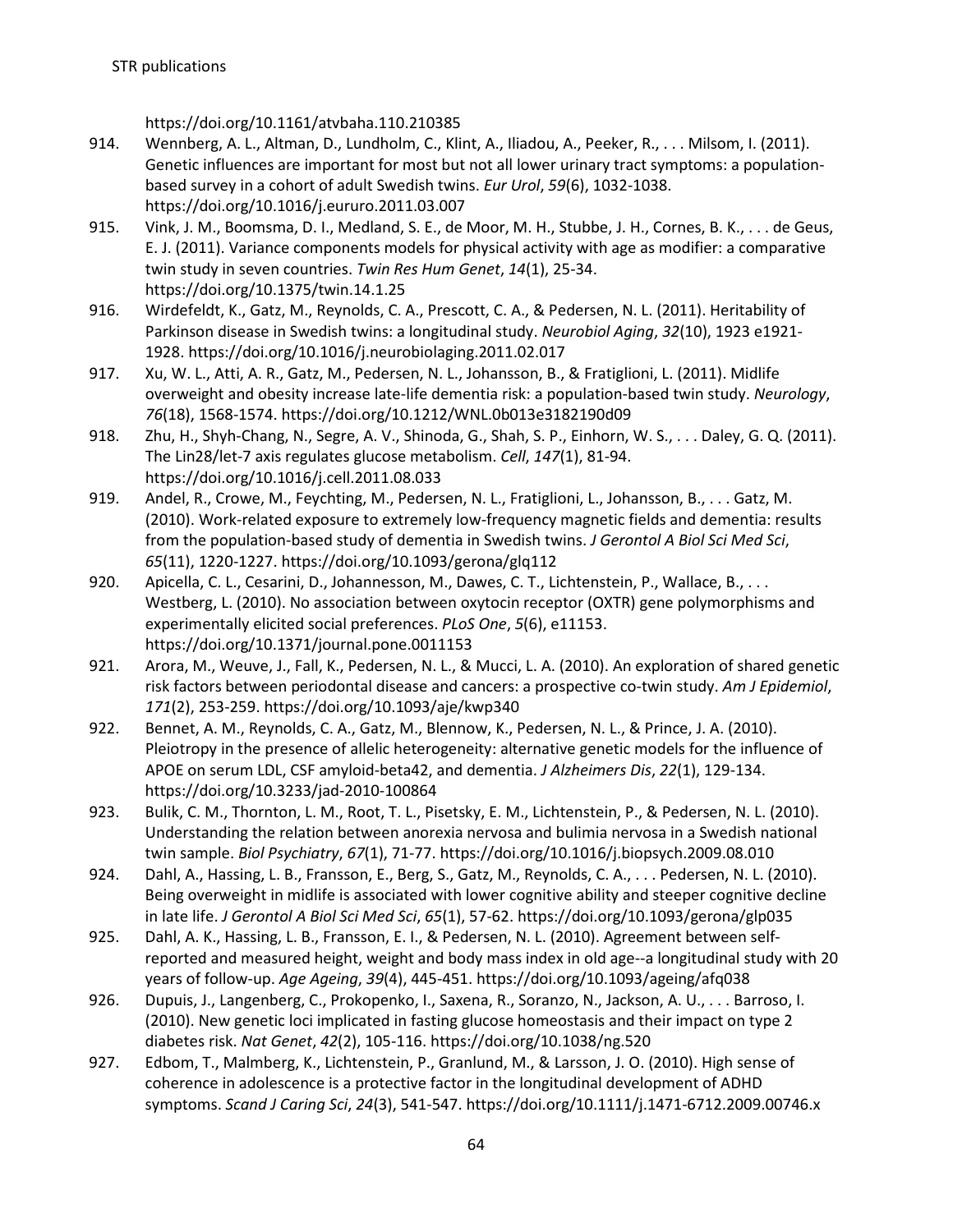- 928. Elks, C. E., Perry, J. R., Sulem, P., Chasman, D. I., Franceschini, N., He, C., . . . Murray, A. (2010). Thirty new loci for age at menarche identified by a meta-analysis of genome-wide association studies. *Nat Genet*, *42*(12), 1077-1085. https://doi.org/10.1038/ng.714
- 929. Eriksson, U. K., Bennet, A. M., Gatz, M., Dickman, P. W., & Pedersen, N. L. (2010). Nonstroke cardiovascular disease and risk of Alzheimer disease and dementia. *Alzheimer Dis Assoc Disord*, *24*(3), 213-219. https://doi.org/10.1097/WAD.0b013e3181d1b99b
- 930. Eriksson, U. K., Sjoberg, B. G., Bennet, A. M., de Faire, U., Pedersen, N. L., & Frostegard, J. (2010). Low levels of antibodies against phosphorylcholine in Alzheimer's disease. *J Alzheimers Dis*, *21*(2), 577-584. https://doi.org/10.3233/jad-2010-091705
- 931. Evangelou, E., Maraganore, D. M., Annesi, G., Brighina, L., Brice, A., Elbaz, A., . . . Genetic Epidemiology of Parkinson's Disease, C. (2010). Non-replication of association for six polymorphisms from meta-analysis of genome-wide association studies of Parkinson's disease: large-scale collaborative study. *Am J Med Genet B Neuropsychiatr Genet*, *153B*(1), 220-228. https://doi.org/10.1002/ajmg.b.30980
- 932. Forsman, M., Lichtenstein, P., Andershed, H., & Larsson, H. (2010). A longitudinal twin study of the direction of effects between psychopathic personality and antisocial behaviour. *J Child Psychol Psychiatry*, *51*(1), 39-47. https://doi.org/10.1111/j.1469-7610.2009.02141.x
- 933. Fortier, I., Burton, P. R., Robson, P. J., Ferretti, V., Little, J., L'Heureux, F., . . . Hudson, T. J. (2010). Quality, quantity and harmony: the DataSHaPER approach to integrating data across bioclinical studies. *Int J Epidemiol*, *39*(5), 1383-1393. https://doi.org/10.1093/ije/dyq139
- 934. Frisell, T., Lichtenstein, P., Rahman, Q., & Langstrom, N. (2010). Psychiatric morbidity associated with same-sex sexual behaviour: influence of minority stress and familial factors. *Psychol Med*, *40*(2), 315-324. https://doi.org/10.1017/s0033291709005996
- 935. Gatz, M., Reynolds, C. A., Finkel, D., Pedersen, N. L., & Walters, E. (2010). Dementia in Swedish twins: predicting incident cases. *Behav Genet*, *40*(6), 768-775. https://doi.org/10.1007/s10519-010- 9407-4
- 936. Gustafsson, P. E., Anckarsater, H., Lichtenstein, P., Nelson, N., & Gustafsson, P. A. (2010). Does quantity have a quality all its own? Cumulative adversity and up- and down-regulation of circadian salivary cortisol levels in healthy children. *Psychoneuroendocrinology*, *35*(9), 1410-1415. https://doi.org/10.1016/j.psyneuen.2010.04.004
- 937. Hallberg, J., Iliadou, A., Anderson, M., de Verdier, M. G., Nihlen, U., Dahlback, M., . . . Svartengren, M. (2010). Genetic and environmental influence on lung function impairment in Swedish twins. *Respir Res*, *11*, 92. https://doi.org/10.1186/1465-9921-11-92
- 938. Hallerod, S. L., Larson, T., Stahlberg, O., Carlstrom, E., Gillberg, C., Anckarsater, H., . . . Gillberg, C. (2010). The Autism--Tics, AD/HD and other Comorbidities (A-TAC) telephone interview: convergence with the Child Behavior Checklist (CBCL). *Nord J Psychiatry*, *64*(3), 218-224. https://doi.org/10.3109/08039480903514443
- 939. Hassing, L. B., Dahl, A. K., Pedersen, N. L., & Johansson, B. (2010). Overweight in midlife is related to lower cognitive function 30 years later: a prospective study with longitudinal assessments. *Dement Geriatr Cogn Disord*, *29*(6), 543-552. https://doi.org/10.1159/000314874
- 940. Heid, I. M., Jackson, A. U., Randall, J. C., Winkler, T. W., Qi, L., Steinthorsdottir, V., . . . Lindgren, C. M. (2010). Meta-analysis identifies 13 new loci associated with waist-hip ratio and reveals sexual dimorphism in the genetic basis of fat distribution. *Nat Genet*, *42*(11), 949-960. https://doi.org/10.1038/ng.685
- 941. Horwitz, B. N., Neiderhiser, J. M., Ganiban, J. M., Spotts, E. L., Lichtenstein, P., & Reiss, D. (2010). Genetic and environmental influences on global family conflict. *J Fam Psychol*, *24*(2), 217-220. https://doi.org/10.1037/a0019064
- 942. Hughes, T. F., Andel, R., Small, B. J., Borenstein, A. R., Mortimer, J. A., Wolk, A., . . . Gatz, M. (2010).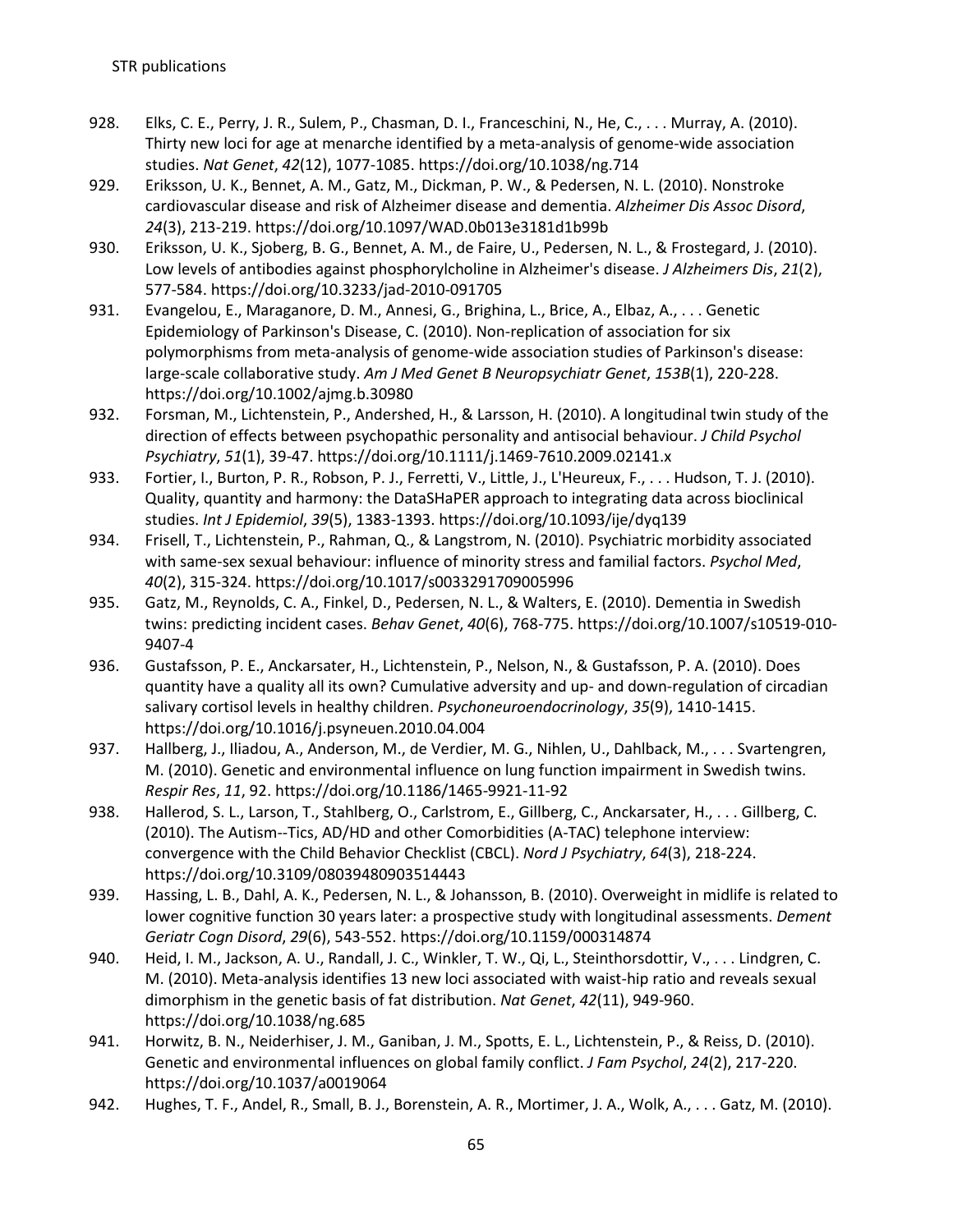Midlife fruit and vegetable consumption and risk of dementia in later life in Swedish twins. *Am J Geriatr Psychiatry*, *18*(5), 413-420. https://doi.org/10.1097/JGP.0b013e3181c65250

- 943. Johnson, W., Deary, I. J., Silventoinen, K., Tynelius, P., & Rasmussen, F. (2010). Family background buys an education in Minnesota but not in Sweden. *Psychol Sci*, *21*(9), 1266-1273. https://doi.org/10.1177/0956797610379233
- 944. Kato, K., Sullivan, P. F., & Pedersen, N. L. (2010). Latent class analysis of functional somatic symptoms in a population-based sample of twins. *J Psychosom Res*, *68*(5), 447-453. https://doi.org/10.1016/j.jpsychores.2010.01.010
- 945. Katsika, D., Magnusson, P., Krawczyk, M., Grunhage, F., Lichtenstein, P., Einarsson, C., . . . Marschall, H. U. (2010). Gallstone disease in Swedish twins: risk is associated with ABCG8 D19H genotype. *J Intern Med*, *268*(3), 279-285. https://doi.org/10.1111/j.1365-2796.2010.02249.x
- 946. Kerekes, N., Brandstrom, S., Stahlberg, O., Larson, T., Carlstrom, E., Lichtenstein, P., . . . Nilsson, T. (2010). The Swedish version of the parent-rated Junior Temperament and Character Inventory (J-TCI). *Psychol Rep*, *107*(3), 715-725. https://doi.org/10.2466/02.09.10.pr0.107.6.715-725
- 947. Korja, M., Silventoinen, K., McCarron, P., Zdravkovic, S., Skytthe, A., Haapanen, A., . . . Genom, E. P. (2010). Genetic epidemiology of spontaneous subarachnoid hemorrhage: Nordic Twin Study. *Stroke*, *41*(11), 2458-2462. https://doi.org/10.1161/strokeaha.110.586420
- 948. Langstrom, N., Rahman, Q., Carlstrom, E., & Lichtenstein, P. (2010). Genetic and environmental effects on same-sex sexual behavior: a population study of twins in Sweden. *Arch Sex Behav*, *39*(1), 75-80. https://doi.org/10.1007/s10508-008-9386-1
- 949. Larson, T., Anckarsater, H., Gillberg, C., Stahlberg, O., Carlstrom, E., Kadesjo, B., . . . Gillberg, C. (2010). The autism--tics, AD/HD and other comorbidities inventory (A-TAC): further validation of a telephone interview for epidemiological research. *BMC Psychiatry*, *10*, 1. https://doi.org/10.1186/1471-244x-10-1
- 950. Leu, M., Humphreys, K., Surakka, I., Rehnberg, E., Muilu, J., Rosenstrom, P., . . . Ripatti, S. (2010). NordicDB: a Nordic pool and portal for genome-wide control data. *Eur J Hum Genet*, *18*(12), 1322- 1326. https://doi.org/10.1038/ejhg.2010.112
- 951. Lichtenstein, P., Carlstrom, E., Rastam, M., Gillberg, C., & Anckarsater, H. (2010). The genetics of autism spectrum disorders and related neuropsychiatric disorders in childhood. *Am J Psychiatry*, *167*(11), 1357-1363. https://doi.org/10.1176/appi.ajp.2010.10020223
- 952. Lundholm, C., Ortqvist, A. K., Lichtenstein, P., Cnattingius, S., & Almqvist, C. (2010). Impaired fetal growth decreases the risk of childhood atopic eczema: a Swedish twin study. *Clin Exp Allergy*, *40*(7), 1044-1053. https://doi.org/10.1111/j.1365-2222.2010.03519.x
- 953. Lundstrom, S., Haworth, C. M., Carlstrom, E., Gillberg, C., Mill, J., Rastam, M., . . . Reichenberg, A. (2010). Trajectories leading to autism spectrum disorders are affected by paternal age: findings from two nationally representative twin studies. *J Child Psychol Psychiatry*, *51*(7), 850-856. https://doi.org/10.1111/j.1469-7610.2010.02223.x
- 954. Mosing, M. A., Pedersen, N. L., Martin, N. G., & Wright, M. J. (2010). Sex differences in the genetic architecture of optimism and health and their interrelation: a study of Australian and Swedish twins. *Twin Res Hum Genet*, *13*(4), 322-329. https://doi.org/10.1375/twin.13.4.322
- 955. Pedersen, N. L., & Fiske, A. (2010). Genetic influences on suicide and nonfatal suicidal behavior: twin study findings. *Eur Psychiatry*, *25*(5), 264-267. https://doi.org/10.1016/j.eurpsy.2009.12.008
- 956. Ram, N., Gerstorf, D., Fauth, E., Zarit, S., & Malmberg, B. (2010). Aging, Disablement, and Dying: Using Time-as-Process and Time-as-Resources Metrics to Chart Late-Life Change. *Res Hum Dev*, *7*(1), 27-44. https://doi.org/10.1080/15427600903578151
- 957. Ray, J., Boman, U. W., Bodin, L., Berggren, U., Lichtenstein, P., & Broberg, A. G. (2010). Heritability of dental fear. *J Dent Res*, *89*(3), 297-301. https://doi.org/10.1177/0022034509356918
- 958. Reynolds, C. A., Gatz, M., Prince, J. A., Berg, S., & Pedersen, N. L. (2010). Serum lipid levels and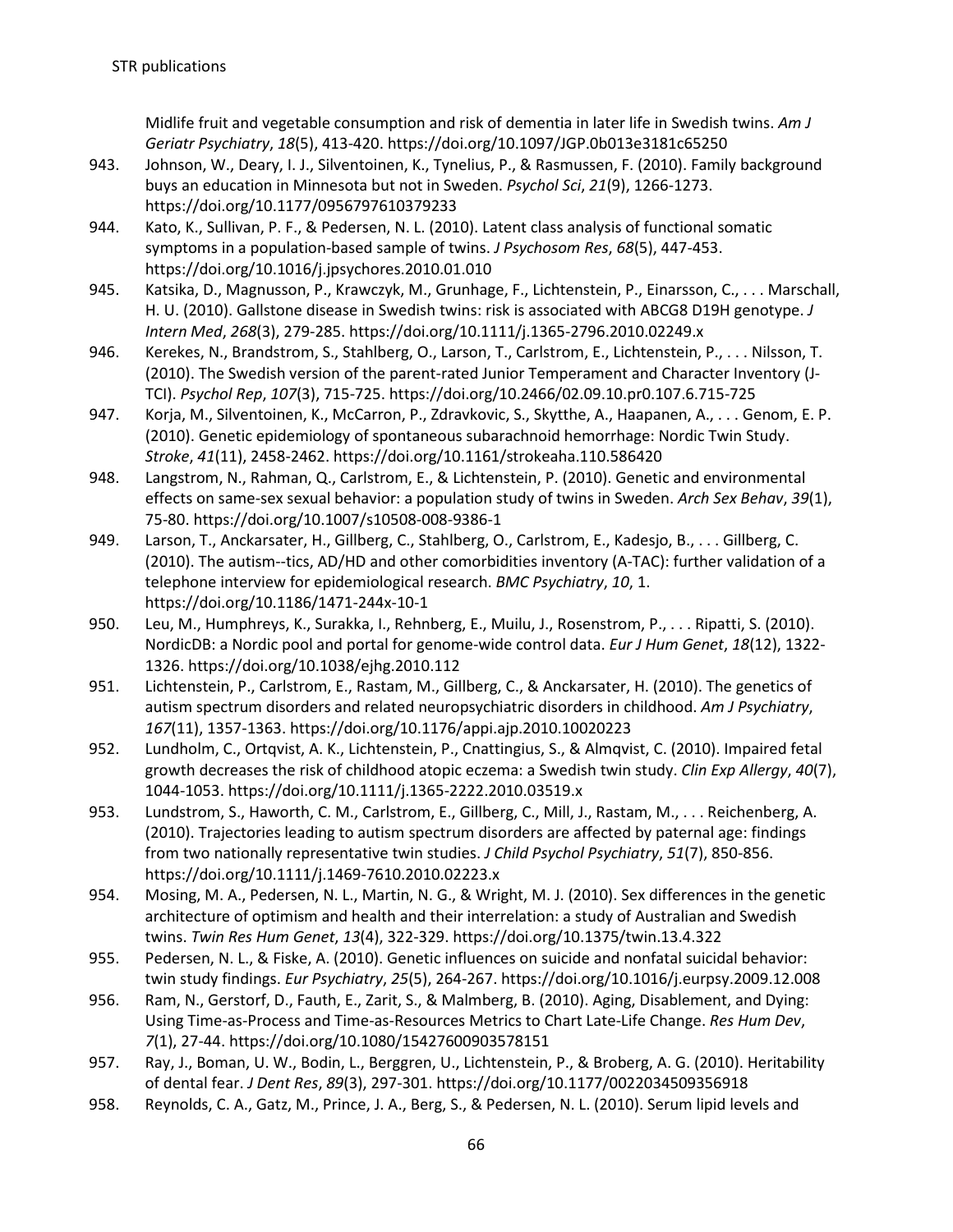cognitive change in late life. *J Am Geriatr Soc*, *58*(3), 501-509. https://doi.org/10.1111/j.1532- 5415.2010.02739.x

- 959. Reynolds, C. A., Hong, M. G., Eriksson, U. K., Blennow, K., Johansson, B., Malmberg, B., . . . Prince, J. A. (2010). Sequence variation in SORL1 and dementia risk in Swedes. *Neurogenetics*, *11*(1), 139-142. https://doi.org/10.1007/s10048-009-0210-4
- 960. Reynolds, C. A., Hong, M. G., Eriksson, U. K., Blennow, K., Wiklund, F., Johansson, B., . . . Prince, J. A. (2010). Analysis of lipid pathway genes indicates association of sequence variation near SREBF1/TOM1L2/ATPAF2 with dementia risk. *Hum Mol Genet*, *19*(10), 2068-2078. https://doi.org/10.1093/hmg/ddq079
- 961. Root, T. L., Pisetsky, E. M., Thornton, L., Lichtenstein, P., Pedersen, N. L., & Bulik, C. M. (2010). Patterns of co-morbidity of eating disorders and substance use in Swedish females. *Psychol Med*, *40*(1), 105-115. https://doi.org/10.1017/s0033291709005662
- 962. Root, T. L., Thornton, L. M., Lindroos, A. K., Stunkard, A. J., Lichtenstein, P., Pedersen, N. L., . . . Bulik, C. M. (2010). Shared and unique genetic and environmental influences on binge eating and night eating: a Swedish twin study. *Eat Behav*, *11*(2), 92-98. https://doi.org/10.1016/j.eatbeh.2009.10.004
- 963. Saxena, R., Hivert, M. F., Langenberg, C., Tanaka, T., Pankow, J. S., Vollenweider, P., . . . Watanabe, R. M. (2010). Genetic variation in GIPR influences the glucose and insulin responses to an oral glucose challenge. *Nat Genet*, *42*(2), 142-148. https://doi.org/10.1038/ng.521
- 964. Sharp, E. S., Reynolds, C. A., Pedersen, N. L., & Gatz, M. (2010). Cognitive engagement and cognitive aging: is openness protective? *Psychol Aging*, *25*(1), 60-73. https://doi.org/10.1037/a0018748
- 965. Shi, Q., Cleeland, C. S., Klepstad, P., Miaskowski, C., Pedersen, N. L., & Gene, Q. O. L. C. (2010). Biological pathways and genetic variables involved in pain. *Qual Life Res*, *19*(10), 1407-1417. https://doi.org/10.1007/s11136-010-9738-x
- 966. Sim, S. C., Nordin, L., Andersson, T. M., Virding, S., Olsson, M., Pedersen, N. L., . . . Ingelman-Sundberg, M. (2010). Association between CYP2C19 polymorphism and depressive symptoms. *Am J Med Genet B Neuropsychiatr Genet*, *153B*(6), 1160-1166. https://doi.org/10.1002/ajmg.b.31081
- 967. Snellman, G., Melhus, H., Gedeborg, R., Byberg, L., Berglund, L., Wernroth, L., . . . Michaelsson, K. (2010). Determining vitamin D status: a comparison between commercially available assays. *PLoS One*, *5*(7), e11555. https://doi.org/10.1371/journal.pone.0011555
- 968. Soranzo, N., Sanna, S., Wheeler, E., Gieger, C., Radke, D., Dupuis, J., . . . Meigs, J. B. (2010). Common variants at 10 genomic loci influence hemoglobin A(1)(C) levels via glycemic and nonglycemic pathways. *Diabetes*, *59*(12), 3229-3239. https://doi.org/10.2337/db10-0502
- 969. Speliotes, E. K., Willer, C. J., Berndt, S. I., Monda, K. L., Thorleifsson, G., Jackson, A. U., . . . Loos, R. J. (2010). Association analyses of 249,796 individuals reveal 18 new loci associated with body mass index. *Nat Genet*, *42*(11), 937-948. https://doi.org/10.1038/ng.686
- 970. Svedberg, P., Ropponen, A., Lichtenstein, P., & Alexanderson, K. (2010). Are self-report of disability pension and long-term sickness absence accurate? Comparisons of self-reported interview data with national register data in a Swedish twin cohort. *BMC Public Health*, *10*, 763. https://doi.org/10.1186/1471-2458-10-763
- 971. Teslovich, T. M., Musunuru, K., Smith, A. V., Edmondson, A. C., Stylianou, I. M., Koseki, M., . . . Kathiresan, S. (2010). Biological, clinical and population relevance of 95 loci for blood lipids. *Nature*, *466*(7307), 707-713. https://doi.org/10.1038/nature09270
- 972. Wahlgren, C. M., Larsson, E., Magnusson, P. K., Hultgren, R., & Swedenborg, J. (2010). Genetic and environmental contributions to abdominal aortic aneurysm development in a twin population. *J Vasc Surg*, *51*(1), 3-7; discussion 7. https://doi.org/10.1016/j.jvs.2009.08.036
- 973. Wennerstad, K. M., Silventoinen, K., Tynelius, P., Bergman, L., Kaprio, J., & Rasmussen, F. (2010). Associations between IQ and cigarette smoking among Swedish male twins. *Soc Sci Med*, *70*(4),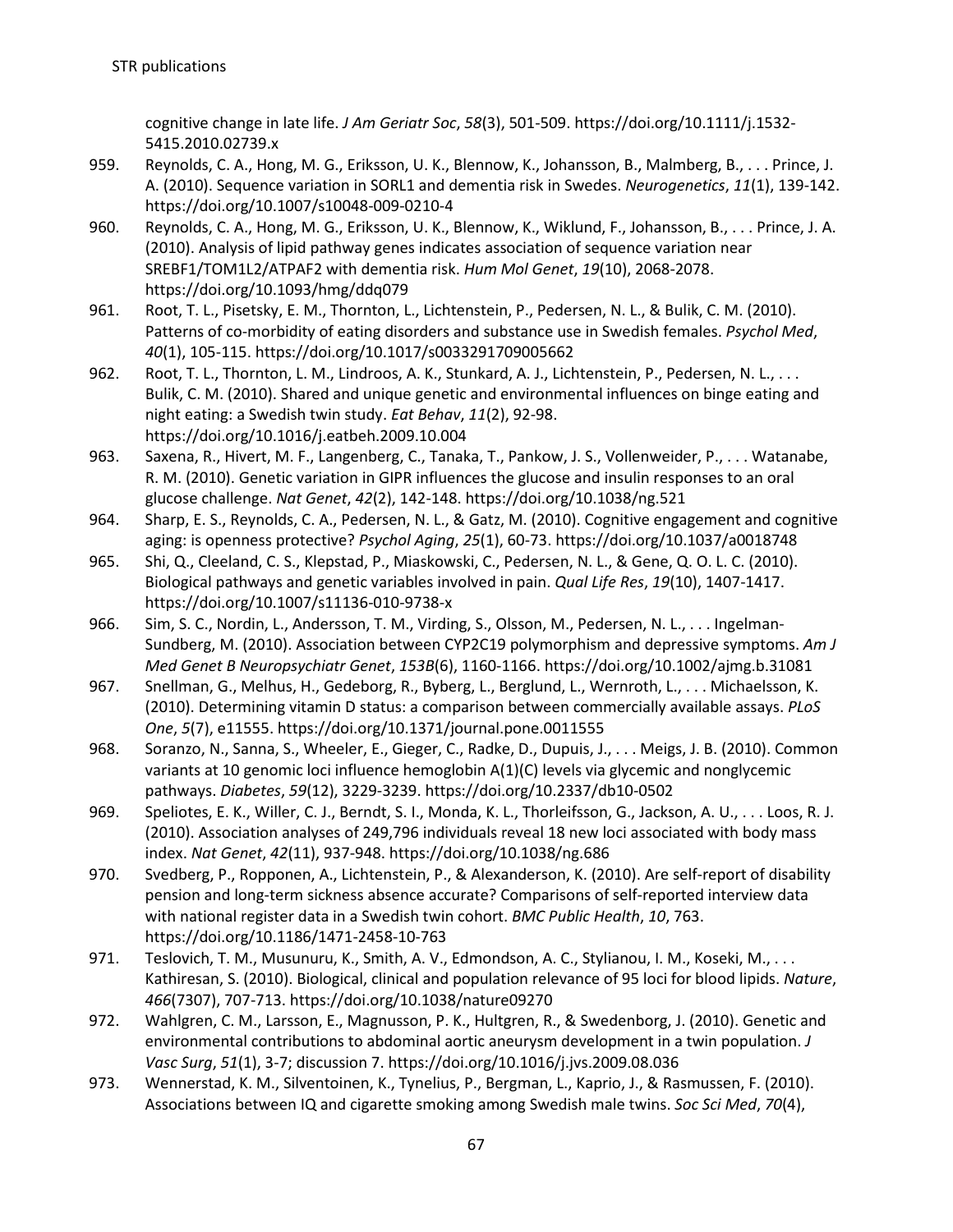575-581. https://doi.org/10.1016/j.socscimed.2009.10.050

- 974. Wiklund, F. E., Bennet, A. M., Magnusson, P. K., Eriksson, U. K., Lindmark, F., Wu, L., . . . Brown, D. A. (2010). Macrophage inhibitory cytokine-1 (MIC-1/GDF15): a new marker of all-cause mortality. *Aging Cell*, *9*(6), 1057-1064. https://doi.org/10.1111/j.1474-9726.2010.00629.x
- 975. Willing, B. P., Dicksved, J., Halfvarson, J., Andersson, A. F., Lucio, M., Zheng, Z., . . . Engstrand, L. (2010). A pyrosequencing study in twins shows that gastrointestinal microbial profiles vary with inflammatory bowel disease phenotypes. *Gastroenterology*, *139*(6), 1844-1854 e1841. https://doi.org/10.1053/j.gastro.2010.08.049
- 976. Aberg, M. A., Pedersen, N. L., Toren, K., Svartengren, M., Backstrand, B., Johnsson, T., . . . Kuhn, H. G. (2009). Cardiovascular fitness is associated with cognition in young adulthood. *Proc Natl Acad Sci U S A*, *106*(49), 20906-20911. https://doi.org/10.1073/pnas.0905307106
- 977. Aulchenko, Y. S., Ripatti, S., Lindqvist, I., Boomsma, D., Heid, I. M., Pramstaller, P. P., ... Consortium, E. (2009). Loci influencing lipid levels and coronary heart disease risk in 16 European population cohorts. *Nat Genet*, *41*(1), 47-55. https://doi.org/10.1038/ng.269
- 978. Baker, J. H., Lichtenstein, P., & Kendler, K. S. (2009). Intrauterine testosterone exposure and risk for disordered eating. *Br J Psychiatry*, *194*(4), 375-376. https://doi.org/10.1192/bjp.bp.108.054692
- 979. Baker, J. H., Maes, H. H., Lissner, L., Aggen, S. H., Lichtenstein, P., & Kendler, K. S. (2009). Genetic risk factors for disordered eating in adolescent males and females. *J Abnorm Psychol*, *118*(3), 576- 586. https://doi.org/10.1037/a0016314
- 980. Barker, E. D., Larsson, H., Viding, E., Maughan, B., Rijsdijk, F., Fontaine, N., . . . Plomin, R. (2009). Common Genetic but Specific Environmental Influences for Aggressive and Deceitful Behaviors in Preadolescent Males. *Journal of Psychopathology and Behavioral Assessment*, *31*(4), 299-308. https://doi.org/10.1007/s10862-009-9132-6
- 981. Brommelhoff, J. A., Gatz, M., Johansson, B., McArdle, J. J., Fratiglioni, L., & Pedersen, N. L. (2009). Depression as a risk factor or prodromal feature for dementia? Findings in a population-based sample of Swedish twins. *Psychol Aging*, *24*(2), 373-384. https://doi.org/10.1037/a0015713
- 982. Byrnes, A., Jacks, A., Dahlman-Wright, K., Evengard, B., Wright, F. A., Pedersen, N. L., . . . Sullivan, P. F. (2009). Gene expression in peripheral blood leukocytes in monozygotic twins discordant for chronic fatigue: no evidence of a biomarker. *PLoS One*, *4*(6), e5805. https://doi.org/10.1371/journal.pone.0005805
- 983. Cesarini, D., Dawes, C. T., Johannesson, M., Lichtenstein, P., & Wallace, B. (2009). Experimental game theory and behavior genetics. *Ann N Y Acad Sci*, *1167*, 66-75. https://doi.org/10.1111/j.1749- 6632.2009.04505.x
- 984. Finkel, D., Andel, R., Gatz, M., & Pedersen, N. L. (2009). The role of occupational complexity in trajectories of cognitive aging before and after retirement. *Psychol Aging*, *24*(3), 563-573. https://doi.org/10.1037/a0015511
- 985. Finkel, D., Reynolds, C. A., McArdle, J. J., Hamagami, F., & Pedersen, N. L. (2009). Genetic variance in processing speed drives variation in aging of spatial and memory abilities. *Dev Psychol*, *45*(3), 820- 834. https://doi.org/10.1037/a0015332
- 986. Ganiban, J. M., Ulbricht, J. A., Spotts, E. L., Lichtenstein, P., Reiss, D., Hansson, K., . . . Neiderhiser, J. M. (2009). Understanding the role of personality in explaining associations between marital quality and parenting. *J Fam Psychol*, *23*(5), 646-660. https://doi.org/10.1037/a0016091
- 987. Hansson, J., Pedersen, N. L., Galanti, M. R., Andersson, T., Ahlbom, A., Hallqvist, J., . . . Magnusson, C. (2009). Use of snus and risk for cardiovascular disease: results from the Swedish Twin Registry. *J Intern Med*, *265*(6), 717-724.
- 988. Hassing, L. B., Dahl, A. K., Thorvaldsson, V., Berg, S., Gatz, M., Pedersen, N. L., . . . Johansson, B. (2009). Overweight in midlife and risk of dementia: a 40-year follow-up study. *Int J Obes (Lond)*, *33*(8), 893-898. https://doi.org/10.1038/ijo.2009.104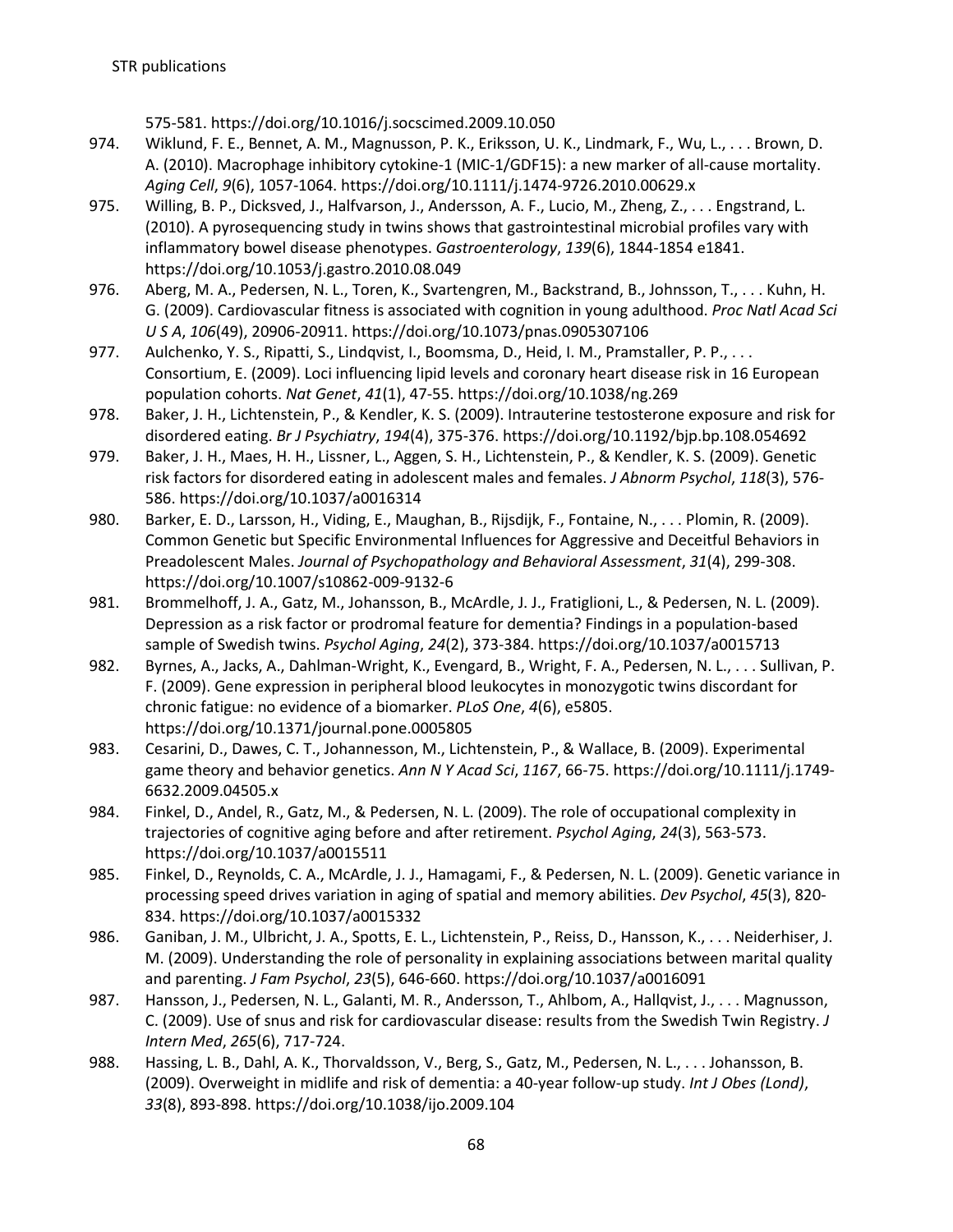- 989. Iliadou, A., Milsom, I., Pedersen, N. L., & Altman, D. (2009). Risk of urinary incontinence symptoms in oral contraceptive users: a national cohort study from the Swedish Twin Register. *Fertil Steril*, *92*(2), 428-433. https://doi.org/10.1016/j.fertnstert.2008.07.002
- 990. Jansson, J., Willing, B., Lucio, M., Fekete, A., Dicksved, J., Halfvarson, J., . . . Schmitt-Kopplin, P. (2009). Metabolomics reveals metabolic biomarkers of Crohn's disease. *PLoS One*, *4*(7), e6386. https://doi.org/10.1371/journal.pone.0006386
- 991. Johansson, L., Sidenvall, B., Malmberg, B., & Christensson, L. (2009). Who will become malnourished? A prospective study of factors associated with malnutrition in older persons living at home. *J Nutr Health Aging*, *13*(10), 855-861. https://www.ncbi.nlm.nih.gov/pubmed/19924344
- 992. Kato, K., Sullivan, P. F., Evengard, B., & Pedersen, N. L. (2009). A population-based twin study of functional somatic syndromes. *Psychol Med*, *39*(3), 497-505. https://doi.org/10.1017/s0033291708003784
- 993. Kettunen, J., Perola, M., Martin, N. G., Cornes, B. K., Wilson, S. G., Montgomery, G. W., . . . Genom, E. p. (2009). Multicenter dizygotic twin cohort study confirms two linkage susceptibility loci for body mass index at 3q29 and 7q36 and identifies three further potential novel loci. *Int J Obes (Lond)*, *33*(11), 1235-1242. https://doi.org/10.1038/ijo.2009.168
- 994. McEvoy, B. P., Montgomery, G. W., McRae, A. F., Ripatti, S., Perola, M., Spector, T. D., . . . Visscher, P. M. (2009). Geographical structure and differential natural selection among North European populations. *Genome Res*, *19*(5), 804-814. https://doi.org/10.1101/gr.083394.108
- 995. Mucci, L. A., Hsieh, C. C., Williams, P. L., Arora, M., Adami, H. O., de Faire, U., . . . Pedersen, N. L. (2009). Do genetic factors explain the association between poor oral health and cardiovascular disease? A prospective study among Swedish twins. *Am J Epidemiol*, *170*(5), 615-621. https://doi.org/10.1093/aje/kwp177
- 996. Oberg, S., Cnattingius, S., Sandin, S., Lichtenstein, P., & Iliadou, A. (2009). Birth weight-breast cancer revisited: is the association confounded by familial factors? *Cancer Epidemiol Biomarkers Prev*, *18*(9), 2447-2452. https://doi.org/10.1158/1055-9965.epi-09-0123
- 997. Ortqvist, A. K., Lundholm, C., Carlstrom, E., Lichtenstein, P., Cnattingius, S., & Almqvist, C. (2009). Familial factors do not confound the association between birth weight and childhood asthma. *Pediatrics*, *124*(4), e737-743. https://doi.org/10.1542/peds.2009-0305
- 998. Rahman, I., Bennet, A. M., Pedersen, N. L., de Faire, U., Svensson, P., & Magnusson, P. K. (2009). Genetic dominance influences blood biomarker levels in a sample of 12,000 Swedish elderly twins. *Twin Res Hum Genet*, *12*(3), 286-294. https://doi.org/10.1375/twin.12.3.286
- 999. Reynolds, C. A., Hong, M. G., Eriksson, U. K., Blennow, K., Bennet, A. M., Johansson, B., . . . Prince, J. A. (2009). A survey of ABCA1 sequence variation confirms association with dementia. *Hum Mutat*, *30*(9), 1348-1354. https://doi.org/10.1002/humu.21076
- 1000. Sennerby, U., Melhus, H., Gedeborg, R., Byberg, L., Garmo, H., Ahlbom, A., . . . Michaelsson, K. (2009). Cardiovascular diseases and risk of hip fracture. *JAMA*, *302*(15), 1666-1673. https://doi.org/10.1001/jama.2009.1463
- 1001. Snellman, G., Melhus, H., Gedeborg, R., Olofsson, S., Wolk, A., Pedersen, N. L., . . . Michaelsson, K. (2009). Seasonal genetic influence on serum 25-hydroxyvitamin D levels: a twin study. *PLoS One*, *4*(11), e7747. https://doi.org/10.1371/journal.pone.0007747
- 1002. Sprangers, M. A., Sloan, J. A., Veenhoven, R., Cleeland, C. S., Halyard, M. Y., Abertnethy, A. P., . . . Zwinderman, A. H. (2009). The establishment of the GENEQOL consortium to investigate the genetic disposition of patient-reported quality-of-life outcomes. *Twin Res Hum Genet*, *12*(3), 301- 311. https://doi.org/10.1375/twin.12.3.301
- 1003. Svedberg, P., Gatz, M., & Pedersen, N. L. (2009). Genetic and environmental mediation of the associations between self-rated health and cognitive abilities. *Exp Aging Res*, *35*(2), 178-201. https://doi.org/10.1080/03610730902720372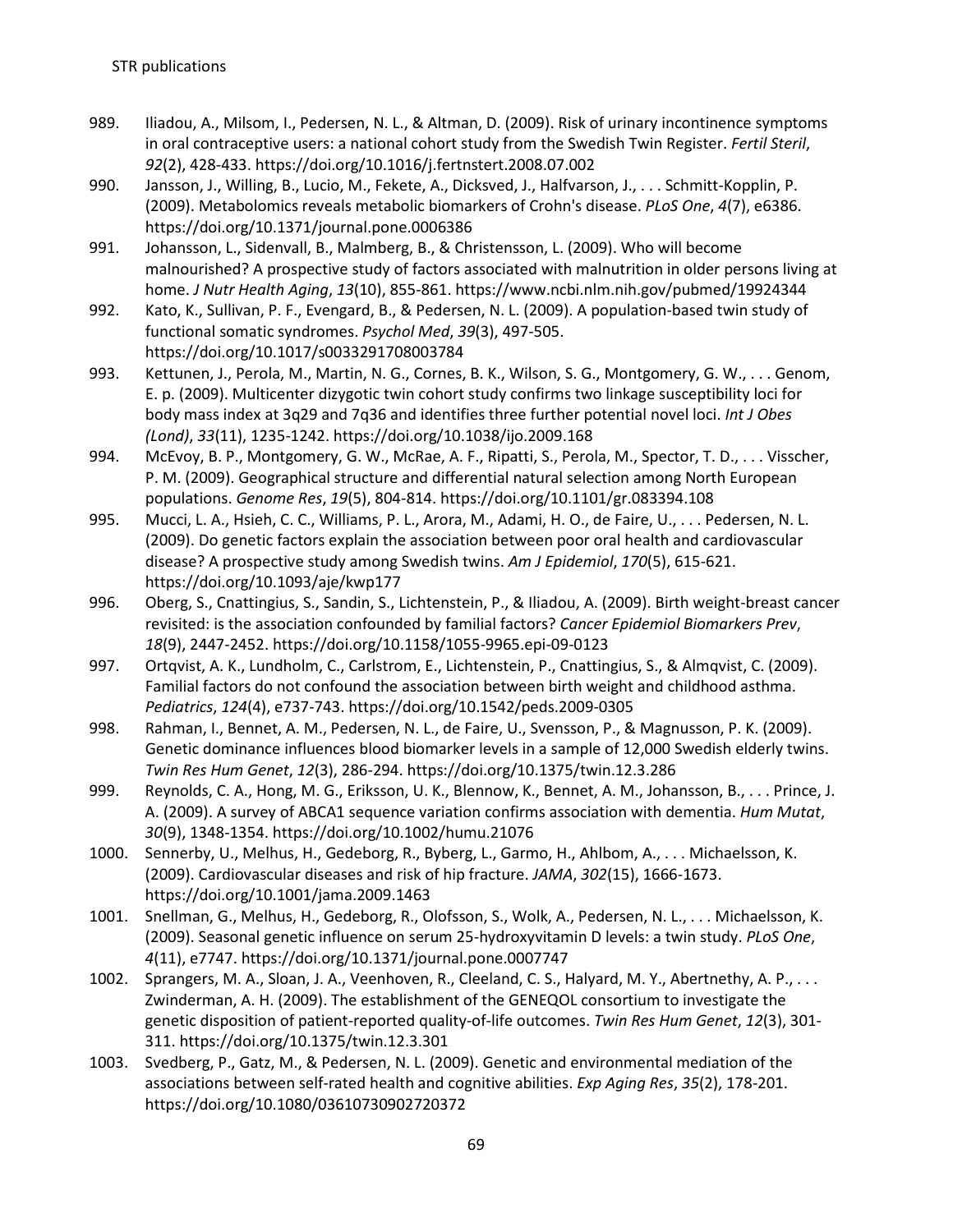- 1004. Wagner, H., Melhus, H., Gedeborg, R., Pedersen, N. L., & Michaelsson, K. (2009). Simply ask them about their balance--future fracture risk in a nationwide cohort study of twins. *Am J Epidemiol*, *169*(2), 143-149. https://doi.org/10.1093/aje/kwn379
- 1005. Wagner, H., Melhus, H., Pedersen, N. L., & Michaelsson, K. (2009). Heritability of impaired balance: a nationwide cohort study in twins. *Osteoporos Int*, *20*(4), 577-583. https://doi.org/10.1007/s00198-008-0710-3
- 1006. Verberkmoes, N. C., Russell, A. L., Shah, M., Godzik, A., Rosenquist, M., Halfvarson, J., . . . Jansson, J. K. (2009). Shotgun metaproteomics of the human distal gut microbiota. *ISME J*, *3*(2), 179-189. https://doi.org/10.1038/ismej.2008.108
- 1007. Willing, B., Halfvarson, J., Dicksved, J., Rosenquist, M., Jarnerot, G., Engstrand, L., . . . Jansson, J. K. (2009). Twin studies reveal specific imbalances in the mucosa-associated microbiota of patients with ileal Crohn's disease. *Inflamm Bowel Dis*, *15*(5), 653-660. https://doi.org/10.1002/ibd.20783
- 1008. Vink, J. M., Smit, A. B., de Geus, E. J., Sullivan, P., Willemsen, G., Hottenga, J. J., . . . Boomsma, D. I. (2009). Genome-wide association study of smoking initiation and current smoking. *Am J Hum Genet*, *84*(3), 367-379. https://doi.org/10.1016/j.ajhg.2009.02.001
- 1009. Xu, W., Qiu, C., Gatz, M., Pedersen, N. L., Johansson, B., & Fratiglioni, L. (2009). Mid- and late-life diabetes in relation to the risk of dementia: a population-based twin study. *Diabetes*, *58*(1), 71-77. https://doi.org/10.2337/db08-0586
- 1010. Yuh, J., Neiderhiser, J. M., Lichtenstein, P., Hansson, K., Cederblad, M., Elthammer, O., . . . Reiss, D. (2009). Temperament and character associated with depressive symptoms in women: analysis of two genetically informative samples. *J Clin Psychol*, *65*(9), 906-924. https://doi.org/10.1002/jclp.20587
- 1011. Altman, D., Forsman, M., Falconer, C., & Lichtenstein, P. (2008). Genetic influence on stress urinary incontinence and pelvic organ prolapse. *Eur Urol*, *54*(4), 918-922. https://doi.org/10.1016/j.eururo.2007.12.004
- 1012. Andel, R., Crowe, M., Pedersen, N. L., Fratiglioni, L., Johansson, B., & Gatz, M. (2008). Physical exercise at midlife and risk of dementia three decades later: a population-based study of Swedish twins. *J Gerontol A Biol Sci Med Sci*, *63*(1), 62-66.
- 1013. Bergvall, N., Lindam, A., Pawitan, Y., Lichtenstein, P., Cnattingius, S., & Iliadou, A. (2008). Importance of familial factors in associations between offspring birth weight and parental risk of type-2 diabetes. *Int J Epidemiol*, *37*(1), 185-192. https://doi.org/10.1093/ije/dym167
- 1014. Blom, E. S., Holmans, P., Arepalli, S., Adighibe, O., Hamshere, M. L., Gatz, M., . . . Glaser, A. (2008). Does APOE explain the linkage of Alzheimer's disease to chromosome 19q13? *Am J Med Genet B Neuropsychiatr Genet*, *147B*(6), 778-783. https://doi.org/10.1002/ajmg.b.30681
- 1015. Bruder, C. E., Piotrowski, A., Gijsbers, A. A., Andersson, R., Erickson, S., Diaz de Stahl, T., . . . Dumanski, J. P. (2008). Phenotypically concordant and discordant monozygotic twins display different DNA copy-number-variation profiles. *Am J Hum Genet*, *82*(3), 763-771. https://doi.org/10.1016/j.ajhg.2007.12.011
- 1016. Cesarini, D., Dawes, C. T., Fowler, J. H., Johannesson, M., Lichtenstein, P., & Wallace, B. (2008). Heritability of cooperative behavior in the trust game. *Proc Natl Acad Sci U S A*, *105*(10), 3721-3726. https://doi.org/10.1073/pnas.0710069105
- 1017. Charles, S. T., Gatz, M., Kato, K., & Pedersen, N. L. (2008). Physical health 25 years later: the predictive ability of neuroticism. *Health Psychol*, *27*(3), 369-378. https://doi.org/10.1037/0278- 6133.27.3.369
- 1018. Dicksved, J., Halfvarson, J., Rosenquist, M., Jarnerot, G., Tysk, C., Apajalahti, J., . . . Jansson, J. K. (2008). Molecular analysis of the gut microbiota of identical twins with Crohn's disease. *ISME J*, *2*(7), 716-727. https://doi.org/10.1038/ismej.2008.37
- 1019. Dominicus, A., Ripatti, S., Pedersen, N. L., & Palmgren, J. (2008). A random change point model for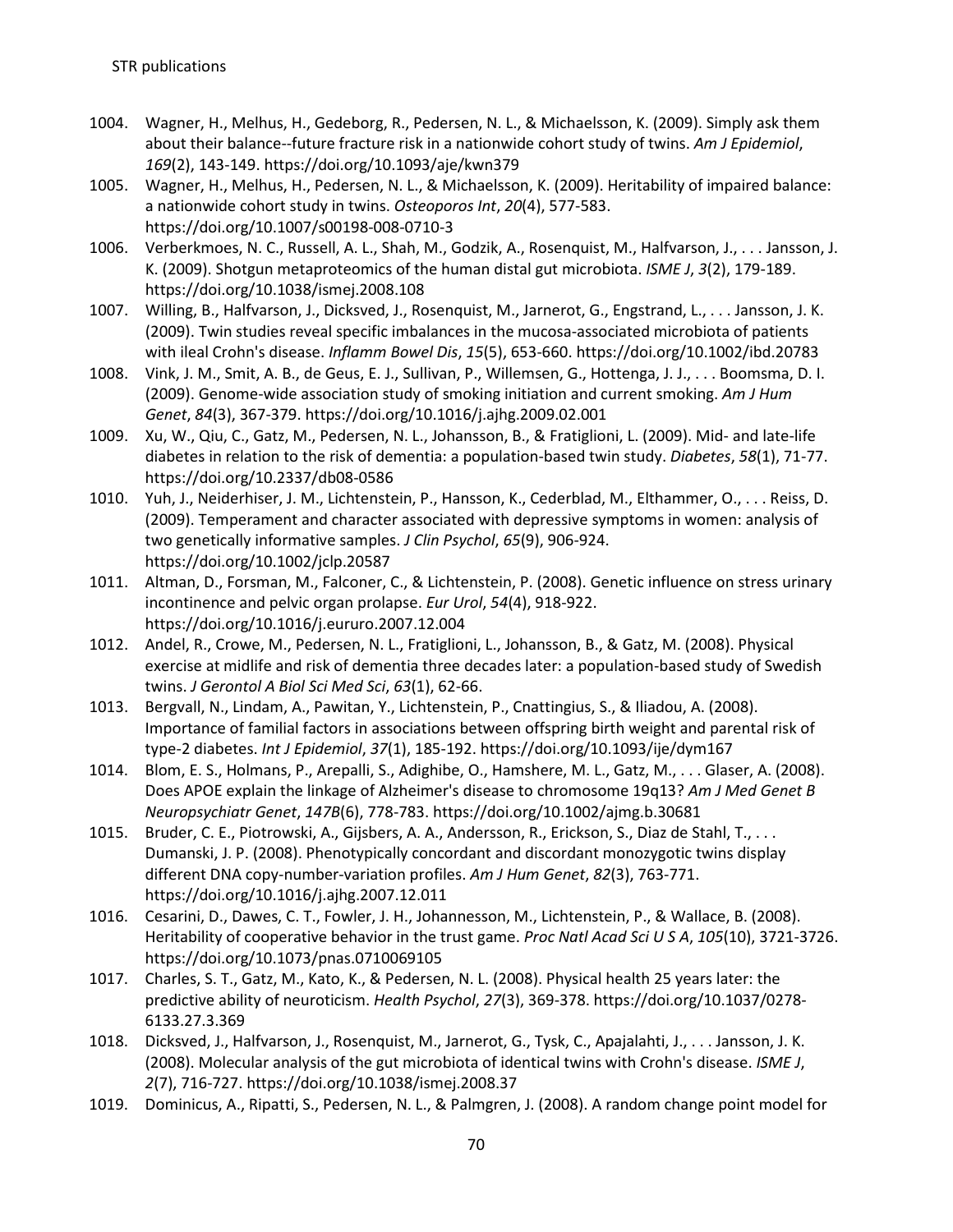assessing variability in repeated measures of cognitive function. *Stat Med*, *27*(27), 5786-5798. https://doi.org/10.1002/sim.3380

- 1020. Eriksson, U. K., Gatz, M., Dickman, P. W., Fratiglioni, L., & Pedersen, N. L. (2008). Asthma, eczema, rhinitis and the risk for dementia. *Dement Geriatr Cogn Disord*, *25*(2), 148-156. https://doi.org/10.1159/000112729
- 1021. Forsman, M., Lichtenstein, P., Andershed, H., & Larsson, H. (2008). Genetic effects explain the stability of psychopathic personality from mid- to late adolescence. *J Abnorm Psychol*, *117*(3), 606- 617. https://doi.org/10.1037/0021-843x.117.3.606
- 1022. Furberg, H., Lichtenstein, P., Pedersen, N. L., Bulik, C. M., Lerman, C., & Sullivan, P. F. (2008). Snus use and other correlates of smoking cessation in the Swedish Twin Registry. *Psychol Med*, *38*(9), 1299-1308. https://doi.org/10.1017/s0033291707002346
- 1023. Furberg, H., Lichtenstein, P., Pedersen, N. L., Thornton, L., Bulik, C. M., Lerman, C., . . . Sullivan, P. F. (2008). The STAGE cohort: a prospective study of tobacco use among Swedish twins. *Nicotine Tob Res*, *10*(12), 1727-1735. https://doi.org/10.1080/14622200802443551
- 1024. Haddad, S. K., Reiss, D., Spotts, E. L., Ganiban, J., Lichtenstein, P., & Neiderhiser, J. M. (2008). Depression and internally directed aggression: genetic and environmental contributions. *J Am Psychoanal Assoc*, *56*(2), 515-550. https://doi.org/10.1177/0003065108319727
- 1025. Hallberg, J., Dominicus, A., Eriksson, U. K., Gerhardsson de Verdier, M., Pedersen, N. L., Dahlback, M., . . . Svartengren, M. (2008). Interaction between smoking and genetic factors in the development of chronic bronchitis. *Am J Respir Crit Care Med*, *177*(5), 486-490. https://doi.org/10.1164/rccm.200704-565OC
- 1026. Hansson, K., Cederblad, M., Lichtenstein, P., Reiss, D., Pedersen, N., Neiderhiser, J., . . . Elthammar, O. (2008). Individual resiliency factors from a genetic perspective: results from a twin study. *Fam Process*, *47*(4), 537-551.
- 1027. Hartman, M., Hall, P., Edgren, G., Reilly, M., Lindstrom, L., Lichtenstein, P., . . . Czene, K. (2008). Breast cancer onset in twins and women with bilateral disease. *J Clin Oncol*, *26*(25), 4086-4091. https://doi.org/10.1200/jco.2007.14.3198
- 1028. Hong, M. G., Reynolds, C., Gatz, M., Johansson, B., Palmer, J. C., Gu, H. F., . . . Prince, J. A. (2008). Evidence that the gene encoding insulin degrading enzyme influences human lifespan. *Hum Mol Genet*, *17*(15), 2370-2378. https://doi.org/10.1093/hmg/ddn137
- 1029. Johansson, S., Iliadou, A., Bergvall, N., de Faire, U., Kramer, M. S., Pawitan, Y., . . . Cnattingius, S. (2008). The association between low birth weight and type 2 diabetes: contribution of genetic factors. *Epidemiology*, *19*(5), 659-665.
- 1030. Kendler, K. S., Gardner, C. O., Annas, P., & Lichtenstein, P. (2008). The development of fears from early adolesence to young adulthood: a multivariate study. *Psychol Med*, *38*(12), 1759-1769. https://doi.org/10.1017/s0033291708002936
- 1031. Kendler, K. S., Gardner, C. O., Annas, P., Neale, M. C., Eaves, L. J., & Lichtenstein, P. (2008). A longitudinal twin study of fears from middle childhood to early adulthood: evidence for a developmentally dynamic genome. *Arch Gen Psychiatry*, *65*(4), 421-429. https://doi.org/10.1001/archpsyc.65.4.421
- 1032. Kendler, K. S., Gardner, C. O., & Lichtenstein, P. (2008). A developmental twin study of symptoms of anxiety and depression: evidence for genetic innovation and attenuation. *Psychol Med*, *38*(11), 1567-1575. https://doi.org/10.1017/s003329170800384x
- 1033. Larsson, H., Viding, E., Rijsdijk, F. V., & Plomin, R. (2008). Relationships between parental negativity and childhood antisocial behavior over time: A bidirectional effects model in a longitudinal genetically informative design. *J Abnorm Child Psychol*, *36*(5), 633-645. https://doi.org/10.1007/s10802-007-9151-2
- 1034. Magnusson, P. K., Boman, M., de Faire, U., Perola, M., Peltonen, L., & Pedersen, N. L. (2008).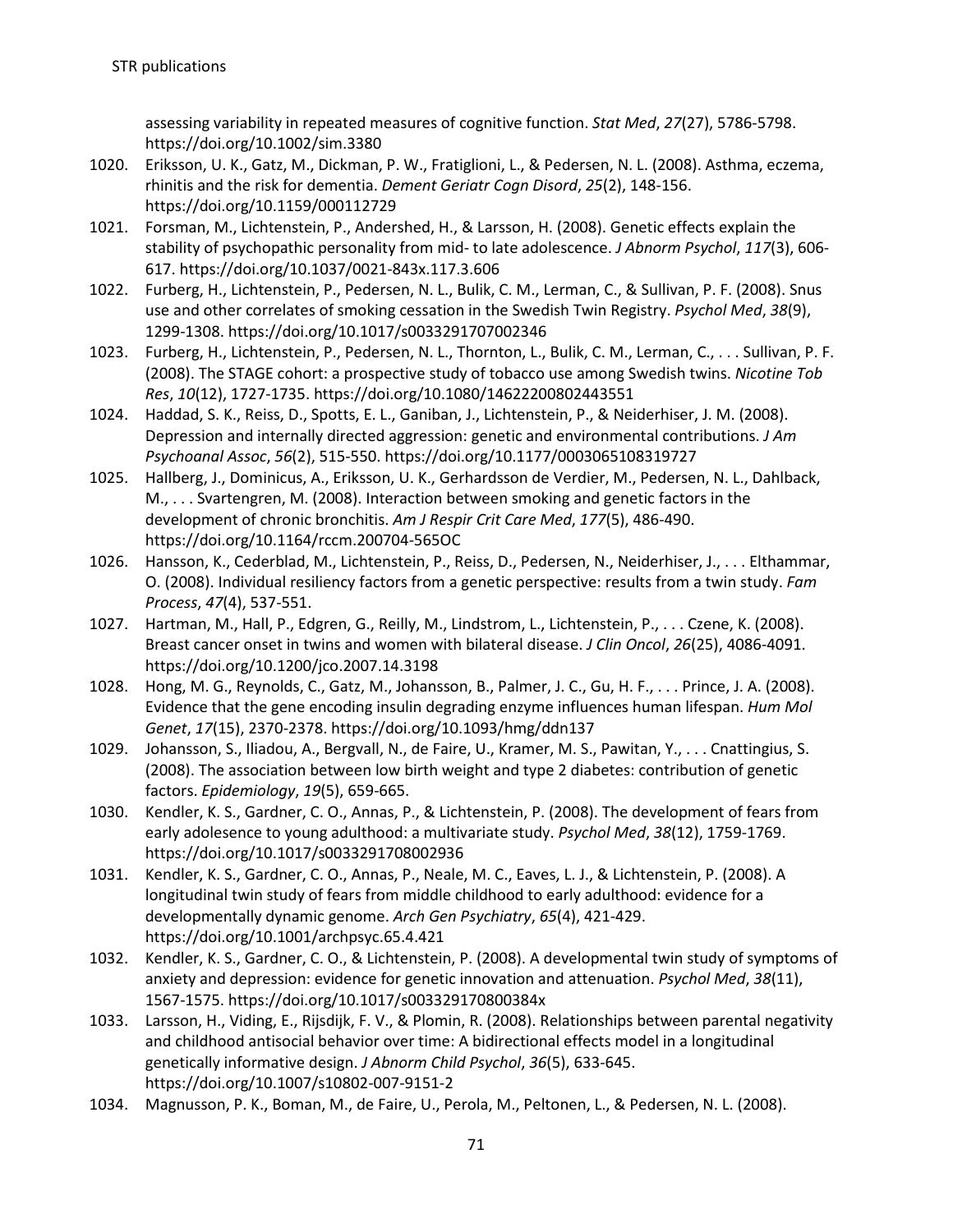Genome-wide search for QTLs for apolipoprotein A-I level in elderly Swedish DZ twins: evidence of female-specific locus on 15q11-13. *Eur J Hum Genet*, *16*(9), 1103-1110. https://doi.org/10.1038/ejhg.2008.50

- 1035. Malmberg, K., Wargelius, H. L., Lichtenstein, P., Oreland, L., & Larsson, J. O. (2008). ADHD and Disruptive Behavior scores - associations with MAO-A and 5-HTT genes and with platelet MAO-B activity in adolescents. *BMC Psychiatry*, *8*, 28. https://doi.org/10.1186/1471-244x-8-28
- 1036. Narusyte, J., Neiderhiser, J. M., D'Onofrio, B. M., Reiss, D., Spotts, E. L., Ganiban, J., . . . Lichtenstein, P. (2008). Testing different types of genotype-environment correlation: an extended children-oftwins model. *Dev Psychol*, *44*(6), 1591-1603. https://doi.org/10.1037/a0013911
- 1037. Nordenstedt, H., Zheng, Z., Cameron, A. J., Ye, W., Pedersen, N. L., & Lagergren, J. (2008). Postmenopausal hormone therapy as a risk factor for gastroesophageal reflux symptoms among female twins. *Gastroenterology*, *134*(4), 921-928. https://doi.org/10.1053/j.gastro.2008.01.009
- 1038. Silventoinen, K., Magnusson, P. K., Tynelius, P., Kaprio, J., & Rasmussen, F. (2008). Heritability of body size and muscle strength in young adulthood: a study of one million Swedish men. *Genet Epidemiol*, *32*(4), 341-349. https://doi.org/10.1002/gepi.20308
- 1039. Svedberg, P., Johansson, S., Wallander, M. A., & Pedersen, N. L. (2008). No evidence of sex differences in heritability of irritable bowel syndrome in Swedish twins. *Twin Res Hum Genet*, *11*(2), 197-203. https://doi.org/10.1375/twin.11.2.197
- 1040. Walum, H., Westberg, L., Henningsson, S., Neiderhiser, J. M., Reiss, D., Igl, W., . . . Lichtenstein, P. (2008). Genetic variation in the vasopressin receptor 1a gene (AVPR1A) associates with pairbonding behavior in humans. *Proc Natl Acad Sci U S A*, *105*(37), 14153-14156. https://doi.org/10.1073/pnas.0803081105
- 1041. Vandewalle-El Khoury, P., Colombel, J. F., Joossens, S., Standaert-Vitse, A., Collot, M., Halfvarson, J., . . . Poulain, D. (2008). Detection of antisynthetic mannoside antibodies (ASigmaMA) reveals heterogeneity in the ASCA response of Crohn's disease patients and contributes to differential diagnosis, stratification, and prediction. *Am J Gastroenterol*, *103*(4), 949-957. https://doi.org/10.1111/j.1572-0241.2007.01648.x
- 1042. Viding, E., Larsson, H., & Jones, A. P. (2008). Quantitative genetic studies of antisocial behaviour. *Philosophical Transactions of the Royal Society B-Biological Sciences*, *363*(1503), 2519-2527. https://doi.org/10.1098/rstb.2008.0037
- 1043. Wirdefeldt, K., Gatz, M., Bakaysa, S. L., Fiske, A., Flensburg, M., Petzinger, G. M., . . . Pedersen, N. L. (2008). Complete ascertainment of Parkinson disease in the Swedish Twin Registry. *Neurobiol Aging*, *29*(12), 1765-1773. https://doi.org/10.1016/j.neurobiolaging.2007.04.009
- 1044. Yuh, J., Neiderhiser, J. M., Spotts, E. L., Pedersen, N. L., Lichtenstein, P., Hansson, K., . . . Reiss, D. (2008). The role of temperament and social support in depressive symptoms: a twin study of midaged women. *J Affect Disord*, *106*(1-2), 99-105. https://doi.org/10.1016/j.jad.2007.05.025
- 1045. Bakaysa, S. L., Mucci, L. A., Slagboom, P. E., Boomsma, D. I., McClearn, G. E., Johansson, B., . . . Pedersen, N. L. (2007). Telomere length predicts survival independent of genetic influences. *Aging Cell*, *6*(6), 769-774. https://doi.org/10.1111/j.1474-9726.2007.00340.x
- 1046. Bergvall, N., Iliadou, A., Johansson, S., de Faire, U., Kramer, M. S., Pawitan, Y., . . . Cnattingius, S. (2007). Genetic and shared environmental factors do not confound the association between birth weight and hypertension: a study among Swedish twins. *Circulation*, *115*(23), 2931-2938. https://doi.org/10.1161/circulationaha.106.674812
- 1047. Carlsson, S., Andersson, T., Lichtenstein, P., Michaelsson, K., & Ahlbom, A. (2007). Physical activity and mortality: is the association explained by genetic selection? *Am J Epidemiol*, *166*(3), 255-259. https://doi.org/10.1093/aje/kwm132
- 1048. Crowe, M., Andel, R., Pedersen, N. L., & Gatz, M. (2007). Do work-related stress and reactivity to stress predict dementia more than 30 years later? *Alzheimer Dis Assoc Disord*, *21*(3), 205-209.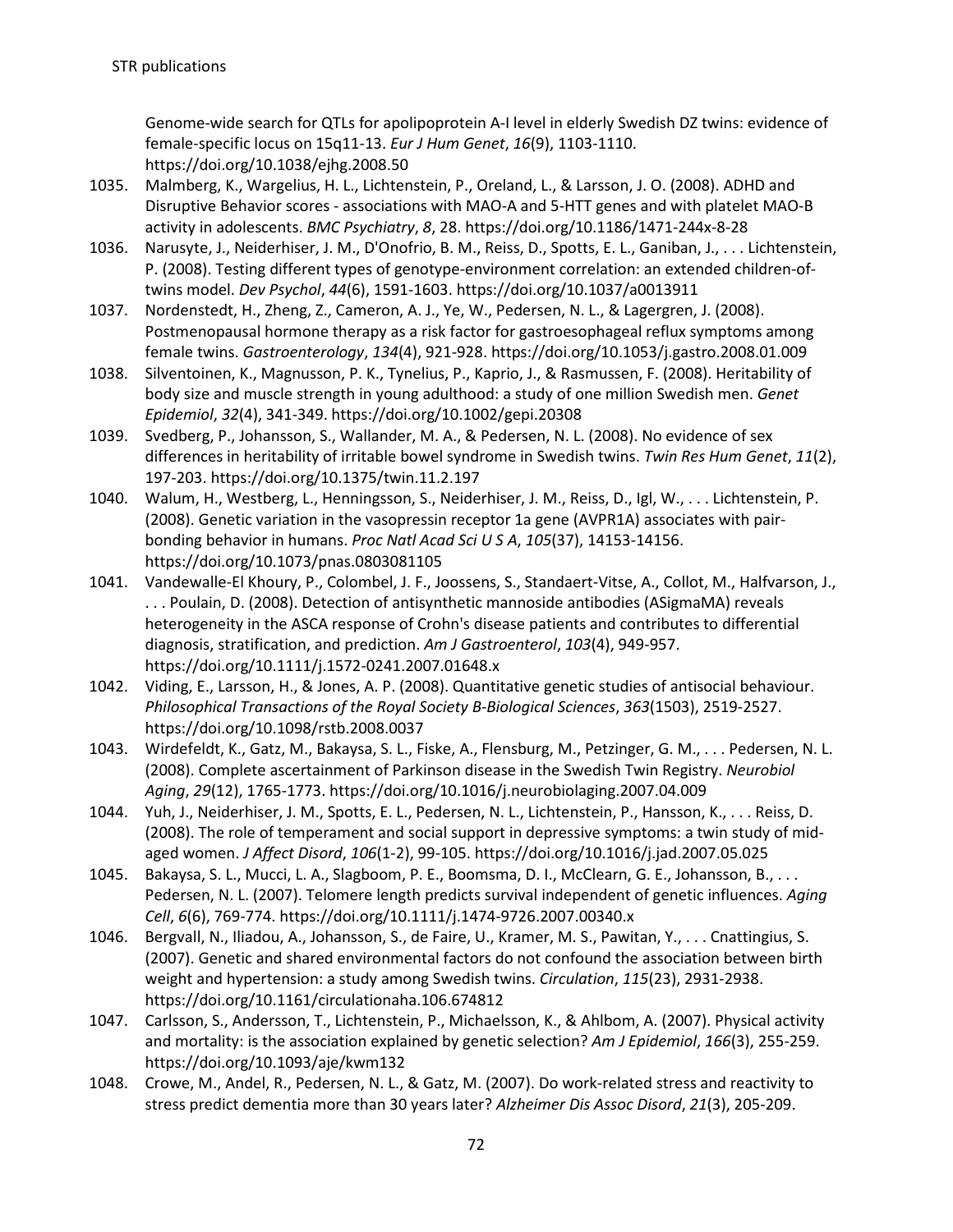https://doi.org/10.1097/WAD.0b013e31811ec10a

- 1049. Dahl, A., Berg, S., & Nilsson, S. E. (2007). Identification of dementia in epidemiological research: a study on the usefulness of various data sources. *Aging Clin Exp Res*, *19*(5), 381-389. https://www.ncbi.nlm.nih.gov/pubmed/18007116
- 1050. Finkel, D., Reynolds, C. A., McArdle, J. J., & Pedersen, N. L. (2007). Cohort differences in trajectories of cognitive aging. *J Gerontol B Psychol Sci Soc Sci*, *62*(5), P286-294.
- 1051. Finkel, D., Reynolds, C. A., McArdle, J. J., & Pedersen, N. L. (2007). Age changes in processing speed as a leading indicator of cognitive aging. *Psychol Aging*, *22*(3), 558-568. https://doi.org/10.1037/0882-7974.22.3.558
- 1052. Forsman, M., Larsson, H., Andershed, H., & Lichtenstein, P. (2007). The association between persistent disruptive childhood behaviour and the psychopathic personality constellation in adolescence: A twin study. *British Journal of Developmental Psychology*, *25*, 383-398. https://doi.org/10.1348/026151006x158799
- 1053. Ganiban, J. M., Spotts, E. L., Lichtenstein, P., Khera, G. S., Reiss, D., & Neiderhiser, J. M. (2007). Can genetic factors explain the spillover of warmth and negativity across family relationships? *Twin Res Hum Genet*, *10*(2), 299-313. https://doi.org/10.1375/twin.10.2.299
- 1054. Gatz, M., Mortimer, J. A., Fratiglioni, L., Johansson, B., Berg, S., Andel, R., . . . Pedersen, N. L. (2007). Accounting for the relationship between low education and dementia: a twin study. *Physiol Behav*, *92*(1-2), 232-237. https://doi.org/10.1016/j.physbeh.2007.05.042
- 1055. Halfvarson, J., Jess, T., Bodin, L., Jarnerot, G., Munkholm, P., Binder, V., . . . Tysk, C. (2007). Longitudinal concordance for clinical characteristics in a Swedish-Danish twin population with inflammatory bowel disease. *Inflamm Bowel Dis*, *13*(12), 1536-1544. https://doi.org/10.1002/ibd.20242
- 1056. Harel, O., Hofer, S. M., Hoffman, L., Pedersen, N. L., & Johansson, B. (2007). Population inference with mortality and attrition in longitudinal studies on aging: a two-stage multiple imputation method. *Exp Aging Res*, *33*(2), 187-203. https://doi.org/10.1080/03610730701239004
- 1057. Hultman, C. M., Torrang, A., Tuvblad, C., Cnattingius, S., Larsson, J. O., & Lichtenstein, P. (2007). Birth weight and attention-deficit/hyperactivity symptoms in childhood and early adolescence: a prospective Swedish twin study. *J Am Acad Child Adolesc Psychiatry*, *46*(3), 370-377. https://doi.org/10.1097/01.chi.0000246059.62706.22
- 1058. Katsika, D., Tuvblad, C., Einarsson, C., Lichtenstein, P., & Marschall, H. U. (2007). Body mass index, alcohol, tobacco and symptomatic gallstone disease: a Swedish twin study. *J Intern Med*, *262*(5), 581-587. https://doi.org/10.1111/j.1365-2796.2007.01860.x
- 1059. Kendler, K. S., Gardner, C. O., Gatz, M., & Pedersen, N. L. (2007). The sources of co-morbidity between major depression and generalized anxiety disorder in a Swedish national twin sample. *Psychol Med*, *37*(3), 453-462. https://doi.org/10.1017/s0033291706009135
- 1060. Kendler, K. S., Gatz, M., Gardner, C. O., & Pedersen, N. L. (2007). Clinical indices of familial depression in the Swedish Twin Registry. *Acta Psychiatr Scand*, *115*(3), 214-220. https://doi.org/10.1111/j.1600-0447.2006.00863.x
- 1061. Larsson, H., Tuvblad, C., Rijsdijk, F. V., Andershed, H., Grann, M., & Lichtenstein, P. (2007). A common genetic factor explains the association between psychopathic personality and antisocial behavior. *Psychol Med*, *37*(1), 15-26. https://doi.org/10.1017/s003329170600907x
- 1062. Larsson, M., Pedersen, N. L., & Stattin, H. (2007). Associations between iris characteristics and personality in adulthood. *Biol Psychol*, *75*(2), 165-175. https://doi.org/10.1016/j.biopsycho.2007.01.007
- 1063. Lichtenstein, P., Tuvblad, C., Larsson, H., & Carlstrom, E. (2007). The Swedish Twin study of CHild and Adolescent Development: the TCHAD-study. *Twin Res Hum Genet*, *10*(1), 67-73.
- 1064. Locatelli, I., Rosina, A., Lichtenstein, P., & Yashin, A. I. (2007). A correlated frailty model with long-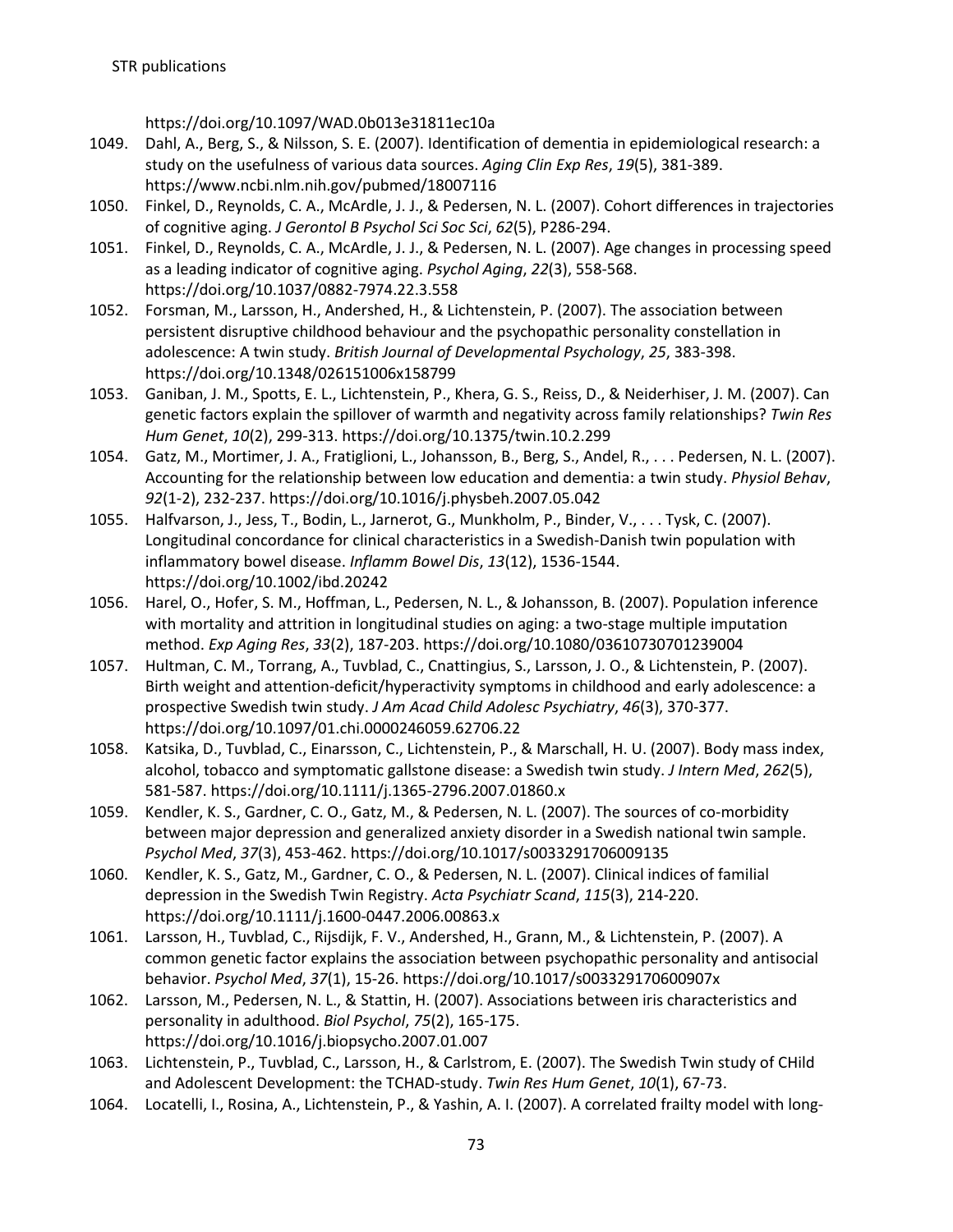term survivors for estimating the heritability of breast cancer. *Stat Med*, *26*(20), 3722-3734. https://doi.org/10.1002/sim.2761

- 1065. Narusyte, J., Andershed, A. K., Neiderhiser, J. M., & Lichtenstein, P. (2007). Aggression as a mediator of genetic contributions to the association between negative parent-child relationships and adolescent antisocial behavior. *Eur Child Adolesc Psychiatry*, *16*(2), 128-137. https://doi.org/10.1007/s00787-006-0582-z
- 1066. Neiderhiser, J. M., Reiss, D., Lichtenstein, P., Spotts, E. L., & Ganiban, J. (2007). Father-adolescent relationships and the role of genotype-environment correlation. *J Fam Psychol*, *21*(4), 560-571. https://doi.org/10.1037/0893-3200.21.4.560
- 1067. Perola, M., Sammalisto, S., Hiekkalinna, T., Martin, N. G., Visscher, P. M., Montgomery, G. W., . . . Genom, E. P. (2007). Combined genome scans for body stature in 6,602 European twins: evidence for common Caucasian loci. *PLoS Genet*, *3*(6), e97. https://doi.org/10.1371/journal.pgen.0030097
- 1068. Prescott, C. A., Kuhn, J. W., & Pedersen, N. L. (2007). Twin pair resemblance for psychiatric hospitalization in the Swedish Twin Registry: a 32-year follow-up study of 29,602 twin pairs. *Behav Genet*, *37*(4), 547-558. https://doi.org/10.1007/s10519-007-9143-6
- 1069. Reynolds, C. A., Gatz, M., Berg, S., & Pedersen, N. L. (2007). Genotype-environment interactions: cognitive aging and social factors. *Twin Res Hum Genet*, *10*(2), 241-254. https://doi.org/10.1375/twin.10.2.241
- 1070. Wallace, B., Cesarini, D., Lichtenstein, P., & Johannesson, M. (2007). Heritability of ultimatum game responder behavior. *Proc Natl Acad Sci U S A*, *104*(40), 15631-15634. https://doi.org/10.1073/pnas.0706642104
- 1071. Wojczynski, M. K., North, K. E., Pedersen, N. L., & Sullivan, P. F. (2007). Irritable bowel syndrome: a co-twin control analysis. *Am J Gastroenterol*, *102*(10), 2220-2229. https://doi.org/10.1111/j.1572- 0241.2007.01479.x
- 1072. Zdravkovic, S., Wienke, A., Pedersen, N. L., & de Faire, U. (2007). Genetic susceptibility of myocardial infarction. *Twin Res Hum Genet*, *10*(6), 848-852. https://doi.org/10.1375/twin.10.6.848
- 1073. Zdravkovic, S., Wienke, A., Pedersen, N. L., & de Faire, U. (2007). Genetic influences on angina pectoris and its impact on coronary heart disease. *Eur J Hum Genet*, *15*(8), 872-877. https://doi.org/10.1038/sj.ejhg.5201846
- 1074. Zheng, Z., Nordenstedt, H., Pedersen, N. L., Lagergren, J., & Ye, W. (2007). Lifestyle factors and risk for symptomatic gastroesophageal reflux in monozygotic twins. *Gastroenterology*, *132*(1), 87-95. https://doi.org/10.1053/j.gastro.2006.11.019
- 1075. Zunzunegui, M. V., Minicuci, N., Blumstein, T., Noale, M., Deeg, D., Jylha, M., . . . Group, C. W. (2007). Gender differences in depressive symptoms among older adults: a cross-national comparison: the CLESA project. *Soc Psychiatry Psychiatr Epidemiol*, *42*(3), 198-207. https://doi.org/10.1007/s00127-007-0158-3
- 1076. Bodger, K., Halfvarson, J., Dodson, A. R., Campbell, F., Wilson, S., Lee, R., . . . Rhodes, J. M. (2006). Altered colonic glycoprotein expression in unaffected monozygotic twins of inflammatory bowel disease patients. *Gut*, *55*(7), 973-977. https://doi.org/10.1136/gut.2005.086413
- 1077. Bulik, C. M., Sullivan, P. F., Tozzi, F., Furberg, H., Lichtenstein, P., & Pedersen, N. L. (2006). Prevalence, heritability, and prospective risk factors for anorexia nervosa. *Arch Gen Psychiatry*, *63*(3), 305-312. https://doi.org/10.1001/archpsyc.63.3.305
- 1078. Carlsson, S., Andersson, T., Lichtenstein, P., Michaelsson, K., & Ahlbom, A. (2006). Genetic effects on physical activity: results from the Swedish Twin Registry. *Med Sci Sports Exerc*, *38*(8), 1396-1401. https://doi.org/10.1249/01.mss.0000228941.17034.c1
- 1079. Crowe, M., Andel, R., Pedersen, N. L., Fratiglioni, L., & Gatz, M. (2006). Personality and risk of cognitive impairment 25 years later. *Psychol Aging*, *21*(3), 573-580. https://doi.org/10.1037/0882- 7974.21.3.573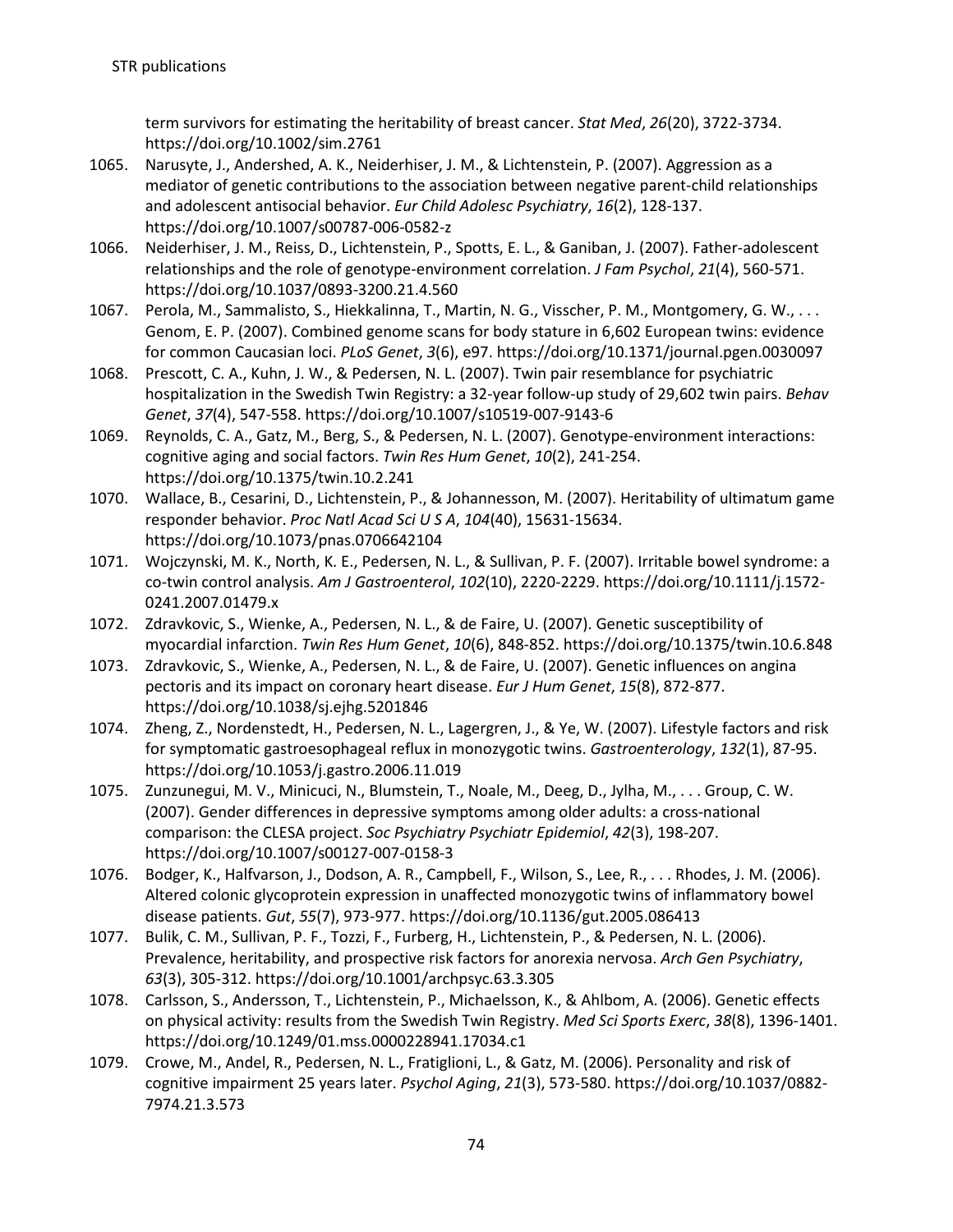- 1080. Dominicus, A., Palmgren, J., & Pedersen, N. L. (2006). Bias in variance components due to nonresponse in twin studies. *Twin Res Hum Genet*, *9*(2), 185-193. https://doi.org/10.1375/183242706776382419
- 1081. Dominicus, A., Skrondal, A., Gjessing, H. K., Pedersen, N. L., & Palmgren, J. (2006). Likelihood ratio tests in behavioral genetics: problems and solutions. *Behav Genet*, *36*(2), 331-340. https://doi.org/10.1007/s10519-005-9034-7
- 1082. Edbom, T., Lichtenstein, P., Granlund, M., & Larsson, J. O. (2006). Long-term relationships between symptoms of Attention Deficit Hyperactivity Disorder and self-esteem in a prospective longitudinal study of twins. *Acta Paediatr*, *95*(6), 650-657. https://doi.org/10.1080/08035250500449866
- 1083. Ekbom, K., Svensson, D. A., Pedersen, N. L., & Waldenlind, E. (2006). Lifetime prevalence and concordance risk of cluster headache in the Swedish twin population. *Neurology*, *67*(5), 798-803. https://doi.org/10.1212/01.wnl.0000233786.72356.3e
- 1084. Finkel, D., Reynolds, C. A., Berg, S., & Pedersen, N. L. (2006). Surprising lack of sex differences in normal cognitive aging in twins. *Int J Aging Hum Dev*, *62*(4), 335-357.
- 1085. Furberg, H., Lichtenstein, P., Pedersen, N. L., Bulik, C., & Sullivan, P. F. (2006). Cigarettes and oral snuff use in Sweden: Prevalence and transitions. *Addiction*, *101*(10), 1509-1515. https://doi.org/10.1111/j.1360-0443.2006.01550.x
- 1086. Gatz, M., Mortimer, J. A., Fratiglioni, L., Johansson, B., Berg, S., Reynolds, C. A., . . . Pedersen, N. L. (2006). Potentially modifiable risk factors for dementia in identical twins. *Alzheimers Dement*, *2*(2), 110-117. https://doi.org/10.1016/j.jalz.2006.01.002
- 1087. Gatz, M., & Pedersen, N. L. (2006). Commentary on "The NIH Cognitive and Emotional Health Project: Report of the Critical Evaluation Study Committee." What can be concluded? *Alzheimers Dement*, *2*(2), 91-92. https://doi.org/10.1016/j.jalz.2006.01.004
- 1088. Gatz, M., Prescott, C. A., & Pedersen, N. L. (2006). Lifestyle risk and delaying factors. *Alzheimer Dis Assoc Disord*, *20*(3 Suppl 2), S84-88.
- 1089. Gatz, M., Reynolds, C. A., Fratiglioni, L., Johansson, B., Mortimer, J. A., Berg, S., . . . Pedersen, N. L. (2006). Role of genes and environments for explaining Alzheimer disease. *Arch Gen Psychiatry*, *63*(2), 168-174. https://doi.org/10.1001/archpsyc.63.2.168
- 1090. Halfvarson, J., Jess, T., Magnuson, A., Montgomery, S. M., Orholm, M., Tysk, C., . . . Jarnerot, G. (2006). Environmental factors in inflammatory bowel disease: a co-twin control study of a Swedish-Danish twin population. *Inflamm Bowel Dis*, *12*(10), 925-933. https://doi.org/10.1097/01.mib.0000228998.29466.ac
- 1091. Kato, K., Sullivan, P. F., Evengard, B., & Pedersen, N. L. (2006). Premorbid predictors of chronic fatigue. *Arch Gen Psychiatry*, *63*(11), 1267-1272. https://doi.org/10.1001/archpsyc.63.11.1267
- 1092. Kato, K., Sullivan, P. F., Evengard, B., & Pedersen, N. L. (2006). Chronic widespread pain and its comorbidities: a population-based study. *Arch Intern Med*, *166*(15), 1649-1654. https://doi.org/10.1001/archinte.166.15.1649
- 1093. Kato, K., Sullivan, P. F., Evengard, B., & Pedersen, N. L. (2006). Importance of genetic influences on chronic widespread pain. *Arthritis Rheum*, *54*(5), 1682-1686. https://doi.org/10.1002/art.21798
- 1094. Kendler, K. S., Gatz, M., Gardner, C. O., & Pedersen, N. L. (2006). Personality and major depression: a Swedish longitudinal, population-based twin study. *Arch Gen Psychiatry*, *63*(10), 1113-1120. https://doi.org/10.1001/archpsyc.63.10.1113
- 1095. Kendler, K. S., Gatz, M., Gardner, C. O., & Pedersen, N. L. (2006). A Swedish national twin study of lifetime major depression. *Am J Psychiatry*, *163*(1), 109-114. https://doi.org/10.1176/appi.ajp.163.1.109
- 1096. Larsson, H., Andershed, H., & Lichtenstein, P. (2006). A genetic factor explains most of the variation in the psychopathic personality. *J Abnorm Psychol*, *115*(2), 221-230. https://doi.org/10.1037/0021- 843x.115.2.221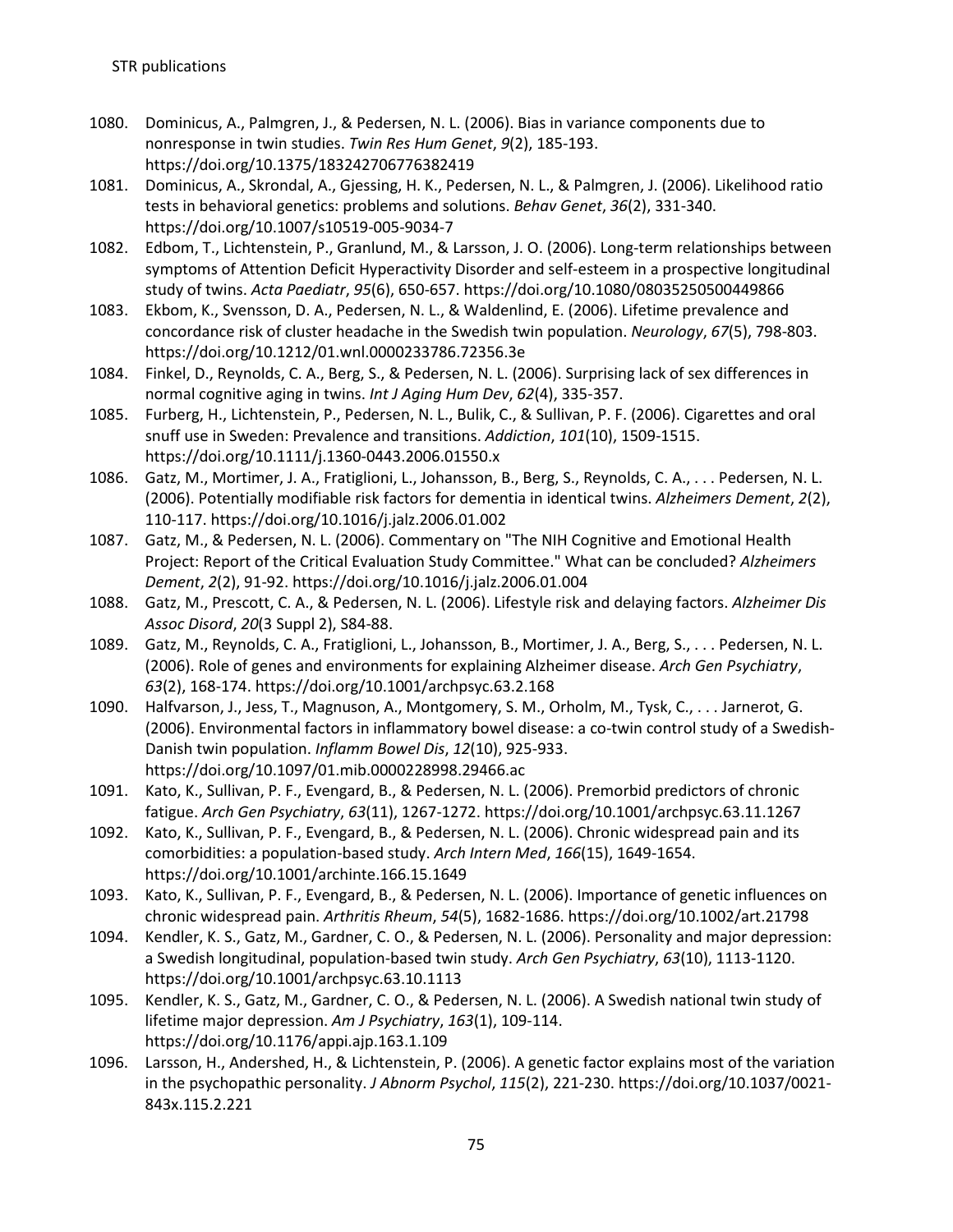- 1097. Larsson, H., Lichtenstein, P., & Larsson, J. O. (2006). Genetic contributions to the development of ADHD subtypes from childhood to adolescence. *J Am Acad Child Adolesc Psychiatry*, *45*(8), 973-981. https://doi.org/10.1097/01.chi.0000222787.57100.d8
- 1098. Lichtenstein, P., Sullivan, P. F., Cnattingius, S., Gatz, M., Johansson, S., Carlstrom, E., . . . Pedersen, N. L. (2006). The Swedish Twin Registry in the third millennium: an update. *Twin Res Hum Genet*, *9*(6), 875-882. https://doi.org/10.1375/183242706779462444
- 1099. Mackintosh, M. A., Gatz, M., Wetherell, J. L., & Pedersen, N. L. (2006). A twin study of lifetime Generalized Anxiety Disorder (GAD) in older adults: genetic and environmental influences shared by neuroticism and GAD. *Twin Res Hum Genet*, *9*(1), 30-37. https://doi.org/10.1375/183242706776402902
- 1100. Ortega-Alonso, A., Pedersen, N. L., Kujala, U. M., Sipila, S., Tormakangas, T., Kaprio, J., . . . Rantanen, T. (2006). A twin study on the heritability of walking ability among older women. *J Gerontol A Biol Sci Med Sci*, *61*(10), 1082-1085.
- 1101. Read, S., Pedersen, N. L., Gatz, M., Berg, S., Vuoksimaa, E., Malmberg, B., . . . McClearn, G. E. (2006). Sex differences after all those years? Heritability of cognitive abilities in old age. *J Gerontol B Psychol Sci Soc Sci*, *61*(3), P137-143.
- 1102. Reynolds, C. A., Barlow, T., & Pedersen, N. L. (2006). Alcohol, tobacco and caffeine use: spouse similarity processes. *Behav Genet*, *36*(2), 201-215. https://doi.org/10.1007/s10519-005-9026-7
- 1103. Reynolds, C. A., Fiske, A., Fratiglioni, L., Pedersen, N. L., & Gatz, M. (2006). Heritability of an agedependent categorical phenotype: cognitive dysfunction. *Twin Res Hum Genet*, *9*(1), 17-23. https://doi.org/10.1375/183242706776403055
- 1104. Reynolds, C. A., Jansson, M., Gatz, M., & Pedersen, N. L. (2006). Longitudinal change in memory performance associated with HTR2A polymorphism. *Neurobiol Aging*, *27*(1), 150-154. https://doi.org/10.1016/j.neurobiolaging.2004.12.009
- 1105. Reynolds, C. A., Prince, J. A., Feuk, L., Brookes, A. J., Gatz, M., & Pedersen, N. L. (2006). Longitudinal memory performance during normal aging: twin association models of APOE and other Alzheimer candidate genes. *Behav Genet*, *36*(2), 185-194. https://doi.org/10.1007/s10519-005-9027-6
- 1106. Stubbe, J. H., Boomsma, D. I., Vink, J. M., Cornes, B. K., Martin, N. G., Skytthe, A., . . . de Geus, E. J. (2006). Genetic influences on exercise participation in 37,051 twin pairs from seven countries. *PLoS One*, *1*, e22. https://doi.org/10.1371/journal.pone.0000022
- 1107. Svedberg, P., Bardage, C., Sandin, S., & Pedersen, N. L. (2006). A prospective study of health, lifestyle and psychosocial predictors of self-rated health. *Eur J Epidemiol*, *21*(10), 767-776. https://doi.org/10.1007/s10654-006-9064-3
- 1108. Tuvblad, C., Grann, M., & Lichtenstein, P. (2006). Heritability for adolescent antisocial behavior differs with socioeconomic status: gene-environment interaction. *J Child Psychol Psychiatry*, *47*(7), 734-743. https://doi.org/10.1111/j.1469-7610.2005.01552.x
- 1109. v, B. H. J., Iachine, I., Skytthe, A., Vaupel, J. W., McGue, M., Koskenvuo, M., . . . Christensen, K. (2006). Genetic influence on human lifespan and longevity. *Hum Genet*, *119*(3), 312-321. https://doi.org/10.1007/s00439-006-0144-y
- 1110. Andel, R., Crowe, M., Pedersen, N. L., Mortimer, J., Crimmins, E., Johansson, B., . . . Gatz, M. (2005). Complexity of work and risk of Alzheimer's disease: a population-based study of Swedish twins. *J Gerontol B Psychol Sci Soc Sci*, *60*(5), P251-258.
- 1111. Baker, S. G., Lichtenstein, P., Kaprio, J., & Holm, N. (2005). Genetic susceptibility to prostate, breast, and colorectal cancer among Nordic twins. *Biometrics*, *61*(1), 55-63. https://doi.org/10.1111/j.0006-341X.2005.030924.x
- 1112. Evengard, B., Jacks, A., Pedersen, N. L., & Sullivan, P. F. (2005). The epidemiology of chronic fatigue in the Swedish Twin Registry. *Psychol Med*, *35*(9), 1317-1326. https://doi.org/10.1017/s0033291705005052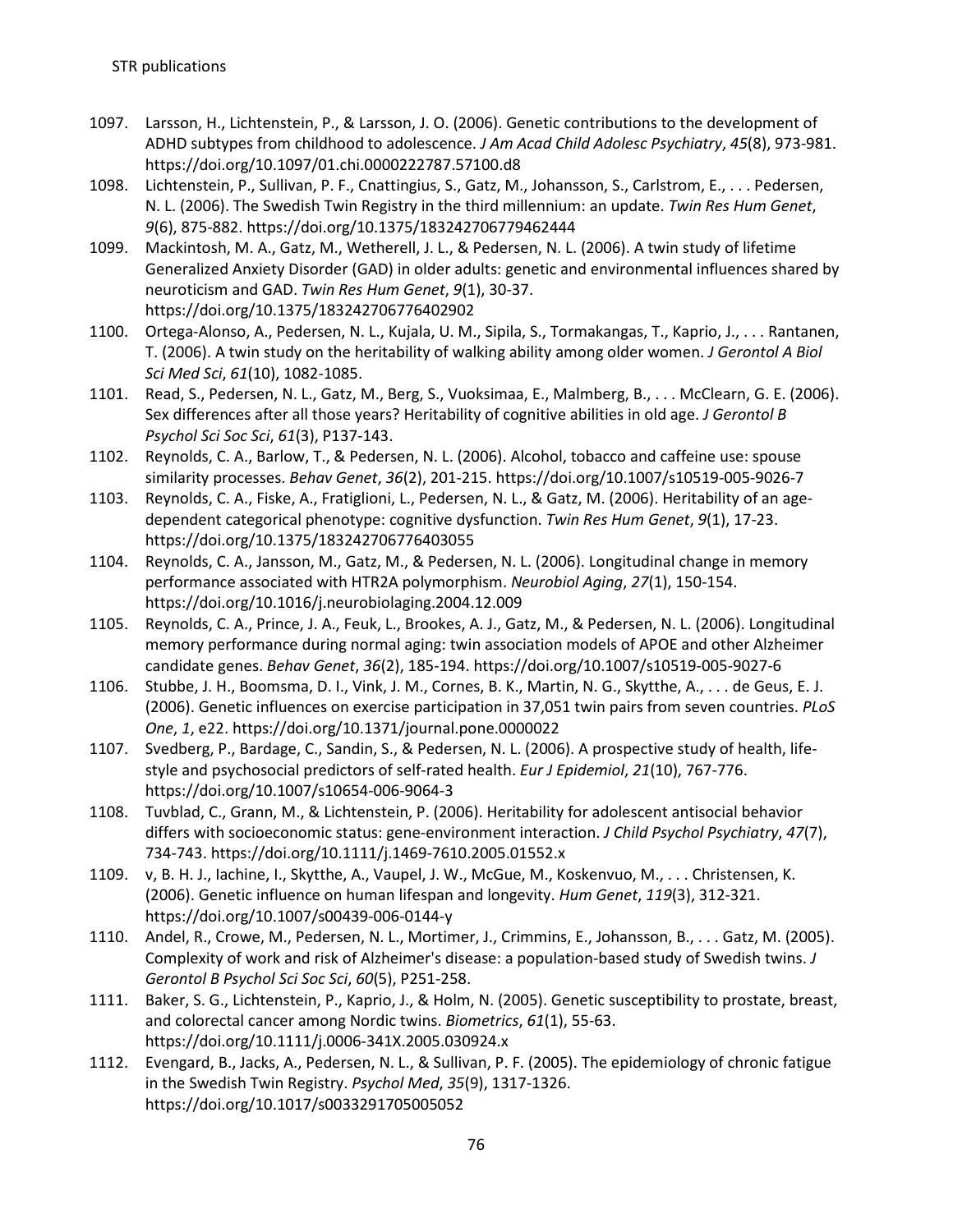- 1113. Evrin, P. E., Nilsson, S. E., Oberg, T., & Malmberg, B. (2005). Serum C-reactive protein in elderly men and women: association with mortality, morbidity and various biochemical values. *Scand J Clin Lab Invest*, *65*(1), 23-31. https://doi.org/10.1080/00365510510013505
- 1114. Finkel, D., Reynolds, C. A., McArdle, J. J., & Pedersen, N. L. (2005). The longitudinal relationship between processing speed and cognitive ability: genetic and environmental influences. *Behav Genet*, *35*(5), 535-549. https://doi.org/10.1007/s10519-005-3281-5
- 1115. Fiske, A., Gatz, M., Aadnoy, B., & Pedersen, N. L. (2005). Assessing age of dementia onset: validity of informant reports. *Alzheimer Dis Assoc Disord*, *19*(3), 128-134.
- 1116. Forlenza, M. J., Hall, P., Lichtenstein, P., Evengard, B., & Sullivan, P. F. (2005). Epidemiology of cancer-related fatigue in the Swedish twin registry. *Cancer*, *104*(9), 2022-2031. https://doi.org/10.1002/cncr.21373
- 1117. Furberg, H., Bulik, C. M., Lerman, C., Lichtenstein, P., Pedersen, N. L., & Sullivan, P. F. (2005). Is Swedish snus associated with smoking initiation or smoking cessation? *Tob Control*, *14*(6), 422-424. https://doi.org/10.1136/tc.2005.012476
- 1118. Gatz, M., Fiske, A., Reynolds, C. A., Johansson, B., Fratiglioni, L., & Pedersen, N. L. (2005). Performance on neurocognitive tests by co-twins to dementia cases compared to normal control twins. *J Geriatr Psychiatry Neurol*, *18*(4), 202-207. https://doi.org/10.1177/0891988705281865
- 1119. Gatz, M., Fratiglioni, L., Johansson, B., Berg, S., Mortimer, J. A., Reynolds, C. A., . . . Pedersen, N. L. (2005). Complete ascertainment of dementia in the Swedish Twin Registry: the HARMONY study. *Neurobiol Aging*, *26*(4), 439-447. https://doi.org/10.1016/j.neurobiolaging.2004.04.004
- 1120. Halfvarson, J., Bresso, F., D'Amato, M., Jarnerot, G., Pettersson, S., & Tysk, C. (2005). CARD15/NOD2 polymorphisms do not explain concordance of Crohn's disease in Swedish monozygotic twins. *Dig Liver Dis*, *37*(10), 768-772. https://doi.org/10.1016/j.dld.2005.05.005
- 1121. Halfvarson, J., Standaert-Vitse, A., Jarnerot, G., Sendid, B., Jouault, T., Bodin, L., . . . Poulain, D. (2005). Anti-Saccharomyces cerevisiae antibodies in twins with inflammatory bowel disease. *Gut*, *54*(9), 1237-1243. https://doi.org/10.1136/gut.2005.066860
- 1122. Heflin, L. H., Meyerowitz, B. E., Hall, P., Lichtenstein, P., Johansson, B., Pedersen, N. L., . . . Gatz, M. (2005). Re: Cancer as a risk factor for dementia: a house built on shifting sand. *J Natl Cancer Inst*, *97*(20), 1550-1551; author reply 1551-1552. https://doi.org/10.1093/jnci/dji331
- 1123. Heflin, L. H., Meyerowitz, B. E., Hall, P., Lichtenstein, P., Johansson, B., Pedersen, N. L., . . . Gatz, M. (2005). Cancer as a risk factor for long-term cognitive deficits and dementia. *J Natl Cancer Inst*, *97*(11), 854-856. https://doi.org/10.1093/jnci/dji137
- 1124. Heijmans, B. T., Beekman, M., Putter, H., Lakenberg, N., van der Wijk, H. J., Whitfield, J. B., . . . Slagboom, P. E. (2005). Meta-analysis of four new genome scans for lipid parameters and analysis of positional candidates in positive linkage regions. *Eur J Hum Genet*, *13*(10), 1143-1153. https://doi.org/10.1038/sj.ejhg.5201466
- 1125. Jansson, M., McCarthy, S., Sullivan, P. F., Dickman, P., Andersson, B., Oreland, L., . . . Pedersen, N. L. (2005). MAOA haplotypes associated with thrombocyte-MAO activity. *BMC Genet*, *6*, 46. https://doi.org/10.1186/1471-2156-6-46
- 1126. Kato, K., & Pedersen, N. L. (2005). Personality and coping: a study of twins reared apart and twins reared together. *Behav Genet*, *35*(2), 147-158. https://doi.org/10.1007/s10519-004-1015-8
- 1127. Katsika, D., Grjibovski, A., Einarsson, C., Lammert, F., Lichtenstein, P., & Marschall, H. U. (2005). Genetic and environmental influences on symptomatic gallstone disease: a Swedish study of 43,141 twin pairs. *Hepatology*, *41*(5), 1138-1143. https://doi.org/10.1002/hep.20654
- 1128. Kendler, K. S., Gatz, M., Gardner, C. O., & Pedersen, N. L. (2005). Age at onset and familial risk for major depression in a Swedish national twin sample. *Psychol Med*, *35*(11), 1573-1579. https://doi.org/10.1017/s0033291705005714
- 1129. Michaelsson, K., Melhus, H., Ferm, H., Ahlbom, A., & Pedersen, N. L. (2005). Genetic liability to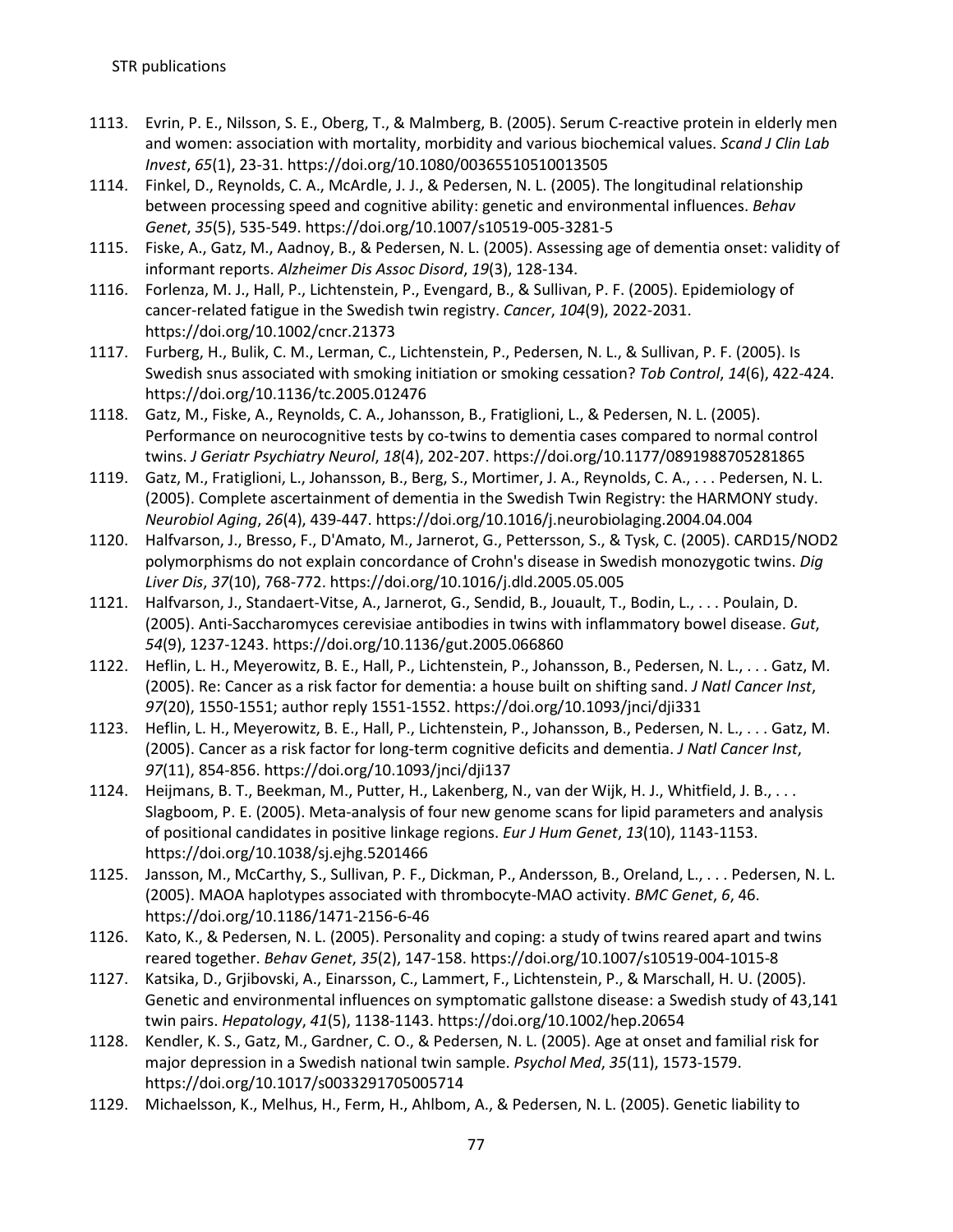fractures in the elderly. *Arch Intern Med*, *165*(16), 1825-1830. https://doi.org/10.1001/archinte.165.16.1825

- 1130. Mucci, L. A., Bjorkman, L., Douglass, C. W., & Pedersen, N. L. (2005). Environmental and heritable factors in the etiology of oral diseases--a population-based study of Swedish twins. *J Dent Res*, *84*(9), 800-805.
- 1131. Pluijm, S. M., Bardage, C., Nikula, S., Blumstein, T., Jylha, M., Minicuci, N., . . . Deeg, D. J. (2005). A harmonized measure of activities of daily living was a reliable and valid instrument for comparing disability in older people across countries. *J Clin Epidemiol*, *58*(10), 1015-1023. https://doi.org/10.1016/j.jclinepi.2005.01.017
- 1132. Rasgon, N. L., Magnusson, C., Johansson, A. L., Pedersen, N. L., Elman, S., & Gatz, M. (2005). Endogenous and exogenous hormone exposure and risk of cognitive impairment in Swedish twins: a preliminary study. *Psychoneuroendocrinology*, *30*(6), 558-567. https://doi.org/10.1016/j.psyneuen.2005.01.004
- 1133. Reynolds, C. A., Finkel, D., McArdle, J. J., Gatz, M., Berg, S., & Pedersen, N. L. (2005). Quantitative genetic analysis of latent growth curve models of cognitive abilities in adulthood. *Dev Psychol*, *41*(1), 3-16. https://doi.org/10.1037/0012-1649.41.1.3
- 1134. Reynolds, C. A., Turner, A., Gatz, M., & Pedersen, N. L. (2005). Comparative rating measures of health and environmental exposures: how well do twins agree? *Twin Res Hum Genet*, *8*(2), 113-119. https://doi.org/10.1375/1832427053738791
- 1135. Romeis, J. C., Heath, A. C., Xian, H., Eisen, S. A., Scherrer, J. F., Pedersen, N. L., . . . True, W. R. (2005). Heritability of SF-36 among middle-age, middle-class, male-male twins. *Med Care*, *43*(11), 1147-1154.
- 1136. Soldani, F., Sullivan, P. F., & Pedersen, N. L. (2005). Mania in the Swedish Twin Registry: criterion validity and prevalence. *Aust N Z J Psychiatry*, *39*(4), 235-243. https://doi.org/10.1111/j.1440- 1614.2005.01559.x
- 1137. Spotts, E. L., Pederson, N. L., Neiderhiser, J. M., Reiss, D., Lichtenstein, P., Hansson, K., . . . Cederblad, M. (2005). Genetic effects on women's positive mental health: do marital relationships and social support matter? *J Fam Psychol*, *19*(3), 339-349. https://doi.org/10.1037/0893- 3200.19.3.339
- 1138. Sullivan, P. F., Evengard, B., Jacks, A., & Pedersen, N. L. (2005). Twin analyses of chronic fatigue in a Swedish national sample. *Psychol Med*, *35*(9), 1327-1336. https://doi.org/10.1017/s0033291705005222
- 1139. Sullivan, P. F., Pedersen, N. L., Jacks, A., & Evengard, B. (2005). Chronic fatigue in a population sample: definitions and heterogeneity. *Psychol Med*, *35*(9), 1337-1348. https://doi.org/10.1017/s0033291705005210
- 1140. Svedberg, P., Gatz, M., Lichtenstein, P., Sandin, S., & Pedersen, N. L. (2005). Self-rated health in a longitudinal perspective: a 9-year follow-up twin study. *J Gerontol B Psychol Sci Soc Sci*, *60*(6), S331- S340.
- 1141. Tuvblad, C., Eley, T. C., & Lichtenstein, P. (2005). The development of antisocial behaviour from childhood to adolescence. A longitudinal twin study. *Eur Child Adolesc Psychiatry*, *14*(4), 216-225. https://doi.org/10.1007/s00787-005-0458-7
- 1142. Wirdefeldt, K., Gatz, M., Pawitan, Y., & Pedersen, N. L. (2005). Risk and protective factors for Parkinson's disease: a study in Swedish twins. *Ann Neurol*, *57*(1), 27-33. https://doi.org/10.1002/ana.20307
- 1143. Blomqvist, M. E., Silburn, P. A., Buchanan, D. D., Andreasen, N., Blennow, K., Pedersen, N. L., . . . Prince, J. A. (2004). Sequence variation in the proximity of IDE may impact age at onset of both Parkinson disease and Alzheimer disease. *Neurogenetics*, *5*(2), 115-119. https://doi.org/10.1007/s10048-004-0173-4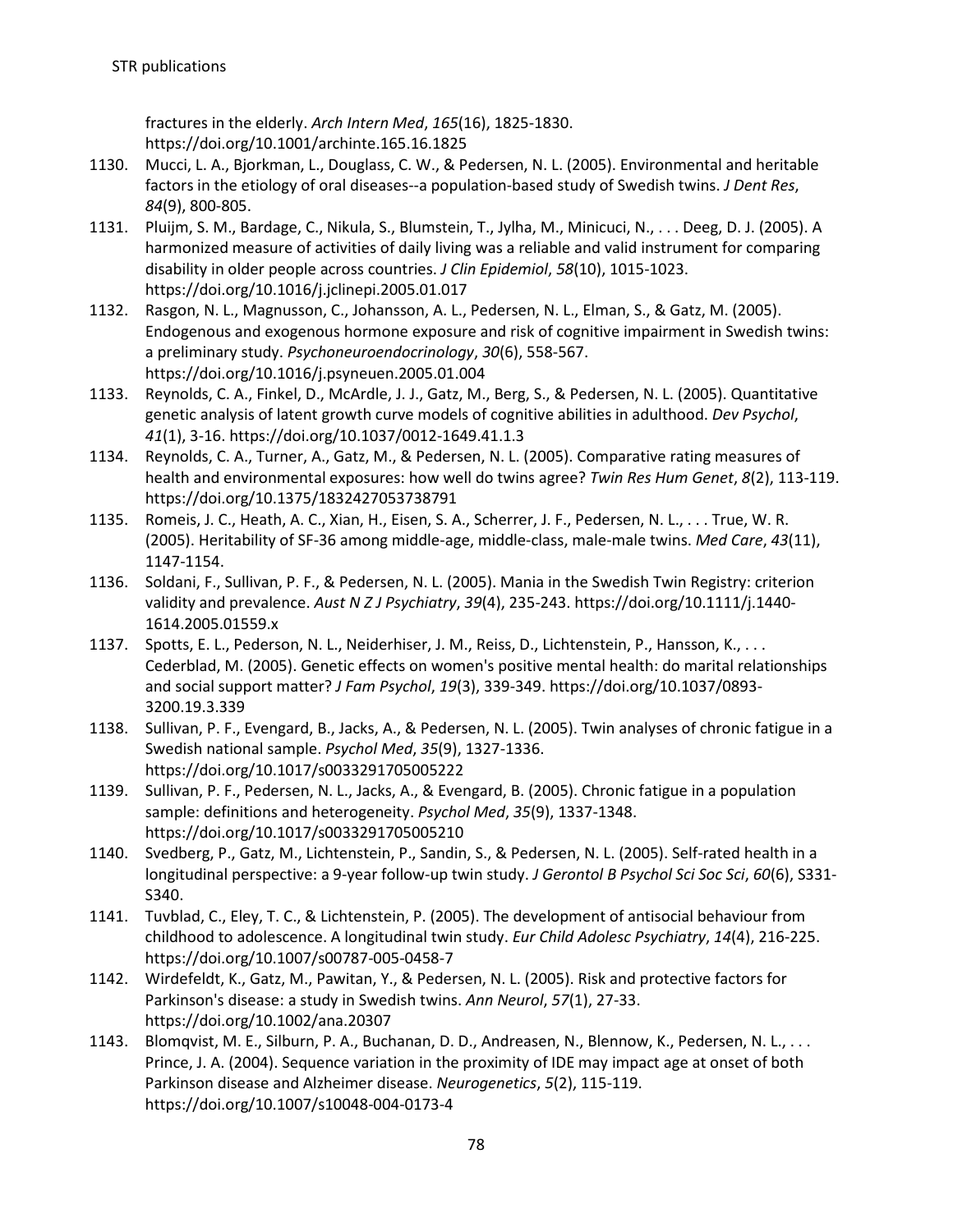- 1144. Hassing, L. B., Hofer, S. M., Nilsson, S. E., Berg, S., Pedersen, N. L., McClearn, G., . . . Johansson, B. (2004). Comorbid type 2 diabetes mellitus and hypertension exacerbates cognitive decline: evidence from a longitudinal study. *Age Ageing*, *33*(4), 355-361. https://doi.org/10.1093/ageing/afh100
- 1145. Iliadou, A., Cnattingius, S., & Lichtenstein, P. (2004). Low birthweight and Type 2 diabetes: a study on 11 162 Swedish twins. *Int J Epidemiol*, *33*(5), 948-953; discussion 953-944. https://doi.org/10.1093/ije/dyh117
- 1146. Jansson, M., Gatz, M., Berg, S., Johansson, B., Malmberg, B., McClearn, G. E., . . . Pedersen, N. L. (2004). Gender differences in heritability of depressive symptoms in the elderly. *Psychol Med*, *34*(3), 471-479.
- 1147. Jin, Y. P., Gatz, M., Johansson, B., & Pedersen, N. L. (2004). Sensitivity and specificity of dementia coding in two Swedish disease registries. *Neurology*, *63*(4), 739-741.
- 1148. Johansson, A., Katzov, H., Zetterberg, H., Feuk, L., Johansson, B., Bogdanovic, N., . . . Prince, J. A. (2004). Variants of CYP46A1 may interact with age and APOE to influence CSF Abeta42 levels in Alzheimer's disease. *Hum Genet*, *114*(6), 581-587. https://doi.org/10.1007/s00439-004-1107-9
- 1149. Johansson, B., Hofer, S. M., Allaire, J. C., Maldonado-Molina, M. M., Piccinin, A. M., Berg, S., . . . McClearn, G. E. (2004). Change in cognitive capabilities in the oldest old: the effects of proximity to death in genetically related individuals over a 6-year period. *Psychol Aging*, *19*(1), 145-156. https://doi.org/10.1037/0882-7974.19.1.145
- 1150. Katzov, H., Bennet, A. M., Kehoe, P., Wiman, B., Gatz, M., Blennow, K., . . . Prince, J. A. (2004). A cladistic model of ACE sequence variation with implications for myocardial infarction, Alzheimer disease and obesity. *Hum Mol Genet*, *13*(21), 2647-2657. https://doi.org/10.1093/hmg/ddh286
- 1151. Katzov, H., Chalmers, K., Palmgren, J., Andreasen, N., Johansson, B., Cairns, N. J., . . . Prince, J. A. (2004). Genetic variants of ABCA1 modify Alzheimer disease risk and quantitative traits related to beta-amyloid metabolism. *Hum Mutat*, *23*(4), 358-367. https://doi.org/10.1002/humu.20012
- 1152. Kehoe, P. G., Katzov, H., Andreasen, N., Gatz, M., Wilcock, G. K., Cairns, N. J., . . . Prince, J. A. (2004). Common variants of ACE contribute to variable age-at-onset of Alzheimer's disease. *Hum Genet*, *114*(5), 478-483. https://doi.org/10.1007/s00439-004-1093-y
- 1153. Larsson, J. O., Larsson, H., & Lichtenstein, P. (2004). Genetic and environmental contributions to stability and change of ADHD symptoms between 8 and 13 years of age: a longitudinal twin study. *J Am Acad Child Adolesc Psychiatry*, *43*(10), 1267-1275. https://doi.org/10.1097/01.chi.0000135622.05219.bf
- 1154. Larsson, M., & Pedersen, N. L. (2004). Genetic correlations among texture characteristics in the human iris. *Mol Vis*, *10*, 821-831.
- 1155. Locatelli, I., Lichtenstein, P., & Yashin, A. I. (2004). The heritability of breast cancer: a Bayesian correlated frailty model applied to Swedish twins data. *Twin Res*, *7*(2), 182-191. https://doi.org/10.1375/136905204323016168
- 1156. Madden, P. A., Pedersen, N. L., Kaprio, J., Koskenvuo, M. J., & Martin, N. G. (2004). The epidemiology and genetics of smoking initiation and persistence: crosscultural comparisons of twin study results. *Twin Res*, *7*(1), 82-97. https://doi.org/10.1375/13690520460741471
- 1157. Mucci, L. A., Hsieh, C. C., Williams, P. L., Dickman, P. W., Bjorkman, L., & Pedersen, N. L. (2004). Birth order, sibship size, and housing density in relation to tooth loss and periodontal disease: a cohort study among Swedish twins. *Am J Epidemiol*, *159*(5), 499-506.
- 1158. Neiderhiser, J. M., Reiss, D., Pedersen, N. L., Lichtenstein, P., Spotts, E. L., Hansson, K., . . . Ellhammer, O. (2004). Genetic and environmental influences on mothering of adolescents: a comparison of two samples. *Dev Psychol*, *40*(3), 335-351. https://doi.org/10.1037/0012- 1649.40.3.335
- 1159. Nelson, T. L., Palmer, R. F., & Pedersen, N. L. (2004). The metabolic syndrome mediates the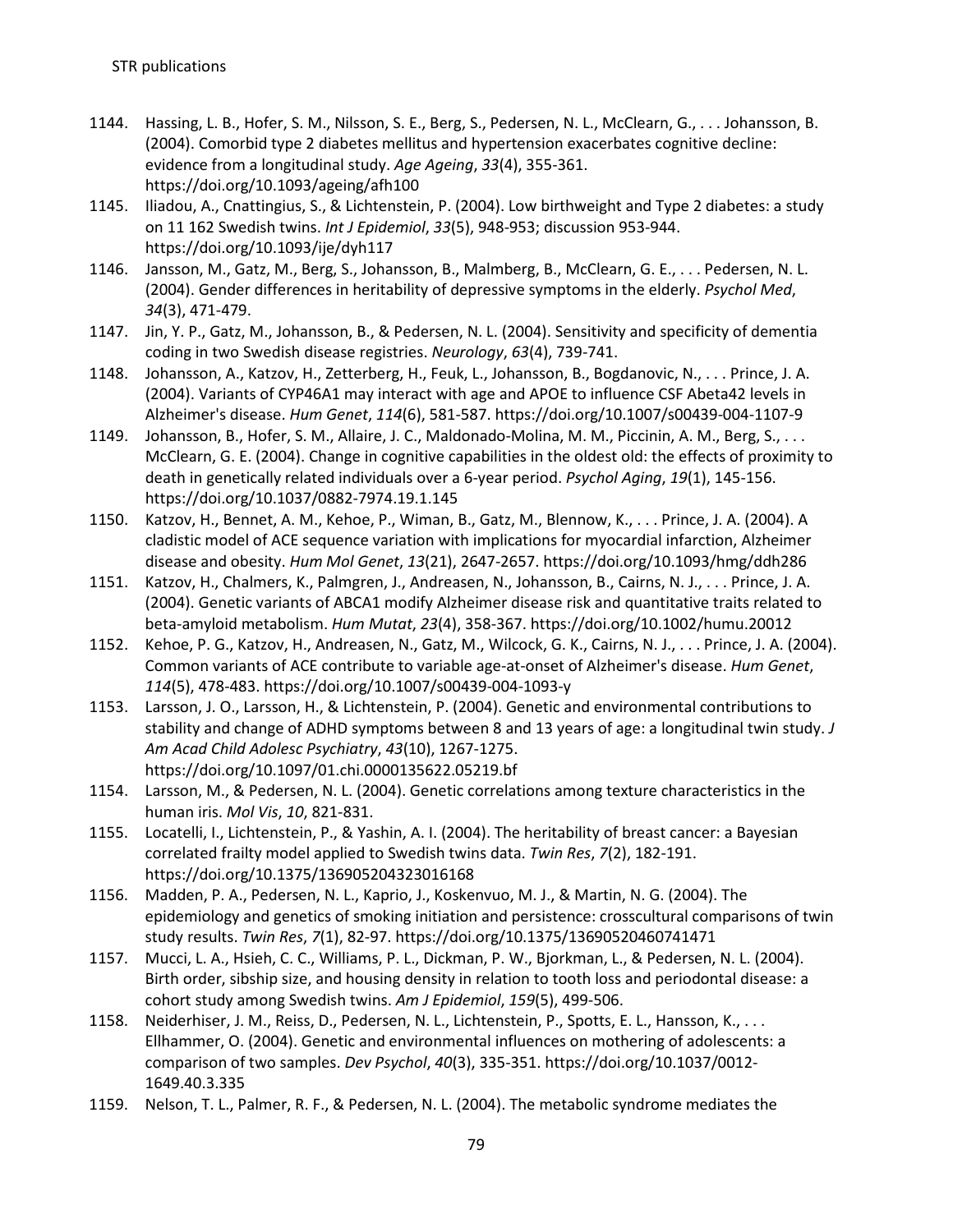relationship between cynical hostility and cardiovascular disease. *Exp Aging Res*, *30*(2), 163-177. https://doi.org/10.1080/03610730490275148

- 1160. Pedersen, N. L., Gatz, M., Berg, S., & Johansson, B. (2004). How heritable is Alzheimer's disease late in life? Findings from Swedish twins. *Ann Neurol*, *55*(2), 180-185. https://doi.org/10.1002/ana.10999
- 1161. Romeis, J. C., Grant, J. D., Knopik, V. S., Pedersen, N. L., & Heath, A. C. (2004). The genetics of middle-age spread in middle-class males. *Twin Res*, *7*(6), 596-602. https://doi.org/10.1375/1369052042663896
- 1162. Spotts, E. L., Neiderhiser, J. M., Ganiban, J., Reiss, D., Lichtenstein, P., Hansson, K., . . . Pedersen, N. L. (2004). Accounting for depressive symptoms in women: a twin study of associations with interpersonal relationships. *J Affect Disord*, *82*(1), 101-111. https://doi.org/10.1016/j.jad.2003.10.005
- 1163. Spotts, E. L., Neiderhiser, J. M., Towers, H., Hansson, K., Lichtenstein, P., Cederblad, M., . . . Reiss, D. (2004). Genetic and environmental influences on marital relationships. *J Fam Psychol*, *18*(1), 107- 119. https://doi.org/10.1037/0893-3200.18.1.107
- 1164. Takkinen, S., Gold, C., Pedersen, N. L., Malmberg, B., Nilsson, S., & Rovine, M. (2004). Gender differences in depression: a study of older unlike-sex twins. *Aging Ment Health*, *8*(3), 187-195. https://doi.org/10.1080/13607860410001669714
- 1165. Wirdefeldt, K., Gatz, M., Schalling, M., & Pedersen, N. L. (2004). No evidence for heritability of Parkinson disease in Swedish twins. *Neurology*, *63*(2), 305-311.
- 1166. Zdravkovic, S., Wienke, A., Pedersen, N. L., Marenberg, M. E., Yashin, A. I., & de Faire, U. (2004). Genetic influences on CHD-death and the impact of known risk factors: comparison of two frailty models. *Behav Genet*, *34*(6), 585-592. https://doi.org/10.1007/s10519-004-5586-1
- 1167. Beekman, M., Heijmans, B. T., Martin, N. G., Whitfield, J. B., Pedersen, N. L., DeFaire, U., . . . Boomsma, D. I. (2003). Two-locus linkage analysis applied to putative quantitative trait loci for lipoprotein(a) levels. *Twin Res*, *6*(4), 322-324. https://doi.org/10.1375/136905203322296692
- 1168. Beekman, M., Heijmans, B. T., Martin, N. G., Whitfield, J. B., Pedersen, N. L., DeFaire, U., . . . Slagboom, P. E. (2003). Evidence for a QTL on chromosome 19 influencing LDL cholesterol levels in the general population. *Eur J Hum Genet*, *11*(11), 845-850. https://doi.org/10.1038/sj.ejhg.5201053
- 1169. Brostedt, E. M., & Pedersen, N. L. (2003). Stressful life events and affective illness. *Acta Psychiatr Scand*, *107*(3), 208-215.
- 1170. Crowe, M., Andel, R., Pedersen, N. L., Johansson, B., & Gatz, M. (2003). Does participation in leisure activities lead to reduced risk of Alzheimer's disease? A prospective study of Swedish twins. *J Gerontol B Psychol Sci Soc Sci*, *58*(5), P249-255.
- 1171. Eley, T. C., Lichtenstein, P., & Moffitt, T. E. (2003). A longitudinal behavioral genetic analysis of the etiology of aggressive and nonaggressive antisocial behavior. *Dev Psychopathol*, *15*(2), 383-402.
- 1172. Evans, A., Van Baal, G. C., McCarron, P., DeLange, M., Soerensen, T. I., De Geus, E. J., . . . Boomsma, D. I. (2003). The genetics of coronary heart disease: the contribution of twin studies. *Twin Res*, *6*(5), 432-441. https://doi.org/10.1375/136905203770326439
- 1173. Finkel, D., Pedersen, N. L., Reynolds, C. A., Berg, S., de Faire, U., & Svartengren, M. (2003). Genetic and environmental influences on decline in biobehavioral markers of aging. *Behav Genet*, *33*(2), 107-123.
- 1174. Finkel, D., Reynolds, C. A., McArdle, J. J., Gatz, M., & Pedersen, N. L. (2003). Latent growth curve analyses of accelerating decline in cognitive abilities in late adulthood. *Dev Psychol*, *39*(3), 535-550.
- 1175. Fiske, A., Gatz, M., & Pedersen, N. L. (2003). Depressive symptoms and aging: the effects of illness and non-health-related events. *J Gerontol B Psychol Sci Soc Sci*, *58*(6), P320-328.
- 1176. Gaist, D., Pedersen, N. L., Koskenvuo, M., Bak, S., Giampaoli, S., Christensen, K., . . . Kaprio, J. (2003). Stroke research in GenomEUtwin. *Twin Res*, *6*(5), 442-447.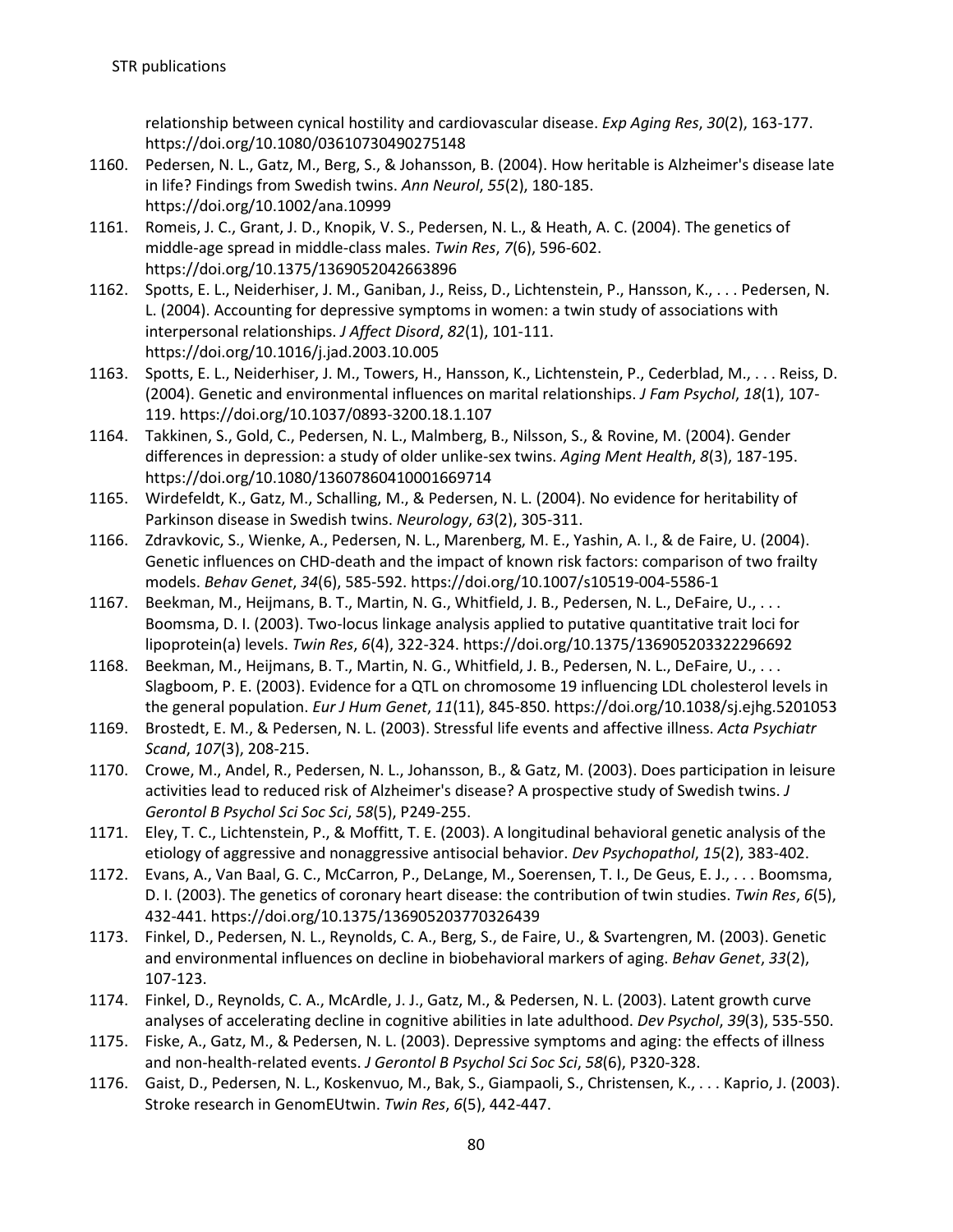https://doi.org/10.1375/136905203770326448

- 1177. Gatz, M., Fiske, A., Reynolds, C. A., Wetherell, J. L., Johansson, B., & Pedersen, N. L. (2003). Sex differences in genetic risk for dementia. *Behav Genet*, *33*(2), 95-105.
- 1178. Halfvarson, J., Bodin, L., Tysk, C., Lindberg, E., & Jarnerot, G. (2003). Inflammatory bowel disease in a Swedish twin cohort: a long-term follow-up of concordance and clinical characteristics. *Gastroenterology*, *124*(7), 1767-1773. https://www.ncbi.nlm.nih.gov/pubmed/12806610
- 1179. Hubinette, A., Cnattingius, S., Johansson, A. L., Henriksson, C., & Lichtenstein, P. (2003). Birth weight and risk of angina pectoris: analysis in Swedish twins. *Eur J Epidemiol*, *18*(6), 539-544.
- 1180. Iliadou, A., Lichtenstein, P., Ahlberg, S., Hoffstedt, J., Arner, P., Schalling, M., . . . Lavebratt, C. (2003). No linkage to obesity in candidate regions of chromosome 2 and 10 in a selected sample of Swedish twins. *Twin Res*, *6*(2), 162-169. https://doi.org/10.1375/136905203321536290
- 1181. Jansson, M., Gatz, M., Berg, S., Johansson, B., Malmberg, B., McClearn, G. E., . . . Pedersen, N. L. (2003). Association between depressed mood in the elderly and a 5-HTR2A gene variant. *Am J Med Genet B Neuropsychiatr Genet*, *120B*(1), 79-84. https://doi.org/10.1002/ajmg.b.20016
- 1182. Jonsson, F., Wolk, A., Pedersen, N. L., Lichtenstein, P., Terry, P., Ahlbom, A., . . . Feychting, M. (2003). Obesity and hormone-dependent tumors: cohort and co-twin control studies based on the Swedish Twin Registry. *Int J Cancer*, *106*(4), 594-599. https://doi.org/10.1002/ijc.11266
- 1183. Larsson, M., Pedersen, N. L., & Stattin, H. (2003). Importance of genetic effects for characteristics of the human iris. *Twin Res*, *6*(3), 192-200. https://doi.org/10.1375/136905203765693843
- 1184. Lichtenstein, P., Ganiban, J., Neiderhiser, J. M., Pedersen, N. L., Hansson, K., Cederblad, M., . . . Reiss, D. (2003). Remembered parental bonding in adult twins: genetic and environmental influences. *Behav Genet*, *33*(4), 397-408.
- 1185. Litton, J. E., Muilu, J., Bjorklund, A., Leinonen, A., & Pedersen, N. L. (2003). Data modeling and data communication in GenomEUtwin. *Twin Res*, *6*(5), 383-390. https://doi.org/10.1375/136905203770326385
- 1186. Minicuci, N., Noale, M., Bardage, C., Blumstein, T., Deeg, D. J., Gindin, J., . . . Group, C. W. (2003). Cross-national determinants of quality of life from six longitudinal studies on aging: the CLESA project. *Aging Clin Exp Res*, *15*(3), 187-202.
- 1187. Pedersen, N. L., Ripatti, S., Berg, S., Reynolds, C., Hofer, S. M., Finkel, D., . . . Palmgren, J. (2003). The influence of mortality on twin models of change: addressing missingness through multiple imputation. *Behav Genet*, *33*(2), 161-169.
- 1188. Ripatti, S., Gatz, M., Pedersen, N. L., & Palmgren, J. (2003). Three-state frailty model for age at onset of dementia and death in Swedish twins. *Genet Epidemiol*, *24*(2), 139-149. https://doi.org/10.1002/gepi.10209
- 1189. Silventoinen, K., Sammalisto, S., Perola, M., Boomsma, D. I., Cornes, B. K., Davis, C., . . . Kaprio, J. (2003). Heritability of adult body height: a comparative study of twin cohorts in eight countries. *Twin Res*, *6*(5), 399-408. https://doi.org/10.1375/136905203770326402
- 1190. Skytthe, A., Pedersen, N. L., Kaprio, J., Stazi, M. A., Hjelmborg, J. V., Iachine, I., . . . Christensen, K. (2003). Longevity studies in GenomEUtwin. *Twin Res*, *6*(5), 448-454. https://doi.org/10.1375/136905203770326457
- 1191. Svensson, D., Ekbom, K., Pedersen, N. L., Traff, H., & Waldenlind, E. (2003). A note on cluster headache in a population-based twin register. *Cephalalgia*, *23*(5), 376-380.
- 1192. Svensson, D. A., Larsson, B., Waldenlind, E., & Pedersen, N. L. (2003). Shared rearing environment in migraine: results from twins reared apart and twins reared together. *Headache*, *43*(3), 235-244.
- 1193. Wienke, A., Lichtenstein, P., & Yashin, A. I. (2003). A bivariate frailty model with a cure fraction for modeling familial correlations in diseases. *Biometrics*, *59*(4), 1178-1183; discussion 1184-1175.
- 1194. Beekman, M., Heijmans, B. T., Martin, N. G., Pedersen, N. L., Whitfield, J. B., DeFaire, U., . . . Boomsma, D. I. (2002). Heritabilities of apolipoprotein and lipid levels in three countries. *Twin Res*,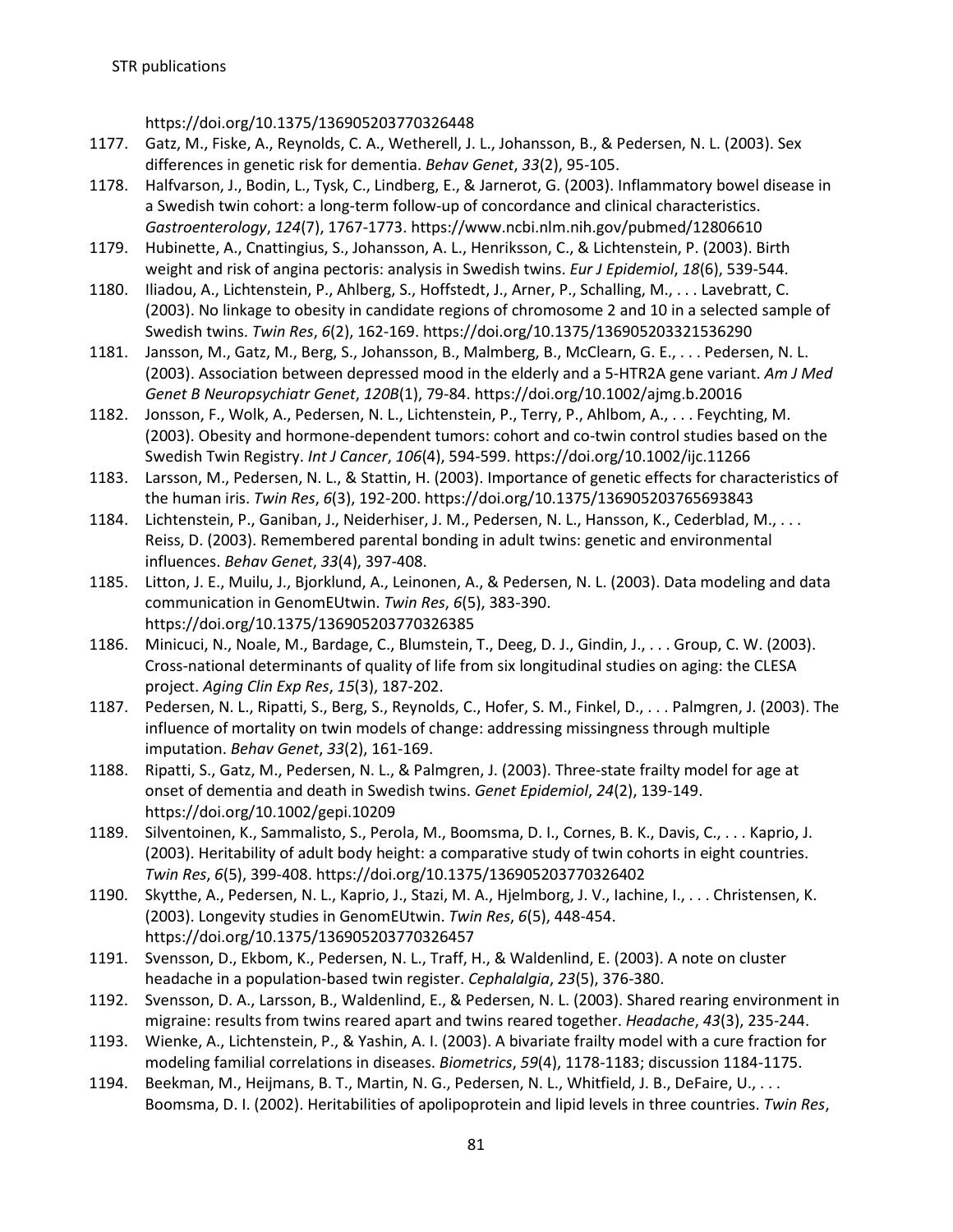*5*(2), 87-97. https://doi.org/10.1375/1369052022956

- 1195. Cameron, A. J., Lagergren, J., Henriksson, C., Nyren, O., Locke, G. R., 3rd, & Pedersen, N. L. (2002). Gastroesophageal reflux disease in monozygotic and dizygotic twins. *Gastroenterology*, *122*(1), 55- 59.
- 1196. Gatz, M., Reynolds, C. A., John, R., Johansson, B., Mortimer, J. A., & Pedersen, N. L. (2002). Telephone screening to identify potential dementia cases in a population-based sample of older adults. *Int Psychogeriatr*, *14*(3), 273-289.
- 1197. Giard, N., Lichtenstein, P., & Yashin, A. I. (2002). A multistate model for the genetic analysis of the ageing process. *Stat Med*, *21*(17), 2511-2526. https://doi.org/10.1002/sim.1197
- 1198. Gold, C. H., Malmberg, B., McClearn, G. E., Pedersen, N. L., & Berg, S. (2002). Gender and health: a study of older unlike-sex twins. *J Gerontol B Psychol Sci Soc Sci*, *57*(3), S168-176.
- 1199. Hassing, L. B., Johansson, B., Nilsson, S. E., Berg, S., Pedersen, N. L., Gatz, M., . . . McClearn, G. (2002). Diabetes mellitus is a risk factor for vascular dementia, but not for Alzheimer's disease: a population-based study of the oldest old. *Int Psychogeriatr*, *14*(3), 239-248.
- 1200. Iliadou, A., Lichtenstein, P., Morgenstern, R., Forsberg, L., Svensson, R., de Faire, U., . . . Pedersen, N. L. (2002). Repeated blood pressure measurements in a sample of Swedish twins: heritabilities and associations with polymorphisms in the renin-angiotensin-aldosterone system. *J Hypertens*, *20*(8), 1543-1550.
- 1201. Isaksson, B., Jonsson, F., Pedersen, N. L., Larsson, J., Feychting, M., & Permert, J. (2002). Lifestyle factors and pancreatic cancer risk: a cohort study from the Swedish Twin Registry. *Int J Cancer*, *98*(3), 480-482.
- 1202. Langstrom, N., Grann, M., & Lichtenstein, P. (2002). Genetic and environmental influences on problematic masturbatory behavior in children: a study of same-sex twins. *Arch Sex Behav*, *31*(4), 343-350.
- 1203. Lichtenstein, P., De Faire, U., Floderus, B., Svartengren, M., Svedberg, P., & Pedersen, N. L. (2002). The Swedish Twin Registry: a unique resource for clinical, epidemiological and genetic studies. *J Intern Med*, *252*(3), 184-205.
- 1204. Moradi, T., Adami, H. O., Ekbom, A., Wedren, S., Terry, P., Floderus, B., . . . Lichtenstein, P. (2002). Physical activity and risk for breast cancer a prospective cohort study among Swedish twins. *Int J Cancer*, *100*(1), 76-81. https://doi.org/10.1002/ijc.10447
- 1205. Pedersen, N. L., Lichtenstein, P., & Svedberg, P. (2002). The Swedish Twin Registry in the third millennium. *Twin Res*, *5*(5), 427-432. https://doi.org/10.1375/136905202320906219
- 1206. Reynolds, C. A., Finkel, D., Gatz, M., & Pedersen, N. L. (2002). Sources of influence on rate of cognitive change over time in Swedish twins: an application of latent growth models. *Exp Aging Res*, *28*(4), 407-433. https://doi.org/10.1080/03610730290103104
- 1207. Reynolds, C. A., Gatz, M., & Pedersen, N. L. (2002). Individual variation for cognitive decline: quantitative methods for describing patterns of change. *Psychol Aging*, *17*(2), 271-287.
- 1208. Svedberg, P., Johansson, S., Wallander, M. A., Hamelin, B., & Pedersen, N. L. (2002). Extra-intestinal manifestations associated with irritable bowel syndrome: a twin study. *Aliment Pharmacol Ther*, *16*(5), 975-983.
- 1209. Svensson, D. A., Larsson, B., Waldenlind, E., & Pedersen, N. L. (2002). Genetic and environmental influences on expression of recurrent headache as a function of the reporting age in twins. *Twin Res*, *5*(4), 277-286.
- 1210. Zdravkovic, S., Wienke, A., Pedersen, N. L., Marenberg, M. E., Yashin, A. I., & De Faire, U. (2002). Heritability of death from coronary heart disease: a 36-year follow-up of 20 966 Swedish twins. *J Intern Med*, *252*(3), 247-254.
- 1211. Andel, R., Gatz, M., Pedersen, N. L., Reynolds, C. A., Johansson, B., & Berg, S. (2001). Deficits in controlled processing may predict dementia: a twin study. *J Gerontol B Psychol Sci Soc Sci*, *56*(6),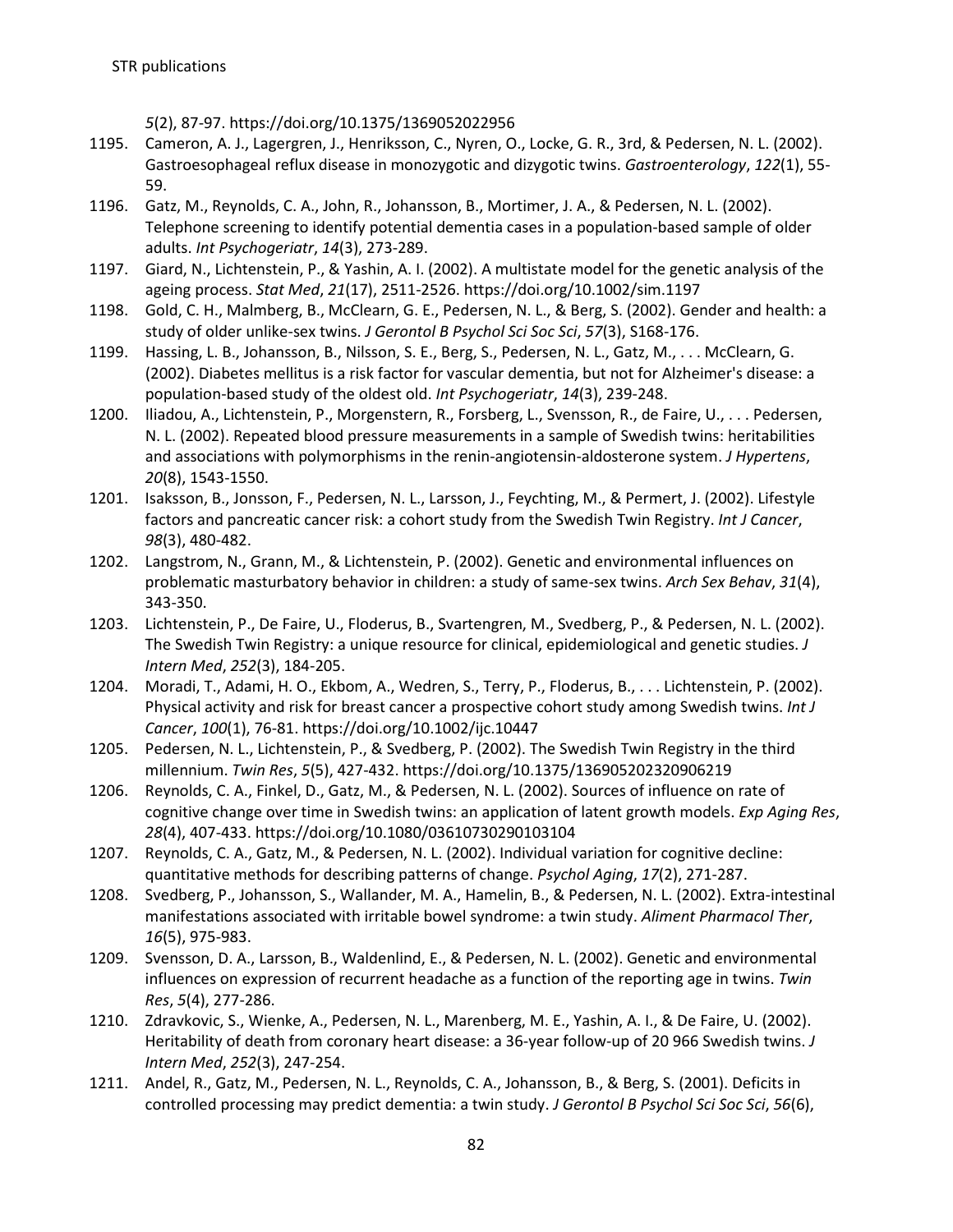P347-355.

- 1212. Bardage, C., Isacson, D., & Pedersen, N. L. (2001). Self-rated health as a predictor of mortality among persons with cardiovascular disease in Sweden. *Scand J Public Health*, *29*(1), 13-22.
- 1213. Bergeman, C. S., Neiderhiser, J. M., Pedersen, N. L., & Plomin, R. (2001). Genetic and environmental influences on social support in later life: a longitudinal analysis. *Int J Aging Hum Dev*, *53*(2), 107- 135.
- 1214. Bergstrom, A., Terry, P., Lindblad, P., Lichtenstein, P., Ahlbom, A., Feychting, M., . . . Wolk, A. (2001). Physical activity and risk of renal cell cancer. *Int J Cancer*, *92*(1), 155-157.
- 1215. Finkel, D., Pedersen, N. L., & Larsson, M. (2001). Olfactory functioning and cognitive abilities: a twin study. *J Gerontol B Psychol Sci Soc Sci*, *56*(4), P226-233.
- 1216. Forsti, A., Luo, L., Vorechovsky, I., Soderberg, M., Lichtenstein, P., & Hemminki, K. (2001). Allelic imbalance on chromosomes 13 and 17 and mutation analysis of BRCA1 and BRCA2 genes in monozygotic twins concordant for breast cancer. *Carcinogenesis*, *22*(1), 27-33.
- 1217. Gatz, M., Svedberg, P., Pedersen, N. L., Mortimer, J. A., Berg, S., & Johansson, B. (2001). Education and the risk of Alzheimer's disease: findings from the study of dementia in Swedish twins. *J Gerontol B Psychol Sci Soc Sci*, *56*(5), P292-300.
- 1218. Hemminki, K., Lonnstedt, I., Vaittinen, P., & Lichtenstein, P. (2001). Estimation of genetic and environmental components in colorectal and lung cancer and melanoma. *Genet Epidemiol*, *20*(1), 107-116. https://doi.org/10.1002/1098-2272(200101)20:1<107::aid-gepi9>3.0.co;2-4
- 1219. Hubinette, A., Cnattingius, S., Ekbom, A., de Faire, U., Kramer, M., & Lichtenstein, P. (2001). Birthweight, early environment, and genetics: a study of twins discordant for acute myocardial infarction. *Lancet*, *357*(9273), 1997-2001. https://doi.org/10.1016/s0140-6736(00)05111-4
- 1220. Hubinette, A., Lichtenstein, P., Ekbom, A., & Cnattingius, S. (2001). Birth characteristics and breast cancer risk: a study among like-sexed twins. *Int J Cancer*, *91*(2), 248-251.
- 1221. Iliadou, A., Lichtenstein, P., de Faire, U., & Pedersen, N. L. (2001). Variation in genetic and environmental influences in serum lipid and apolipoprotein levels across the lifespan in Swedish male and female twins. *Am J Med Genet*, *102*(1), 48-58.
- 1222. Johansson, B., Grant, J. D., Plomin, R., Pedersen, N. L., Ahern, F., Berg, S., . . . McClearn, G. E. (2001). Health locus of control in late life: a study of genetic and environmental influences in twins aged 80 years and older. *Health Psychol*, *20*(1), 33-40.
- 1223. Johansson, C., Jansson, M., Linner, L., Yuan, Q. P., Pedersen, N. L., Blackwood, D., . . . Schalling, M. (2001). Genetics of affective disorders. *Eur Neuropsychopharmacol*, *11*(6), 385-394.
- 1224. Kaijser, M., Lichtenstein, P., Granath, F., Erlandsson, G., Cnattingius, S., & Ekbom, A. (2001). In utero exposures and breast cancer: a study of opposite-sexed twins. *J Natl Cancer Inst*, *93*(1), 60-62.
- 1225. Pedersen, N. L., Posner, S. F., & Gatz, M. (2001). Multiple-threshold models for genetic influences on age of onset for Alzheimer disease: findings in Swedish twins. *Am J Med Genet*, *105*(8), 724-728.
- 1226. Reiss, D., Cederblad, M., Pedersen, N. L., Lichtenstein, P., Elthammar, O., Neiderhiser, J. M., . . . Hansson, K. (2001). Genetic probes of three theories of maternal adjustment: II. Genetic and environmental influences. *Fam Process*, *40*(3), 261-272.
- 1227. Reiss, D., Pedersen, N. L., Cederblad, M., Lichtenstein, P., Hansson, K., Neiderhiser, J. M., . . . Elthammar, O. (2001). Genetic probes of three theories of maternal adjustment: I. Recent evidence and a model. *Fam Process*, *40*(3), 247-259.
- 1228. Svedberg, P., Lichtenstein, P., & Pedersen, N. L. (2001). Age and sex differences in genetic and environmental factors for self-rated health: a twin study. *J Gerontol B Psychol Sci Soc Sci*, *56*(3), S171-178.
- 1229. Terry, P., Ekbom, A., Lichtenstein, P., Feychting, M., & Wolk, A. (2001). Long-term tobacco smoking and colorectal cancer in a prospective cohort study. *Int J Cancer*, *91*(4), 585-587.
- 1230. Terry, P., Lichtenstein, P., Feychting, M., Ahlbom, A., & Wolk, A. (2001). Fatty fish consumption and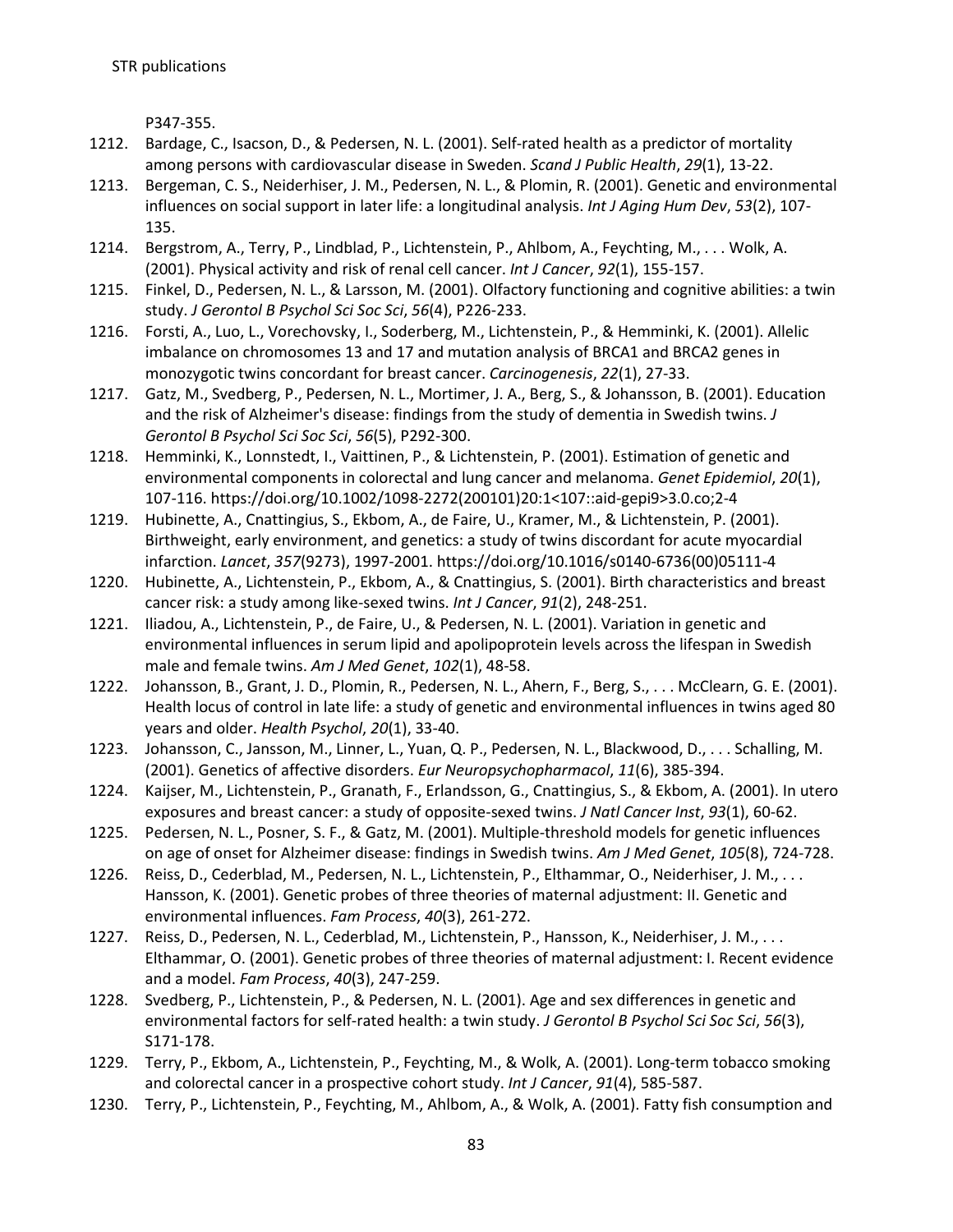risk of prostate cancer. *Lancet*, *357*(9270), 1764-1766. https://doi.org/10.1016/s0140- 6736(00)04889-3

- 1231. Wetherell, J. L., Gatz, M., & Pedersen, N. L. (2001). A longitudinal analysis of anxiety and depressive symptoms. *Psychol Aging*, *16*(2), 187-195.
- 1232. Bjorkman, L., Vahter, M., & Pedersen, N. L. (2000). Both the environment and genes are important for concentrations of cadmium and lead in blood. *Environ Health Perspect*, *108*(8), 719-722.
- 1233. Clausson, B., Lichtenstein, P., & Cnattingius, S. (2000). Genetic influence on birthweight and gestational length determined by studies in offspring of twins. *BJOG*, *107*(3), 375-381.
- 1234. Finkel, D., & Pedersen, N. L. (2000). Contribution of age, genes, and environment to the relationship between perceptual speed and cognitive ability. *Psychol Aging*, *15*(1), 56-64.
- 1235. Finkel, D., Pedersen, N. L., Berg, S., & Johansson, B. (2000). Quantitative genetic analysis of biobehavioral markers of aging in Swedish studies of adult twins. *J Aging Health*, *12*(1), 47-68.
- 1236. Gatz, M., Pedersen, N. L., Crowe, M., & Fiske, A. (2000). Defining discordance in twin studies of risk and protective factors for late life disorders. *Twin Res*, *3*(3), 159-164.
- 1237. Kendler, K. S., Thornton, L. M., & Pedersen, N. L. (2000). Tobacco consumption in Swedish twins reared apart and reared together. *Arch Gen Psychiatry*, *57*(9), 886-892.
- 1238. Larsson, J. O., Lichtenstein, P., Fried, I., El-Sayed, E., & Rydelius, P. A. (2000). Parents' perception of mental development and behavioural problems in 8 to 9-year-old children. *Acta Paediatr*, *89*(12), 1469-1473.
- 1239. Larsson, M., Finkel, D., & Pedersen, N. L. (2000). Odor identification: influences of age, gender, cognition, and personality. *J Gerontol B Psychol Sci Soc Sci*, *55*(5), P304-310.
- 1240. Lichtenstein, P., & Annas, P. (2000). Heritability and prevalence of specific fears and phobias in childhood. *J Child Psychol Psychiatry*, *41*(7), 927-937.
- 1241. Lichtenstein, P., Holm, N. V., Verkasalo, P. K., Iliadou, A., Kaprio, J., Koskenvuo, M., . . . Hemminki, K. (2000). Environmental and heritable factors in the causation of cancer--analyses of cohorts of twins from Sweden, Denmark, and Finland. *N Engl J Med*, *343*(2), 78-85. https://doi.org/10.1056/nejm200007133430201
- 1242. Malaty, H. M., Graham, D. Y., Isaksson, I., Engstrand, L., & Pedersen, N. L. (2000). Are genetic influences on peptic ulcer dependent or independent of genetic influences for Helicobacter pylori infection? *Arch Intern Med*, *160*(1), 105-109.
- 1243. Nelson, T. L., Vogler, G. P., Pedersen, N. L., Hong, Y., & Miles, T. P. (2000). Genetic and environmental influences on body fat distribution, fasting insulin levels and CVD: are the influences shared? *Twin Res*, *3*(1), 43-50.
- 1244. Olausson, P. O., Lichtenstein, P., & Cnattingius, S. (2000). Aetiology of teenage childbearing: reasons for familial effects. *Twin Res*, *3*(1), 23-27.
- 1245. Reynolds, C. A., Baker, L. A., & Pedersen, N. L. (2000). Multivariate models of mixed assortment: phenotypic assortment and social homogamy for education and fluid ability. *Behav Genet*, *30*(6), 455-476.
- 1246. Salonen Ros, H., Lichtenstein, P., Lipworth, L., & Cnattingius, S. (2000). Genetic effects on the liability of developing pre-eclampsia and gestational hypertension. *Am J Med Genet*, *91*(4), 256-260.
- 1247. Baecklund, M., Pedersen, N. L., Bjorkman, L., & Vahter, M. (1999). Variation in blood concentrations of cadmium and lead in the elderly. *Environ Res*, *80*(3), 222-230. https://doi.org/10.1006/enrs.1998.3895
- 1248. Charles, S. T., Gatz, M., Pedersen, N. L., & Dahlberg, L. (1999). Genetic and behavioral risk factors for self-reported joint pain among a population-based sample of Swedish twins. *Health Psychol*, *18*(6), 644-654.
- 1249. Eley, T. C., Lichtenstein, P., & Stevenson, J. (1999). Sex differences in the etiology of aggressive and nonaggressive antisocial behavior: results from two twin studies. *Child Dev*, *70*(1), 155-168.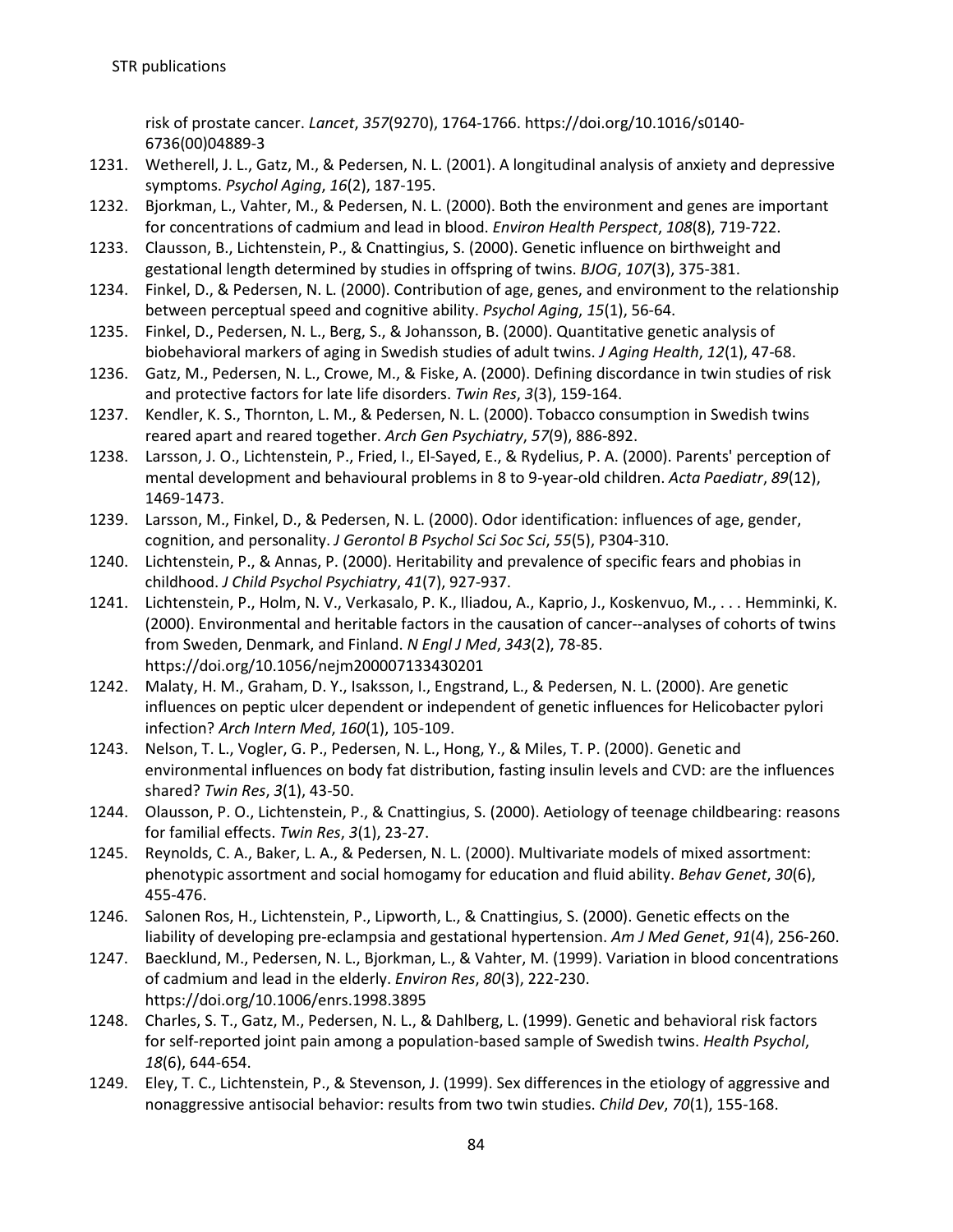- 1250. el-Rifai, W., Tarmo, L., Hemmer, S., Forsti, A., Pedersen, N., Lichtenstein, P., . . . Hemminki, K. (1999). DNA copy number losses at 1p32-pter in monozygotic twins concordant for breast cancer. *Cancer Genet Cytogenet*, *112*(2), 169-172.
- 1251. Heitmann, B. L., Harris, J. R., Lissner, L., & Pedersen, N. L. (1999). Genetic effects on weight change and food intake in Swedish adult twins. *Am J Clin Nutr*, *69*(4), 597-602.
- 1252. Hong, Y., Pedersen, N. L., Egberg, N., & de Faire, U. (1999). Genetic effects for plasma factor VII levels independent of and in common with triglycerides. *Thromb Haemost*, *81*(3), 382-386.
- 1253. Johansson, B., Whitfield, K., Pedersen, N. L., Hofer, S. M., Ahern, F., & McClearn, G. E. (1999). Origins of individual differences in episodic memory in the oldest-old: a population-based study of identical and same-sex fraternal twins aged 80 and older. *J Gerontol B Psychol Sci Soc Sci*, *54*(3), P173-179.
- 1254. Madden, P. A., Heath, A. C., Pedersen, N. L., Kaprio, J., Koskenvuo, M. J., & Martin, N. G. (1999). The genetics of smoking persistence in men and women: a multicultural study. *Behav Genet*, *29*(6), 423- 431.
- 1255. Nelson, T. L., Palmer, R. F., Pedersen, N. L., & Miles, T. P. (1999). Psychological and behavioral predictors of body fat distribution: age and gender effects. *Obes Res*, *7*(2), 199-207.
- 1256. Nelson, T. L., Vogler, G. P., Pedersen, N. L., & Hong, Y. (1999). Implications of body fat distribution in an older twin population. *J Gerontol A Biol Sci Med Sci*, *54*(9), M446-450.
- 1257. Nelson, T. L., Vogler, G. P., Pedersen, N. L., & Miles, T. P. (1999). Genetic and environmental influences on waist-to-hip ratio and waist circumference in an older Swedish twin population. *Int J Obes Relat Metab Disord*, *23*(5), 449-455.
- 1258. Pedersen, N. L., Miller, B. L., Wetherell, J. L., Vallo, J., Toga, A. W., Knutson, N., . . . Gatz, M. (1999). Neuroimaging findings in twins discordant for Alzheimer's disease. *Dement Geriatr Cogn Disord*, *10*(1), 51-58.
- 1259. Pedersen, N. L., Steffensson, B., Berg, S., Johansson, B., & McClearn, G. E. (1999). The importance of genetic and environmental effects for self-reported health symptoms: a 30-year follow-up considering survival and selection effects. *J Aging Health*, *11*(4), 475-493.
- 1260. Posner, S. F., Pedersen, N. L., & Gatz, M. (1999). Application of life table analysis to the onset of dementia in a genetically informative design. *Am J Med Genet*, *88*(2), 207-210.
- 1261. Svensson, D. A., Larsson, B., Bille, B., & Lichtenstein, P. (1999). Genetic and environmental influences on recurrent headaches in eight to nine-year-old twins. *Cephalalgia*, *19*(10), 866-872.
- 1262. Terry, P., Baron, J. A., Weiderpass, E., Yuen, J., Lichtenstein, P., & Nyren, O. (1999). Lifestyle and endometrial cancer risk: a cohort study from the Swedish Twin Registry. *Int J Cancer*, *82*(1), 38-42.
- 1263. Wetherell, J. L., Gatz, M., Johansson, B., & Pedersen, N. L. (1999). History of depression and other psychiatric illness as risk factors for Alzheimer disease in a twin sample. *Alzheimer Dis Assoc Disord*, *13*(1), 47-52.
- 1264. Emery, C. F., Pedersen, N. L., Svartengren, M., & McClearn, G. E. (1998). Longitudinal and genetic effects in the relationship between pulmonary function and cognitive performance. *J Gerontol B Psychol Sci Soc Sci*, *53*(5), P311-317.
- 1265. Feychting, M., Pedersen, N. L., Svedberg, P., Floderus, B., & Gatz, M. (1998). Dementia and occupational exposure to magnetic fields. *Scand J Work Environ Health*, *24*(1), 46-53.
- 1266. Finkel, D., Pedersen, N. L., Plomin, R., & McClearn, G. E. (1998). Longitudinal and cross-sectional twin data on cognitive abilities in adulthood: the Swedish Adoption/Twin Study of Aging. *Dev Psychol*, *34*(6), 1400-1413.
- 1267. Fredell, L., Lichtenstein, P., Pedersen, N. L., Svensson, J., & Nordenskjold, A. (1998). Hypospadias is related to birth weight in discordant monozygotic twins. *J Urol*, *160*(6 Pt 1), 2197-2199.
- 1268. Kendler, K. S., Karkowski, L. M., Prescott, C. A., Neale, M. C., & Pedersen, N. L. (1998). Multivariate genetic analysis of the causes of temperance board registrations. In all Swedish male-male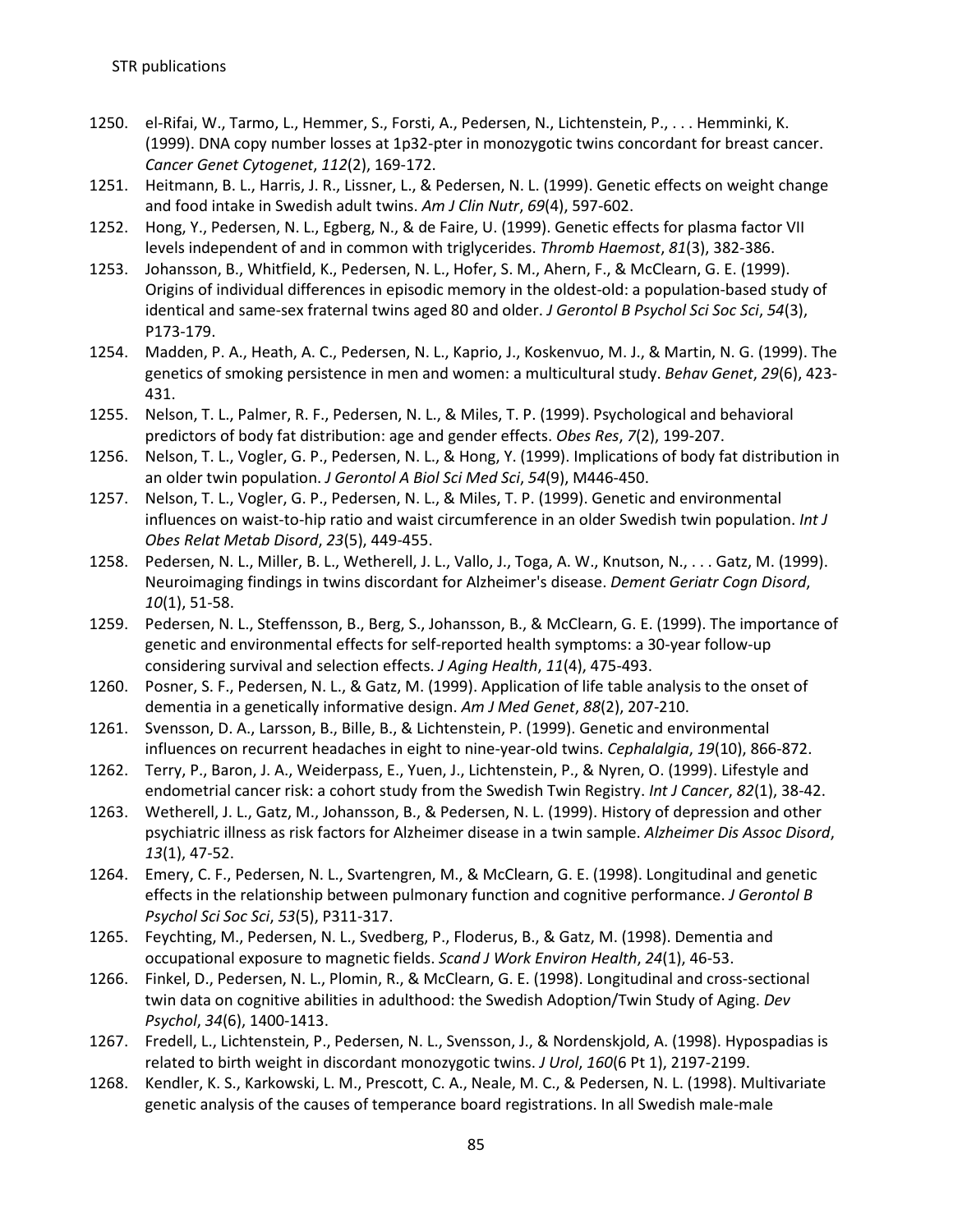[correction of male-female] twin pairs born 1926-1949. *Br J Psychiatry*, *172*, 268-272.

- 1269. Kendler, K. S., Karkowski, L. M., Prescott, C. A., & Pedersen, N. L. (1998). Latent class analysis of temperance board registrations in Swedish male-male twin pairs born 1902 to 1949: searching for subtypes of alcoholism. *Psychol Med*, *28*(4), 803-813.
- 1270. Lichtenstein, P., Gatz, M., & Berg, S. (1998). A twin study of mortality after spousal bereavement. *Psychol Med*, *28*(3), 635-643.
- 1271. Lichtenstein, P., Kallen, B., & Koster, M. (1998). No paternal effect on monozygotic twinning in the Swedish Twin Registry. *Twin Res*, *1*(4), 212-215.
- 1272. Ljungquist, B., Berg, S., Lanke, J., McClearn, G. E., & Pedersen, N. L. (1998). The effect of genetic factors for longevity: a comparison of identical and fraternal twins in the Swedish Twin Registry. *J Gerontol A Biol Sci Med Sci*, *53*(6), M441-446.
- 1273. Malaty, H. M., Graham, D. Y., Isaksson, I., Engstrand, L., & Pedersen, N. L. (1998). Co-twin study of the effect of environment and dietary elements on acquisition of Helicobacter pylori infection. *Am J Epidemiol*, *148*(8), 793-797.
- 1274. Pedersen, N. L., Berg, S., Johansson, B., Johansson, K., Viitanen, M., Winblad, B., . . . Gatz, M. (1998). [Genetic factors are often found inl Alzheimer disease. An extensive twin study to clarify the heredity-environment relationship]. *Lakartidningen*, *95*(22), 2585-2588. (Genetiska faktorer ligger ofta bakom Alzheimers sjukdom. Stor tvillingstudie skall klarlagga sambanden arv-miljo.)
- 1275. Smyer, M. A., Gatz, M., Simi, N. L., & Pedersen, N. L. (1998). Childhood adoption: long-term effects in adulthood. *Psychiatry*, *61*(3), 191-205.
- 1276. Svardh, C., Isacson, D., & Pedersen, N. L. (1998). Self-rated health among cardiovascular drug users in a study of Swedish twins. *Scand J Soc Med*, *26*(3), 223-231.
- 1277. Ahlbom, A., Lichtenstein, P., Malmstrom, H., Feychting, M., Hemminki, K., & Pedersen, N. L. (1997). Cancer in twins: genetic and nongenetic familial risk factors. *J Natl Cancer Inst*, *89*(4), 287-293.
- 1278. Gatz, M., Pedersen, N. L., Berg, S., Johansson, B., Johansson, K., Mortimer, J. A., . . . Ahlbom, A. (1997). Heritability for Alzheimer's disease: the study of dementia in Swedish twins. *J Gerontol A Biol Sci Med Sci*, *52*(2), M117-125.
- 1279. Hong, Y., Brismar, K., Hall, K., Pedersen, N. L., & de Faire, U. (1997). Associations between insulinlike growth factor-I (IGF-I), IGF-binding protein-1, insulin and other metabolic measures after controlling for genetic influences: results from middle-aged and elderly monozygotic twins. *J Endocrinol*, *153*(2), 251-257.
- 1280. Hong, Y., Pedersen, N. L., Brismar, K., & de Faire, U. (1997). Genetic and environmental architecture of the features of the insulin-resistance syndrome. *Am J Hum Genet*, *60*(1), 143-152.
- 1281. Hong, Y., Pedersen, N. L., Egberg, N., & de Faire, U. (1997). Moderate genetic influences on plasma levels of plasminogen activator inhibitor-1 and evidence of genetic and environmental influences shared by plasminogen activator inhibitor-1, triglycerides, and body mass index. *Arterioscler Thromb Vasc Biol*, *17*(11), 2776-2782.
- 1282. Kendler, K. S., Prescott, C. A., Neale, M. C., & Pedersen, N. L. (1997). Temperance board registration for alcohol abuse in a national sample of Swedish male twins, born 1902 to 1949. *Arch Gen Psychiatry*, *54*(2), 178-184.
- 1283. Lichtenstein, P., & Pedersen, N. L. (1997). Does genetic variance for cognitive abilities account for genetic variance in educational achievement and occupational status? A study of twins reared apart and twins reared together. *Soc Biol*, *44*(1-2), 77-90.
- 1284. Lichtenstein, P., & Svartengren, M. (1997). Genes, environments, and sex: factors of importance in atopic diseases in 7-9-year-old Swedish twins. *Allergy*, *52*(11), 1079-1086.
- 1285. McClearn, G. E., Johansson, B., Berg, S., Pedersen, N. L., Ahern, F., Petrill, S. A., . . . Plomin, R. (1997). Substantial genetic influence on cognitive abilities in twins 80 or more years old. *Science*, *276*(5318), 1560-1563.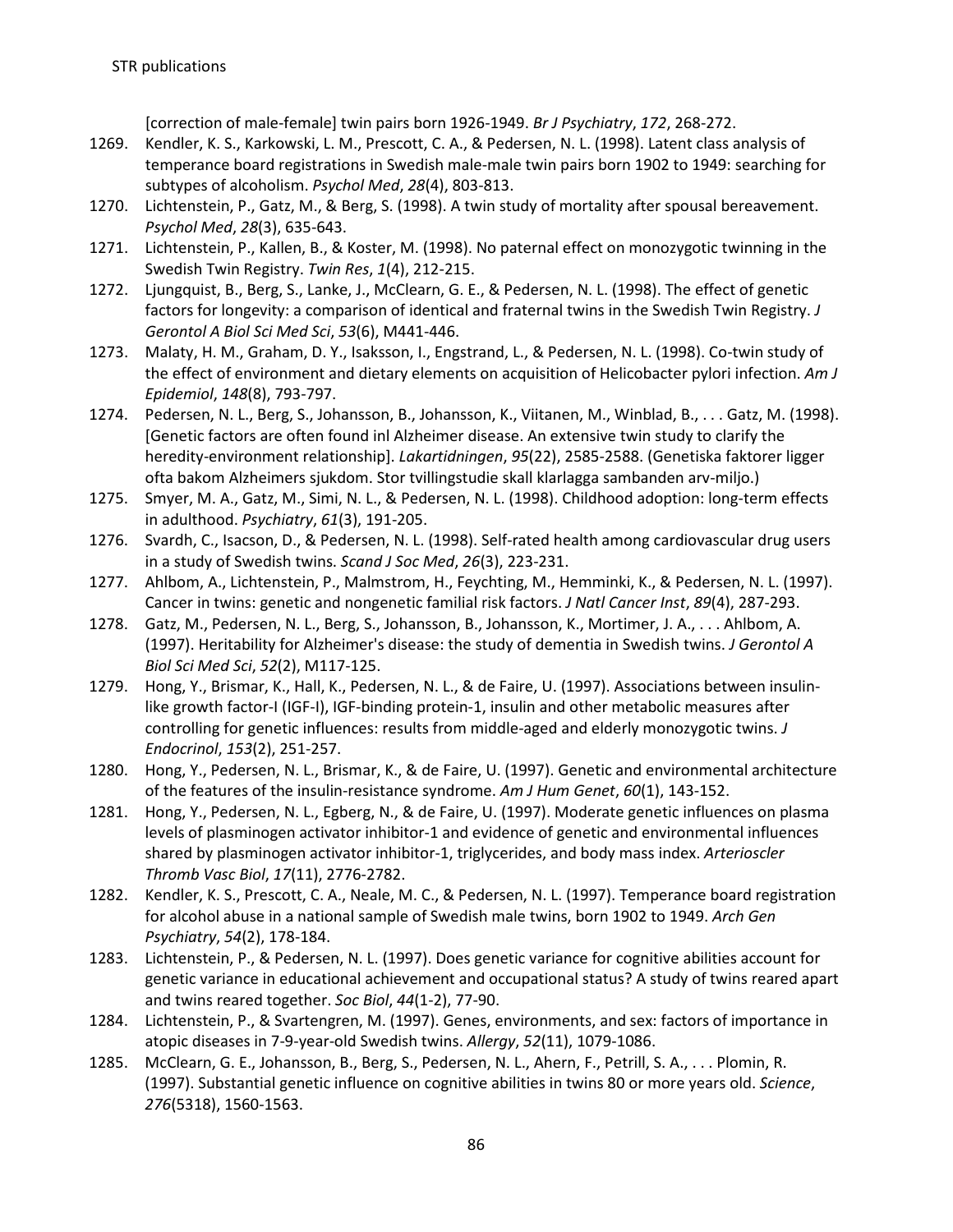- 1286. Saudino, K. J., Pedersen, N. L., Lichtenstein, P., McClearn, G. E., & Plomin, R. (1997). Can personality explain genetic influences on life events? *J Pers Soc Psychol*, *72*(1), 196-206.
- 1287. Bjorkman, L., Pedersen, N. L., & Lichtenstein, P. (1996). Physical and mental health related to dental amalgam fillings in Swedish twins. *Community Dent Oral Epidemiol*, *24*(4), 260-267.
- 1288. Gustavsson, J. P., Pedersen, N. L., Asberg, M., & Schalling, D. (1996). Origins of individual differences in anxiety proneness: a twin/adoption study of the anxiety-related scales from the Karolinska Scales of Personality (KSP). *Acta Psychiatr Scand*, *93*(6), 460-469.
- 1289. Hong, Y., Pedersen, N. L., Brismar, K., Hall, K., & de Faire, U. (1996). Quantitative genetic analyses of insulin-like growth factor I (IGF-I), IGF-binding protein-1, and insulin levels in middle-aged and elderly twins. *J Clin Endocrinol Metab*, *81*(5), 1791-1797. https://doi.org/10.1210/jcem.81.5.8626837
- 1290. Kendler, K. S., Pedersen, N. L., Farahmand, B. Y., & Persson, P. G. (1996). The treated incidence of psychotic and affective illness in twins compared with population expectation: a study in the Swedish Twin and Psychiatric Registries. *Psychol Med*, *26*(6), 1135-1144.
- 1291. Lichtenstein, P., Gatz, M., Pedersen, N. L., Berg, S., & McClearn, G. E. (1996). A co-twin--control study of response to widowhood. *J Gerontol B Psychol Sci Soc Sci*, *51*(5), P279-289.
- 1292. Lichtenstein, P., Olausson, P. O., & Kallen, A. J. (1996). Twin births to mothers who are twins: a registry based study. *BMJ*, *312*(7035), 879-881.
- 1293. Pedersen, N. L., Reynolds, C. A., & Gatz, M. (1996). Sources of covariation among Mini-Mental State Examination scores, education, and cognitive abilities. *J Gerontol B Psychol Sci Soc Sci*, *51*(2), P55- 63.
- 1294. Reynolds, C. A., Baker, L. A., & Pedersen, N. L. (1996). Models of spouse similarity: applications to fluid ability measured in twins and their spouses. *Behav Genet*, *26*(2), 73-88.
- 1295. Finkel, D., Pedersen, N. L., McGue, M., & McClearn, G. E. (1995). Heritability of cognitive abilities in adult twins: comparison of Minnesota and Swedish data. *Behav Genet*, *25*(5), 421-431.
- 1296. Hershberger, S. L., Plomin, R., & Pedersen, N. L. (1995). Traits and metatraits: their reliability, stability, and shared genetic influence. *J Pers Soc Psychol*, *69*(4), 673-685.
- 1297. Kendler, K. S., Pedersen, N. L., Neale, M. C., & Mathe, A. A. (1995). A pilot Swedish twin study of affective illness including hospital- and population-ascertained subsamples: results of model fitting. *Behav Genet*, *25*(3), 217-232.
- 1298. Lannfelt, L., Pedersen, N. L., Lilius, L., Axelman, K., Johansson, K., Viitanen, M., . . . Gatz, M. (1995). Apolipoprotein epsilon 4 allele in Swedish twins and siblings with Alzheimer disease. *Alzheimer Dis Assoc Disord*, *9*(3), 166-169.
- 1299. Larsson, B., Bille, B., & Pedersen, N. L. (1995). Genetic influence in headaches: a Swedish twin study. *Headache*, *35*(9), 513-519.
- 1300. Lichtenstein, P., Hershberger, S. L., & Pedersen, N. L. (1995). Dimensions of occupations: genetic and environmental influences. *J Biosoc Sci*, *27*(2), 193-206.
- 1301. Roy, M. A., Neale, M. C., Pedersen, N. L., Mathe, A. A., & Kendler, K. S. (1995). A twin study of generalized anxiety disorder and major depression. *Psychol Med*, *25*(5), 1037-1049.
- 1302. Heller, D. A., Pedersen, N. L., de Faire, U., & McClearn, G. E. (1994). Genetic and environmental correlations among serum lipids and apolipoproteins in elderly twins reared together and apart. *Am J Hum Genet*, *55*(6), 1255-1267.
- 1303. Hershberger, S. L., Lichtenstein, P., & Knox, S. S. (1994). Genetic and environmental influences on perceptions of organizational climate. *J Appl Psychol*, *79*(1), 24-33.
- 1304. Malaty, H. M., Engstrand, L., Pedersen, N. L., & Graham, D. Y. (1994). Helicobacter pylori infection: genetic and environmental influences. A study of twins. *Ann Intern Med*, *120*(12), 982-986.
- 1305. McClearn, G. E., Svartengren, M., Pedersen, N. L., Heller, D. A., & Plomin, R. (1994). Genetic and environmental influences on pulmonary function in aging Swedish twins. *J Gerontol*, *49*(6), 264-268.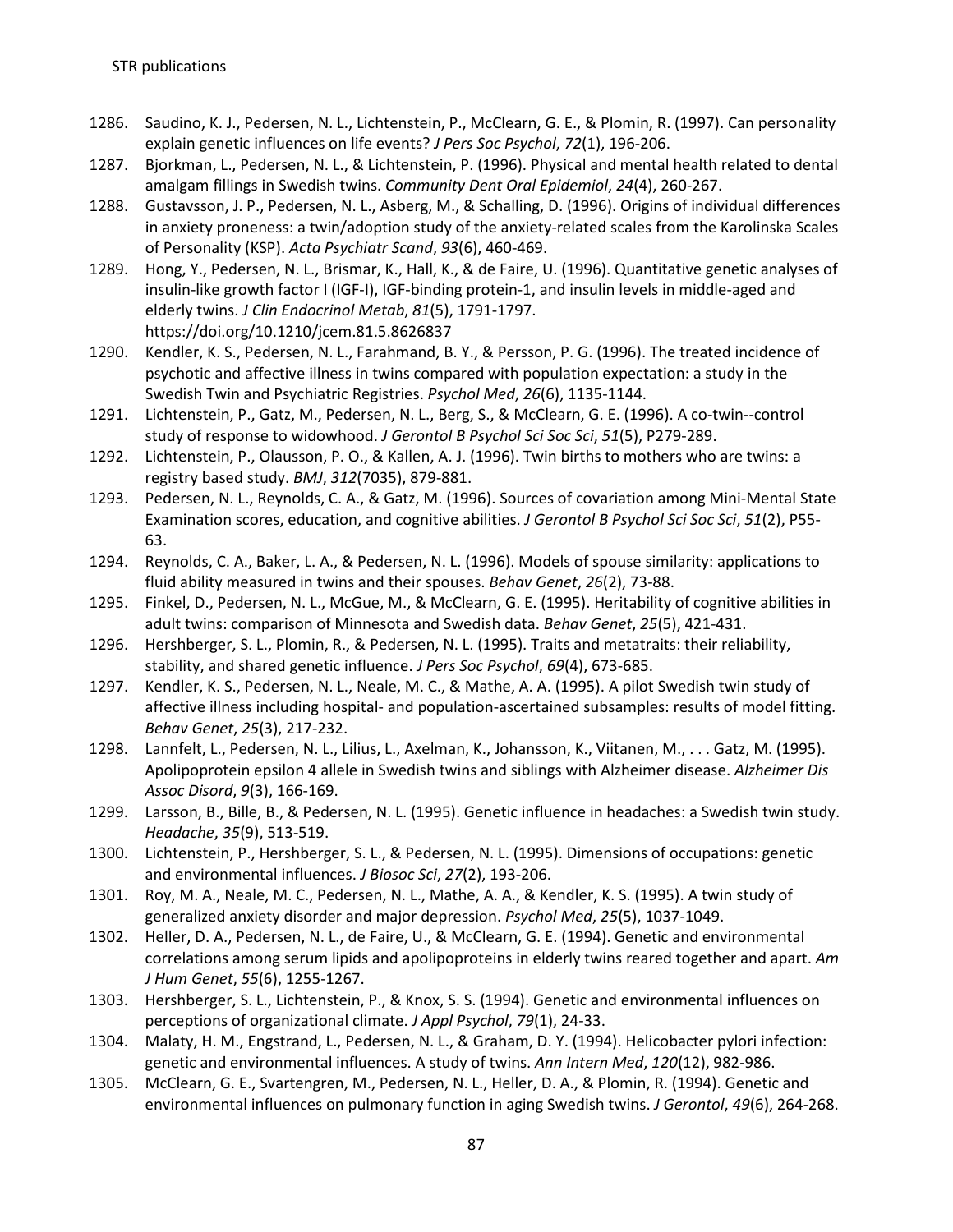- 1306. Plomin, R., Pedersen, N. L., Lichtenstein, P., & McClearn, G. E. (1994). Variability and stability in cognitive abilities are largely genetic later in life. *Behav Genet*, *24*(3), 207-215.
- 1307. Bergeman, C. S., Chipuer, H. M., Plomin, R., Pedersen, N. L., McClearn, G. E., Nesselroade, J. R., . . . McCrae, R. R. (1993). Genetic and environmental effects on openness to experience, agreeableness, and conscientiousness: an adoption/twin study. *J Pers*, *61*(2), 159-179.
- 1308. Heller, D. A., de Faire, U., Pedersen, N. L., Dahlen, G., & McClearn, G. E. (1993). Genetic and environmental influences on serum lipid levels in twins. *N Engl J Med*, *328*(16), 1150-1156. https://doi.org/10.1056/nejm199304223281603
- 1309. Lichtenstein, P., Harris, J. R., Pedersen, N. L., & McClearn, G. E. (1993). Socioeconomic status and physical health, how are they related? An empirical study based on twins reared apart and twins reared together. *Soc Sci Med*, *36*(4), 441-450.
- 1310. Pedersen, N. L., Oreland, L., Reynolds, C., & McClearn, G. E. (1993). Importance of genetic effects for monoamine oxidase activity in thrombocytes in twins reared apart and twins reared together. *Psychiatry Res*, *46*(3), 239-251.
- 1311. Gatz, M., Pedersen, N. L., Plomin, R., Nesselroade, J. R., & McClearn, G. E. (1992). Importance of shared genes and shared environments for symptoms of depression in older adults. *J Abnorm Psychol*, *101*(4), 701-708.
- 1312. Harris, J. R., Pedersen, N. L., McClearn, G. E., Plomin, R., & Nesselroade, J. R. (1992). Age differences in genetic and environmental influences for health from the Swedish Adoption/Twin Study of Aging. *J Gerontol*, *47*(3), P213-220.
- 1313. Bartfai, A., Pedersen, N. L., Asarnow, R. F., & Schalling, D. (1991). Genetic factors for the span of apprehension test: a study of normal twins. *Psychiatry Res*, *38*(2), 115-124.
- 1314. Bergeman, C. S., Plomin, R., Pedersen, N. L., & McClearn, G. E. (1991). Genetic mediation of the relationship between social support and psychological well-being. *Psychol Aging*, *6*(4), 640-646.
- 1315. Pedersen, N. L., McClearn, G. E., Plomin, R., Nesselroade, J. R., Berg, S., & DeFaire, U. (1991). The Swedish Adoption Twin Study of Aging: an update. *Acta Genet Med Gemellol (Roma)*, *40*(1), 7-20.
- 1316. Bergeman, C. S., Plomin, R., Pedersen, N. L., McClearn, G. E., & Nesselroade, J. R. (1990). Genetic and environmental influences on social support: the Swedish Adoption/Twin Study of Aging. *J Gerontol*, *45*(3), P101-106.
- 1317. Plomin, R., Lichtenstein, P., Pedersen, N. L., McClearn, G. E., & Nesselroade, J. R. (1990). Genetic influence on life events during the last half of the life span. *Psychol Aging*, *5*(1), 25-30.
- 1318. Rodvall, Y., Pershagen, G., Hrubec, Z., Ahlbom, A., Pedersen, N. L., & Boice, J. D. (1990). Prenatal Xray exposure and childhood cancer in Swedish twins. *Int J Cancer*, *46*(3), 362-365.
- 1319. Stunkard, A. J., Harris, J. R., Pedersen, N. L., & McClearn, G. E. (1990). The body-mass index of twins who have been reared apart. *N Engl J Med*, *322*(21), 1483-1487. https://doi.org/10.1056/nejm199005243222102
- 1320. Pedersen, N. L., Gatz, M., Plomin, R., Nesselroade, J. R., & McClearn, G. E. (1989). Individual differences in locus of control during the second half of the life span for identical and fraternal twins reared apart and reared together. *J Gerontol*, *44*(4), P100-105.
- 1321. Pedersen, N. L., Gatz, M., Winblad, B., Pearson, C. G., & Berg, S. (1989). Dementias in Swedish twins. *Prog Clin Biol Res*, *317*, 217-222.
- 1322. Pedersen, N. L., Lichtenstein, P., Plomin, R., DeFaire, U., McClearn, G. E., & Matthews, K. A. (1989). Genetic and environmental influences for type A-like measures and related traits: a study of twins reared apart and twins reared together. *Psychosom Med*, *51*(4), 428-440.
- 1323. Bergeman, C. S., Plomin, R., McClearn, G. E., Pedersen, N. L., & Friberg, L. T. (1988). Genotypeenvironment interaction in personality development: identical twins reared apart. *Psychol Aging*, *3*(4), 399-406.
- 1324. Nesselroade, J. R., Pedersen, N. L., McClearn, G. E., Plomin, R., & Bergeman, C. S. (1988). Factorial